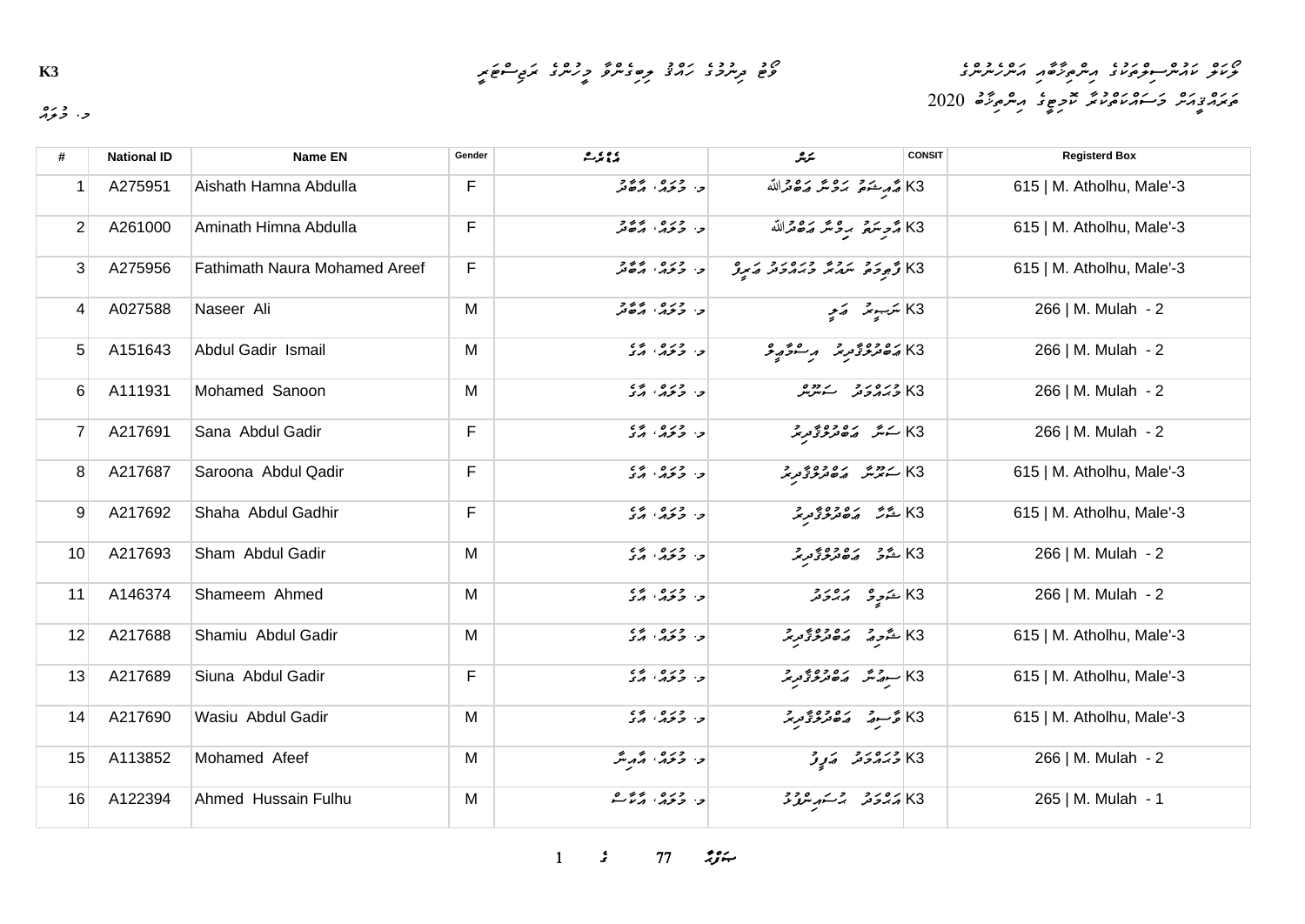*sCw7q7s5w7m< o<n9nOoAw7o< sCq;mAwBoEw7q<m; wBm;vB* م من المرة المرة المرة المرجع المرجع في المركبة 2020<br>مجم*د المريض المربوط المربع المرجع في المراجع المركبة* 

| 17 | A218936 | Aminath Rumaiza         | F           | د په دره په پېړل ک                                                              | K3 مُحرِسَعُهُ مُحَدَّمِةً                         | 265   M. Mulah - 1        |
|----|---------|-------------------------|-------------|---------------------------------------------------------------------------------|----------------------------------------------------|---------------------------|
| 18 | A218937 | Ibrahim Azvar           | M           | و. ووه، درام                                                                    | K3 مەھە <i>ترى</i> دۇ مەم مى                       | 265   M. Mulah - 1        |
| 19 | A151104 | Mohamed Azwar           | M           | و· ووه، چړه پ                                                                   |                                                    | 615   M. Atholhu, Male'-3 |
| 20 | A122393 | Surayya Yaugoob         | F           | و. ووه، درّ ک                                                                   | $\frac{2722}{88}$ $\frac{20}{20}$ $\frac{2}{3}$ K3 | 265   M. Mulah - 1        |
| 21 | A221514 | Adam Shareef            | M           | و: ووه، پژووه<br>و: وفره، پژبروی                                                | K3 گەترى شەمرى <sub>ر</sub> ى                      | 265   M. Mulah - 1        |
| 22 | A221516 | Saira Hussain           | $\mathsf F$ | ور وره به دوه<br>و <sup>.</sup> وفراد اړمروز                                    | K3 س <sup>م</sup> وبٹر بر <i>سکو</i> بٹر           | 615   M. Atholhu, Male'-3 |
| 23 | A276099 | Aboobakuru Abdul Rahman | M           | ور وره . ووی                                                                    | 83 - 220000 - 22000 x 2000                         | 266   M. Mulah - 2        |
| 24 | A276116 | Sabeena Aboobakuru      | $\mathsf F$ | ور وره موده<br>د ونوا <i>د ارو</i> ی                                            | $2222$ $-202$ $-13$                                | 266   M. Mulah - 2        |
| 25 | A276121 | Salim Aboobakuru        | M           | $\begin{array}{cc} 0 & 0 & 0 & 0 \\ 0 & 0 & 0 & 0 \\ 0 & 0 & 0 & 0 \end{array}$ | $22222$ $-225$ $-123$                              | 615   M. Atholhu, Male'-3 |
| 26 | A276098 | Samaam Aboobakuru       | M           | $\begin{array}{cc} 0 & 0 & 0 & 0 \\ 0 & 0 & 0 & 0 \\ 0 & 0 & 0 & 0 \end{array}$ | $22222$ $25 - 13$                                  | 266   M. Mulah - 2        |
| 27 | A276125 | Saniha Aboobakuru       | $\mathsf F$ | ور وره، شه                                                                      | $22222$ $242$ $13$                                 | 266   M. Mulah - 2        |
| 28 | A276109 | Shahinaa Aboobakuru     | F           | ور وره . ووی                                                                    | K3 شَرِسَّ مُصَ <i>حَّدٍ دِ</i>                    | 266   M. Mulah - 2        |
| 29 | A217219 | Aishath Ali             | F           | والمتحدث أزهر                                                                   | K3 م <i>ەم ھەم</i> چە ھەمچە                        | 266   M. Mulah - 2        |
| 30 | A155594 | Ali Adam Fulhu          | M           | والمحرقري أزعرم                                                                 | K3 <i>جَيِ جُمْعَ وَوْ</i> عْ                      | 266   M. Mulah - 2        |
| 31 | A275630 | Aminath Fazeena         | $\mathsf F$ | والمتحرق أقرعهم                                                                 | K3 م <i>ۇم تىتى قۇم</i> ئىر                        | 615   M. Atholhu, Male'-3 |
| 32 | A122046 | Fathimath Fazeela       | F           | والمحتوم المنفوخ                                                                | K3 رَّجِ حَمَّى وَسِعَّ                            | 615   M. Atholhu, Male'-3 |
| 33 | A217223 | Fathimath Nazfa         | $\mathsf F$ | والمتحاوي المجميح                                                               | K3 تَ <i>مُّ وَحَمَّ</i> سَمَّةَ تَرَ              | 615   M. Atholhu, Male'-3 |

*2 sC 77 nNw?mS*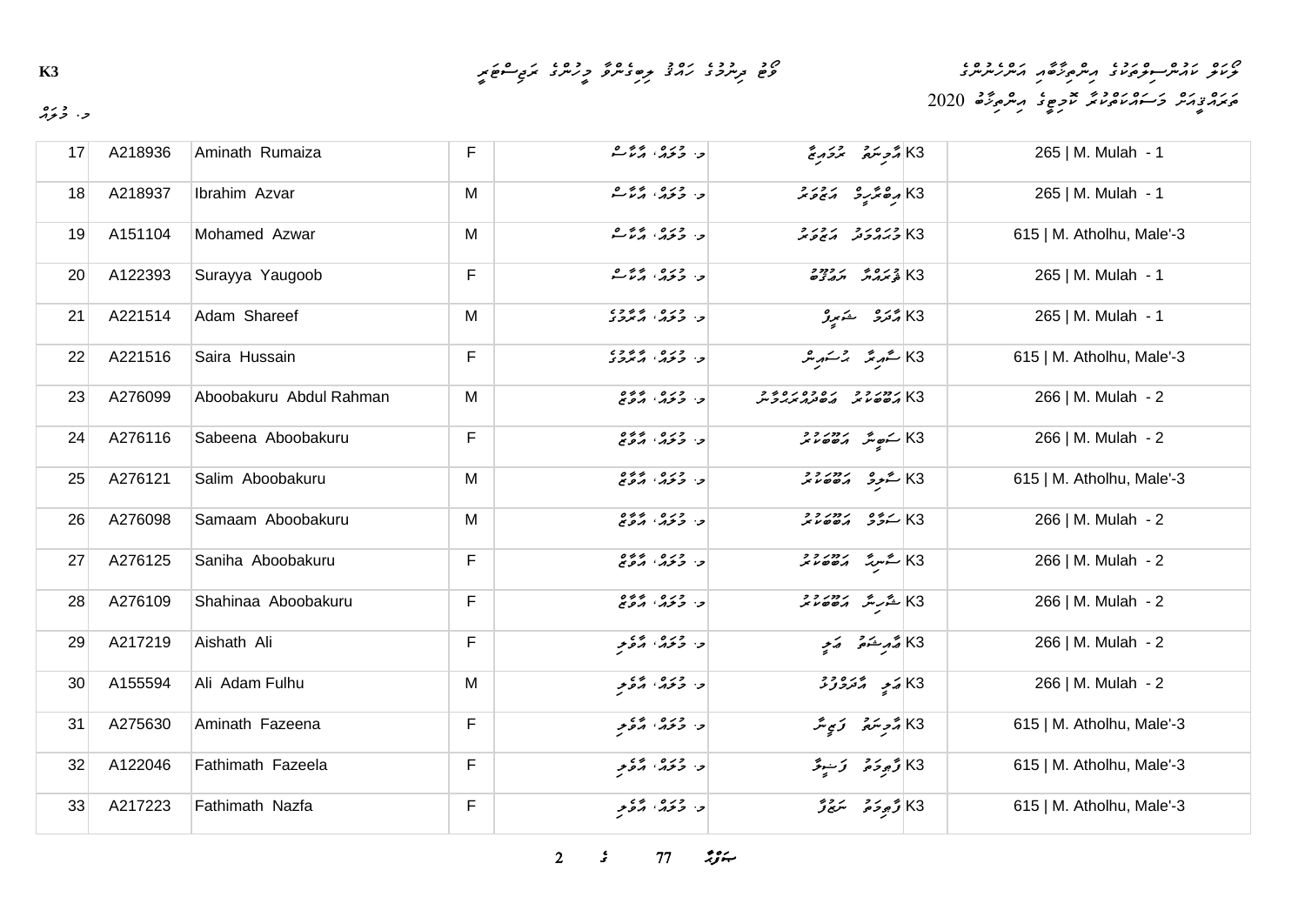*sCw7q7s5w7m< o<n9nOoAw7o< sCq;mAwBoEw7q<m; wBm;vB* م من المرة المرة المرة المرجع المرجع في المركبة 2020<br>مجم*د المريض المربوط المربع المرجع في المراجع المركبة* 

| 34 | A275626 | Ismail Zabeeh         | M            | د وتوه، شوېر                                                          | K3  مرڪو <i>گوري چي ج</i>                                                                                      | 266   M. Mulah - 2             |
|----|---------|-----------------------|--------------|-----------------------------------------------------------------------|----------------------------------------------------------------------------------------------------------------|--------------------------------|
| 35 | A283383 | Mariyam Ali Fulhu     | F            | أور وقره المتحافي                                                     | K3 كا <i>كار برگار مكروگ</i> ر                                                                                 | 271   M. Maduvvari - 1         |
| 36 | A274045 | Gishama Hussain       | F            | د کا کار محمد الله محمد الله استرا                                    | K3 ت <sub>و</sub> ڪرڻ پرڪ <i>رينل</i>                                                                          | 615   M. Atholhu, Male'-3      |
| 37 | A043979 | Hussain Nashid        | M            | د وره، ژُهِ شَ                                                        | K3 يُرْسَمْ مِيْرْ مُتَرْسِمْ مِيْرَ                                                                           | 265   M. Mulah - 1             |
| 38 | A217163 | Naahil Hussain        | M            | د و و و په کام شو متر                                                 | K3 ب <i>گردی بر شهر بگ</i> ر                                                                                   | 615   M. Atholhu, Male'-3      |
| 39 | A217722 | Abdul Latheef Mohamed | $\mathsf{M}$ | $\begin{bmatrix} 2 & 2 & 3 & 3 & 3 \ 2 & 2 & 3 & 3 & 3 \end{bmatrix}$ | K3 בסינג פופי פי פי פי בי בי האי בי האדי בי האדי בי האדי בי האדי בי האדי בי האדי בי האדי בי האדי בי האדי בי הא | 266   M. Mulah - 2             |
| 40 | A122033 | Ahmed Latheef         | M            | والمحرق كمرمى                                                         | K3   كەش <sup>ى</sup> كىرى كىلىمى ئىلگى قىلىپ ئى                                                               | 266   M. Mulah - 2             |
| 41 | A100714 | Fathmath Fadhuwa      | F            | $55\sqrt{2}$                                                          | K3 وَّجِ وَمَعْ وَمَرَةً                                                                                       | 615   M. Atholhu, Male'-3      |
| 42 | A217724 | Fazeel Mohamed        | M            | د وی مرده                                                             | K3 تۇخيى ئەممىز ئەرەپىر                                                                                        | 266   M. Mulah - 2             |
| 43 | A093933 | Hassan Ameem          | M            | والمحرق كمرتجى                                                        | K3   ټر <i>ټرو</i> د مخ                                                                                        | 615   M. Atholhu, Male'-3      |
| 44 | A121163 | Hussain Ameem         | M            | $55\sqrt{2}$                                                          | K3 يُرْسَمبر مَّثَرَ مَرَّحَدٍ \$                                                                              | 615   M. Atholhu, Male'-3      |
| 45 | A035724 | Ibrahim Ameem         | M            | والمحرق كمرتجى                                                        | K3 مەھم <i>گىي</i> ۇ م <i>ەم</i> وۋ                                                                            | 615   M. Atholhu, Male'-3      |
| 46 | A217713 | Mohamed Ibrahim       | M            | والمحرق كمرتجى                                                        | K3  <i>وبروبرو م</i> وشرو                                                                                      | 266   M. Mulah - 2             |
| 47 | A217727 | Raufa Mohamed         | F            | والمحتوار أكرامي                                                      | K3 <i>بَدْوَدٌ وَبَدُودُو</i>                                                                                  | 266   M. Mulah - 2             |
| 48 | A217725 | Sameem Mohamed        | M            | د و وَوَه، مَرِوْءَ                                                   | K3  س <i>َوِ</i> دُ دَيَرْدُدَتْر                                                                              | 615   M. Atholhu, Male'-3      |
| 49 | A217728 | Sammah Mohamed        | M            | د وی مرده                                                             | $52025 - 592$ K3                                                                                               | 668   Cinnamon Hakuraa Huraa-1 |
| 50 | A100713 | Yaamin Imadh          | M            | والمحرق كمرتجى                                                        | K3 مَّرِيْد مِرَّتْد                                                                                           | 266   M. Mulah - 2             |

*3 sC 77 nNw?mS*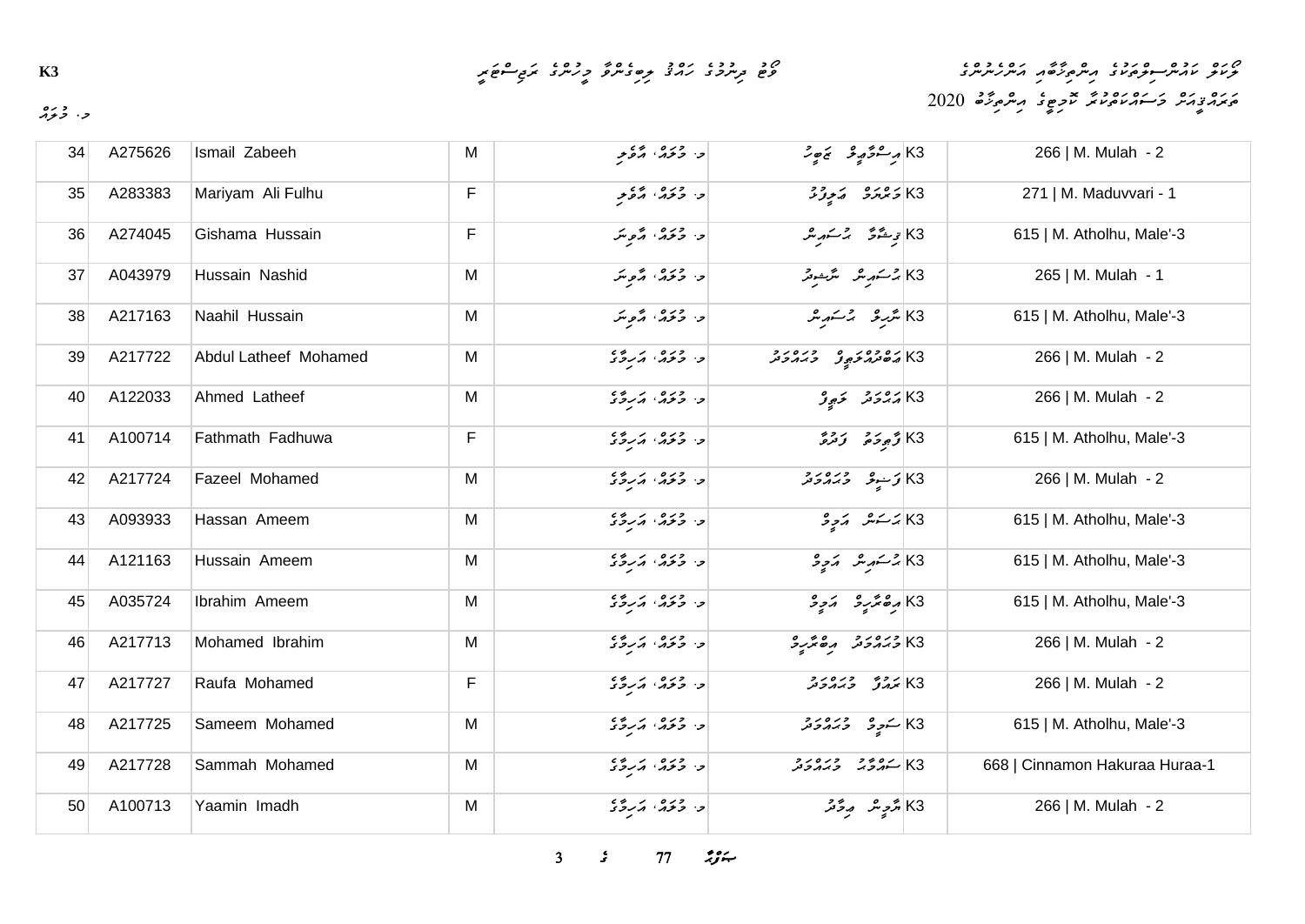*sCw7q7s5w7m< o<n9nOoAw7o< sCq;mAwBoEw7q<m; wBm;vB* م من المرة المرة المرة المرجع المرجع في المركبة 2020<br>مجم*د المريض المربوط المربع المرجع في المراجع المركبة* 

| 51 | A035726 | Zubaida Ibrahim       | F | والمتحرق كمرتجى                             | K3 ىنھەرىگە مەھە <i>گرى</i> 3                                                                                 | 615   M. Atholhu, Male'-3      |
|----|---------|-----------------------|---|---------------------------------------------|---------------------------------------------------------------------------------------------------------------|--------------------------------|
| 52 | A158622 | Ibrahim Ahmed         | M | د وی پرور عروم عرض الله د                   | K3 مەھەرىرى مەمەدىر                                                                                           | 615   M. Atholhu, Male'-3      |
| 53 | A283446 | Abdulla Abdul Raheem  | M | والمحتوك كمامولال                           | K3 حَدَّهُ مَرْاللَّهُ مَنْ صَعْرَ مُرْمَرِ حَرْ                                                              | 266   M. Mulah - 2             |
| 54 | A227327 | Amaan Abdulla         | M | والمحروم المسابرون                          | K3 كەڭ شەھقەللە                                                                                               | 615   M. Atholhu, Male'-3      |
| 55 | A040490 | Mohamed Abdul Raheem  | M | والمحتوك كالمولولات                         | K3 درورو رووور و                                                                                              | 266   M. Mulah - 2             |
| 56 | A054219 | Arifa Hussain         | F | والمحرورة المركز وتحري                      | K3 م <i>مَّعِينٌ بِرُسَمَّتِ</i> هِ مَ <i>نْ</i>                                                              | 265   M. Mulah - 1             |
| 57 | A083804 | Ahmed Siyam           | M | ور وره کرده و<br>د ونور، کرونو              | K3 كەبرى كى سەر ئىچى بىر                                                                                      | 265   M. Mulah - 1             |
| 58 | A218968 | Aishath Adam          | F | ور وره کرده و<br>و <sup>.</sup> ونوړ کرونون | K3 مُم شَمَّعُ مُحَمَّدٌ                                                                                      | 265   M. Mulah - 1             |
| 59 | A218972 | Aishath Sabaa Waleed  | F | والمتحص كمنجرة                              | K3 مَّەمِشَەتْھ سَەھَ قَرَمِيْتْر                                                                             | 615   M. Atholhu, Male'-3      |
| 60 | A047397 | Athifa Hussain        | F | ور وره کرده و<br>و <sup>.</sup> ونوړ کرونون | K3 م <i>ۇمۇق بۇستىرىش</i>                                                                                     | 615   M. Atholhu, Male'-3      |
| 61 | A218970 | Faruhana Hussain      | F | ور وره کرده و<br>و <sup>.</sup> ونوړ کرونون | K3 ۇىر <i>گىگە</i> بۇسكەبلى                                                                                   | 265   M. Mulah - 1             |
| 62 | A027289 | Ibrahim Khalid        | M | ور وره کرده و<br>و <sup>.</sup> ونوړ کرونون | K3 ب <i>ر&amp;ټرْرِی ڈوِتر</i>                                                                                | 265   M. Mulah - 1             |
| 63 | A141592 | Mohamed Mansoor       | M | ور وره کرده و<br>وسی در کرد                 | K3 دېږدونر کې دوم                                                                                             | 422   Club Med Kanifinolhu - 1 |
| 64 | A062480 | <b>Waleed Hussain</b> | M | ور وره . دروه                               | K3  قامچ پٽر - پر شکور بنگر                                                                                   | 265   M. Mulah - 1             |
| 65 | A112197 | Ahmed Shakir          | M | والمحتوكة المتعرفري                         | K3 كەبرى قىر ئىقسى قىلىشى ئىقسان ئىقسان ئىقسان ئىقسان ئىقسان ئىقسان ئىقسان ئىقسان ئىقسان ئىقسان ئىقسان ئىقسان | 615   M. Atholhu, Male'-3      |
| 66 | A274138 | Fathimath Hussain     | F | والمحتجمة المتجفى                           | K3 <i>ۋ<sub>ې</sub>ودَه برېسر</i> سر                                                                          | 266   M. Mulah - 2             |
| 67 | A156866 | Hussain Shakir        | M | والمحرق كمرجى                               | K3 يُرْسَمْ مِيْرْ مُسْتَمَرِيْرَ                                                                             | 266   M. Mulah - 2             |

*4 sC 77 nNw?mS*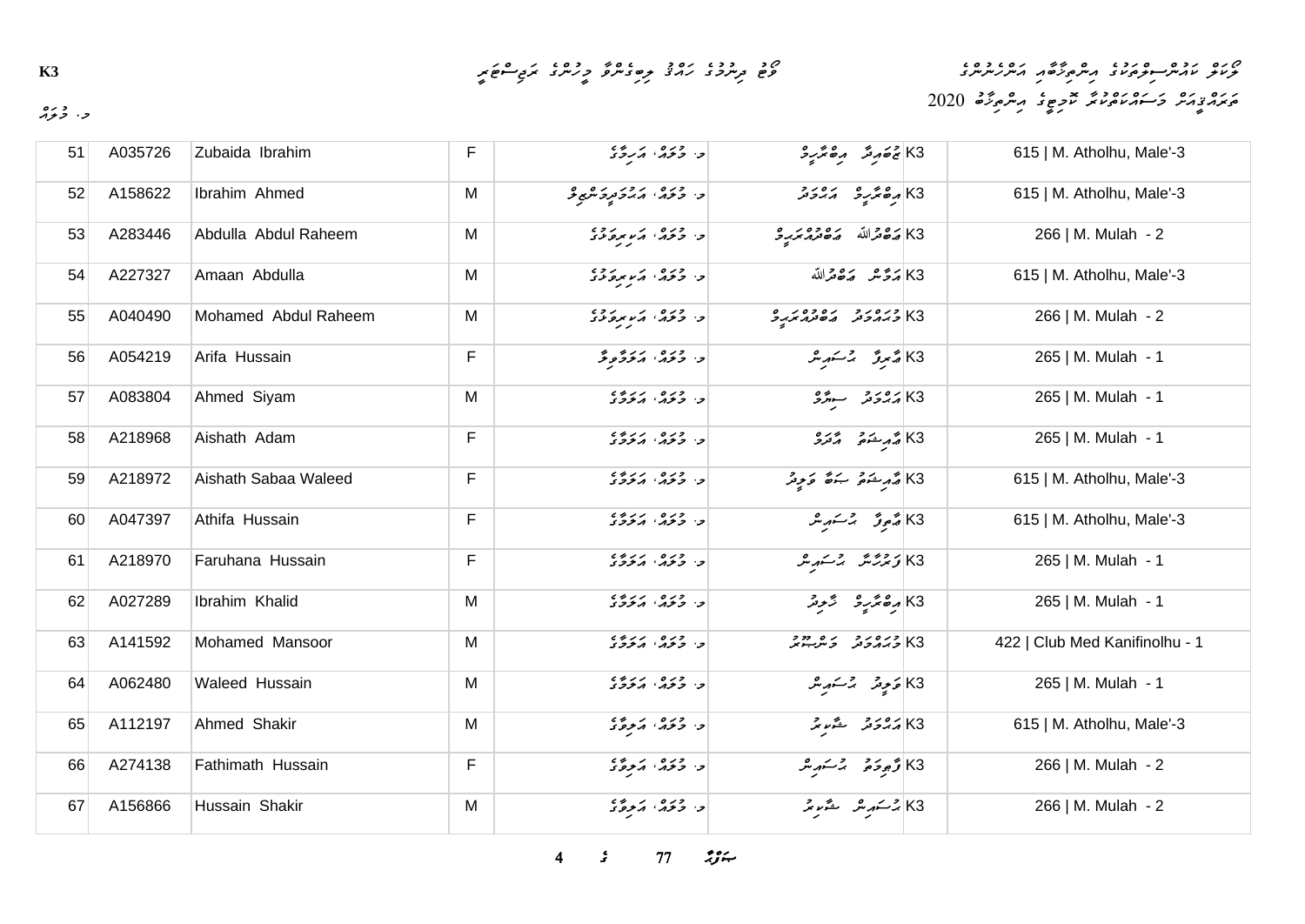*sCw7q7s5w7m< o<n9nOoAw7o< sCq;mAwBoEw7q<m; wBm;vB* م من المرة المرة المرة المرجع المرجع في المركبة 2020<br>مجم*د المريض المربوط المربع المرجع في المراجع المركبة* 

| 68 | A157074 | Mohamed Shakir   | M           | والمتحرق كمتوقى             | K3 <i>جەمگە ئىرىمى</i> –                   | 615   M. Atholhu, Male'-3 |
|----|---------|------------------|-------------|-----------------------------|--------------------------------------------|---------------------------|
| 69 | A028115 | Shakira Ibrahim  | F           | والمحتوم كالمعرفري          | K3 ش <i>ۇرىگە مەھەتگەي</i> ى               | 615   M. Atholhu, Male'-3 |
| 70 | A221005 | Ibrahim Ismail   | M           | والمتحدث ومكرونخر           | K3 مەھم <i>گى</i> رو مەش <i>ۇم</i> ۇ       | 266   M. Mulah - 2        |
| 71 | A217658 | Nadhaa Ibrahim   | F           | ور ووه، معروف               | K3 ىنى <i>گە مەھەگرى</i> ئ                 | 615   M. Atholhu, Male'-3 |
| 72 | A217655 | Najudha Ibrahim  | F           | ور ووه، معروف               | K3 ىتر <i>وقى مەھەر ب</i> و                | 615   M. Atholhu, Male'-3 |
| 73 | A217642 | Salma Abdulla    | $\mathsf F$ | ور و ده. مرکزه د            | K3 كورً <i>ة مَ</i> هْتَراللَّه            | 615   M. Atholhu, Male'-3 |
| 74 | A222643 | Ihusana Hussain  | F           | د . و د د ۲ . د ۳ . د و د   | K3 مەشكەنگە - جەشمەنلىر                    | 615   M. Atholhu, Male'-3 |
| 75 | A061342 | Mohamed Najeeb   | M           | و. ووه، پر عبر و            | K3 <i>وُبُرُمُ دَوْ</i> سَرَب <i>ِي صَ</i> | 270   M. Dhiggaru - 1     |
| 76 | A128050 | Shiyamaa Hussain | F           | والمحروم المركبوري          | K3 ج <i>مگردگر</i> بر <i>سکو</i> یٹر       | 615   M. Atholhu, Male'-3 |
| 77 | A222644 | Zahir Hussain    | M           | والمحرم المراضري            | K3 يُح بِ بِرْ بِرْ سَنَهِ بِرْ            | 453   Maafushi Jail - 2   |
| 78 | A217194 | Ahmed Ismail     | M           | ور و وه، در دوه و           | K3 كەيمۇق مەمەمۇمۇ                         | 265   M. Mulah - 1        |
| 79 | A217190 | Aishath Ismail   | F           | ور وره .<br>د ونور، د سنورو | K3 مەم ئىقىم ب <i>ە ئىق</i> مومۇ           | 265   M. Mulah - 1        |
| 80 | A146346 | Hussain Ismail   | M           | والمتحص كالمستحرق           | K3 يُرْسَمب <sup>9</sup> مِرْ مِرْجُورِ وَ | 265   M. Mulah - 1        |
| 81 | A217189 | Mohamed Ismail   | M           | ور و وړه که شوه ووه و       | K3 دېم ده د مشوگه و                        | 265   M. Mulah - 1        |
| 82 | A225828 | Aadhila Ahmed    | F           | والمحروم المركز وتحريج      | K3 مَحْمِر مَحْرَ مَدَّوَمْر               | 615   M. Atholhu, Male'-3 |
| 83 | A225832 | Aathika Ahmed    | F           | ور و ده. درد و د            | K3 گەمەتتە كەبىر <i>دى</i> ر               | 615   M. Atholhu, Male'-3 |
| 84 | A225771 | Ahmed Rasheed    | M           | والمحركما المأوقوقر         | K3 كەبرى كىم كىرىنى <sub>ي</sub> ە ئىر     | 266   M. Mulah - 2        |

*5 sC 77 nNw?mS*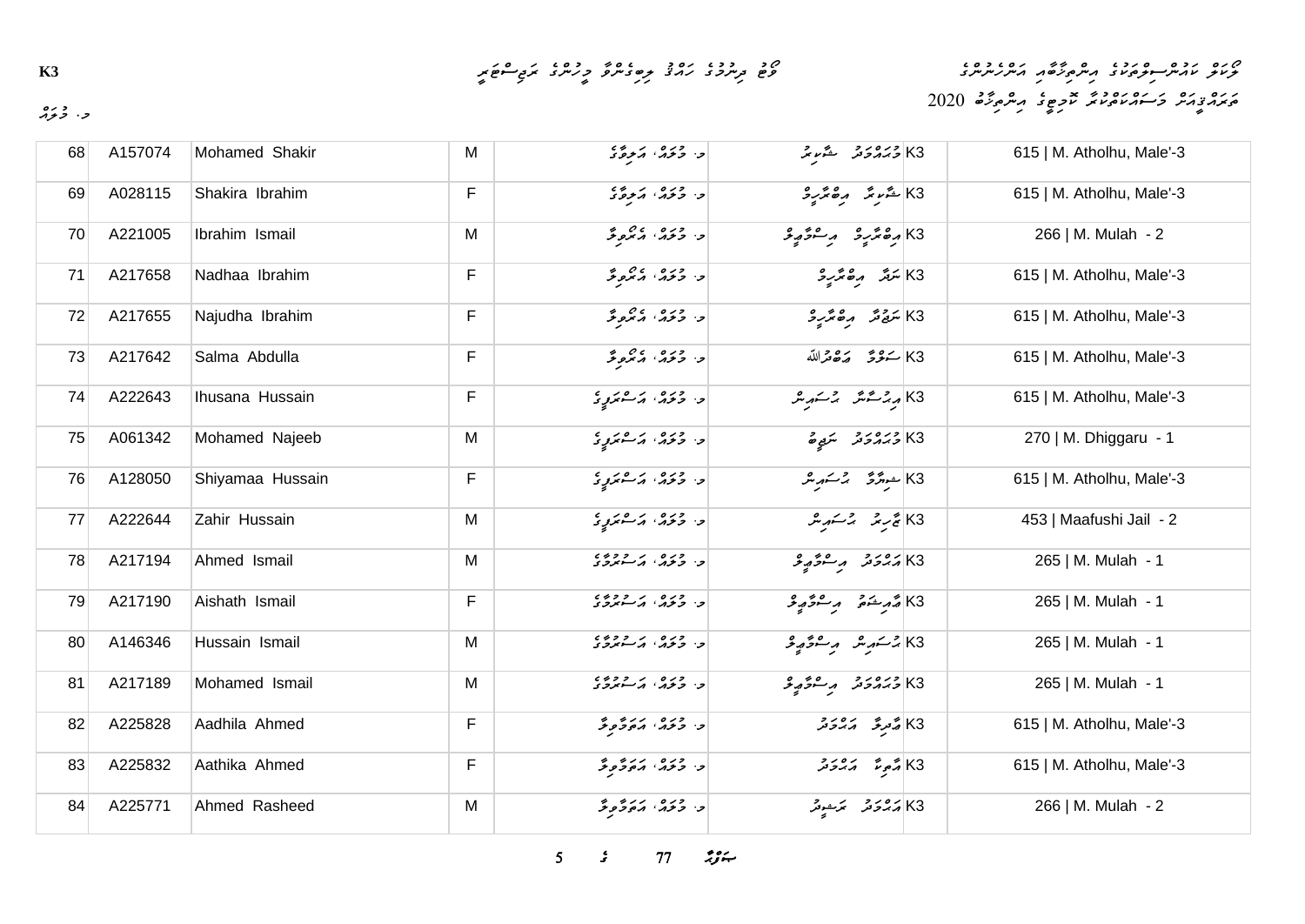*sCw7q7s5w7m< o<n9nOoAw7o< sCq;mAwBoEw7q<m; wBm;vB* م من المرة المرة المرة المرجع المرجع في المركبة 2020<br>مجم*د المريض المربوط المربع المرجع في المراجع المركبة* 

| 85  | A225839 | Aishath Ahmed               | F | والمحتور المتحرقوقر                    | K3 مەم ئىقتىم ئىم ئىكتى كىتىم كىتىم ئىشتار ئىشتار ئىشتار ئىشتار ئىشتار ئىشتار ئىشتار ئىشتار ئىشتار ئىشتا      | 266   M. Mulah - 2        |
|-----|---------|-----------------------------|---|----------------------------------------|---------------------------------------------------------------------------------------------------------------|---------------------------|
| 86  | A225772 | Aminath Rasheeda            | F | والمحروم المركز وتحريج                 | K3 مُرْحِ سَرَمْ مَرْسُوِمَّرُ                                                                                | 266   M. Mulah - 2        |
| 87  | A103172 | Hareera Ali                 | F | ور و ده. درو و د                       | K3 پرېگر ک <i>ړې</i>                                                                                          | 266   M. Mulah - 2        |
| 88  | A225824 | Hussain Rasheed             | M | ور وره درد و                           | K3 پرڪيريش ڪرش <sub>و</sub> يڙ                                                                                | 266   M. Mulah - 2        |
| 89  | A225773 | Mariyam Rasheeda            | F | والمحروم المراد وتحافي                 | K3 <i>ويم</i> هر محمد المتوفر                                                                                 | 266   M. Mulah - 2        |
| 90  | A225818 | Neena Rasheed               | F | ور و ده. درو و د                       | K3 سرینگر کمرشونڈ                                                                                             | 266   M. Mulah - 2        |
| 91  | A225836 | Saruvan Naseem              | M | والمتحوض المراد وتحري                  | K3 <sub>فۇ</sub> برۇبر بىرىيو 3                                                                               | 615   M. Atholhu, Male'-3 |
| 92  | A225827 | Zaahiya Ahmed               | F | ور و ده. درو و د                       | K3 تج برمجر مركز درم                                                                                          | 266   M. Mulah - 2        |
| 93  | A033103 | Adam Naseem                 | M | 5391.002.0000                          | K3 مُمَترَدٌ سَرَسِرَدُ                                                                                       | 615   M. Atholhu, Male'-3 |
| 94  | A217227 | Adnan Ibrahim               | M | 5391.922.5                             | K3 كەنگەنگەر مەھەر ي <sup>و</sup>                                                                             | 265   M. Mulah - 1        |
| 95  | A147743 | Ahmed Naseem                | M | 5991.0000000000                        | K3 كەبرى كىلى ئىرسو ئىستىدى كىلىن ئىستەن ئىستەن ئىستان ئىستان ئىستان ئىستان ئىستان ئىستان ئىستان ئىستان ئىستا | 265   M. Mulah - 1        |
| 96  | A217233 | Aminath Naina Naseem        | F | כי כנסי גנשים<br>כי כב <i>גי ה</i> פכצ | K3 أَمُّ حِسَمَةً سَمَدِسُّ سَرَسٍوڤ                                                                          | 615   M. Atholhu, Male'-3 |
| 97  | A078544 | Mariyam Moosa Fulhu         | F | 5391.002.0000                          | K3 ئەيرىۋە ج <sup>ەمب</sup> ور                                                                                | 615   M. Atholhu, Male'-3 |
| 98  | A049644 | Mariyam Naseema             | F |                                        | K3 كانجما <i>نكرن مكرسوم</i>                                                                                  | 615   M. Atholhu, Male'-3 |
| 99  | A141786 | Mohamed Naseem              | M | $5991^{099}$                           | K3  <i>وبروبروتر مترج</i> و                                                                                   | 265   M. Mulah - 1        |
| 100 | A042423 | Abdul Latheef Ismail        | M | כי כברי הבכ                            | K3 <i>مەھەممۇمۇمۇھەر بە</i> مەھەر ئ                                                                           | 615   M. Atholhu, Male'-3 |
| 101 | A221499 | <b>Ahmed Muawin Latheef</b> | M | כי כי <i>ברי ה</i> אפ                  | K3 كەبۇرى <i>دۇم</i> وبىر <del>ك</del> ېرۇ                                                                    | 615   M. Atholhu, Male'-3 |

*6 sC 77 nNw?mS*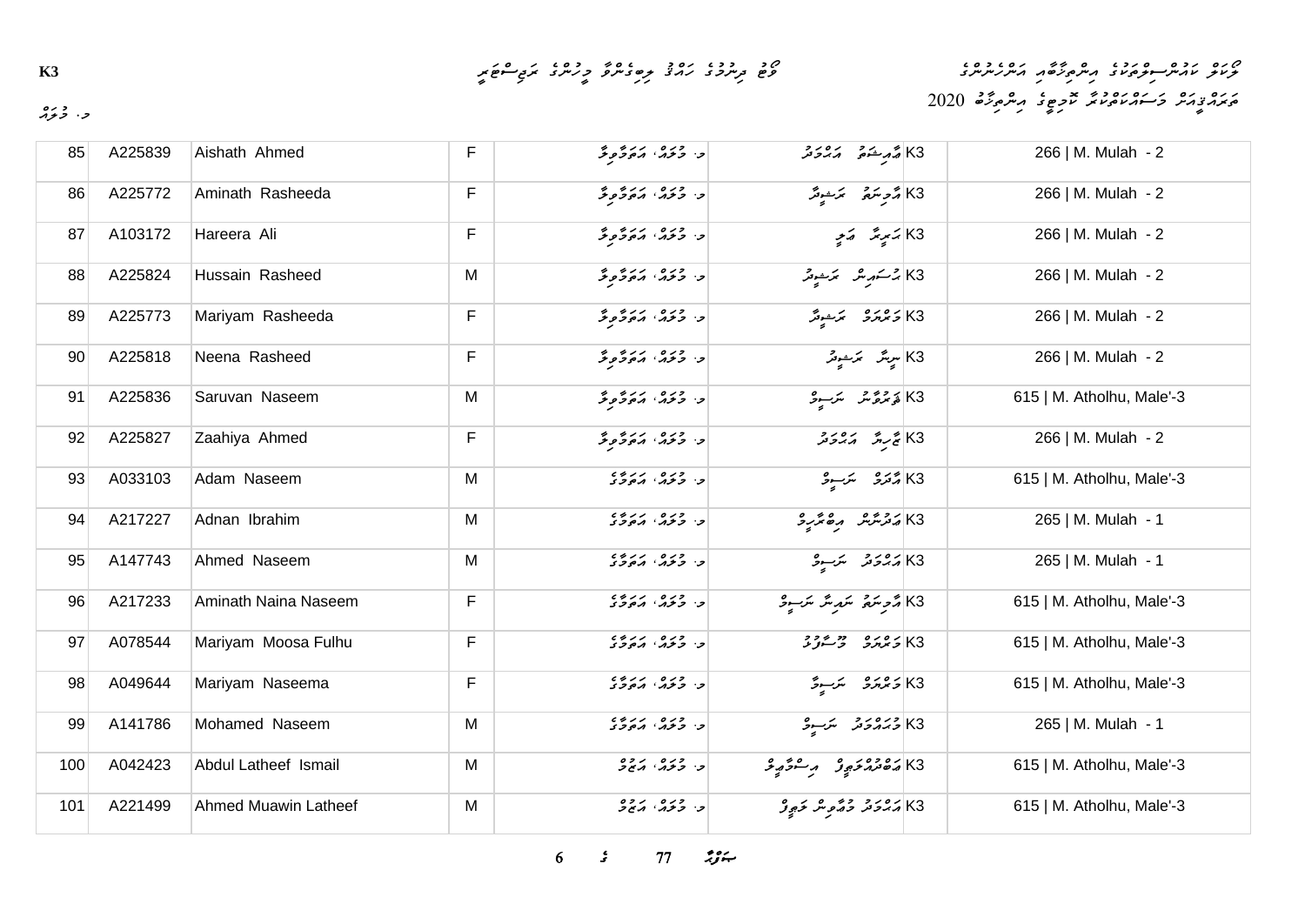*sCw7q7s5w7m< o<n9nOoAw7o< sCq;mAwBoEw7q<m; wBm;vB* م من المرة المرة المرة المرجع المرجع في المركبة 2020<br>مجم*د المريض المربوط المربع المرجع في المراجع المركبة* 

| 102 | A221497 | <b>Mohamed Maadhin Latheef</b> | M | د ونور، دی و               | K3 دَيَرْدُدَتْر دُّمَوِيْر دَبِرِوْ                                                | 615   M. Atholhu, Male'-3     |
|-----|---------|--------------------------------|---|----------------------------|-------------------------------------------------------------------------------------|-------------------------------|
| 103 | A217160 | Aalima Mohamed                 | F | والمحروم كالمتبروق         | K3 مَّعِرَّ 2َرَدُوَتَرَ                                                            | 265   M. Mulah - 1            |
| 104 | A217162 | Aamilaa Mohamed                | F | د وی کاربروی               | K3 مَّ <i>وِحْدَ دَيْرُودَ</i> رُ                                                   | 635   Hulhumale', Ehenihen-21 |
| 105 | A217159 | Furushan Mohamed               | M | و وده، ځرمونو              | K3 زېرېشتر <i>دېده د</i> ر                                                          | 615   M. Atholhu, Male'-3     |
| 106 | A065022 | Mohamed Abdul Kareem           | M | و و وه. ځرمونو             | K3 <i>دې ده د ده دو، ب</i> رو                                                       | 265   M. Mulah - 1            |
| 107 | A072373 | Abdul Kareem Zakariyya         | M | و و وه که ده د             | K3 مەھەر ئەرەكتە تەرەمگە K3                                                         | 265   M. Mulah - 1            |
| 108 | A044298 | Ahmad Abdul Kareem             | M | ور ه دره<br>و۰ وفره، ځرندو | K3 גלבת הסתכת <i>ת</i> כ                                                            | 615   M. Atholhu, Male'-3     |
| 109 | A025573 | Ibrahim ljaz                   | M | والمحروم كالمحركوش         | K3 م <i>ِی مُدَّرِدُ مِیْ مُ</i>                                                    | 265   M. Mulah - 1            |
| 110 | A331081 | Shauma Ijaz                    | F | و و و وه کاروند            | $\frac{2}{5}$ $\frac{2}{3}$ $\frac{2}{3}$ $\frac{1}{3}$ $\frac{1}{3}$ $\frac{1}{3}$ | 265   M. Mulah - 1            |
| 111 | A122043 | Ahmed Mohamed                  | M | و و وه، ه ورو ه            | K3 كەبرو <i>25 كەب</i> روتىر                                                        | 615   M. Atholhu, Male'-3     |
| 112 | A275443 | Ali Mohamed                    | M | و و وه، ه کار د ه          | K3   كەبىر بالاردىتىر                                                               | 264   M. Veyvah - 1           |
| 113 | A275437 | Masoodha Hassan                | F | و و وه، ه کارد ه           | K3 كەسىم ئەسەھ                                                                      | 266   M. Mulah - 2            |
| 114 | A163014 | Mohamed Ali                    | M | و و وه، ه کار د ه          | K3 دېمبروتر ک <i>ړې</i>                                                             | 266   M. Mulah - 2            |
| 115 | A275446 | Suoodh Mohamed                 | M | و و وه، ه ورو ه            | K3 جوړو وره دي                                                                      | 266   M. Mulah - 2            |
| 116 | A218546 | Ahmed Zakee                    | M | כי כברי סְבְבְצֵבִ         | K3 كەبر <i>25 كى يى</i>                                                             | 266   M. Mulah - 2            |
| 117 | A243245 | Sara Zaky                      | F | כי כבהי פיכבבב             | K3  <sub>فقو</sub> تمر بچ پر                                                        | 615   M. Atholhu, Male'-3     |
| 118 | A218547 | Sharuhaan Zaki                 | M | د. وره موځ ده د            | K3 ڪيمر <i>گنگر</i> تج پر                                                           | 615   M. Atholhu, Male'-3     |

*7 sC 77 nNw?mS*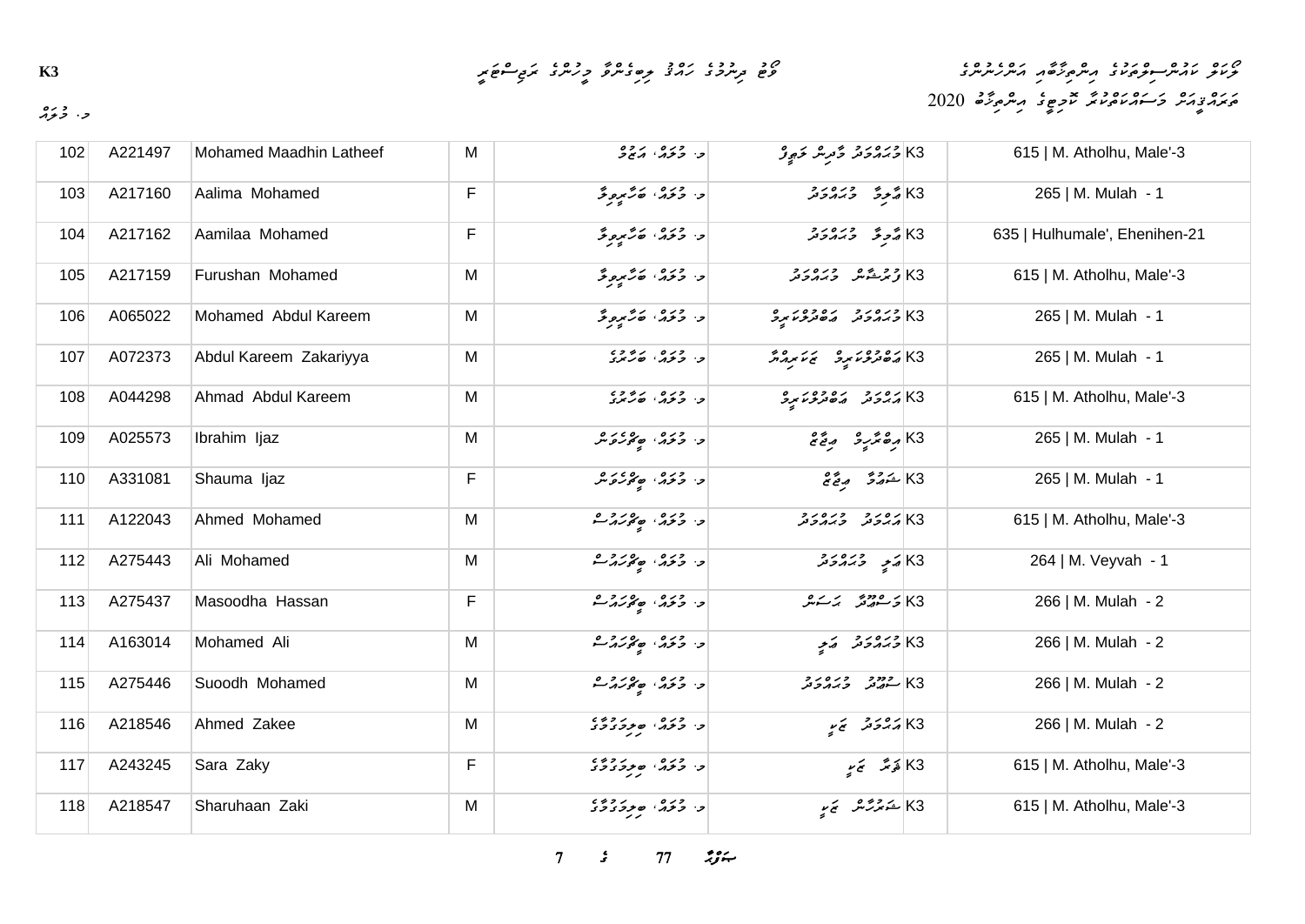*sCw7q7s5w7m< o<n9nOoAw7o< sCq;mAwBoEw7q<m; wBm;vB* م من المرة المرة المرة المرجع المرجع في المركبة 2020<br>مجم*د المريض المربوط المربع المرجع في المراجع المركبة* 

| 119 | A122004 | Abdulla Shareef             | M           | د. د دَرَمْ، صِنَّر                            | K3 كەڭداللە خ <i>ەمرۇ</i>                                         | 265   M. Mulah - 1             |
|-----|---------|-----------------------------|-------------|------------------------------------------------|-------------------------------------------------------------------|--------------------------------|
| 120 | A122003 | Gaseema Rashad              | F           | د. و و در، جگ                                  | K3 كۆسەد كەشگەن <i>گە</i>                                         | 265   M. Mulah - 1             |
| 121 | A217107 | Lamya Shareef               | F           | و. و و دار ه ش                                 | K3 كر <i>ونگە</i> شە <i>يول</i>                                   | 265   M. Mulah - 1             |
| 122 | A293380 | Thaufeeg Ali                | M           | والمحرور المحارثة                              | K3 <i>کا مرکز پاڈھ کی چ</i>                                       | 266   M. Mulah - 2             |
| 123 | A223855 | Haazima Mohamed             | F           |                                                | K3 رَّىمٍ قَرَ مَرَ مَرَّ مَرَّ مَرَّ مَرَّ مِرْ                  | 266   M. Mulah - 2             |
| 124 | A223852 | Khaazim Naseer              | M           |                                                | K3 گەي <sup>8</sup> - س <i>كىبوي</i> تر                           | 615   M. Atholhu, Male'-3      |
| 125 | A329965 | Maazina Mohamed             | F           | و . و ده . و ده و<br>و . و <i>و ده</i> و خرج و | K3 دَّىمٍ مَّرَ دَبَرْدَدَرَ                                      | 330   GA. Dhevvadhoo - 1       |
| 126 | A223856 | Mohamed Ahmed               | M           | 99900222                                       | K3 دره ده بره دو                                                  | 266   M. Mulah - 2             |
| 127 | A223846 | Mohamed Jabir               | M           | 99900222                                       | K3 <i>جەمگە جۇھەتم</i>                                            | 266   M. Mulah - 2             |
| 128 | A223847 | Naila Abdul Gayyoom         | $\mathsf F$ |                                                | K3 سُمبر دَ مَصْرُحْرَ مُمَّرَّد                                  | 266   M. Mulah - 2             |
| 129 | A223850 | Nazeer Adam                 | M           | 0.700072.7                                     | K3 سَمِي جَمَد - مُرْتَدَدُ                                       | 615   M. Atholhu, Male'-3      |
| 130 | A223848 | Nazima Abdul Gayyoom        | F           |                                                | K3 سَّن <i>ْج</i> حَرَّ م <i>ُ</i> صَ <i>فَرْحَ وَ مُ</i> مَرَّدَ | 266   M. Mulah - 2             |
| 131 | A154553 | Ziyad Abdul Gayyoom         | M           | 0.700072.7                                     | K3 <sub>א</sub> یژن پره وه <i>بره دده</i>                         | 266   M. Mulah - 2             |
| 132 | A276269 | Abdul Rasheed Abdul Gayyoom | M           | ور و ده دود و                                  | 02011 م 02010 مر 020102<br>K3 مصرم مرشوتر مصرفر وملاح             | 266   M. Mulah - 2             |
| 133 | A276300 | Moonisa Abdul Rasheed       | $\mathsf F$ | ور و ده ودو څ                                  | K3 ۋېرىگە كەھ <i>ەر مە</i> ھىرىد                                  | 668   Cinnamon Hakuraa Huraa-1 |
| 134 | A276298 | Munaz Abdul Rasheed         | M           | د. وده، هوه و                                  | K3 د شرح مەھەر مەرسىدىر<br>K3 د شرح مەھەر مەرسىدىر                | 266   M. Mulah - 2             |
| 135 | A276277 | Nahida                      | F           | والمتحامي المحيض والمحتجم ومحر                 | K3 بَرْبِرَدَّ                                                    | 266   M. Mulah - 2             |

**8** *s* **77** *z***<sub>***s***</sub>** *z***<sub></sub>**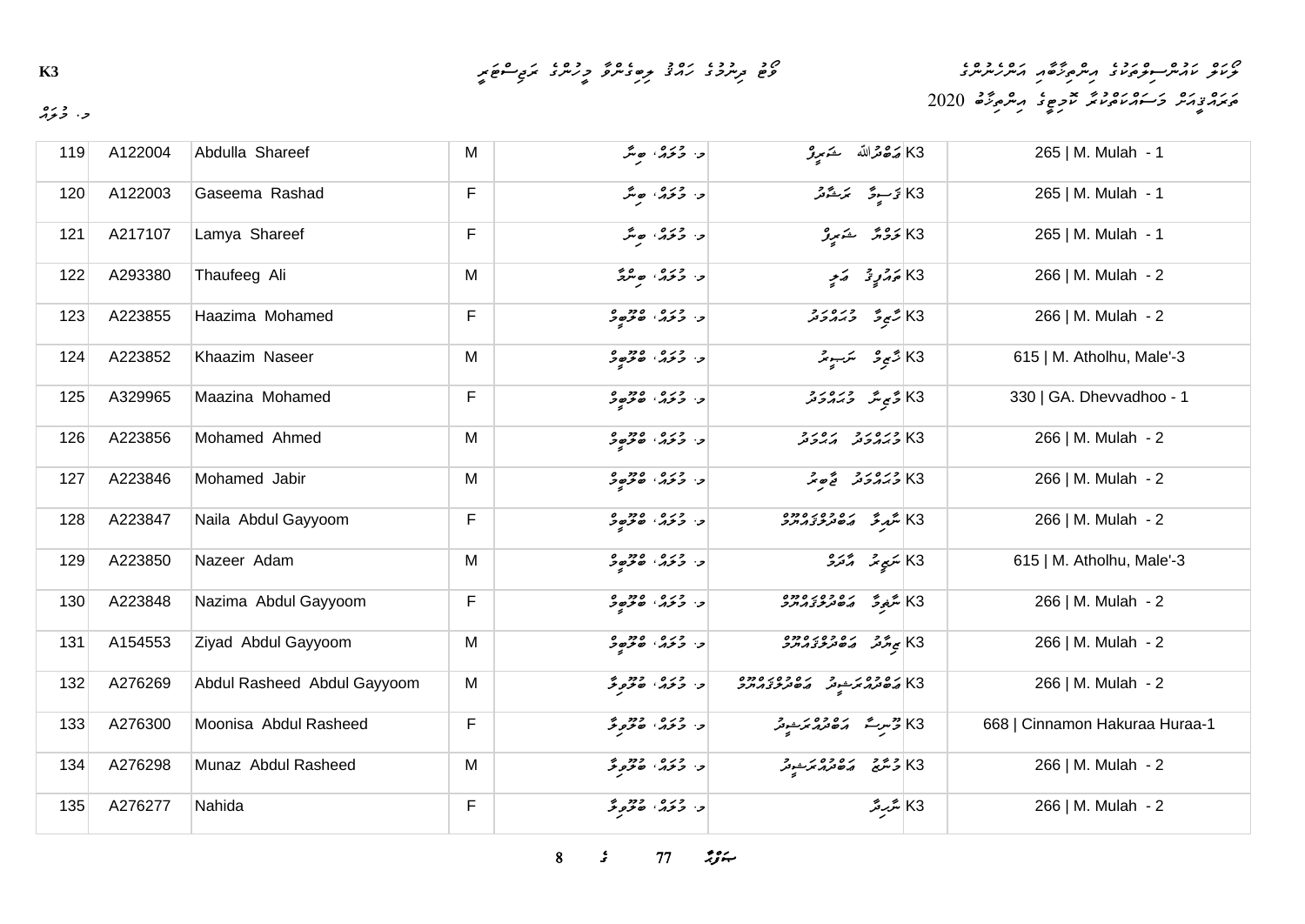*sCw7q7s5w7m< o<n9nOoAw7o< sCq;mAwBoEw7q<m; wBm;vB* م من المرة المرة المرة المرجع المرجع في المركبة 2020<br>مجم*د المريض المربوط المربع المرجع في المراجع المركبة* 

| 136 | A276287 | Uneyz Abdul Rasheed       | M | والمحروم المحتجونج              | K3 مەسىم مەھ <i>ەممىش</i> ومر                  | 266   M. Mulah - 2        |
|-----|---------|---------------------------|---|---------------------------------|------------------------------------------------|---------------------------|
| 137 | A246051 | Uneyza Abdul Rasheed      | F | و. ووه، هوه و                   | K3 كەشتى كەھەر <i>مەرىنى</i> دىر               | 266   M. Mulah - 2        |
| 138 | A276295 | Zaeema Abdul Rasheed      | F | و ووه، هوه و                    | K3 تج <i>مر<sup>ة</sup> ما قافرە تر</i> شونتر  | 266   M. Mulah - 2        |
| 139 | A276294 | Ziyadha Abdul Rasheed     | F | ور و ده.<br>و او و ده. ه وو و گ | K3 ىې ترگر كەھەر <i>مەرىبى</i> دىر             | 127   B. Hithaadhoo - 1   |
| 140 | A274807 | Abidha Hussain            | F | ور و ده، ځای شونگه              | K3 مُەمَّر ئەسەر ش                             | 266   M. Mulah - 2        |
| 141 | A084845 | Ahmed Ibrahim Manik       | M | ور و ده ٢٥ مره و څ              | K3 <i>בُ.2 دەھگردۇ ئېرى</i>                    | 615   M. Atholhu, Male'-3 |
| 142 | A217803 | <b>Ahmed Naail Fawwaz</b> | M | وره صره وي                      | K3 <i>גُرْدُوَنْدُ سُمْدِ وُ دُوَّى</i>        | 266   M. Mulah - 2        |
| 143 | A274802 | <b>Ibrahim Manik</b>      | M | وره صره عديد                    | K3 مەھەر پەدىر سرى <i>ت</i>                    | 266   M. Mulah - 2        |
| 144 | A274815 | Imrana Ibrahim Manik      | F | وره صره وره عم                  | K3 مەۋىگىگە مەھە <i>گرى</i> دۇ كەبرى <i>تا</i> | 615   M. Atholhu, Male'-3 |
| 145 | A274820 | Nisham Ibrahim            | M | ور وره مي ده د                  | K3 سرشگ م <i>ی شرک</i> و                       | 266   M. Mulah - 2        |
| 146 | A274818 | Nizam Ibrahim Manik       | M | وره صده عمره عم                 | K3 سِهَّرَ مِهْ مُرْرِدْدَ سِرْ                | 282   Dh. Hulhudheli - 1  |
| 147 | A274821 | Visam Ibrahim             | M | ور و ده ٢٥ مره و څ              | K3 مِ سُمَّرَ مِنْ مِرْدِدْ                    | 615   M. Atholhu, Male'-3 |
| 148 | A144798 | Ali Niyaz                 | M |                                 | K3 <i>ڇَجِ سِرَدُّ</i> ج                       | 451   Male' Jail - 1      |
| 149 | A125875 | Inasa Mohamed             | F | $5991\times 0197$               | K3 مەشرىقە <i>مەندە تە</i>                     | 615   M. Atholhu, Male'-3 |
| 150 | A220866 | Najumunnisa Hussain       | F | $5991\%$ $599$                  | K3 ى <i>تەۋۋىرىت جىتوپى</i> ر                  | 265   M. Mulah - 1        |
| 151 | A216677 | Saeed Moosa               | M | כי כנס מדנים<br>כי כבהי שממכצ   | K3 ڪهي تر حي                                   | 255   ADh. Maamigili - 1  |
| 152 | A218742 | Aishath Sakha Ibrahim     | F | د. د دَرُه، ھوڏي شمور گ         | K3 مُەمشۇ سَنَّ مەھمَّرىد                      | 266   M. Mulah - 2        |

*9 sC 77 nNw?mS*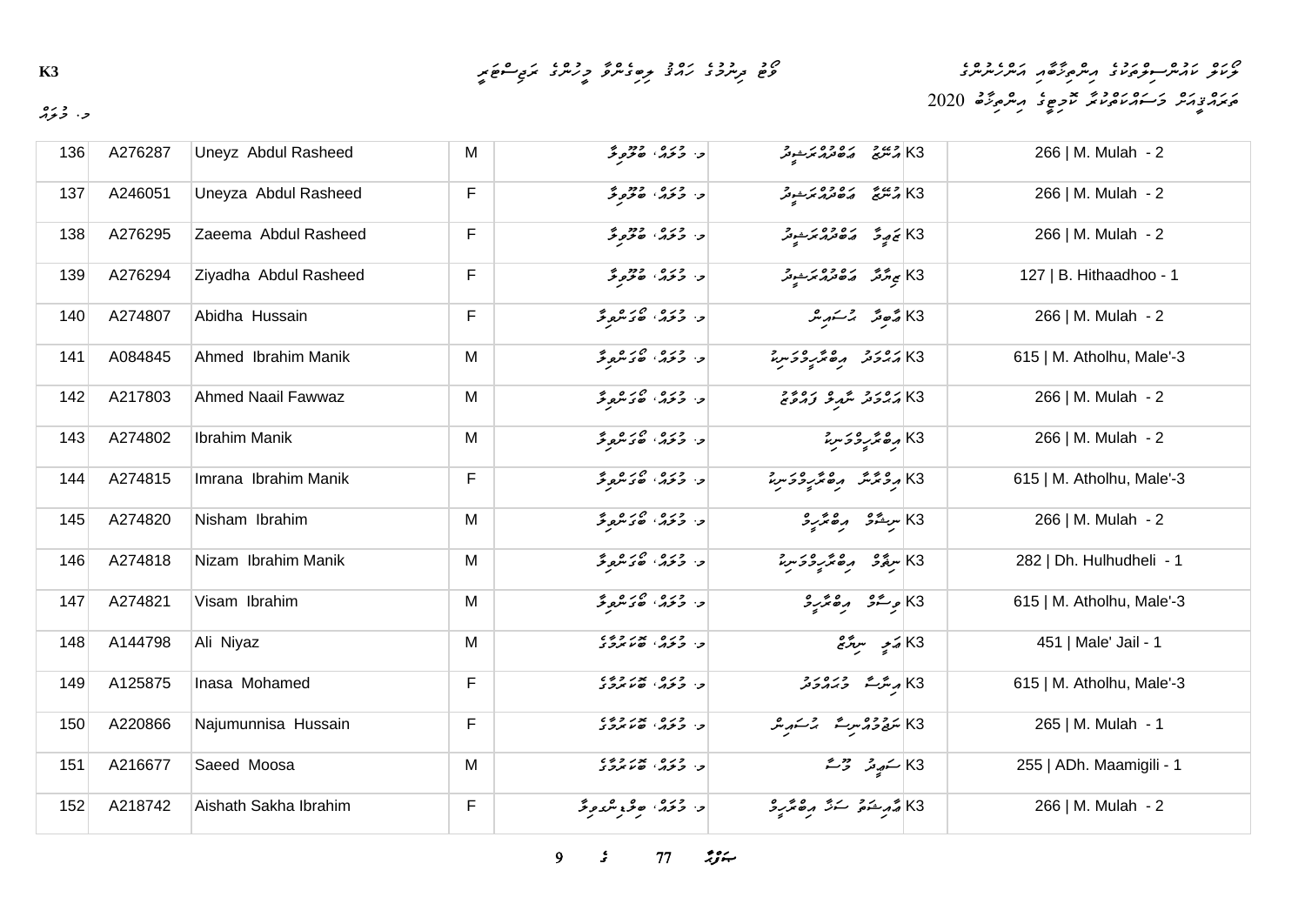*sCw7q7s5w7m< o<n9nOoAw7o< sCq;mAwBoEw7q<m; wBm;vB* م من المرة المرة المرة المرجع المرجع في المركبة 2020<br>مجم*د المريض المربوط المربع المرجع في المراجع المركبة* 

| 153 | A027458 | Ibrahim Rasheed         | M            | د. د دَرٌ، ھوڏي شروعو  | K3 ب <i>ر&amp;ټرُرٍ\$ بَرَحوِيْر</i>                                                                | 266   M. Mulah - 2            |
|-----|---------|-------------------------|--------------|------------------------|-----------------------------------------------------------------------------------------------------|-------------------------------|
| 154 | A040315 | Mohamed Ibrahim         | M            | د کرکړي ھوءِ شروعو گ   | K3 <i>ڈیزوونو م</i> ھٹر <i>ی</i> و                                                                  | 266   M. Mulah - 2            |
| 155 | A223335 | Shazna Mohamed          | F            | د وتوکر، ھوڏيھوموتر    | K3 خەنج ئىز ئەير ئەردىر                                                                             | 266   M. Mulah - 2            |
| 156 | A275008 | Ahmed Zareer            | M            | د. دره، هڙَٽُ          | K3 <i>مَدْدُوَنْتْ</i> كَالْمَرْيْتْر                                                               | 615   M. Atholhu, Male'-3     |
| 157 | A159869 | Aminath Zareer          | $\mathsf{F}$ | و٠ ووه، هوَ گ          | K3 مُرْحِسَةً بِمَ بِرَتْمَرِ                                                                       | 615   M. Atholhu, Male'-3     |
| 158 | A275006 | Fathimath Zareer        | $\mathsf F$  | د. دره، هڙڪ            | K3 رَّج <i>وحَمْ</i> يَمَ يِهْرُ                                                                    | 266   M. Mulah - 2            |
| 159 | A275004 | Habeeba Hussain         | F            | د. دىد، ھۇش            | K3 كەھ <b>ەت</b> ە كەسكەر بىر                                                                       | 266   M. Mulah - 2            |
| 160 | A275010 | Hassan Zareer           | M            | د. دده، هوٌتُ          | K3   پُرسُدش نج پریژ                                                                                | 266   M. Mulah - 2            |
| 161 | A275022 | Jailam Zareer           | M            | د. دىرە، ھۇش           | K3 <i>قەدىخ</i> ۇ   ئەمرىتر                                                                         | 615   M. Atholhu, Male'-3     |
| 162 | A245189 | Mohamed Zareer          | M            | و ووه، هوگ             | K3 <i>\$22,23 بخ بوير</i> ً                                                                         | 266   M. Mulah - 2            |
| 163 | A275028 | Najula Zareer           | F            | د. دره، هڙڪ            | K3 بىر <sub>قى</sub> ئۇ سىم بىرىگە                                                                  | 635   Hulhumale', Ehenihen-21 |
| 164 | A275015 | Nazeefa Zareeru         | F            | و. ووه، ەۋىش           | K3 سَمِوِرٌ تَمَ سِرْتُهُ                                                                           | 615   M. Atholhu, Male'-3     |
| 165 | A275000 | Zareeru Hassan          | M            | د. دره، هڙڪ            | K3 ئىم يېڭر كەشكەر                                                                                  | 266   M. Mulah - 2            |
| 166 | A217279 | Ahmed Shamweel          | M            | و و و وه، گاورس        | K3  كەبرى قىمى ئىكرى ئىچە ئىچە ئىچە ئىككەن ئىچە ئىككەن ئىككەن ئىككەن ئىككەن ئىككەن ئىككەن ئىككەن ئى | 615   M. Atholhu, Male'-3     |
| 167 | A217277 | Mohamed Ali             | M            | و و و وه گوترس         | K3 ديرورو ك <i>ي</i> ر                                                                              | 265   M. Mulah - 1            |
| 168 | A217278 | Mohamed Nafaaz Musthafa | M            | د و و وه محمد سره      | K3 دېره د د سري د ده دي.<br>K3 د بربرونر سرگړي و جمهون                                              | 143   Lh. Olhuvelifushi - 1   |
| 169 | A222649 | Abdulla Moosa           | M            | و وكوه، كالملاس للمحمد | K3 مَرْحُوثَرالله حَرْثَة                                                                           | 265   M. Mulah - 1            |

*10 sC 77 nNw?mS*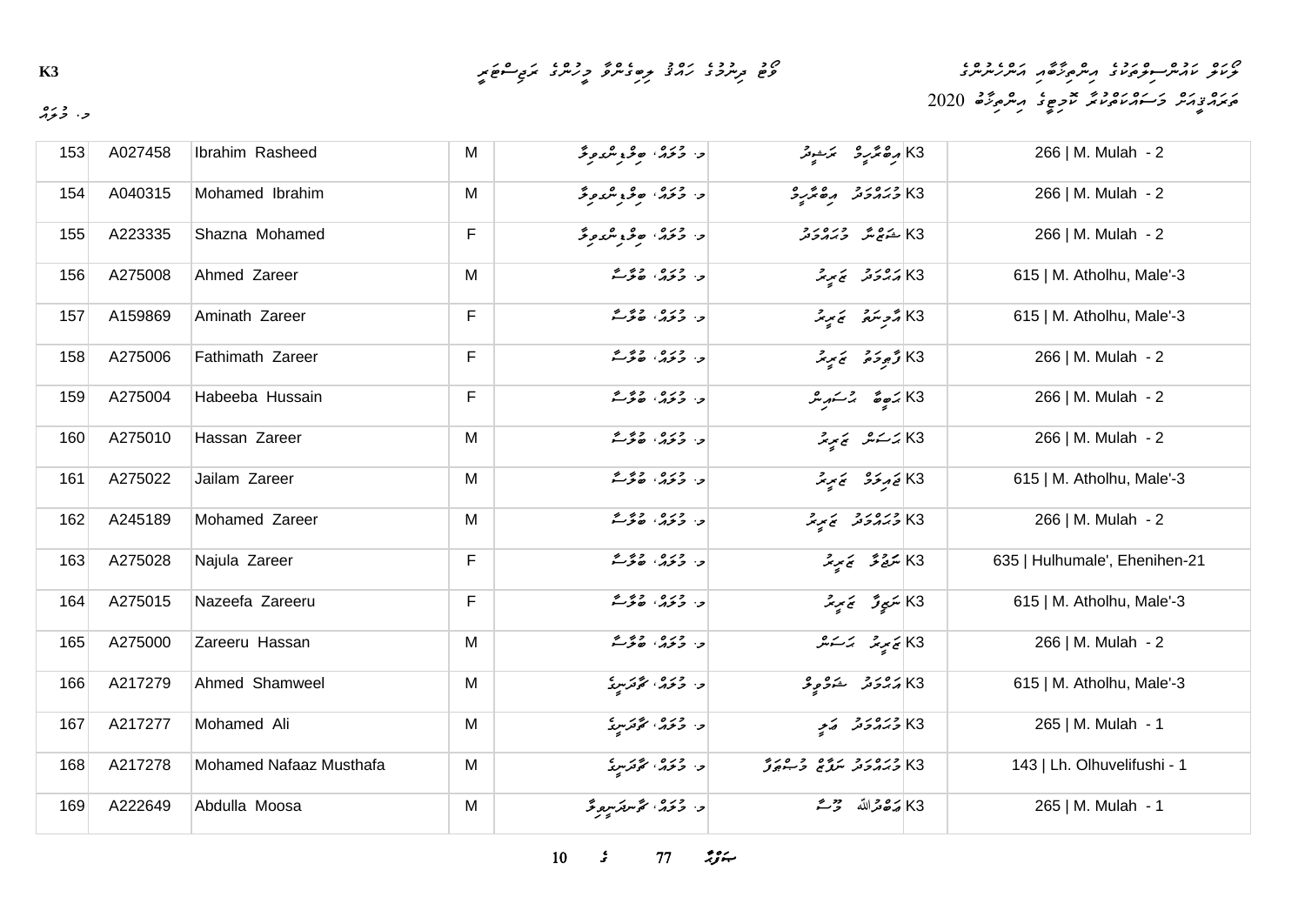*sCw7q7s5w7m< o<n9nOoAw7o< sCq;mAwBoEw7q<m; wBm;vB* م من المرة المرة المرة المرجع المرجع في المركبة 2020<br>مجم*د المريض المربوط المربع المرجع في المراجع المركبة* 

| 170 | A222657 | <b>Ahmed Naurif Mohamed</b> | M | و- وَتَوَكَّى، گُوسِيْرَسِيْدِ تَرُ       | K3 روبر تر تر وبروبر و بر                     | 265   M. Mulah - 1        |
|-----|---------|-----------------------------|---|-------------------------------------------|-----------------------------------------------|---------------------------|
| 171 | A222653 | Aminath Abdulla             | F | و- وَتَوَكَّى، گُوسِيْرَسِيْدِ تَرُ       | K3 م <i>ُّ جِ سَمَّة مُ</i> صُوَّراللَّه      | 265   M. Mulah - 1        |
| 172 | A222655 | Fathimath Mohamed           | F | و . وَوَكْرُ ، كَاسْتَرْسِعِ وَّ          | K3 <i>ڈوِحَمْ حُمُدُحَ</i> تْر                | 265   M. Mulah - 1        |
| 173 | A222651 | Mohamed Moosa               | M | و . وَوَكْرُ ، كَلُّ سِهْرَ سِهِ وَّ      | 13) <i>3، ج. ج. ج.</i> سمج ستر                | 265   M. Mulah - 1        |
| 174 | A222656 | Sameena Mohamed             | F | و . وَوَكْرُ ، كَلُّ سِهْرَ سِهِ وَّ      | K3 سَمَّوٍ <i>مَدَّ دَيْرُوتَر</i> َ          | 265   M. Mulah - 1        |
| 175 | A159892 | Thasleem Abdulla            | M | والمحركة المحمولين                        | K3 <i>حَرْ شُهُودٌ حَ</i> مَّاهُ سَمَّاللَّهُ | 155   K. Hinmafushi - 2   |
| 176 | A122048 | Thasleema Abdulla           | F | و و و و و استرسمه                         | K3 <i>حَرْ—جُوجَّة حَ</i> مُّ هُمَّاللَّه     | 265   M. Mulah - 1        |
| 177 | A217138 | Ahmed Ziyan                 | M | د. وره به ده د                            | K3 <i>ړېږي پې</i> ر شر                        | 149   K. Dhiffushi - 2    |
| 178 | A152843 | Ibrahim Abdul Rahman        | M | د. وده، نمکام د                           | CA ROZOLO COLORO K3                           | 265   M. Mulah - 1        |
| 179 | A217136 | Javaaz Moosa                | M | ور ووه، نمکان کا                          | $23 - 22 - 163$                               | 149   K. Dhiffushi - 2    |
| 180 | A217135 | Jeeza Moosa                 | F | و. ووه، نځه وو                            | $23$ ایم ج $83$                               | 265   M. Mulah - 1        |
| 181 | A122040 | Mohamed Moosa               | M | و ووه، نمکان د                            | K3 درورو وحيد                                 | 265   M. Mulah - 1        |
| 182 | A217134 | Safeena Abdul Rahman        | F | د. وده، نه ده د                           | K3 خۇش مەھىر <i>ە جە</i> رەپ                  | 265   M. Mulah - 1        |
| 183 | A217137 | Zaiba Moosa                 | F | و . و ده . دع و د<br>و . و و در . کوه و د | $23$ $5\%$ K3                                 | 615   M. Atholhu, Male'-3 |
| 184 | A274697 | Abdul Noor Ali              | M | د کاموړي لکمونونځه                        | K3 رەم دەم دەم كېمبر كې                       | 615   M. Atholhu, Male'-3 |
| 185 | A274700 | Abdul Shaheed Ali           | M | د کاموري لاي و ځا                         | K3 كەھ <i>ىرم شەرىتى كەي</i>                  | 265   M. Mulah - 1        |
| 186 | A123067 | Ali Rasheed                 | M | د کاموری انگلو و بخا                      | K3 كەمچە كىرىشون <i>ى</i> ر                   | 265   M. Mulah - 1        |

 $11$  *s* 77  $23$   $\div$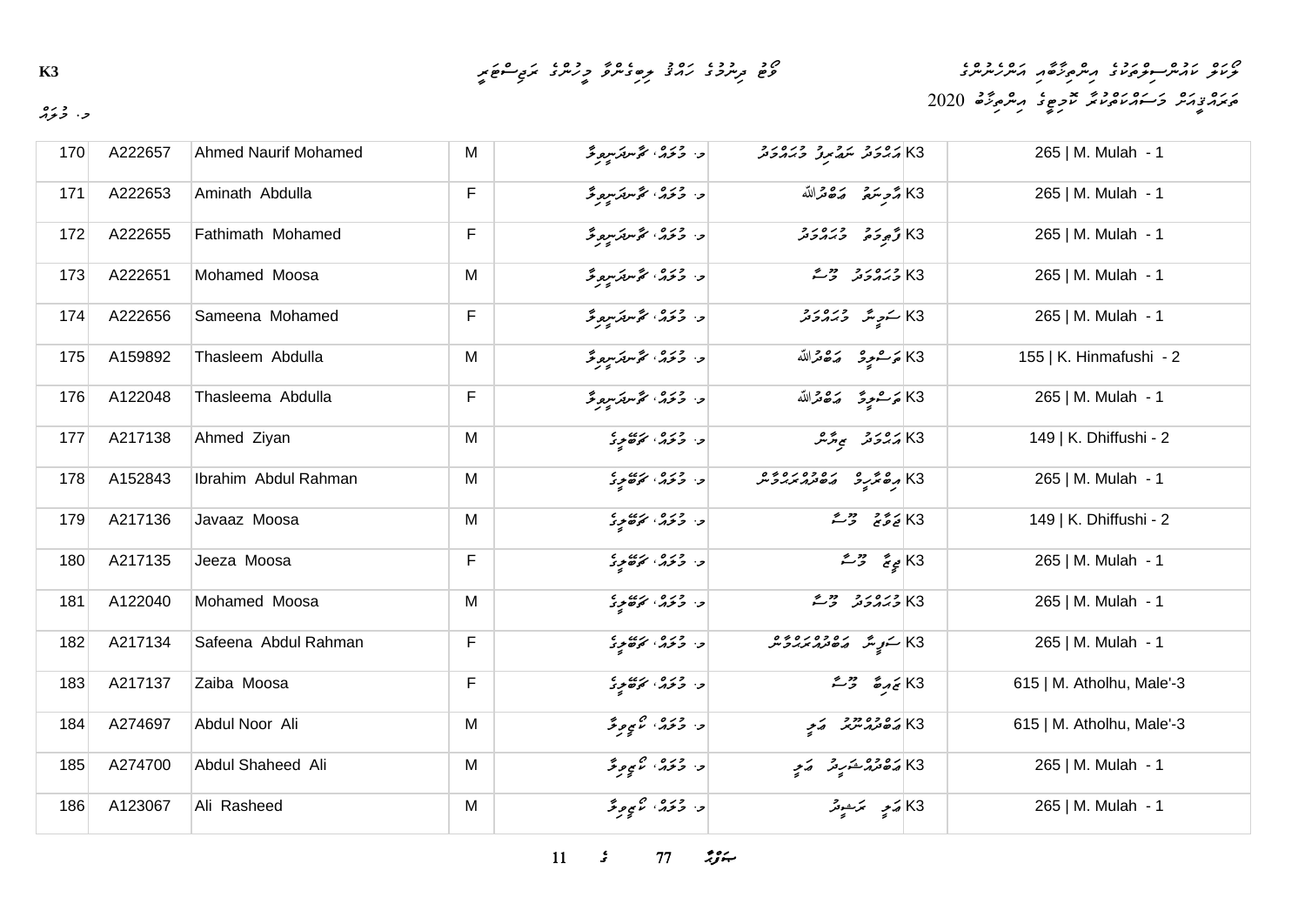*sCw7q7s5w7m< o<n9nOoAw7o< sCq;mAwBoEw7q<m; wBm;vB* م من المرة المرة المرة المرجع المرجع في المركبة 2020<br>مجم*د المريض المربوط المربع المرجع في المراجع المركبة* 

| 187 | A122039 | Ibrahim Mohamed           | M           | د· د د د ۲، ۲ په وگ             | K3 رەئزى <sub>ر</sub> و دېرەرد                | 265   M. Mulah - 1         |
|-----|---------|---------------------------|-------------|---------------------------------|-----------------------------------------------|----------------------------|
| 188 | A065247 | Ismail Mohamed            | M           | د کاموري لاي و ځا               | K3 <sub>م</sub> ر <i>مۇم</i> ۇ ئەرەر ئەر      | 265   M. Mulah - 1         |
| 189 | A220968 | Mifdad Ahmed              | M           | 5.52.20                         | K3 وِوْمَّة كَمَدْدَة لَّا                    | 615   M. Atholhu, Male'-3  |
| 190 | A220945 | Saadha Hassan             | F           |                                 | K3 س <i>َمَدَّةَ بَرَسَ</i> سَ                | 266   M. Mulah - 2         |
| 191 | A146334 | Ahmed Ibrahim             | M           | ور ه دو و<br>و۰ و بور و تره و   | K3 <i>جَهُدَوتر م</i> ِ <i>هُ بَرْبِ</i> دُ   | 265   M. Mulah - 1         |
| 192 | A221014 | Hussain Ibrahim           | M           | ور ه دو و<br>و۰ و بور و تره و   | K3 يُرْسَمبر شَر مِرْكَة مِرْرِدْ             | 265   M. Mulah - 1         |
| 193 | A115800 | Ibrahim Naeem             | M           | ور ه دو و<br>و۰ و بور و تره و   | K3 مەھم <i>گىي</i> ۇ ش <sub>ە</sub> پى        | 265   M. Mulah - 1         |
| 194 | A220992 | Mariyam Yoosuf Fulhu      | F           | ور ه دو و<br>و۰ و بور و تره و   | K3 ئەيرە ھەمبەدە                              | 265   M. Mulah - 1         |
| 195 | A115888 | Mohamed Ibrahim           | M           | و . وړه . ده .<br>و . ونو       | K3 دُبَر دور مِرْهُ بَرْدِ                    | 615   M. Atholhu, Male'-3  |
| 196 | A221017 | Rishma Ibrahim            | F           | ور ه دو و<br>و۰ و بور و تره و   | K3 برڪو <i>گر مرھنگري</i> و                   | 265   M. Mulah - 1         |
| 197 | A115799 | Sabira Ismail             | $\mathsf F$ | و. وره، دره،                    | K3 جۇھەتتە ب <i>وس<sup>ى</sup>ۋەي</i> تو      | 265   M. Mulah - 1         |
| 198 | A217595 | Abdul Jaleel Mohamed      | M           | ور و ده.<br>د و څه تره ترمر     | K3 <i>مەھەرى بو</i> بۇ ب <i>ەر دەر د</i>      | 615   M. Atholhu, Male'-3  |
| 199 | A143016 | Ahmed Rasheed Mohamed     | M           | وره عود دور<br>د ونور، تره تریر | K3 كەندۇقر كەندىر <i>25مەدە</i> تر            | 265   M. Mulah - 1         |
| 200 | A217515 | <b>Ismail Gasim Manik</b> | M           | وره ووه وو.<br>د ونور، تره تریر | K3 <sub>م</sub> رے دُر <sub>و</sub> ڈ گروگریز | 265   M. Mulah - 1         |
| 201 | A146304 | Loona Mohamed             | F           | وره ورود.<br>د ونور، تره تریر   | K3 تۇنئر ب <i>ەردەرد</i>                      | 615   M. Atholhu, Male'-3  |
| 202 | A146305 | Mahir Mohamed             | M           | وره ووه وو.<br>د ونور، تره تریر | K3 دُرِيْر وَبَرُودَوْر                       | 388   Feydhoo Ehenihen - 1 |
| 203 | A217520 | Musthafa Mohamed          | M           | وره پوه وي.<br>د ونور، تره ترير | K3 ۋەرە دىرەرد                                | 265   M. Mulah - 1         |

 $12$  *s* 77 *i*<sub>s</sub>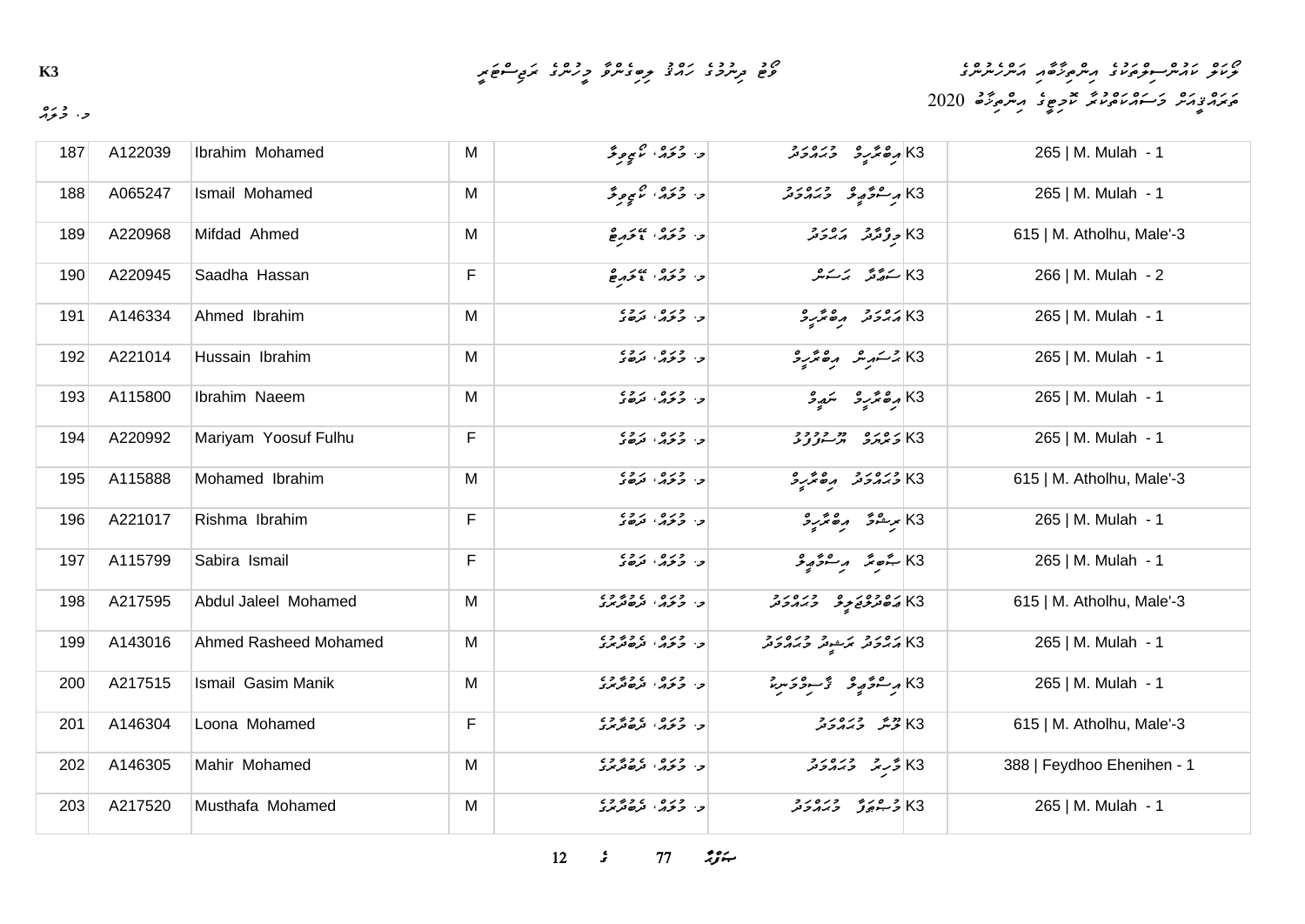*sCw7q7s5w7m< o<n9nOoAw7o< sCq;mAwBoEw7q<m; wBm;vB* م من المرة المرة المرة المرجع المرجع في المركبة 2020<br>مجم*د المريض المربوط المربع المرجع في المراجع المركبة* 

| 204 | A217596 | Nafasha Musthafa    | F           | وره پروه وي<br>د ونور، تره ترير               | K3 يَرَتَّتْ تَرْبَعُ بِرَ               | 615   M. Atholhu, Male'-3     |
|-----|---------|---------------------|-------------|-----------------------------------------------|------------------------------------------|-------------------------------|
| 205 | A099703 | Saleem Mohamed      | M           | وره دوود.<br>و· ونوړ، تره تریزی               | K3  سَموِة دَيَرُومَرُ                   | 265   M. Mulah - 1            |
| 206 | A217512 | Sanfa Mohamed Fulhu | F           | وره عروبر<br>د ونور، تره تریر                 | K3 شەير دىرە دور                         | 265   M. Mulah - 1            |
| 207 | A143797 | Afrah Zaki          | F           | وره دره در ده                                 | K3 كەتى <i>تىڭگى تى</i> ر                | 615   M. Atholhu, Male'-3     |
| 208 | A220859 | Ali Shareef         | M           | و . وره . ور . و .<br>و . و توهر . ترج و تو . | K3 كەمچە ھەمچەر                          | 615   M. Atholhu, Male'-3     |
| 209 | A220861 | Aminath Sharafiyya  | $\mathsf F$ | و وره ور وه                                   | K3 مُرْحِسَمُ شَمَعَرُو مُشَ             | 265   M. Mulah - 1            |
| 210 | A095447 | Hussain Shareef     | M           | ور وره عدد ده                                 | K3   جُسَمرِ شَرِ مُحَمَّدٍ وَ           | 265   M. Mulah - 1            |
| 211 | A152858 | Ibrahim Fayaz       | M           | ور وره عدد ده                                 | K3 رەئزىرى زىرمى                         | 265   M. Mulah - 1            |
| 212 | A220865 | Ibrahim Zaki        | M           | ور وره در ود                                  | K3 مەھم <i>گىي</i> تىم يىم كى            | 615   M. Atholhu, Male'-3     |
| 213 | A092024 | Mariyam Rasheedha   | F           | و . وره . ور . و .<br>و . و توهر . ترج و تو . | K3 كەنگەنگە كەنسىرەنگر                   | 265   M. Mulah - 1            |
| 214 | A220864 | Simah Zaki          | M           | وره دره در ده                                 | K3 س <i>وڤر</i> تم پر                    | 334   GA. Kan'duhulhudhoo - 1 |
| 215 | A070680 | Zaki Ibrahim        | M           | و ووه، ترجيع ود                               | K3 ئىم مەھم <i>گى</i> ر 3                | 265   M. Mulah - 1            |
| 216 | A080624 | Ahmed Mohamed       | M           | و وده، مروٌ شی                                | K3 كەبرو مەمدىر                          | 265   M. Mulah - 1            |
| 217 | A122034 | Ibrahim Nasih       | M           | و ووه، مروَّسَو                               | K3 رەمگرى <sub>د</sub> ۇ س <i>گىب</i> ور | 265   M. Mulah - 1            |
| 218 | A218925 | Mohamed Nasih       | M           | و وده مروٌ شي                                 | K3  <i>وَيَهُوَفَرُ</i> سُرْجِيْرُ       | 265   M. Mulah - 1            |
| 219 | A218928 | Nahid Nasir         | M           | و ووه، مروَّسَو                               | K3 م <i>گرب</i> قر مگرجونقر              | 265   M. Mulah - 1            |
| 220 | A218930 | Nahudha Nasir       | F           | و . و وه. مروٌ گوء                            | K3 ى <i>زدۇ مەتبەت</i> ر                 | 265   M. Mulah - 1            |

 $13$  *s* 77 *i*<sub>s</sub>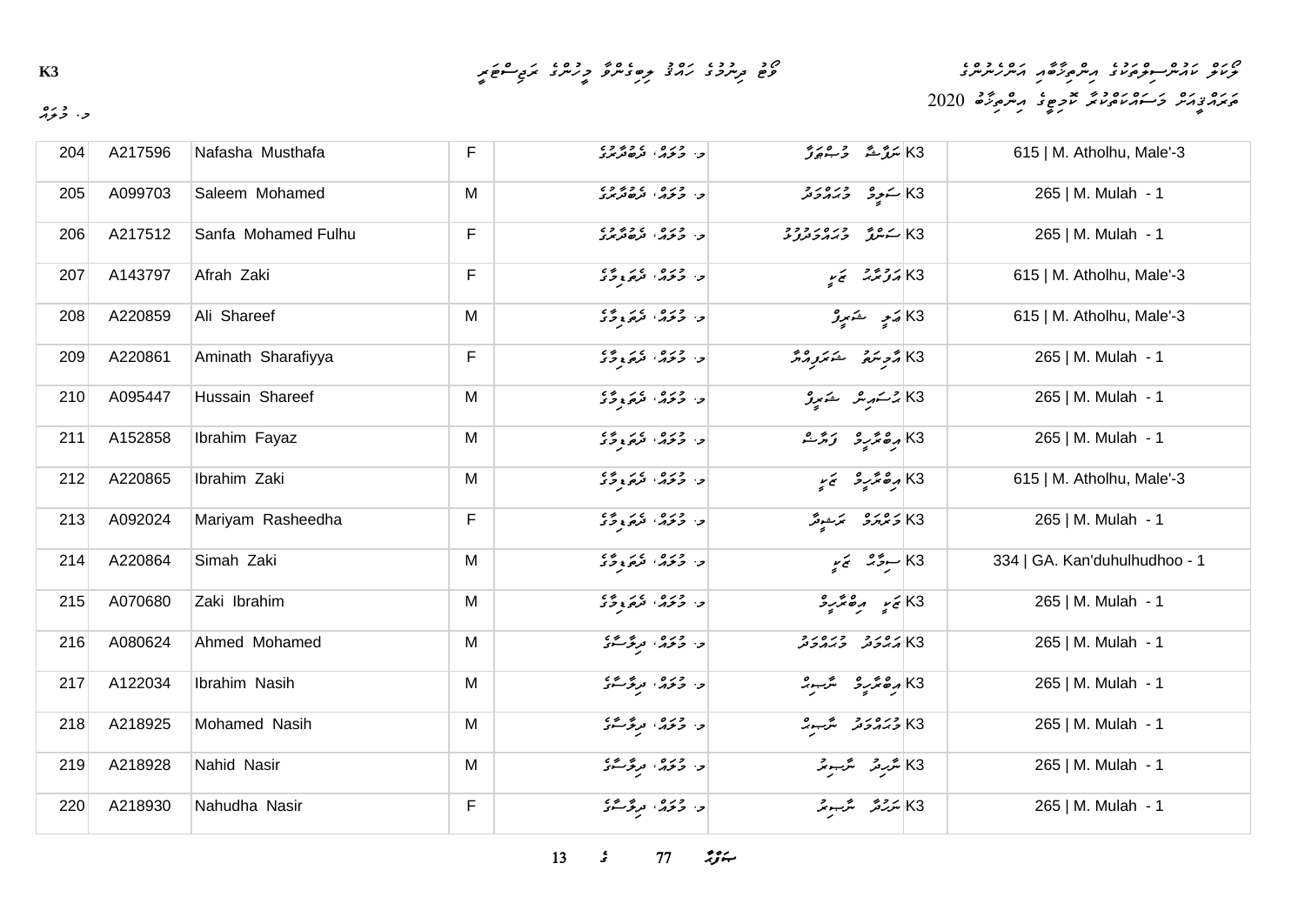*sCw7q7s5w7m< o<n9nOoAw7o< sCq;mAwBoEw7q<m; wBm;vB* م من المرة المرة المرة المرجع المرجع في المركبة 2020<br>مجم*د المريض المربوط المربع المرجع في المراجع المركبة* 

| 221 | A247543 | Naseera Nasir     | $\mathsf F$ | و وی مرگ                   | K3 مَرْسِوِمَّر - مَرْسِومَرُ-                                   | 265   M. Mulah - 1            |
|-----|---------|-------------------|-------------|----------------------------|------------------------------------------------------------------|-------------------------------|
| 222 | A218929 | Nashid Nasir      | M           | و . و و د او و د کار و د ا | K3 مَرْدِمِرْ - مَرْسِمْ-                                        | 265   M. Mulah - 1            |
| 223 | A131236 | Nashidha Nasir    | F           | و ووه، مروَّسَوَ           | K3 سَّرَسُومَّر سَّرَسِومَرُ                                     | 635   Hulhumale', Ehenihen-21 |
| 224 | A152850 | Nasiha Nasir      | $\mathsf F$ | <i>و د وه</i> ، مرگزشی     | K3 سَّرَ- سَرَ- سَرَ- سَرَ- سَرَ- سَرَ                           | 265   M. Mulah - 1            |
| 225 | A218922 | Nasir Mohamed     | M           | و ووه، مروَّسَوَ           | K3 بترجو بالمحدد ورود                                            | 265   M. Mulah - 1            |
| 226 | A218931 | Nihadh Nasir      | M           | و وی مرگ                   | K3 س <i>رگ<sup>و</sup>گہ مگ</i> سومگر                            | 265   M. Mulah - 1            |
| 227 | A276193 | Khadeeja Ibrahim  | F           | و٠ وکړي، تروکورۍ           | K3 دَمِيعٌ مِنْ صُرِّرِ \$                                       | 266   M. Mulah - 2            |
| 228 | A274319 | Abdulla Azzam     | M           | والمحركة الإسكاكر          | $5222$ $-222$ $-152$ $-153$                                      | 267   M. Muli - 1             |
| 229 | A276210 | Ahmed Shukoor     | M           | أوا وتحاثى الإنترنز        | K3 كەبرو ھەدە                                                    | 265   M. Mulah - 1            |
| 230 | A393770 | Ali Jailam        | M           | والمحركة المستركر          | K3 <i>جَرِج غ</i> ير <i>حَ</i> و                                 | 267   M. Muli - 1             |
| 231 | A274408 | Aminath Rasheedha | $\mathsf F$ | والمحتجالي فرنترش          | K3 مُرْحِ سَرَمْ - سَرَسْوِسَّرْ                                 | 265   M. Mulah - 1            |
| 232 | A276213 | Aslam Ahmed       | M           | والمحتوار المريتركر        | K3 كەشكى ئەرەبىرى بىر                                            | 615   M. Atholhu, Male'-3     |
| 233 | A283403 | Ibrahim Ahsanu    | M           | والمحتجالي فرنترش          | K3 مەھەرىپى مەركىتىلى                                            | 615   M. Atholhu, Male'-3     |
| 234 | A274327 | Ihushaan Ahmed    | M           | د. وتحدث مریتر             | K3 مەشقىر مەد <i>ە</i> ر                                         | 265   M. Mulah - 1            |
| 235 | A080907 | Marsiyya Yaugoob  | F           | والمحتوار المحرسي          | K3 د بروره بر دورد<br>K3 د بر <sub>فتو</sub> ربر مرم <i>د</i> وه | 265   M. Mulah - 1            |
| 236 | A101218 | Moosa Rasheed     | M           | والمحروم اقرامهم           | K3 تۆگ ئىزىنى <sub>د</sub> ىر                                    | 265   M. Mulah - 1            |
| 237 | A221023 | Moosa Abdul Haris | M           | و٠ ووه، ودې ه              | K3 تۆستە ھەھەر <i>ۋەتىرى</i>                                     | 265   M. Mulah - 1            |

*14 s* 77 *n*<sub>3</sub> *s*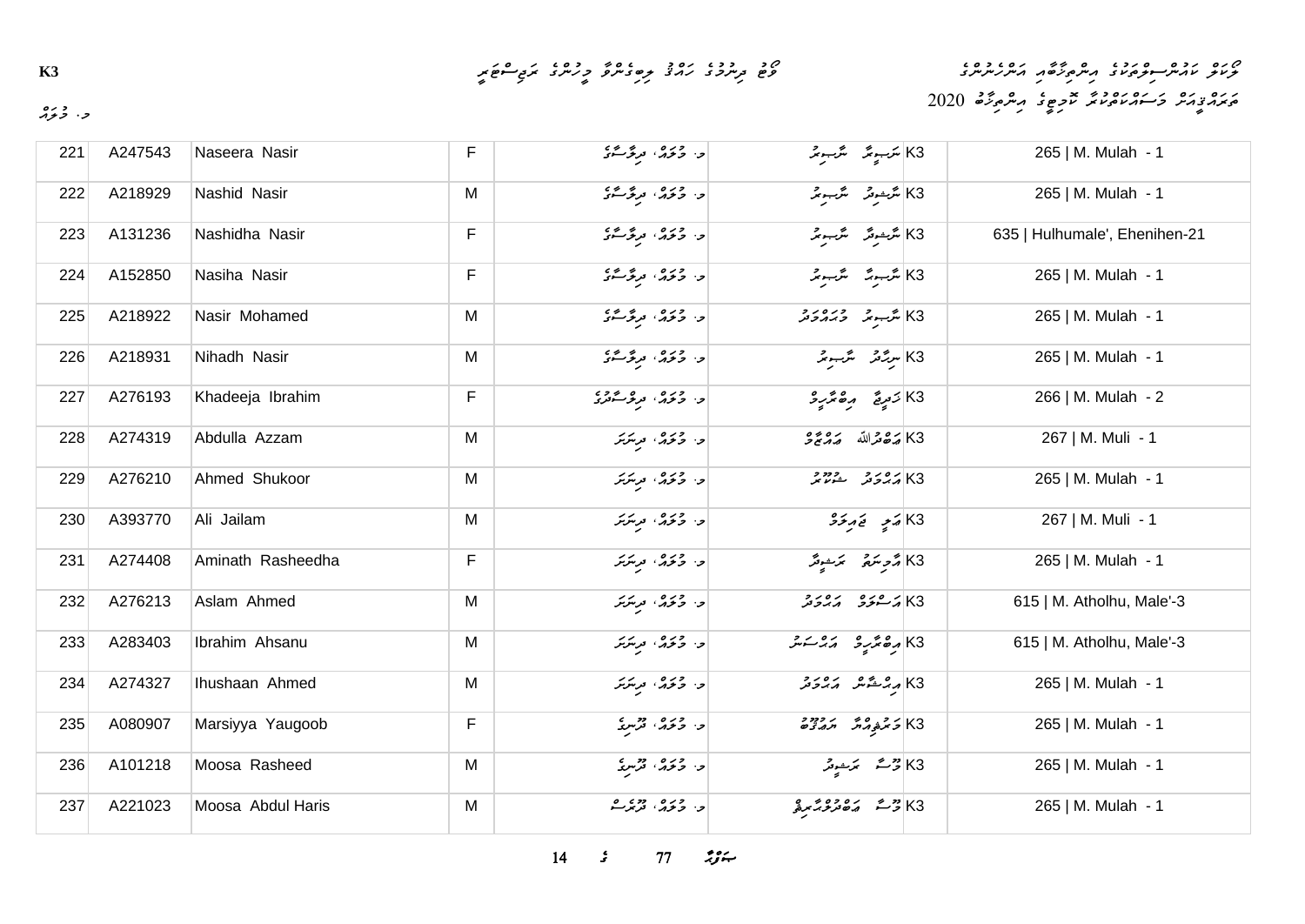*sCw7q7s5w7m< o<n9nOoAw7o< sCq;mAwBoEw7q<m; wBm;vB* م من المرة المرة المرة المرجع المرجع في المركبة 2020<br>مجم*د المريض المربوط المربع المرجع في المراجع المركبة* 

| 238 | A221026 | Naaila Haris    | F           | و٠ ووه، ودې ه                                    | K3 سَمَدِ مَثَّـ سَمَّدِهِ الْمَ                                                                               | 265   M. Mulah - 1        |
|-----|---------|-----------------|-------------|--------------------------------------------------|----------------------------------------------------------------------------------------------------------------|---------------------------|
| 239 | A126053 | Ramla Haris     | F           | و٠ ووه، توپوگ                                    | K3 ىزدى ئەرت <sub>ەر</sub>                                                                                     | 615   M. Atholhu, Male'-3 |
| 240 | A143939 | Ahmed Rasheed   | M           | وره وړه وي.<br>د ونون ترجوتربرو                  | K3 كەنزى كى كەر كىيەن كىر                                                                                      | 265   M. Mulah - 1        |
| 241 | A095861 | Ali Rasheed     | M           | وره دده ورود<br>و· و نوه، توج توس                | K3 كەمچە كەشپەتر                                                                                               | 265   M. Mulah - 1        |
| 242 | A217105 | Asima Rashad    | $\mathsf F$ | وره وړه وي.<br>د ونون ترجوتربری                  | K3 مُرْسِوتٌ مَرْسُدُتْر                                                                                       | 265   M. Mulah - 1        |
| 243 | A070471 | Fareeda Ibrahim | F           | وره وړه وي.<br>و۰ ونون تروتربرو                  | K3 كۆمچى <i>گە مەھەتگەپ</i> ى                                                                                  | 265   M. Mulah - 1        |
| 244 | A217106 | Hussain Rasheed | M           | وره وړه وي.<br>د ونون تر <i>و</i> تر <i>بر</i> ی | K3  ترسكور محرجومر                                                                                             | 265   M. Mulah - 1        |
| 245 | A217109 | Jauna Mohamed   | F           | وره وړه وي<br>و۰ ونوړ، تروتربرو                  | K3 يَوَمَّشَ حَيَدَ مِرَّةٍ                                                                                    | 615   M. Atholhu, Male'-3 |
| 246 | A023748 | Mohamed Rasheed | M           | وره دده ورود<br>و· و نوه، توج توس                | K3  <i>ويەم</i> ۇتر - ير <sub>ەپو</sub> تر                                                                     | 615   M. Atholhu, Male'-3 |
| 247 | A217108 | Muzna Mohamed   | F           | وره وړه وي.<br>د ونون ترجوتربری                  | K3 دُيْمَتَر دِبَرْدُدَتَر                                                                                     | 265   M. Mulah - 1        |
| 248 | A069659 | Rashad Mohamed  | M           | وره وړه وي.<br>د ونون تروتربرو                   | K3 بَرْڪُٽر <i>جنہون</i> ر                                                                                     | 265   M. Mulah - 1        |
| 249 | A149341 | Rizna Mohamed   | F           | وره ورد وي وي<br>و· ونوړ، تروتربرو               | K3 برېم بگر   د بر د د تر                                                                                      | 615   M. Atholhu, Male'-3 |
| 250 | A217110 | Zydhan Mohamed  | M           | وره دده ورود<br>و· و نوه، توج توس                | K3 ىَدِيَّرْسْ دَبَرْدْدَيْر                                                                                   | 615   M. Atholhu, Male'-3 |
| 251 | A129051 | Ahmed Riza      | M           | و و و ده ، ، ، برو بر ۳                          | K3 كەش <sup>ى</sup> كەشقە سىمبەتتە                                                                             | 266   M. Mulah - 2        |
| 252 | A220856 | Aishath Yasfaa  | F           | ور وره و وه وه                                   | K3 مۇم ھۇم مەركىتى كىلىدىكىتى كىتا ئىستان ئىستان ئىستان ئىستان ئىستان ئىستان ئىستان ئىستان ئىستان ئىستان ئىستا | 266   M. Mulah - 2        |
| 253 | A234432 | Aminath Shuha   | F           | د. وره و وه وه                                   | K3 مُرْحِسَمُ مِسْتَمَّ                                                                                        | 318   L. Hithadhoo - 1    |
| 254 | A234431 | Fathmath Asfa   | F           | والمحركرة الممرح بمرت                            | K3 رُج <i>وحَمْ مَ</i> سُرُمٌ                                                                                  | 266   M. Mulah - 2        |

 $15$   $3$   $77$   $35$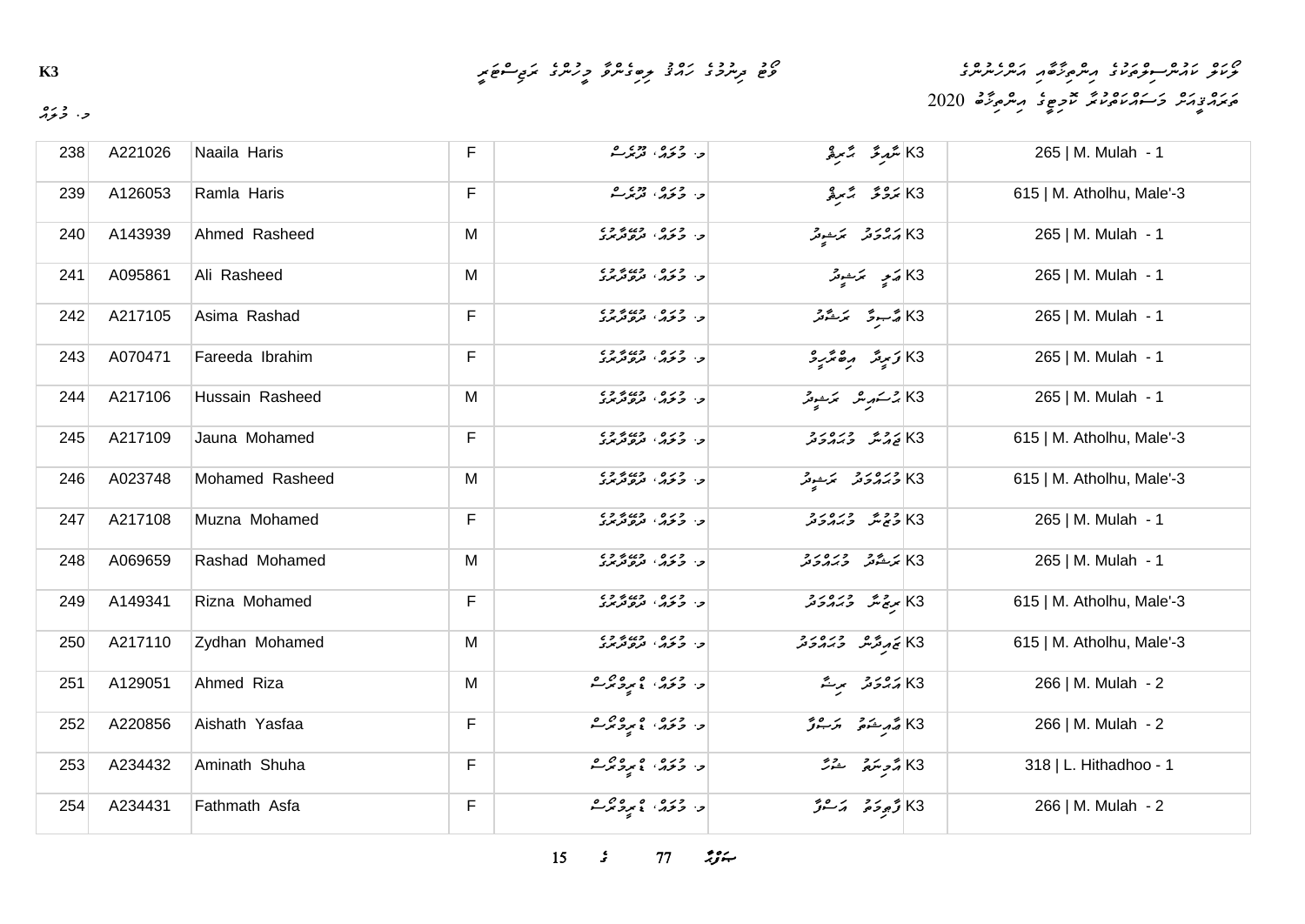*sCw7q7s5w7m< o<n9nOoAw7o< sCq;mAwBoEw7q<m; wBm;vB* م من المرة المرة المرة المرجع المرجع في المركبة 2020<br>مجم*د المريض المربوط المربع المرجع في المراجع المركبة* 

| 255 | A220850 | Gulaila Ismail        | F            | د. وره و وه وه            | K3   تۇمَر <sub>ى</sub> مىتى مەركىۋە يەنى                                                                                     | 615   M. Atholhu, Male'-3     |
|-----|---------|-----------------------|--------------|---------------------------|-------------------------------------------------------------------------------------------------------------------------------|-------------------------------|
| 256 | A220858 | Hussain Saam          | M            | د. وره و وه وه            | K3 برسکوہ شرحہ مس <i>مر</i>                                                                                                   | 615   M. Atholhu, Male'-3     |
| 257 | A284948 | Mohamed Vijudhan      | M            | و. ووه، ، بروتر           | K3   <i>3&gt;, 2006 م وق</i> متر                                                                                              | 266   M. Mulah - 2            |
| 258 | A325614 | Ahmed Joodh Ismail    | M            | د. دده، موسیق و مرت       | K3 كەردە تەتر بەس <i>ەۋرى</i> تى                                                                                              | 265   M. Mulah - 1            |
| 259 | A057940 | Aishath Hussain Fulhu | F            | و وی روسهووی ده           | K3 مەم شەھ بىر شەم بىر ئىرىمىتى ئىر                                                                                           | 265   M. Mulah - 1            |
| 260 | A217280 | Ibrahim Shareef       | M            | و وی موسرهوری است         | K3 ب <i>رھ مُرَبِ</i> حُسَمِيوْ                                                                                               | 265   M. Mulah - 1            |
| 261 | A064144 | <b>Ismail Shareef</b> | M            | د. درو، روسهگار برگ       | K3 <sub>م</sub> رےد <i>و پو</i> و خونور                                                                                       | 635   Hulhumale', Ehenihen-21 |
| 262 | A072102 | Khathma Hussain Fulhu | F            | د. دوه، مؤسس دوء برگ      | K3 دَيْرَةَ بِرْسَمَ سِرْرِيْرَ مِنْ                                                                                          | 615   M. Atholhu, Male'-3     |
| 263 | A102263 | Mariyam Umar Manik    | F            | و وی روسهروی ده           | $\frac{3}{2}$ $\frac{3}{2}$ $\frac{3}{2}$ $\frac{3}{2}$ $\frac{3}{2}$ $\frac{3}{2}$ $\frac{3}{2}$ $\frac{3}{2}$ $\frac{3}{2}$ | 635   Hulhumale', Ehenihen-21 |
| 264 | A275428 | Abdulla Jameel        | M            | والمحتمان وكرامح          | K3 مَەھمَراللە ق <sub>ە</sub> مەم                                                                                             | 265   M. Mulah - 1            |
| 265 | A245814 | Ahmed Jameel          | M            | والمحتمان وكباء           | K3 كەنزى كى قارىخ                                                                                                             | 265   M. Mulah - 1            |
| 266 | A275422 | Hawwa Zahira          | $\mathsf{F}$ | والمحتمان وكباء           | K3 <i>يَدْهُ تَيْ بِ</i> مَّ                                                                                                  | 265   M. Mulah - 1            |
| 267 | A275424 | Mohamed Jameel        | M            | والمحتمده تخيفى           | K3  3 <i>5222 - في و</i> فر                                                                                                   | 265   M. Mulah - 1            |
| 268 | A275433 | Nasha Mohamed         | F            | أوا وتخاره ورده           | K3 سَرْمَتْہ بِحَرْبِہِ جَرَمَّہِ بِہِ جَس                                                                                    | 615   M. Atholhu, Male'-3     |
| 269 | A275426 | Niusa Mohamed         | F            | والمحتمان وكباء           | K3 سرقر محمد المحمد المحمد المحمد المحمد المحمد المحمد المحمد المحمد المحمد المحمد المحمد المحمد الم                          | 635   Hulhumale', Ehenihen-21 |
| 270 | A275434 | Niyasha Mohamed       | $\mathsf F$  | والمحتمان وكباء           | K3 سرگر شکر در در در                                                                                                          | 615   M. Atholhu, Male'-3     |
| 271 | A065029 | Abdulla Rasheed       | M            | والمحروم الملاحظ والمستضح | K3 كَەھمەللە كَر <sub>ْسُو</sub> مْر                                                                                          | 266   M. Mulah - 2            |

 $16$   $\frac{2}{3}$   $77$   $\frac{20}{3}$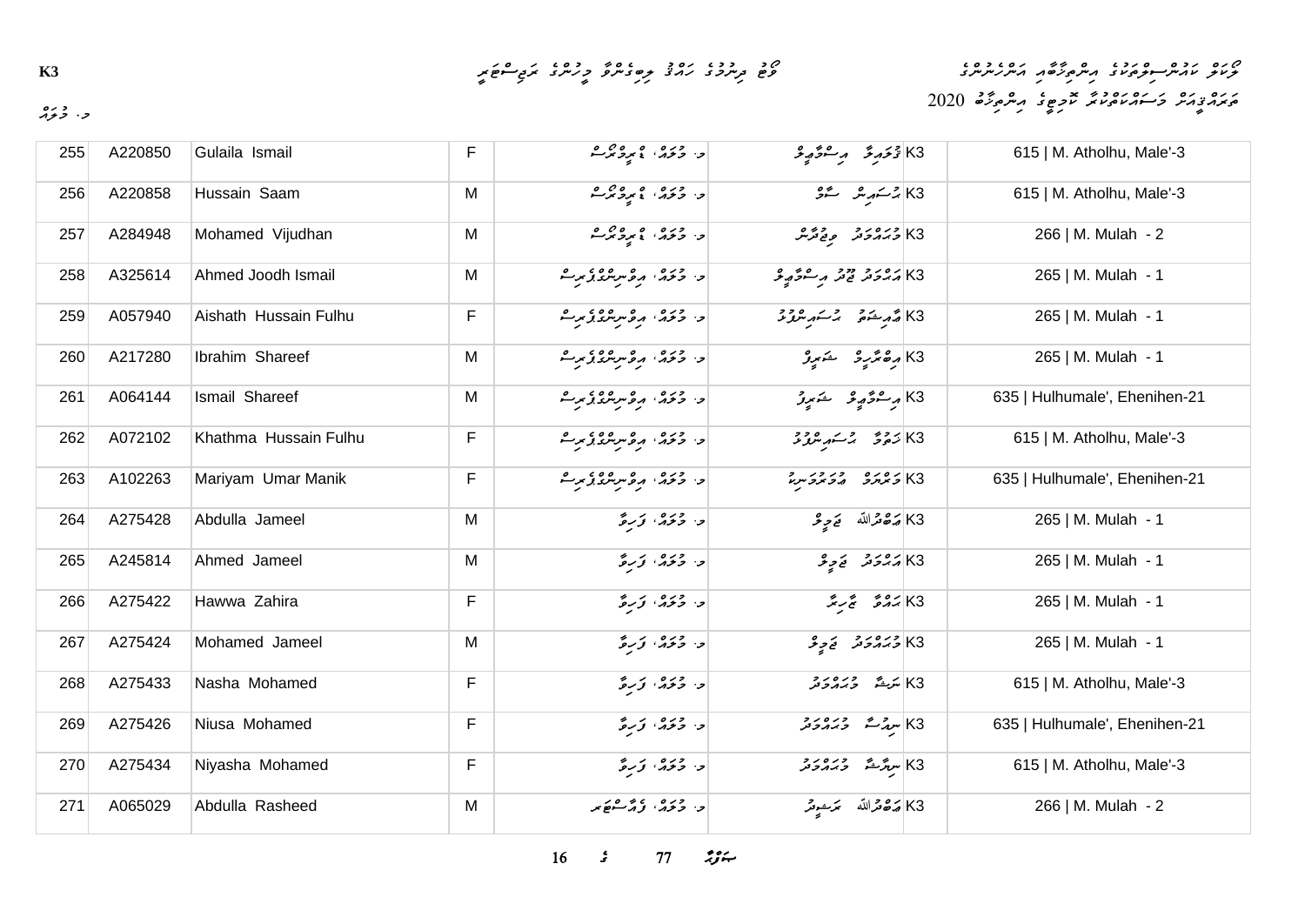*sCw7q7s5w7m< o<n9nOoAw7o< sCq;mAwBoEw7q<m; wBm;vB* م من المرة المرة المرة المرجع المرجع في المركبة 2020<br>مجم*د المريض المربوط المربع المرجع في المراجع المركبة* 

| 272 | A241360 | Aishath Ali         | F            | والمحركون وترك وكالمع              | K3 م <i>ۇم شۇھ</i> م <i>ۇم</i>               | 266   M. Mulah - 2         |
|-----|---------|---------------------|--------------|------------------------------------|----------------------------------------------|----------------------------|
| 273 | A041720 | Hawwa Manike        | F            | والمحروم الملاح والمستوقع مر       | K3 ئەرمۇ ئەسرىئە                             | 266   M. Mulah - 2         |
| 274 | A357727 | Looth Abdulla       | M            | والمحروم الملاحية والمستضغر        | K3 حوفي م <i>ن ه</i> قرالله                  | 266   M. Mulah - 2         |
| 275 | A363009 | Mariyam Inasha      | $\mathsf F$  | ور و ده، و ده شوه بر               | K3 كەنگەنگە مەمگەنىگە                        | 266   M. Mulah - 2         |
| 276 | A225889 | Hawwa Mohamed Manik | F            | والمتحصم وكمرو                     | K3 يُروء ديره دور د                          | 266   M. Mulah - 2         |
| 277 | A275726 | Jawaza Mohamed      | $\mathsf{F}$ | والمتحص وكمرد                      | K3 يَوَمَّعُ حَبَيْهِ حَبَيْدِ               | 266   M. Mulah - 2         |
| 278 | A275750 | Jazulee Mohamed     | F            | والمتحصم وكمرد                     | K3 <i>في حي حيد وجد و</i> تر                 | 266   M. Mulah - 2         |
| 279 | A141685 | Mohamed Ahmed       | M            | والمتحصم وكمرو                     | K3 دره ده بره دو                             | 266   M. Mulah - 2         |
| 280 | A146437 | Aishath Khaleela    | F            | ه . و وه، د ۹۵                     | K3 مَەمِسْتَمْ كَرَمْتِيْرَ                  | 265   M. Mulah - 1         |
| 281 | A220878 | Aminath Khaleela    | F            | و: وتوه، وړه ،                     | K3 مَّ <i>حِ سَيْمَ</i> كَمَ حِيمً           | 265   M. Mulah - 1         |
| 282 | A103856 | Ibrahim Khaleel     | M            | والمتحرق وحماء                     | K3 ب <i>ر&amp;ټرپر\$ ڏچ</i> و                | 265   M. Mulah - 1         |
| 283 | A146434 | Mariyam Khaleela    | F            | والمتحرش كرجمي                     | K3∫ <i>ۇن<sub>م</sub>ىرۇ زې<sub>چ</sub>ۇ</i> | 265   M. Mulah - 1         |
| 284 | A220879 | Mohamed Khaleel     | M            | ه د وره ده د                       | K3 <i>دُبَہ دُوَنَہ دَوِیْ</i>               | 388   Feydhoo Ehenihen - 1 |
| 285 | A218612 | Aidh Mohamed        | M            | ور وره ره ور<br>ور ونود، ونرور     | K3 <i>مُجمِعْدِ</i> حَ <i>مَحْمَدَوْمَر</i>  | 615   M. Atholhu, Male'-3  |
| 286 | A218604 | Fathimath Ismail    | F            | ور وره کرده ور<br>ور ونوړ، تونونون | K3 <i>وَّجِوَءَ بِ سُؤُمِ</i> وْ             | 265   M. Mulah - 1         |
| 287 | A218609 | Mausooma            | F            | وره دره در<br>د ونور، ژندود        | $3.23$ K3                                    | 265   M. Mulah - 1         |
| 288 | A218607 | Mohamed Aboobakuru  | M            | ور وره کرده ده<br>و· ونود، تونووی  | 22222222228                                  | 265   M. Mulah - 1         |

*17 s 77 <i>n*<sub>2</sub> *s*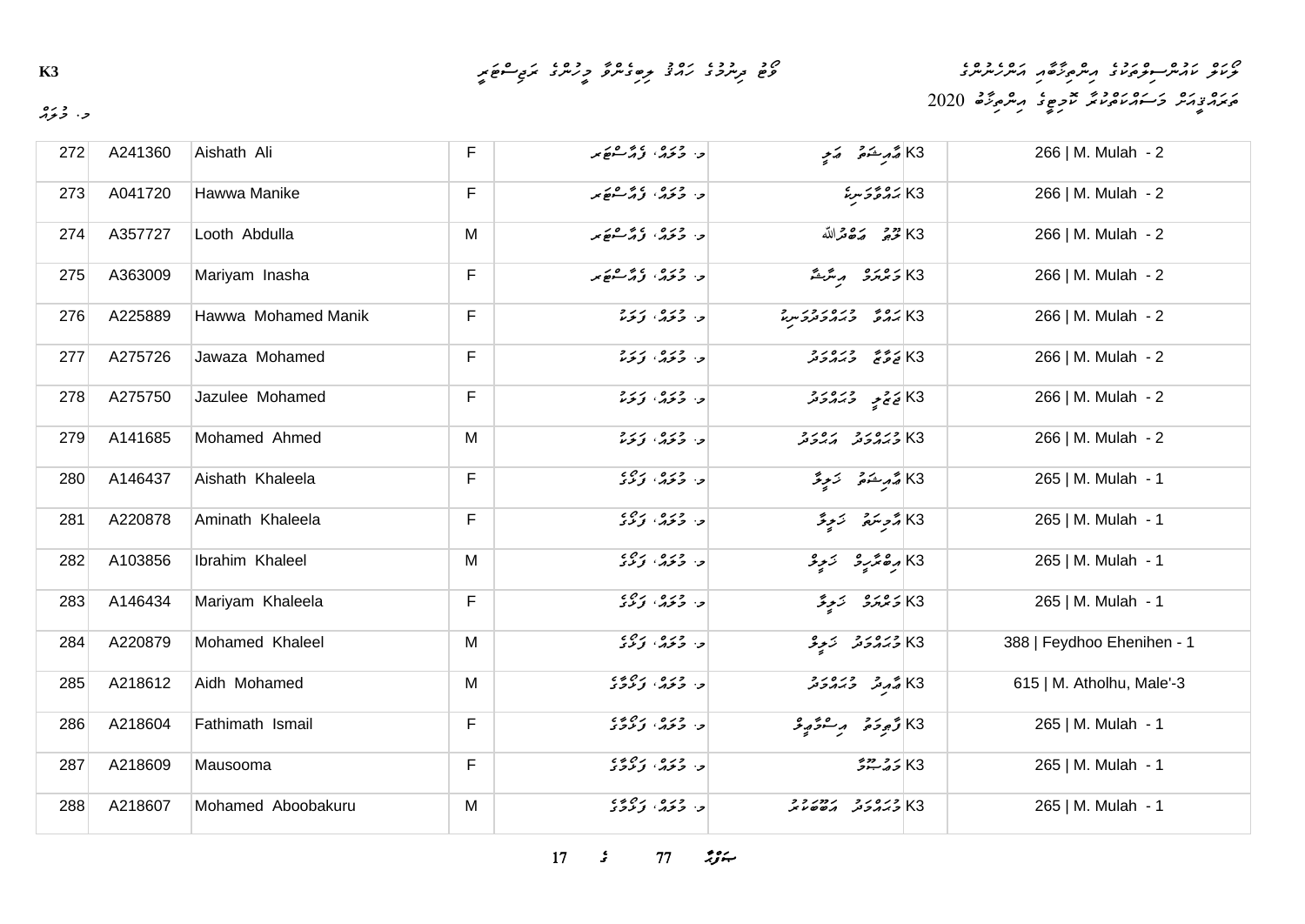*sCw7q7s5w7m< o<n9nOoAw7o< sCq;mAwBoEw7q<m; wBm;vB* م من المرة المرة المرة المرجع المرجع في المركبة 2020<br>مجم*د المريض المربوط المربع المرجع في المراجع المركبة* 

| 289 | A218610 | Shaahina Mohamed            | F           | د· د ده، ژندو،                       | K3 يَثْرِبْتُر <i>جَهُدُدُود</i> ُ              | 265   M. Mulah - 1         |
|-----|---------|-----------------------------|-------------|--------------------------------------|-------------------------------------------------|----------------------------|
| 290 | A218611 | Shafia Mohamed              | F           | وره دره در<br>د ونور، ژندود          | K3 څوړ <i>ه د ډه</i> ونر                        | 289   Th. Vilufushi - 2    |
| 291 | A152855 | Shamil Mohamed              | M           | ور ه دره دره د .<br>د ۱ و د بر کرد د | K3 حَمَوِعْ وَيَهْدَمْ                          | 265   M. Mulah - 1         |
| 292 | A122062 | Shamila Mohamed             | F           | ور وره کرده ده<br>وسی محرک کردگری    | K3 حَدَّو قَدَ الله عَمَدَ الله عَمَدَ الله     | 265   M. Mulah - 1         |
| 293 | A124940 | Ahmed Faarih                | M           | والمحروم وكالمسهور                   | K3 كەنزى قى ئىر بۇ ئىلىنى ئىل                   | 298   Th. Thimarafushi - 1 |
| 294 | A275389 | Aminath Jeeza               | F           | والمحروم وكالمسهر                    | K3 مُجِسَعُهُ بِيءٌَ                            | 615   M. Atholhu, Male'-3  |
| 295 | A000611 | Ashraf Jamsheed             | M           | والمحركوم كوار سعاكر                 | K3  كەشقە <i>كىڭ قا</i> قرىقى ئىچە ئىراقلىر     | 265   M. Mulah - 1         |
| 296 | A375933 | Fathmath Jamseed            | $\mathsf F$ | والمحتجم وكالمسهو                    | K3 <i>وَّجوحَمْ ف</i> َحْرَ مِثْرَ              | 265   M. Mulah - 1         |
| 297 | A275394 | Inaayath Jamsheed           | F           | والمحتجمة كمكار المستركة             | K3 م <i>ېنگىزى ق§</i> شوتر                      | 138   Lh. Naifaru - 3      |
| 298 | A070242 | Jamsheed Ibrahim            | M           | والمحتوماء كماكر مستركة              | K3 يَوْشِيْرَ مِنْ مُرْرِدْ                     | 265   M. Mulah - 1         |
| 299 | A275399 | Mamdhooh Jamsheed           | M           | والمحترج وكالمستهر                   | 13) ك <sup>رەبىر</sup> چە كەھ ش <sub>ە</sub> تر | 265   M. Mulah - 1         |
| 300 | A065574 | Mariyam Hussain             | F           | والمحتوارا كماد كالمستهر             | K3 كا <i>كا جريري جي سك</i> ر سر                | 265   M. Mulah - 1         |
| 301 | A275402 | Mirufath Jamsheed           | $\mathsf F$ | والمحتجمة كمكار المستركة             | K3 <i>ويترونج في وحيوتر</i>                     | 615   M. Atholhu, Male'-3  |
| 302 | A344557 | <b>Mohamed Aslah Ashraf</b> | M           | والمتحرق وكالمستهر                   | K3 دېرورو تر شونرله تر شومرو                    | 265   M. Mulah - 1         |
| 303 | A275395 | Muhammed Maadhih            | M           | والمحركوم كوار سعاكر                 | K3  ج <i>ر ج</i> و جو محمد محمد محمد الس        | 304   L. Isdhoo - 1        |
| 304 | A275385 | Safiyya Abdulla             | F           | والمحتوارا والمرسيس                  | K3 ج <i>وړنگر ټرګونگ</i> رالله                  | 265   M. Mulah - 1         |
| 305 | A122030 | Shifan Jamsheed             | M           | والمحتوارا كمكار والمراجين           | K3 حو <i>وٌ ش يح</i> و حومت <sub>و</sub> تر     | 615   M. Atholhu, Male'-3  |

**18** *s* **77** *n***<sub>s</sub>**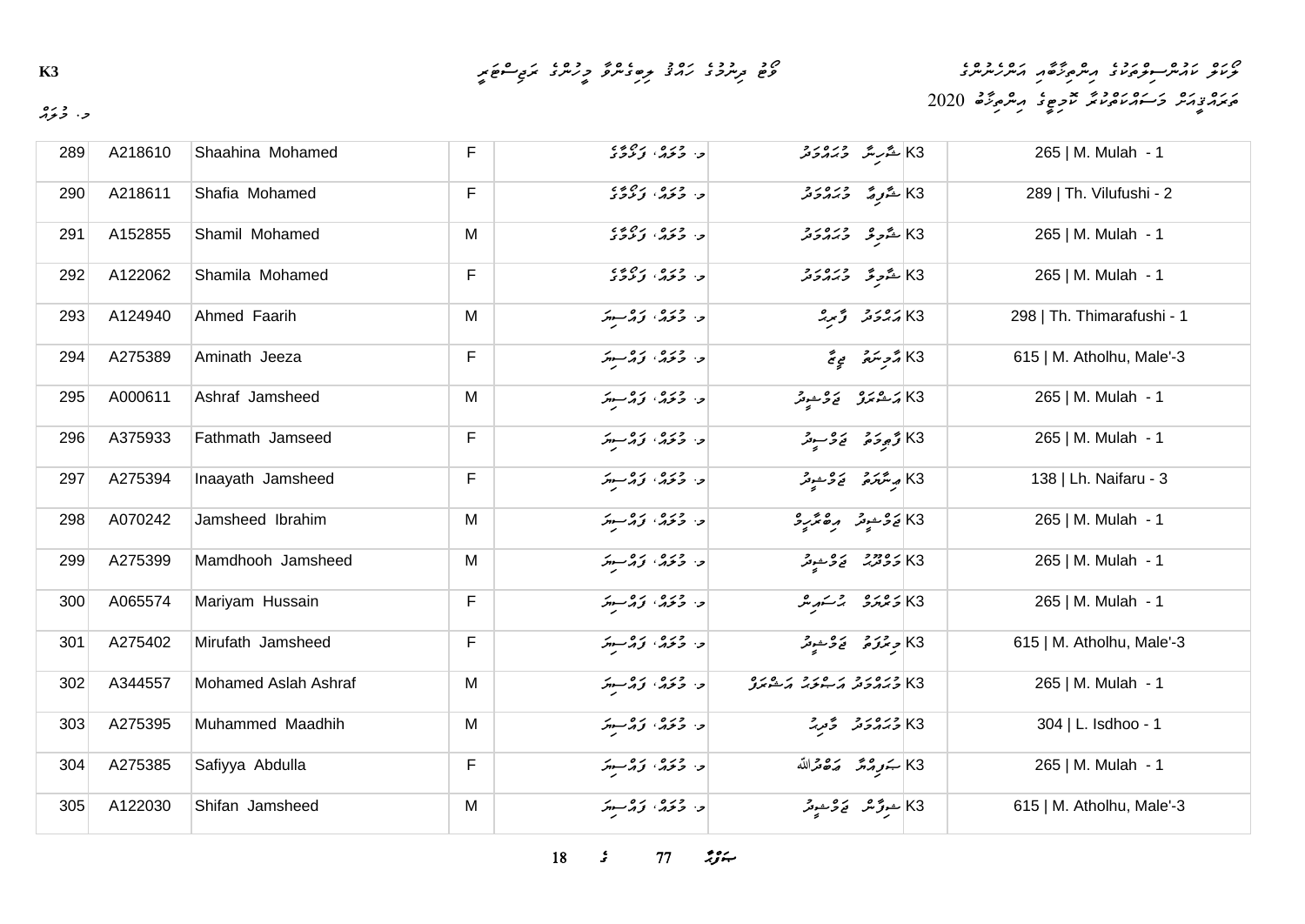*sCw7q7s5w7m< o<n9nOoAw7o< sCq;mAwBoEw7q<m; wBm;vB* م من المرة المرة المرة المرجع المرجع في المركبة 2020<br>مجم*د المريض المربوط المربع المرجع في المراجع المركبة* 

| 306 | A124524 | Adam Waheed          | M | والمحتجم والمحمج            | K3 مُرْمَرْد - حَ بِرِ مْرْ        | 266   M. Mulah - 2        |
|-----|---------|----------------------|---|-----------------------------|------------------------------------|---------------------------|
| 307 | A104138 | Mahamooda Ismail     | F | و . و و و . و . و . و .     | K3 <i>جەددىگە م سۇمب</i> ۇ         | 265   M. Mulah - 1        |
| 308 | A054162 | Ibrahim Abdul Raheem | M | والمحتوكا كمخرج فير         | K3 مەھمەد ھەممەدە ئەرىج            | 615   M. Atholhu, Male'-3 |
| 309 | A274355 | Imran Ibrahim        | M | و وتوه، وروٌ په             | K3 مۇنمەش م <i>ەنگەد</i> ۇ         | 615   M. Atholhu, Male'-3 |
| 310 | A274359 | Irufan Ibrahim       | M | و وتوه، وروٌ په             | K3 <sub>م</sub> ېزر شو موځيږ و     | 615   M. Atholhu, Male'-3 |
| 311 | A122047 | Shafana Ibrahim      | F | والمحركة كمركوبي            | K3 خۇتىگە م <i>ەھترى</i> رى        | 265   M. Mulah - 1        |
| 312 | A122069 | Sifana Ibrahim       | F | و . وَتَوَارُ ، وَرِحَ مِرِ | K3 سو <i>ڈنڈ م</i> یھ <i>گری</i> ڈ | 265   M. Mulah - 1        |
| 313 | A274349 | Sifuna Ibrahim       | F | والمحروما ومروحي            | K3 سورْسَّر م <i>ەھترى</i> دۇ      | 615   M. Atholhu, Male'-3 |
| 314 | A143993 | Sifza Ibrahim        | F | و . وَتَوَارُ ، وَرِحٌ مِرِ | K3 سو <i>قعً م</i> ەھم <i>رى</i> د | 265   M. Mulah - 1        |
| 315 | A274388 | Suthura Ibrahim      | F | والمحركة كمركوبي            | K3 سومبر مرہ برد و                 | 265   M. Mulah - 1        |
| 316 | A274336 | Zulaikha Ali         | F | والمحتوها كمركوبي           | K3 جح <i>قرق مک</i> ر              | 615   M. Atholhu, Male'-3 |
| 317 | A227309 | Ali Akram            | M | والمحرقما كربرتر            | K3 <i>جَرِيْہِ مَنْ مَرَّدُ</i>    | 155   K. Hinmafushi - 2   |
| 318 | A217519 | Aminath Rasheeda     | F | والمحروما كالرمكع           | K3 مَّ حِ سَمَّةٍ مَ سَوِيمَّ      | 266   M. Mulah - 2        |
| 319 | A227320 | Fathimath Hudhuna    | F | والمحترج وكريزم             | K3 <i>وَّجِوَدَة</i> رَمْرَسَّ     | 266   M. Mulah - 2        |
| 320 | A227289 | Hussain Abdul Raheem | M | والمحركري وكريزي            |                                    | 266   M. Mulah - 2        |
| 321 | A276141 | Reema Hussain        | F | والمحركاء كربركرم           | K3 برِوَّ کے شہر سُر               | 615   M. Atholhu, Male'-3 |
| 322 | A217631 | Ahmed Nizar          | M | د و و ده، و د               | K3 كەبرى قىر سىنى ئىر              | 266   M. Mulah - 2        |

*19 sC 77 nNw?mS*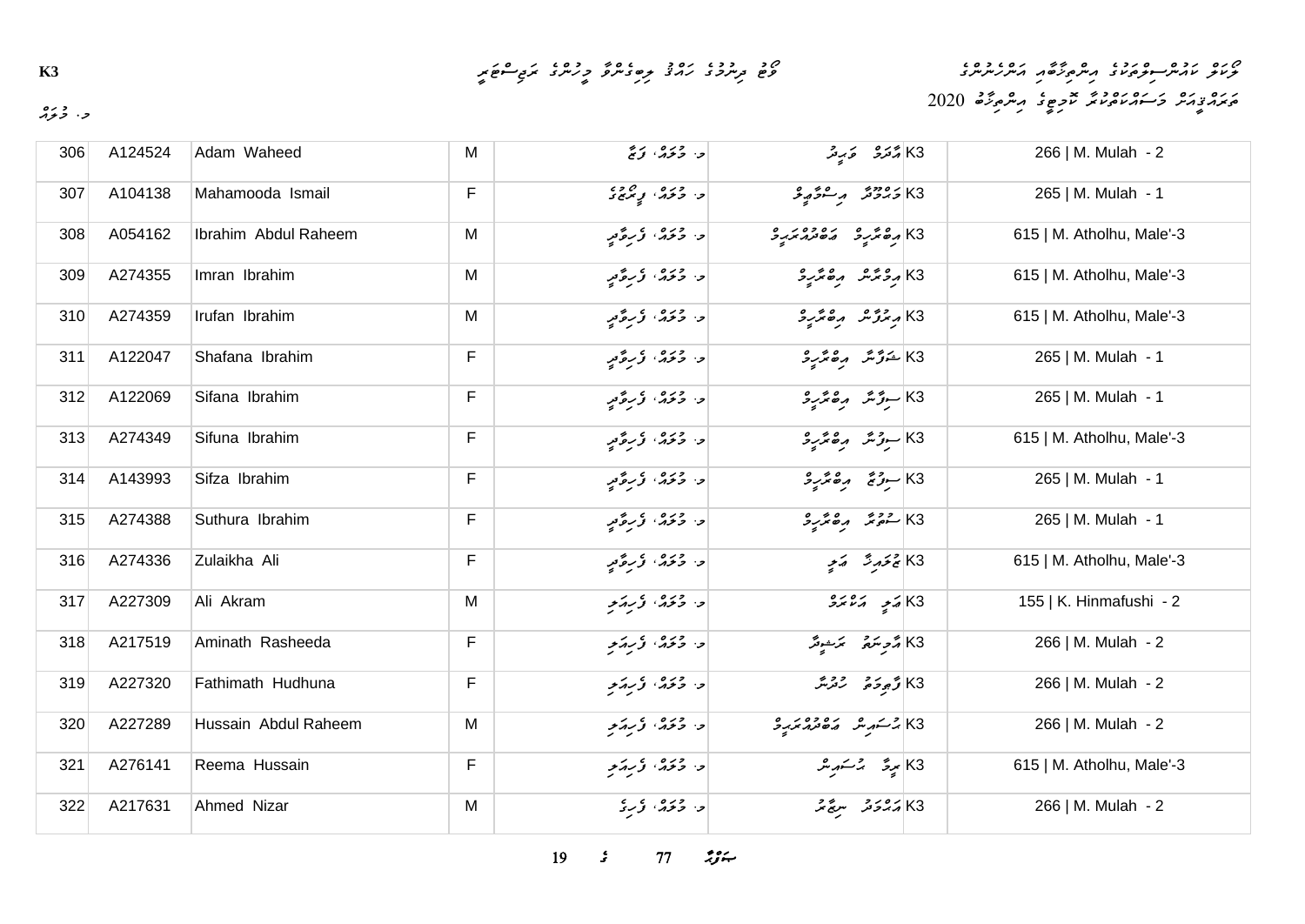*sCw7q7s5w7m< o<n9nOoAw7o< sCq;mAwBoEw7q<m; wBm;vB* م من المرة المرة المرة المرجع المرجع في المركبة 2020<br>مجم*د المريض المربوط المربع المرجع في المراجع المركبة* 

| 323 | A118257 | Farhad Hassan       | M            | والمحتوه، توری         | K3 كۆيۈرگىز كەشكەر                                      | 266   M. Mulah - 2        |
|-----|---------|---------------------|--------------|------------------------|---------------------------------------------------------|---------------------------|
| 324 | A217632 | Saleema Hassan      | F            | د وتخه، توری           | K3   س <i>َجِ</i> رة   بَرسَسْ                          | 266   M. Mulah - 2        |
| 325 | A215363 | Abdul Samad Usman   | M            | والمحروم، وكريمير      | K3 مەھەربەر دەپرە<br>K3 مەھەرمەدىر مەھ                  | 266   M. Mulah - 2        |
| 326 | A254911 | Moomina Rasheeda    | F            | والمحتوكا كالريخير     | K3 دُمْرَمِ مَّرْ مَرْسُومَّر                           | 266   M. Mulah - 2        |
| 327 | A275566 | Reesha Abdul Samad  | F            | والمحروما كمركوب       | K3 ىرىش كەھ <i>ەركە دە</i> ر                            | 266   M. Mulah - 2        |
| 328 | A161733 | Rifasha Abdul Samad | F            | والمحروم، وكريمير      | K3 بروَّثَ <sub>م</sub> َ <i>مُعْتَرْمُ بِنْ وَفِرْ</i> | 266   M. Mulah - 2        |
| 329 | A244591 | Rifsan Abdul Samad  | M            | والمحروم، وكريمير      | K3 برو گرمش مقصد مسرور د                                | 266   M. Mulah - 2        |
| 330 | A244601 | Risaala Abdul Samad | F            | أوالمحتوكما كالربائي   | K3 مر گرم می تروه مرد و<br>K3                           | 266   M. Mulah - 2        |
| 331 | A275563 | Rismee Abdul Samad  | F            | والمحركما كالمركامير   | K3 برگو <i>مەھەرە بەدە</i>                              | 266   M. Mulah - 2        |
| 332 | A112202 | Irushad Moosa       | M            | ه وده، ڈروڈی           | K3 بريزشتر ترتم                                         | 266   M. Mulah - 2        |
| 333 | A275933 | Mohamed Moosa       | M            | والمحروم وكروبجى       | K3 درورو وحيد                                           | 266   M. Mulah - 2        |
| 334 | A275774 | Moosa Hussain       | M            | والمحروم وكروبجى       | K3 جُرْمُتُہ بِرُسَمَ <i>رِيمُ</i>                      | 266   M. Mulah - 2        |
| 335 | A275924 | Muhushadhu Moosa    | M            | والمحروم وكروبجى       | K3 كَرْسُتْعَمْرَ حَرْسَةُ                              | 51   HDh. Makunudhoo - 1  |
| 336 | A227755 | Hudha Mohamed       | F            | والمحتوها كمخ بالمحاشر | K3 رُمَّزُ 2525 رُور                                    | 266   M. Mulah - 2        |
| 337 | A276202 | Maldha Mohamed      | F            | والمحرقان وكربوس       | K3 كۇقر ئ <i>ەيدۇن</i> ر                                | 615   M. Atholhu, Male'-3 |
| 338 | A104476 | Mohamed Ibrahim     | $\mathsf{M}$ | ه ويهم، وروس           | K3 دُبَرْدُدَتَرَ مِعْبَرِدْ                            | 266   M. Mulah - 2        |
| 339 | A345740 | Murushid Mohamed    | M            | والمحترجة كمخرج لتر    | K3   <i>ويرحونه وبرودونر</i>                            | 266   M. Mulah - 2        |

 $20$  *s* 77 *n***<sub>s</sub>** $\infty$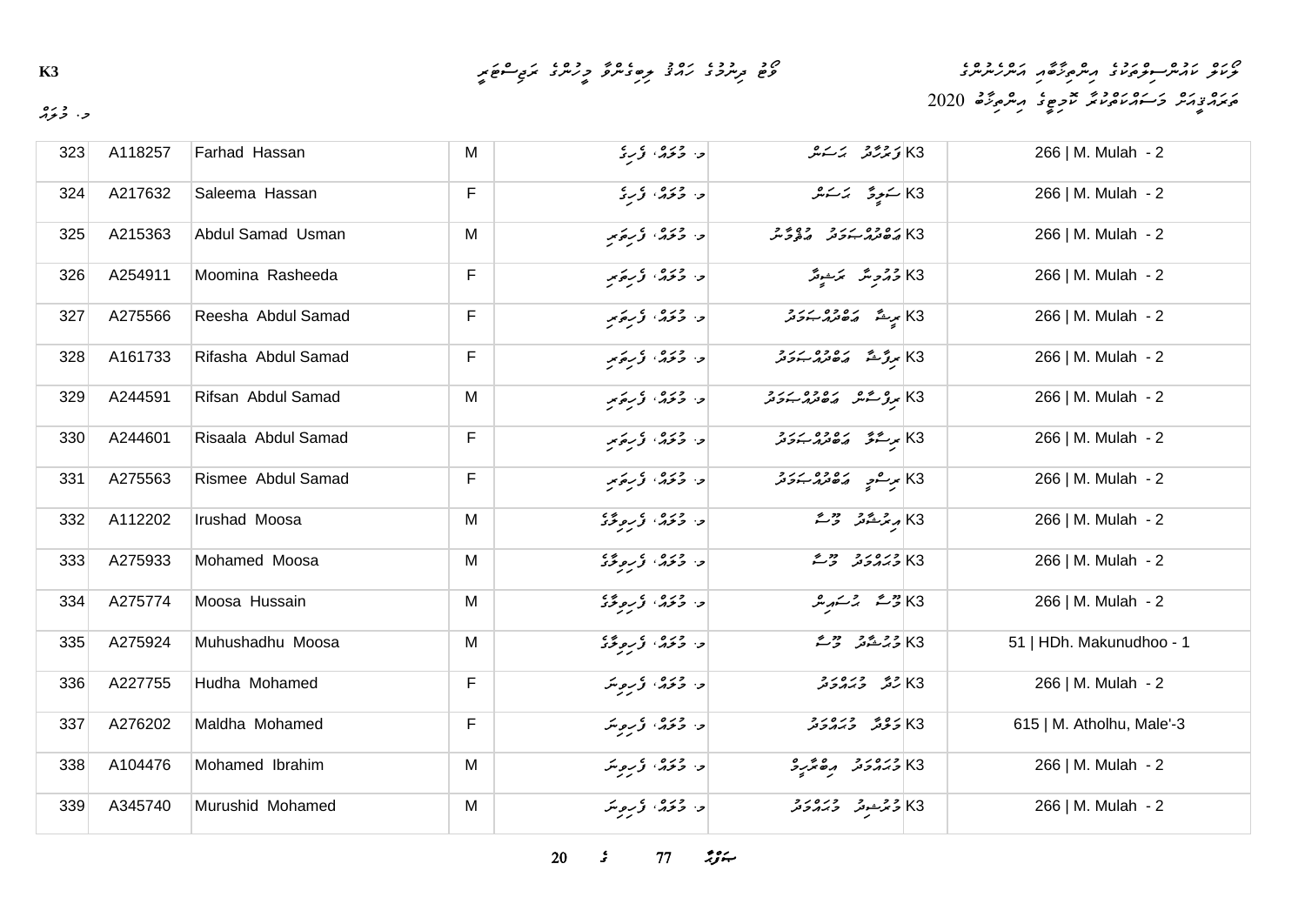*sCw7q7s5w7m< o<n9nOoAw7o< sCq;mAwBoEw7q<m; wBm;vB* م من المرة المرة المرة المرجع المرجع في المركبة 2020<br>مجم*د المريض المربوط المربع المرجع في المراجع المركبة* 

| 340 | A276199 | Naeema Hussain             | F | د· وتخه، وتبویتر                                                                                                                                                                                                                                                                                                            | K3 بَتَمَدٍ حٌ يَتَشَمِر مِنْز       | 266   M. Mulah - 2        |
|-----|---------|----------------------------|---|-----------------------------------------------------------------------------------------------------------------------------------------------------------------------------------------------------------------------------------------------------------------------------------------------------------------------------|--------------------------------------|---------------------------|
| 341 | A227754 | Samaah Mohamed             | M | والمحروم، وكروس                                                                                                                                                                                                                                                                                                             | $52025 - 252$ K3                     | 266   M. Mulah - 2        |
| 342 | A217641 | Safiyya Abdulla            | F | والمحروم كالموسروي                                                                                                                                                                                                                                                                                                          | K3 ج <i>وړنگر ټرې تو</i> لله         | 615   M. Atholhu, Male'-3 |
| 343 | A274637 | Ibrahim Hussain            | M | $\begin{bmatrix} 1 & 0 & 0 & 0 & 0 & 0 \\ 0 & 0 & 0 & 0 & 0 \\ 0 & 0 & 0 & 0 & 0 \\ 0 & 0 & 0 & 0 & 0 \\ 0 & 0 & 0 & 0 & 0 \\ 0 & 0 & 0 & 0 & 0 \\ 0 & 0 & 0 & 0 & 0 \\ 0 & 0 & 0 & 0 & 0 \\ 0 & 0 & 0 & 0 & 0 \\ 0 & 0 & 0 & 0 & 0 \\ 0 & 0 & 0 & 0 & 0 \\ 0 & 0 & 0 & 0 & 0 & 0 \\ 0 & 0 & 0 & 0 & 0 & 0 \\ 0 & 0 & 0 & $ | K3 مەھەر بىر ئەسەمبىر                | 162   K. Guraidhoo-3      |
| 344 | A217801 | Aishath Nazaahaa           | F | والمحروم المحمومين                                                                                                                                                                                                                                                                                                          | K3 صَمَّدِ مِشْتَمَّةٍ مَسَمَّةٍ سَ  | 615   M. Atholhu, Male'-3 |
| 345 | A147983 | Ali Siyam                  | M | ور وره وهر وده                                                                                                                                                                                                                                                                                                              | K3 رَمٍ سِ <i>وَرٌوْ</i>             | 615   M. Atholhu, Male'-3 |
| 346 | A217736 | Aniyath Hussain            | F | و. ووه، وعرضي                                                                                                                                                                                                                                                                                                               | K3 مُسِ <i>مَعُ بِرْسَمَ بِ</i>      | 266   M. Mulah - 2        |
| 347 | A218351 | Nabeeh Ahmed               | M | ور وره و عرومون                                                                                                                                                                                                                                                                                                             | K3 سَهِ پُر مَدْدَتَر                | 263   M. Raiymandhoo - 1  |
| 348 | A218635 | Abdul Aleem                | M | د. دره، به دوه                                                                                                                                                                                                                                                                                                              | K3 كەھەر <i>دە بو</i> ۋ              | 265   M. Mulah - 1        |
| 349 | A218639 | <b>Abdul Latheef Saeed</b> | M | و . وره . د. د د .<br>او . و نوبر ، تو برو د                                                                                                                                                                                                                                                                                | K3 كەھە <i>تەمگە قويۇ</i> سەمپەتر    | 265   M. Mulah - 1        |
| 350 | A218640 | Ahmed Kamaal               | M | ور وره عددود و<br>د ونور، ژیمزد د                                                                                                                                                                                                                                                                                           |                                      | 265   M. Mulah - 1        |
| 351 | A372917 | Latheefa Saeed             | F | وره عدده.<br>د· د در، ژبرد د                                                                                                                                                                                                                                                                                                | K3 كَيْهِ وَ كَيْهِ مِثْرٌ           | 22   HA. Baarah - 1       |
| 352 | A275319 | Mariyam Saeed              | F | ور وره عاووي<br>وسي و مرد و مروى                                                                                                                                                                                                                                                                                            | K3 كەنگەنى سى <i>مبەن</i> گ          | 265   M. Mulah - 1        |
| 353 | A218633 | Naseema Ibrahim            | F | ور وره عادون<br>وسي و محمد المحمد محمد المحمد                                                                                                                                                                                                                                                                               | K3 سَرَــوِدَ مِنْ مِرْحِدِدْ        | 265   M. Mulah - 1        |
| 354 | A218632 | Saeed Hussain              | M | د. دره به دوه<br>د. <del>د د</del> ر، ژبردر                                                                                                                                                                                                                                                                                 | K3 س <i>َمِيِيْرَ بِرْسَمْدِيْرَ</i> | 265   M. Mulah - 1        |
| 355 | A218637 | Shakeeb Saeed              | M | ور وره پی وده پا<br>و۰ و بور، تخ مرد و                                                                                                                                                                                                                                                                                      | K3 خَدَمٍ صَ <sub>مَ</sub> مِتْرَ    | 97   R. Un'goofaaru - 1   |
| 356 | A218638 | Shirana Naeem              | F | وره عددون<br>د ونوم، تومودی                                                                                                                                                                                                                                                                                                 | K3 ح <i>ومرٌسٌ سَمِي</i> وُ          | 265   M. Mulah - 1        |

 $21$  *s* 77  $29$   $\leftarrow$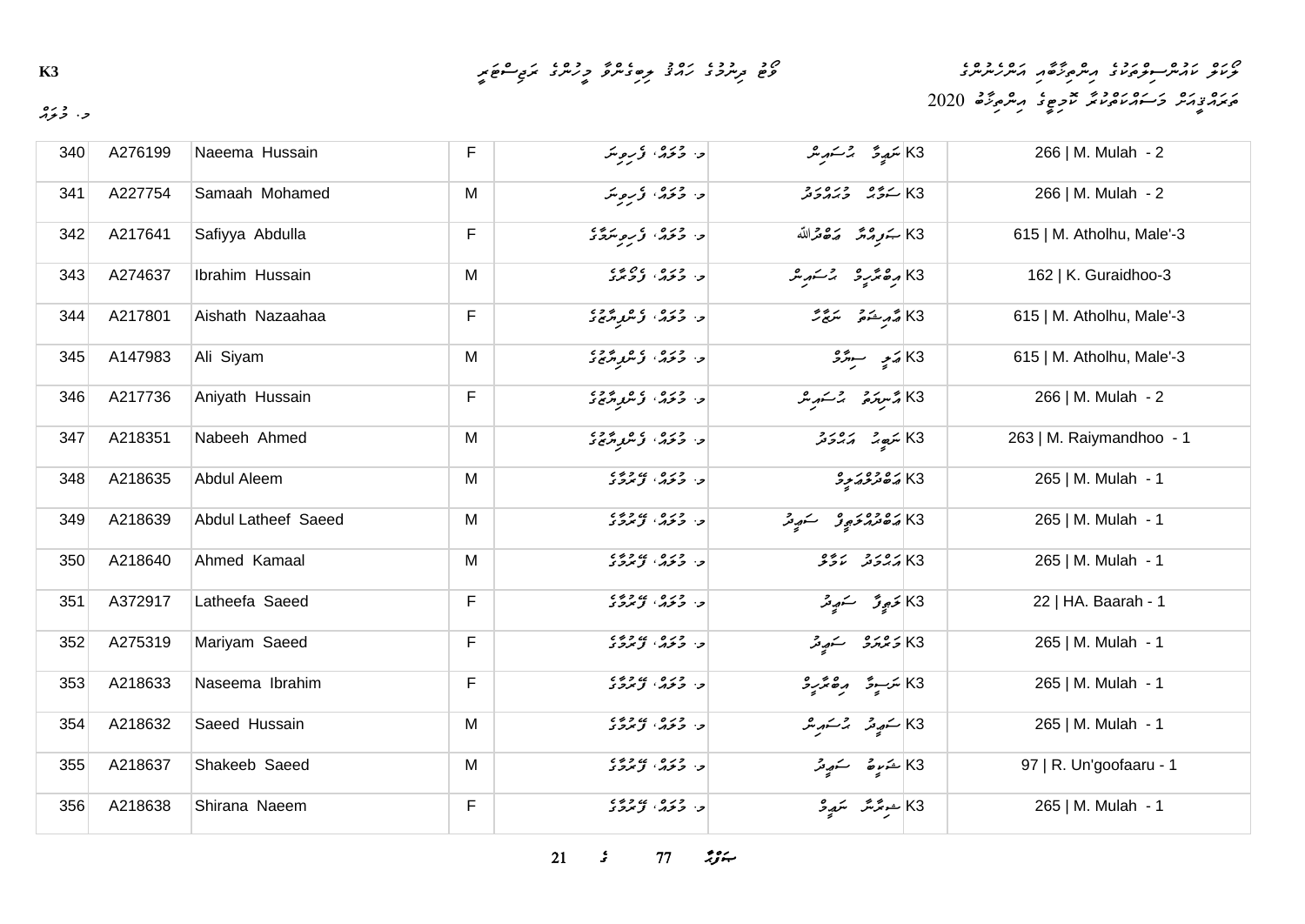*sCw7q7s5w7m< o<n9nOoAw7o< sCq;mAwBoEw7q<m; wBm;vB* م من المرة المرة المرة المرجع المرجع في المركبة 2020<br>مجم*د المريض المربوط المربع المرجع في المراجع المركبة* 

| 357 | A225929 | Adam Ali            | M | والمحتجمة الإسرنس وراد     | K3 چ <i>گری چ</i> و                     | 266   M. Mulah - 2        |
|-----|---------|---------------------|---|----------------------------|-----------------------------------------|---------------------------|
| 358 | A227305 | Afeefa Adam         | F | والمحكمة المستراد والمحمدة | K3 <i>مَرْدٍ دَّ مَ</i> حَرَدُ          | 266   M. Mulah - 2        |
| 359 | A227302 | Aguleema Adam       | F | والمحتوك وبررسيرون         | K3 كَيَوْمٍ فِي مُحْرَمَ \$             | 266   M. Mulah - 2        |
| 360 | A227288 | Hajara Abdul Raheem | F | والمحتجم وبركان ورو        | K3 تَّفَعَّرُ مَصْرُمْتَرَبِّرَ         | 266   M. Mulah - 2        |
| 361 | A227747 | Mohamed Iyaad Adam  | M | أوا وتحمد وسركس ورو        | K3 دُيرُود و مِرْتَر وَتَرَدَّ          | 266   M. Mulah - 2        |
| 362 | A227322 | Salwa Adam          | F | والمحتجمة الإسريكس وراد    | K3 س <i>توفر مج</i> رو                  | 266   M. Mulah - 2        |
| 363 | A227312 | Thakhufaa Adam      | F | والمحكم والمركاللالمحدوث   | K3 جَرْبَرَ مَ <i>مَّرَدُ</i>           | 278   Dh. Meedhoo - 1     |
| 364 | A227297 | Thasleema Adam      | F | والمحركة الإسرائيلي وراد   | K3 <sub>تح</sub> رشوچ گ <sup>ی</sup> رو | 266   M. Mulah - 2        |
| 365 | A224013 | Athif Ahmed         | M | و ژۇپ، رېبرىرچ             | K3 مَّ جوز مَ <sup>رو</sup> د مَ        | 453   Maafushi Jail - 2   |
| 366 | A224008 | Mohamed Hussain     | M | و. وده، وسؤمده،            | K3 درورو جسکهبر                         | 266   M. Mulah - 2        |
| 367 | A223994 | Waheed Mohamed      | M | و. وتور، وسوسوه            | K3  <i>قېرى</i> قر ب <i>ەشمەدى</i> ر    | 266   M. Mulah - 2        |
| 368 | A223997 | Waheeda Mohamed     | F | والمحكمة وسكامعدة          | K3 ك <i>ەببەتگە خەنم</i> ەھىر           | 266   M. Mulah - 2        |
| 369 | A224031 | Yasfaadh Habeeb     | M | و وتحمد وسومعد             | K3 يز بەر ئەھ                           | 615   M. Atholhu, Male'-3 |
| 370 | A217731 | Aishath Moosa       | F | والمحتوك وسراكري           | K3 گەرىشىتى ق <sup>ىم</sup> گ           | 266   M. Mulah - 2        |
| 371 | A273977 | Aminath Ihsana      | F | و. ووه، وسرچ               | K3 أ <i>مَّ حِ سَعَة مِدْ</i> سَمَّسَّر | 266   M. Mulah - 2        |
| 372 | A217729 | Husna Hassan        | F | والمحتوك وسراكري           | K3 پڑے پڑ پڑے پڑ                        | 266   M. Mulah - 2        |
| 373 | A217730 | Irushada Moosa      | F | כי כצה' קייקית ב           | K3 ب <i>ویژگو ڈے</i>                    | 615   M. Atholhu, Male'-3 |

*22 sC 77 nNw?mS*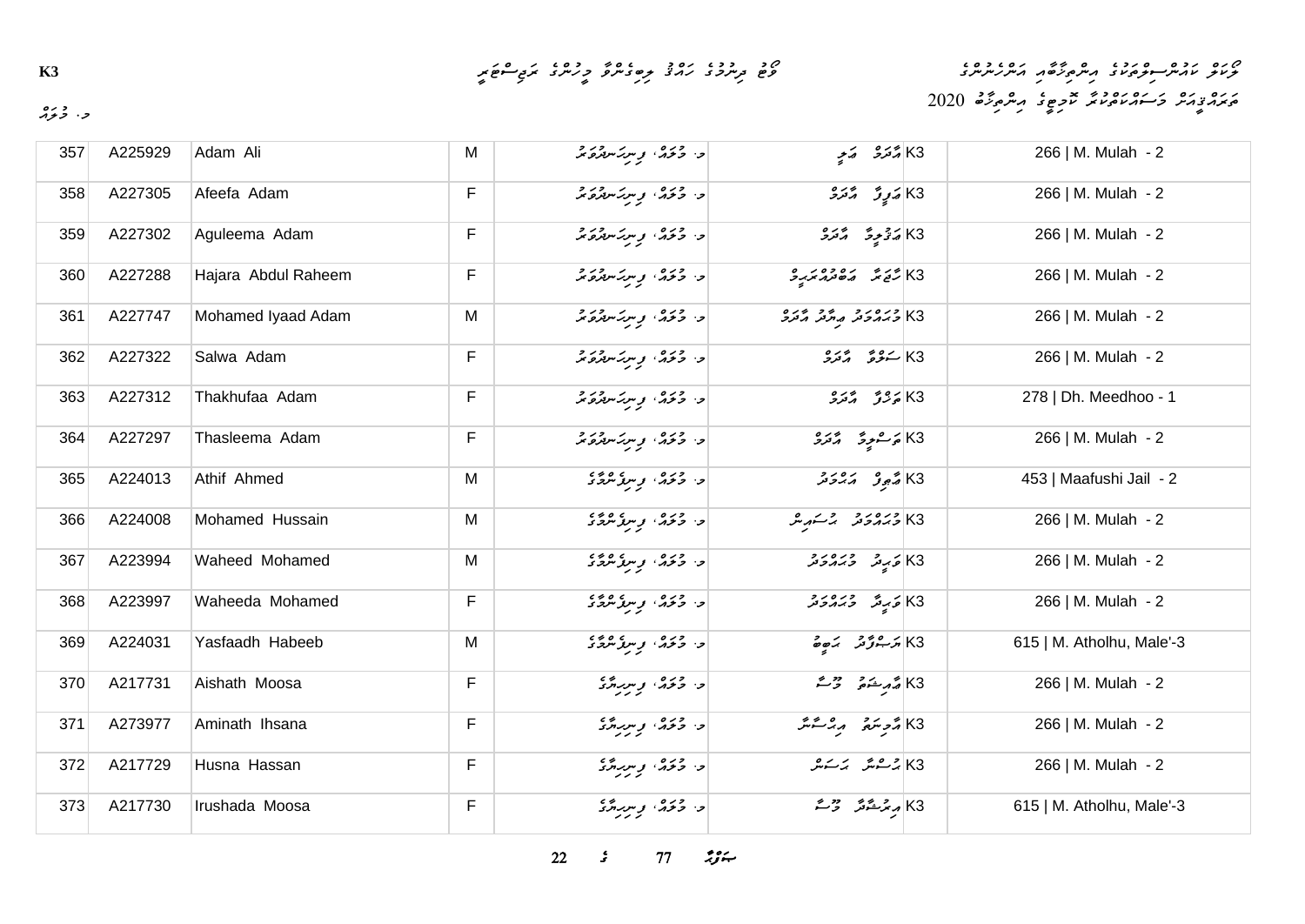*sCw7q7s5w7m< o<n9nOoAw7o< sCq;mAwBoEw7q<m; wBm;vB* م من المرة المرة المرة المرجع المرجع في المركبة 2020<br>مجم*د المريض المربوط المربع المرجع في المراجع المركبة* 

| 374 | A217732 | Mariyam Moosa       | F           | כי כצה' קייקיות                             | K3 كا <i>5 بردۇ</i> ق                                              | 266   M. Mulah - 2               |
|-----|---------|---------------------|-------------|---------------------------------------------|--------------------------------------------------------------------|----------------------------------|
| 375 | A221343 | Ali Ibrahim         | M           | د. ووه، وسرون                               | K3 <i>جَرِمٍ م</i> ِ صَمَّر <sub>ِ ت</sub> ِ 5                     | 265   M. Mulah - 1               |
| 376 | A274012 | Alim Ali            | M           | والمحركرة وسرحى                             | K3 م <i>حُوِرٌ مَي</i>                                             | 615   M. Atholhu, Male'-3        |
| 377 | A221345 | Aroon Ali           | M           | د وتوه، وسره د                              | K3 <i>ډيژنگر چې</i>                                                | 434   Coco Bodu Hithi - 1        |
| 378 | A221346 | Nashia Ali          | F           | والمحركرا وببرة والمحالي                    | K3 سُرْشِيرَ کَمَ مِي                                              | 615   M. Atholhu, Male'-3        |
| 379 | A218634 | Aishath Saadha      | $\mathsf F$ | و وتور، په وه په شونځه                      | K3 مەم ئىقتى سى <i>مەتى</i> ر                                      | 266   M. Mulah - 2               |
| 380 | A218641 | Aishath Shadha      | F           | د· د د کار ده بر شهر د ک                    | K3 مُرمِشَمُ شَمَرَّ                                               | 615   M. Atholhu, Male'-3        |
| 381 | A026778 | Firaq Hussain       | M           | و و و و و و و و پر ټرو تر                   | K3 وِ بَرَّۃٌ کے سَمب <sup>و</sup> ر                               | 266   M. Mulah - 2               |
| 382 | A223842 | Firshaa Firaag      | F           | و وتور، په وه په شونځه                      | K3 وِيَرْتُمْ وِيَرْتْرُ                                           | 266   M. Mulah - 2               |
| 383 | A223353 | Irasha Firaag       | F           | و وتور، په وه په شونځه                      | K3 مەيتىڭ ب <i>ويتى</i> تى                                         | 266   M. Mulah - 2               |
| 384 | A223843 | Viraasha Firaq      | F           | و وتور، په وه په شونځه                      | K3 مِ مَّرْتُہٗ وِ مَّرَةٌ ۖ                                       | 668   Cinnamon Hakuraa Huraa-1   |
| 385 | A062485 | Ahmed Shameem       | M           | والمحركة المخرج وه                          | K3 <i>ډېر د شو</i> و                                               | 266   M. Mulah - 2               |
| 386 | A140868 | Raziyya Yaugoob     | F           | ور و ده. و پر ده                            | $\begin{array}{cc} 2.22 & 2.6 \ \text{K3} & \text{K3} \end{array}$ | 615   M. Atholhu, Male'-3        |
| 387 | A217735 | Ahmed Hussain       | M           | ور و دره و ده و دره<br>ور و وړ، و مرجون و ش | K3 كەبرى بىر بىر ئىكتەر بىر                                        | 266   M. Mulah - 2               |
| 388 | A273336 | Shareef Ahmed Manik | M           | כי כיברי ציבכית.<br>כי כיברי ציבכית         | K3 خەمرۇ مەردىر <i>ە دە</i>                                        | 266   M. Mulah - 2               |
| 389 | A274426 | Vishah Shareef      | M           | כי כים, כסמם<br>כי כי <i>ברי ציבב</i> ית    | K3 <sub>ھو</sub> شترتر ختمبریز                                     | 722   Medhufushi Island Resort-1 |
| 390 | A274434 | Vishama Shareef     | F           | כי כיברי בסמם<br>כי כיברי ציבכית            | K3 مِشَرَّ شَہْرِتْر                                               | 266   M. Mulah - 2               |

*23 sC 77 nNw?mS*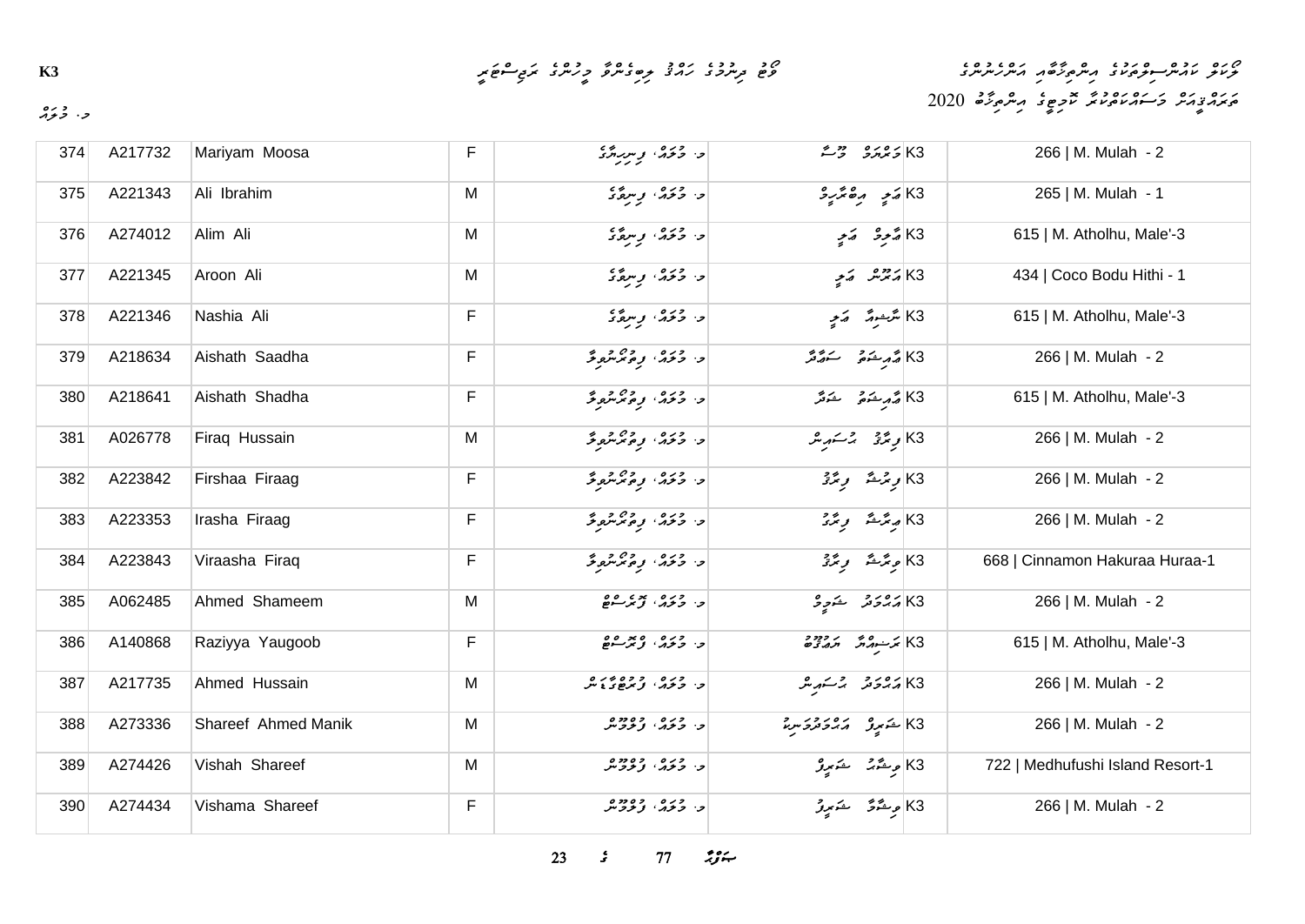*sCw7q7s5w7m< o<n9nOoAw7o< sCq;mAwBoEw7q<m; wBm;vB* م من المرة المرة المرة المرجع المرجع في المركبة 2020<br>مجم*د المريض المربوط المربع المرجع في المراجع المركبة* 

| 391 | A244147 | Aroosha Mohamed     | F           | د. وده، وتروی                                                                                                                                                                                                                  | K3 كەنترىش <i>دىم</i> ەردىر            | 266   M. Mulah - 2        |
|-----|---------|---------------------|-------------|--------------------------------------------------------------------------------------------------------------------------------------------------------------------------------------------------------------------------------|----------------------------------------|---------------------------|
| 392 | A066214 | Mohamed Adam        | M           | و. ووه، وتروه                                                                                                                                                                                                                  | K3 دبره دبر و پره                      | 266   M. Mulah - 2        |
| 393 | A274036 | Quraisha Mohamed    | F           | כי כיבהי ציינביב                                                                                                                                                                                                               | K3 تۇتترىرىش ئ <i>ۇتتەدەت</i> ر        | 266   M. Mulah - 2        |
| 394 | A274042 | Rashfa Mohamed      | F           | כי כנם במשב                                                                                                                                                                                                                    | K3 ترشۇ ئىمەد ئىر                      | 615   M. Atholhu, Male'-3 |
| 395 | A274040 | Rifasa Mohamed      | F           | כי כבחי ציינבים                                                                                                                                                                                                                | K3 بروَّے دی۔ دور                      | 266   M. Mulah - 2        |
| 396 | A274458 | Ahmed Raaif         | M           | والمحتوم والمعتزما لموقوى                                                                                                                                                                                                      | K3 كەش <sup>ى</sup> كەرگە ئىگەرگە      | 615   M. Atholhu, Male'-3 |
| 397 | A274456 | Aishath Shafaq      | F           | والمحتوارا وسيركا لودة                                                                                                                                                                                                         | K3 گەم شەھ ھەر تى                      | 615   M. Atholhu, Male'-3 |
| 398 | A274450 | Aminath Iradha      | F           | والمتحرمي والمركز والمحالي                                                                                                                                                                                                     | K3 مَّ حِ سَهَمَّة مِ سَمَّةً          | 13   HA. Dhidhdhoo - 1    |
| 399 | A274444 | Aminath Shafa       | F           | والمحتوم والمعتزما لموقوى                                                                                                                                                                                                      | K3 مُجِسَّعَ <sub>ة</sub> شَرَ         | 615   M. Atholhu, Male'-3 |
| 400 | A274453 | Fathmath Raaidha    | F           | والمحتوها كالمعجز للمورج والمحالي                                                                                                                                                                                              | K3 رَّج <i>وحَمَّة مُ</i> مَّدِمَّدَ   | 615   M. Atholhu, Male'-3 |
| 401 | A274447 | Mariyam Shifa       | $\mathsf F$ | و ووه د روه ده<br>و ونوه، د سرگرم لوڅ                                                                                                                                                                                          | K3 كۆپر <i>ۇ خى</i> رگر                | 615   M. Atholhu, Male'-3 |
| 402 | A038179 | Masitha Mohamed     | F           | والمتحرمي والمركز والمحالي                                                                                                                                                                                                     | K3 وَّسِبَّرَ وَيَرْدُونَرَ            | 615   M. Atholhu, Male'-3 |
| 403 | A162760 | Yoosuf Hassan Fulhu | M           | والمحروم وسيرتا ولمحد                                                                                                                                                                                                          | K3 پرېشنو برېشونه د                    | 615   M. Atholhu, Male'-3 |
| 404 | A099367 | Saeedha Hassan      | F           | والمتحرم المحاسرة والمراج                                                                                                                                                                                                      | K3 ڪ <sub>ھي</sub> نڙ برڪش             | 266   M. Mulah - 2        |
| 405 | A063861 | Abdulla Naseer      | M           | ور و ده بدر و ،                                                                                                                                                                                                                | K3 مَرْحَدِّرْاللَّهُ     مَرْسِوِمْرُ | 615   M. Atholhu, Male'-3 |
| 406 | A048256 | Ibrahim Naseer      | M           | وره بدر ده                                                                                                                                                                                                                     | K3 مەھەرىرى سىرىيەتمە                  | 615   M. Atholhu, Male'-3 |
| 407 | A218510 | Latheefa Naseer     | F           | والمحرور المحر المحمدة والمحمدة والمحمدة والمحمدة والمحمدة والمحمدة والمحمدة والمحمدة والمحمدة والمحمدة والمحمدة والمحمدة والمحمدة والمحمدة والمحمدة والمحمدة والمحمدة والمحمدة والمحمدة والمحمدة والمحمدة والمحمدة والمحمدة و | K3 كَرْجِورٌ مَرْسِوِيْرٌ              | 266   M. Mulah - 2        |

*24 sC 77 nNw?mS*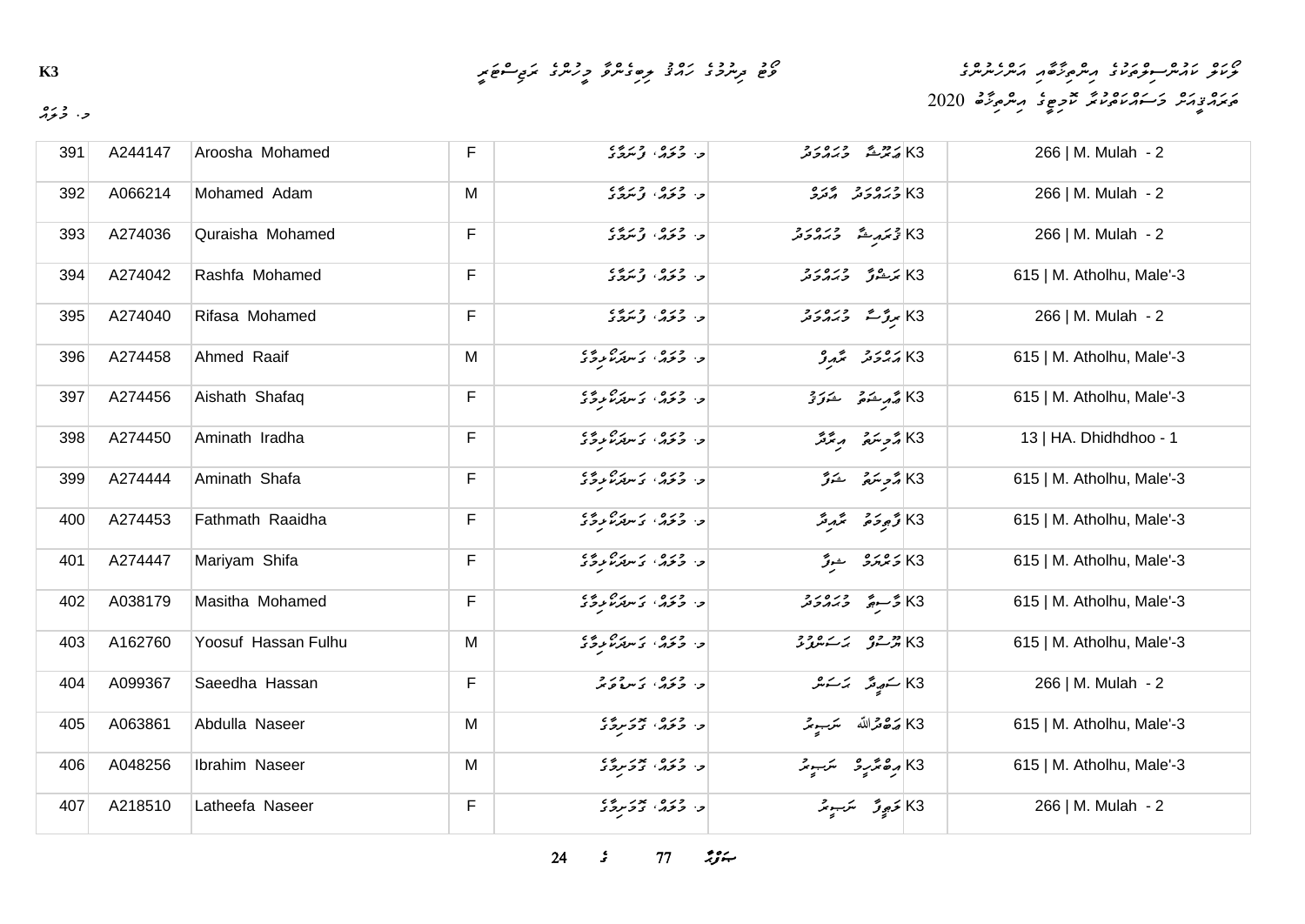*sCw7q7s5w7m< o<n9nOoAw7o< sCq;mAwBoEw7q<m; wBm;vB* م من المرة المرة المرة المرجع المرجع في المركبة 2020<br>مجم*د المريض المربوط المربع المرجع في المراجع المركبة* 

| 408 | A124997 | Mohamed Naseer          | M            | د و وه، نور ده                  | K3  <i>وټرونو پرېپوټر</i>                   | 266   M. Mulah - 2            |
|-----|---------|-------------------------|--------------|---------------------------------|---------------------------------------------|-------------------------------|
| 409 | A124943 | Sameema Naseer          | F            | ور وره بدر ده                   | K3∣ڪوٍوَ <i>ّة سَہوم</i> ُر                 | 266   M. Mulah - 2            |
| 410 | A125013 | Samha Naseer            | F            | وره بدر ده                      | K3 س <i>کرونگ متن</i> ہونٹر                 | 635   Hulhumale', Ehenihen-21 |
| 411 | A124998 | Shafeega Naseer         | F            | وره بور ده.<br>و· ونور، وونړون  | K3 ڪو <i>پوڻ مڌيومڙ</i>                     | 266   M. Mulah - 2            |
| 412 | A112430 | Shaheeda Naseer         | $\mathsf{F}$ | ور وره بدر ده                   | K3 ڪر <i>ينگ سرڪينگ</i>                     | 266   M. Mulah - 2            |
| 413 | A218513 | Surayya Ismail          | M            | ور وره بدر ده                   | K3 <i>ڤوتدم</i> مر مشر <i>گور</i> و         | 266   M. Mulah - 2            |
| 414 | A218507 | Wadheefa Naseer         | F            | والمحرور المحر المحمد المحمد    | K3  ق میروگر    سرسیو <i>پر</i>             | 266   M. Mulah - 2            |
| 415 | A112429 | Waheedha Naseer         | $\mathsf F$  | وره بورده                       | K3 كۈيەنگە سىمبىيەتمە                       | 266   M. Mulah - 2            |
| 416 | A078096 | Abdul Rahman Ali        | M            | د وره، وبرعوثر                  | K3 مەھ <i>ىرم بەر مۇ مۇج</i>                | 265   M. Mulah - 1            |
| 417 | A128501 | Ali Mohamed             | M            | د وده، دېرمهږ                   | K3 كەمچە ج <sup>ىر م</sup> ەرجىر            | 265   M. Mulah - 1            |
| 418 | A221402 | Fathmath Adam           | F            | د کا کار و مر شهر محمد بر       | K3 وَّجِوحَة مُحَمَّدة                      | 265   M. Mulah - 1            |
| 419 | A221419 | Hassan Shaibaan Mohamed | M            | د وی وی ویرشونگ                 | K3 ټرخش خ <i>وړځ و د ده د</i> و             | 265   M. Mulah - 1            |
| 420 | A221417 | Ibrahim Saadhin Mohamed | M            | و. د دو، د پر شهر د             | K3 رەڭرى <sup>3</sup> گېرىش <i>دىن</i> مىزى | 265   M. Mulah - 1            |
| 421 | A276102 | Nahidha Mohamed         | $\mathsf{F}$ | وره وه دوروره وه                | K3 سَّر <i>ِيرة حُمَدُونو</i>               | 265   M. Mulah - 1            |
| 422 | A113296 | Ahmed Asif              | M            |                                 | K3 <i>چرى چېدۇ</i>                          | 265   M. Mulah - 1            |
| 423 | A218692 | Zuhuda Adam             | F            | د وره وه دعه.<br>د وگره د گرفتن |                                             | 263   M. Raiymandhoo - 1      |
| 424 | A122032 | Sahumeez Naeem          | M            | و و و وه و و ده و و و           | K3  س <i>تارج</i> چ سم <i>ه</i> ود          | 615   M. Atholhu, Male'-3     |

*25 sC 77 nNw?mS*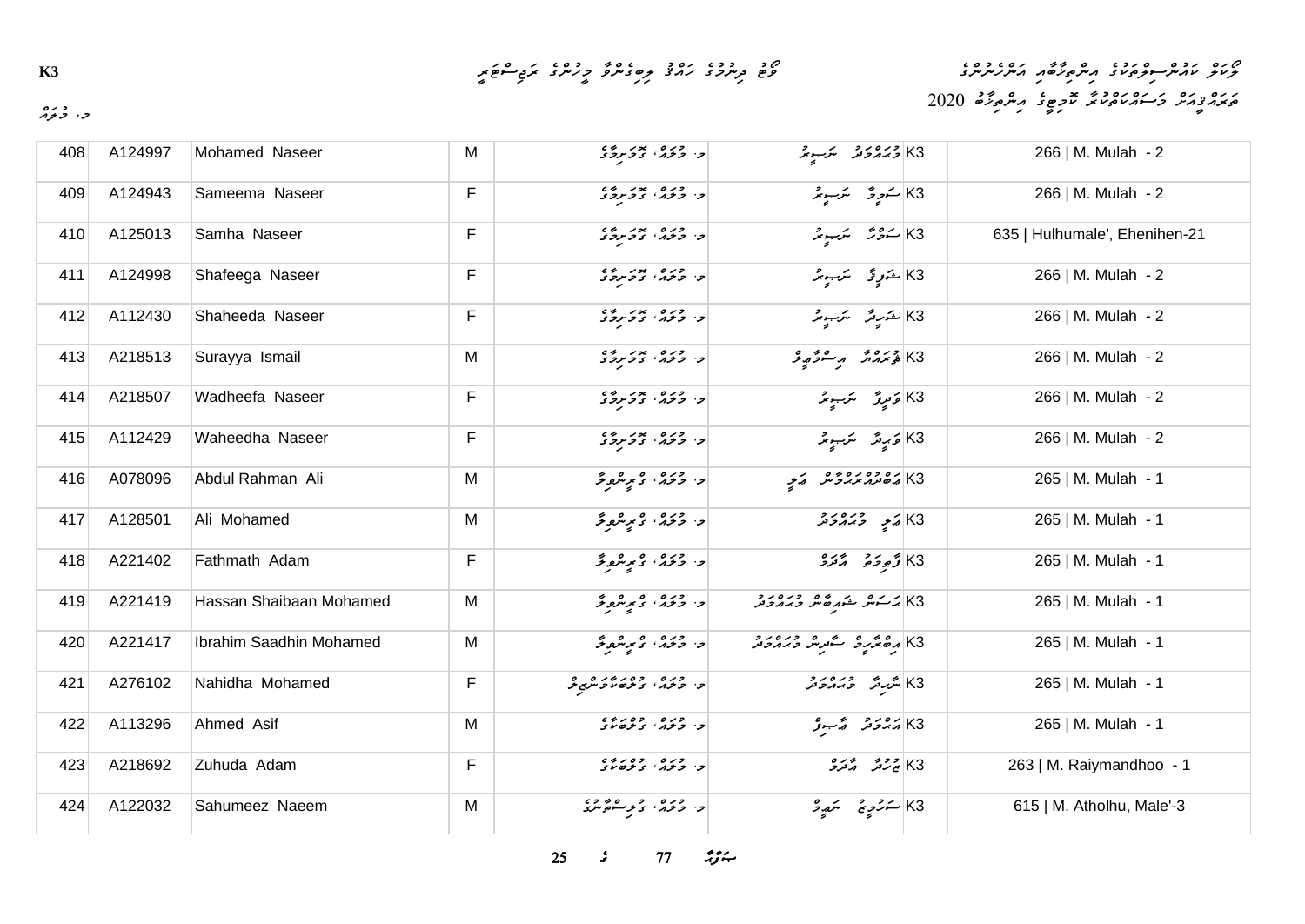*sCw7q7s5w7m< o<n9nOoAw7o< sCq;mAwBoEw7q<m; wBm;vB* م من المرة المرة المرة المرجع المرجع في المركبة 2020<br>مجم*د المريض المربوط المربع المرجع في المراجع المركبة* 

| 425 | A125881 | Shakir               | M           | و وتوه، وتوسفوس                               | 5) گھرىمتە                                     | 265   M. Mulah - 1        |
|-----|---------|----------------------|-------------|-----------------------------------------------|------------------------------------------------|---------------------------|
| 426 | A218585 | Shameema Ali Maniku  | F           | والمحتوم المحتجم والمحافرة                    | K3∣ڪوچ <i>وَ "مَوِجَ</i> سِر <i>ة</i>          | 265   M. Mulah - 1        |
| 427 | A111615 | Aiminath Najeeba     | F           | ور و ده وه ده ده<br>د گروها د گرم مرد         | K3 مُّحِسَمُ مَّ سَمِّعٍ صَّ                   | 287   Th. Burunee - 1     |
| 428 | A274069 | Arif Ismail          | M           | ور و ده وه و و و د<br>و او و و هر او و محر در | K3 مەمرۇ بەس <sup>ە</sup> ئەرىج                | 615   M. Atholhu, Male'-3 |
| 429 | A274066 | Haneefa Ismail       | F           | وره ۔ وه پوه<br>وسرحرحد کو مخرج محرک          | K3 بَسِيَّرٌ مِسْتَوَّمٍ وَ                    | 615   M. Atholhu, Male'-3 |
| 430 | A274063 | Mariyam Ismail       | F           | وره وه وه ده<br>و· ونوړ، د نومۍ مرد           | K3 كانجريزى المراشرة كالمحمد المحركة           | 615   M. Atholhu, Male'-3 |
| 431 | A027592 | Mohamed Ismail       | M           | ور وره وه وه وه<br>و· ونوه، د نوم مرد         | K3  <i>وټم</i> ونر مشو <i>گون</i> و            | 266   M. Mulah - 2        |
| 432 | A274056 | Ruqiyya Hassan Fulhu | $\mathsf F$ | ور و ده وه ده ده<br>د گرفتن د گرمی مرد        | K3 بر <sub>ۇ</sub> رۇ ئەسەھرى                  | 266   M. Mulah - 2        |
| 433 | A217598 | Azra Ibrahim         | F           | ور و ده وه وه<br>و د ترکه کاربول              | K3 <i>مَعْرَمَّہ مِـ هُمَّرِ</i> دُ            | 615   M. Atholhu, Male'-3 |
| 434 | A000988 | Hassan Areef         | M           | و وره وه د                                    | K3 ټريند که پرو                                | 615   M. Atholhu, Male'-3 |
| 435 | A217602 | Mifthaah Ibrahim     | M           | و وړه وه د<br>و ونون دومړی                    | K3 <i>وِرْوَيْهِ مِرْهِ مِّرْرِدْ</i>          | 155   K. Hinmafushi - 2   |
| 436 | A217597 | Muneera Ali Manik    | F           | و وړه وه د<br>و ونون دومړی                    | K3  3سرپنگ    <sub>م</sub> وچ سری <sup>2</sup> | 265   M. Mulah - 1        |
| 437 | A217599 | Nishana Ibrahim      | F           | ور و ده وه وه<br>و د ترکه کاربول              | K3 سرشگىنگ م <i>ەھەكرى</i> ئ                   | 615   M. Atholhu, Male'-3 |
| 438 | A217600 | Niuma Ibrahim        | F           | و ووه وه و                                    | K3 سرقە ئەھەتگە يەھ                            | 265   M. Mulah - 1        |
| 439 | A146387 | Sara Ibrahim         | $\mathsf F$ | و ووه وه و                                    | K3 گەنگە م <i>ەھتى</i> رى                      | 265   M. Mulah - 1        |
| 440 | A221491 | Ahmed Jamaal         | M           | والمتحوها الروران                             | K3 <i>جَدْدُ فَ</i> حَرَّمْ                    | 265   M. Mulah - 1        |
| 441 | A156608 | Jamaal Ismail        | M           | و وره رور و                                   | K3  يَرَدُّو بِرِ سُرَّبِهِ وَ                 | 265   M. Mulah - 1        |

 $26$  *s* 77 *n***<sub>3</sub> <b>***n*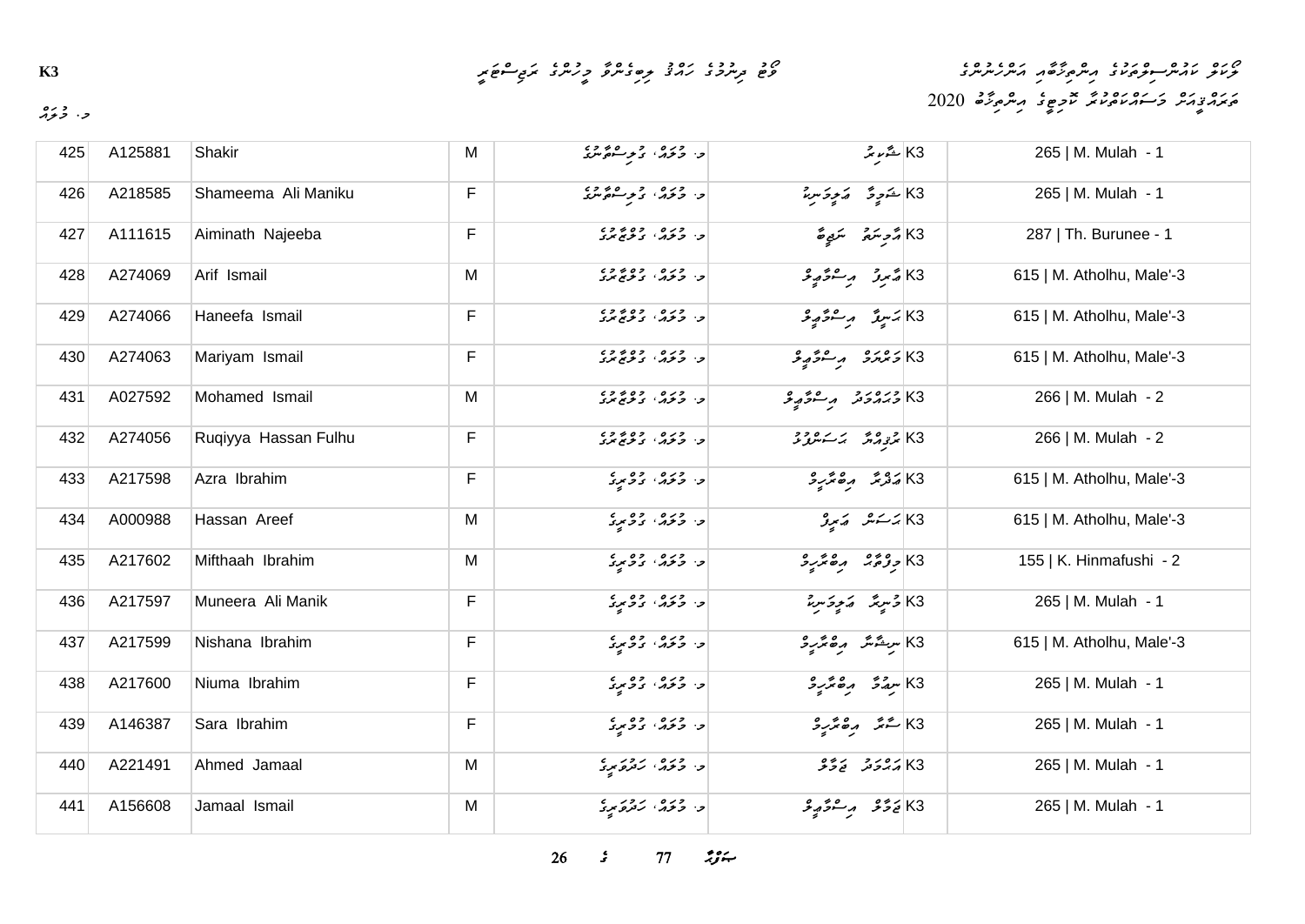*sCw7q7s5w7m< o<n9nOoAw7o< sCq;mAwBoEw7q<m; wBm;vB* م من المرة المرة المرة المرجع المرجع في المركبة 2020<br>مجم*د المريض المربوط المربع المرجع في المراجع المركبة* 

| 442 | A221495 | Rilwan Jamaal   | M            | و . و و و المرور المرد المرد المرد المرد المرد المرد المرد المرد المرد المرد المرد المرد المرد المرد ا | K3 برىش <i>ۇش قۇ</i> گر           | 615   M. Atholhu, Male'-3      |
|-----|---------|-----------------|--------------|--------------------------------------------------------------------------------------------------------|-----------------------------------|--------------------------------|
| 443 | A221427 | Ahmed Ishan     | M            | والمحروم الكسر وهوالله                                                                                 | K3 كەبر <i>ۇقر بې</i> شگىر        | 272   F. Feeali - 1            |
| 444 | A152861 | Aminath Sizleen | F            | والمحركوما كالمعتمد                                                                                    | K3 مُرْحِسَمُ مِسْتَعْجِيْرُ      | 265   M. Mulah - 1             |
| 445 | A221428 | Fathimath Moosa | $\mathsf{F}$ | والمحروم الكسروهي                                                                                      | K3 وَج <i>وح</i> و حق             | 265   M. Mulah - 1             |
| 446 | A221441 | Hawwa Sadha     | F            | والمحركوما كالمعتمد                                                                                    | K3 يَرْدُوَّ سَقَرَ               | 615   M. Atholhu, Male'-3      |
| 447 | A122038 | Ismail Ishan    | M            | والمحروم الكسرهريش                                                                                     | K3 برےوً ہو ہو جگہ                | 265   M. Mulah - 1             |
| 448 | A367596 | Maureen Moosa   | F            | والمحركوما كالمعتمد                                                                                    | K3 <i>كەنجى</i> ر قريم            | 615   M. Atholhu, Male'-3      |
| 449 | A221430 | Mohamed Moosa   | M            | والمحروم الكسروهي                                                                                      | K3 دېمبروتر وحت                   | 615   M. Atholhu, Male'-3      |
| 450 | A221359 | Hussain Hameed  | M            | د. درو، ژړی پر                                                                                         | K3 بڑے پر بڑ بر برچ تر            | 265   M. Mulah - 1             |
| 451 | A221363 | Ibrahim Hussain | M            | د و دوه، د و مهر                                                                                       | K3 <sub>م</sub> ەمگەر 2 گەسكەبلىر | 668   Cinnamon Hakuraa Huraa-1 |
| 452 | A221387 | Nahla Hussain   | F            | د و دوه، د و مهر                                                                                       | K3 ىتر <i>ىگە</i> جەسەمەش         | 615   M. Atholhu, Male'-3      |
| 453 | A144867 | Ibrahim Latheef | M            | د. دره، ژوِیژگ                                                                                         | K3 ب <i>ر&amp;ټرپر\$ خېږو</i> ْ   | 265   M. Mulah - 1             |
| 454 | A144436 | Ali Easa Manik  | M            | د. درو، ئەسمىگەش بو                                                                                    |                                   | 265   M. Mulah - 1             |
| 455 | A217192 | Haseena Ismail  | F            | د. د دَرُه، رَسِيتَرَتَتْرَ وَ                                                                         | K3 ئەسەنئر ب <i>ەرشۇرپ</i> ۇ      | 265   M. Mulah - 1             |
| 456 | A217198 | Shiaaz Ali      | M            | ە دىگە، ئاسىر ئىگەنگەنى ئى                                                                             | K3 ش <i>وشٌ تمَ مَ</i> ح          | 265   M. Mulah - 1             |
| 457 | A141889 | Shujau Ali      | M            | ە دىگە، ئاسىر ئىگەنگەنى ئى                                                                             | K3 څوڅ <i>چې</i> کې               | 615   M. Atholhu, Male'-3      |
| 458 | A217197 | Sifaz Ali       | M            | ەر 33%، كەسپەتكەتكى بى                                                                                 | K3 سِوَّج مَي                     | 615   M. Atholhu, Male'-3      |

*27 sC 77 nNw?mS*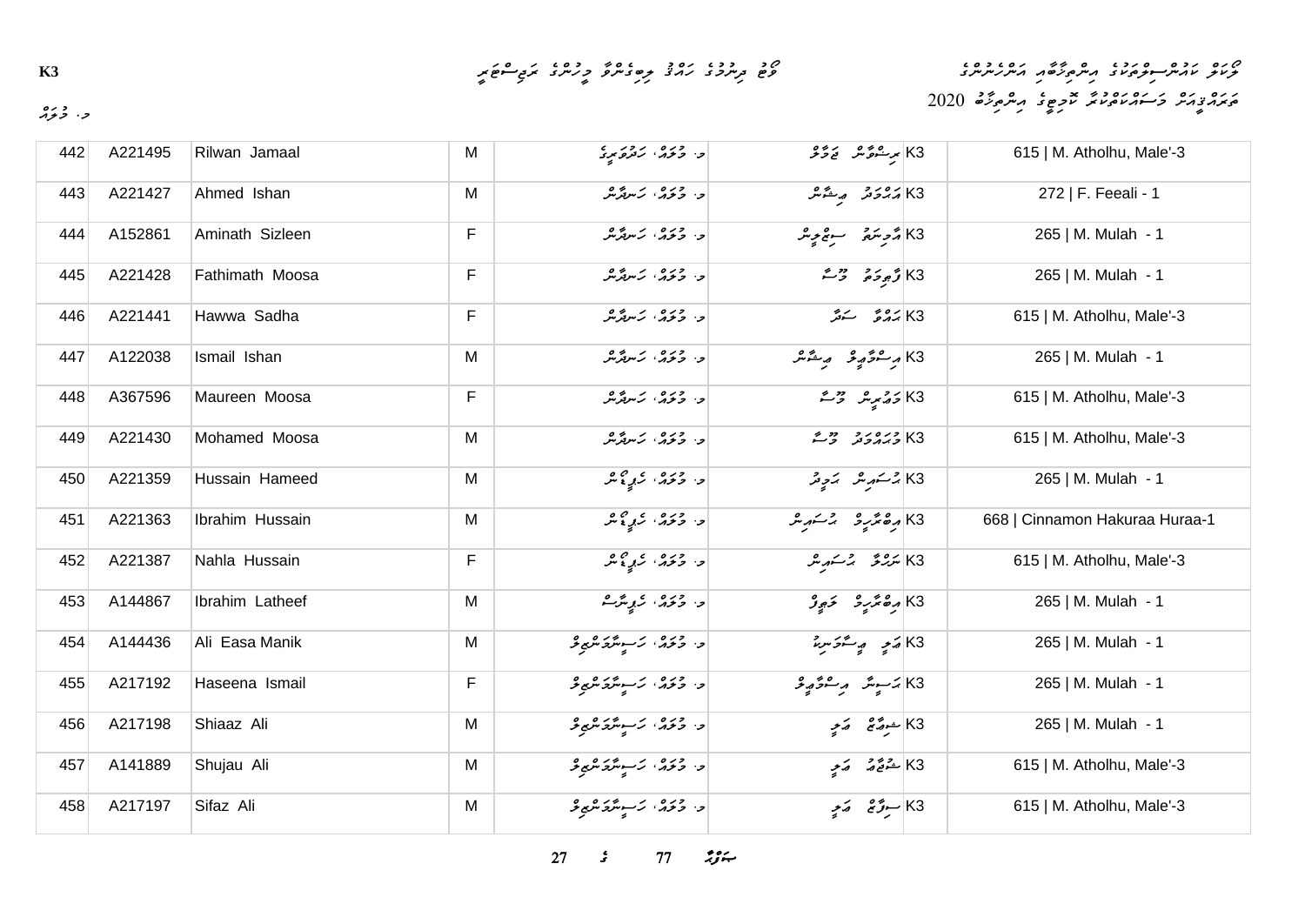*sCw7q7s5w7m< o<n9nOoAw7o< sCq;mAwBoEw7q<m; wBm;vB* م من المرة المرة المرة المرجع المرجع في المركبة 2020<br>مجم*د المريض المربوط المربع المرجع في المراجع المركبة* 

| 459 | A217196 | Siraaj Ali      | M            |                         | K3 سو <i>مڈنٹی م</i> ہوپہ              | 265   M. Mulah - 1        |
|-----|---------|-----------------|--------------|-------------------------|----------------------------------------|---------------------------|
| 460 | A069053 | Adam Ismail     | M            | و. ووه، رَوْسٌ          | K3 جۇمۇھ ب <i>وس<sup>ۇ</sup>مۇھ</i>    | 266   M. Mulah - 2        |
| 461 | A278946 | Waseema Abdulla | F            | و ووه، ژۇش              |                                        | 266   M. Mulah - 2        |
| 462 | A395763 | Yaameen Adam    | M            | و. ووه، زوٌ تُ          | K3 گر <i>ویٹر گ<sup>و</sup>ن</i> و     | 615   M. Atholhu, Male'-3 |
| 463 | A379257 | Yaasmeen Adam   | $\mathsf{F}$ | أوا وتوادا الكاريخ لتقر | K3 "گرے۔ پٹر گ <i>ر قر</i>             | 266   M. Mulah - 2        |
| 464 | A406329 | Yashau Adam     | M            | والمتحصص كروهم شر       | K3 بَرْڪَ <i>هُ " بُرُوَرُ</i>         | 615   M. Atholhu, Male'-3 |
| 465 | A275116 | Ahmed Saud      | M            | د و و و ده رو برد       | K3 كەبروتر سىھەتر                      | 265   M. Mulah - 1        |
| 466 | A275120 | Ali Saud        | M            | د وره، ژوپر             | K3 كەير سە <i>م</i> ەتر                | 265   M. Mulah - 1        |
| 467 | A275123 | Ibrahim Hafeez  | M            | ه د وره، زویږد          | K3 م <i>ەھتىپ</i> ۇ تەرپۇ              | 265   M. Mulah - 1        |
| 468 | A245072 | Ibrahim Saud    | M            | و وی دیم کویږی          | K3 مەھم <i>گىي</i> ئىسكە ئىسكىتىكى كىل | 265   M. Mulah - 1        |
| 469 | A069733 | Mohamed Saud    | M            | و . و وه، رَوِمِرَ      | K3 دېرورو سوړو                         | 265   M. Mulah - 1        |
| 470 | A011740 | Naseem          | M            | و . و و و . کو برد      | K3 يترسوڤر                             | 265   M. Mulah - 1        |
| 471 | A275108 | Safiyya Ismail  | F            | و ویژه، زویږی           | K3 ج <i>زوڤر و جوڏو</i> ي              | 265   M. Mulah - 1        |
| 472 | A122052 | Shahuda Saud    | F            | و وتوه، ژوپری           | K3 خەرقە سى <i>مەت</i> ر               | 265   M. Mulah - 1        |
| 473 | A275125 | Unoosa Ahmed    | $\mathsf F$  | و وی دیم کویږی          | K3 پر پیری که پروتر                    | 615   M. Atholhu, Male'-3 |
| 474 | A275114 | Zakiyya Saud    | F            | و وی دیم کویږی          | K3 ئىرى <i>م قىرىقى</i> ر              | 265   M. Mulah - 1        |
| 475 | A221010 | Ahmed Husnee    | M            | والمتحرق كتولو          | K3 كەبرى بىر بىر مەس <sub>ىر</sub>     | 615   M. Atholhu, Male'-3 |

*28 sC 77 nNw?mS*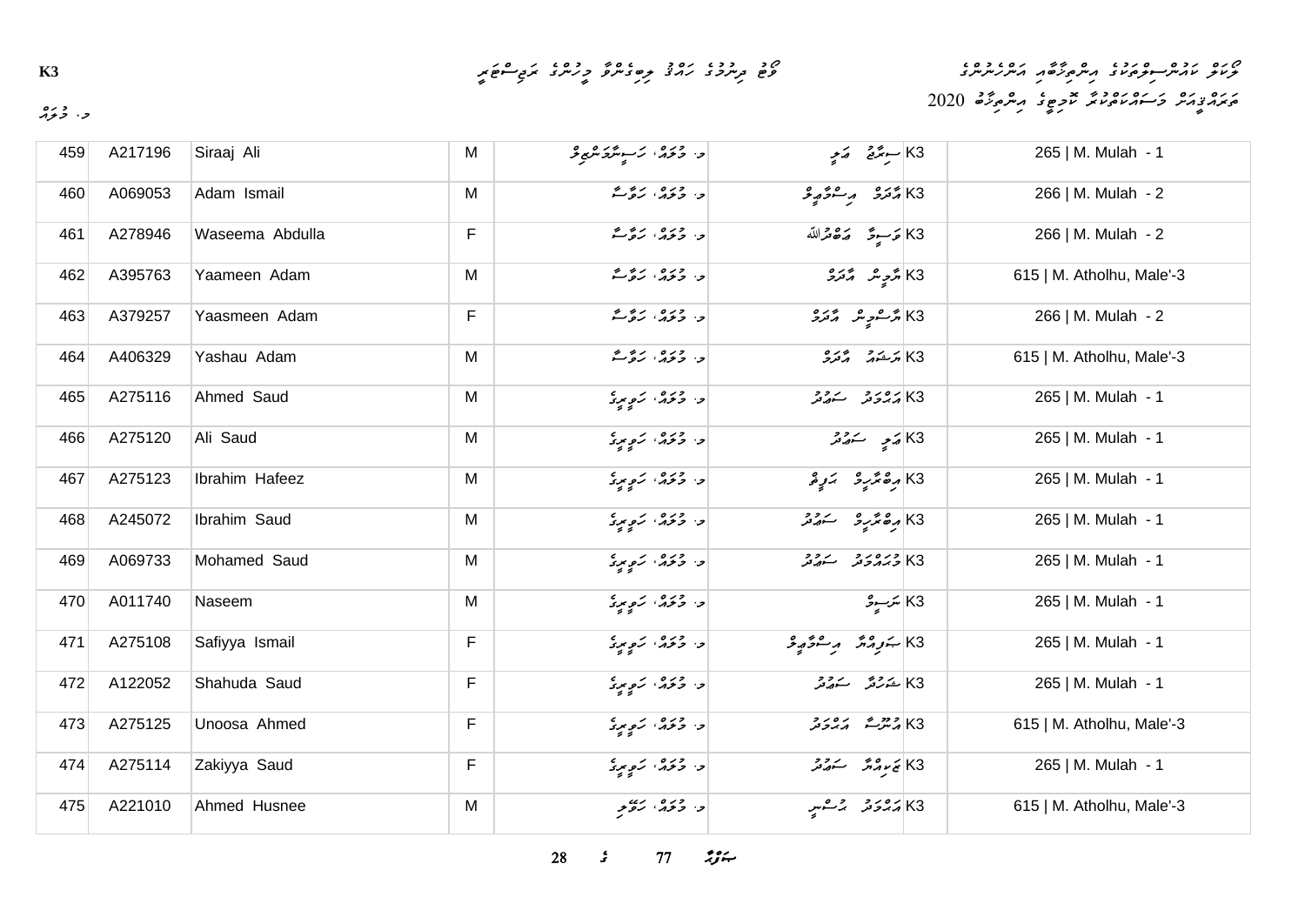*sCw7q7s5w7m< o<n9nOoAw7o< sCq;mAwBoEw7q<m; wBm;vB* م من المرة المرة المرة المرجع المراجع المراجع المراجع المراجع المراجع المراجع المراجع المراجع المراجع المراجع<br>مرين المراجع المراجع المرجع المراجع المراجع المراجع المراجع المراجع المراجع المراجع المراجع المراجع المراجع ال

| 476 | A221412 | Nasma Hussain      | F | والمحتوارا كتولو           | K3 ىترىشى <i>ۋە جەستىرى</i> ر                                                                       | 273   F. Bilehdhoo - 1    |
|-----|---------|--------------------|---|----------------------------|-----------------------------------------------------------------------------------------------------|---------------------------|
| 477 | A261318 | Nasra Hussain      | F | أوا وتخابئ كالمخالج        | K3 ىترىشەنتى كى <sup>م</sup> ىتى <i>م بىر</i>                                                       | 265   M. Mulah - 1        |
| 478 | A221414 | Nooma Hussain      | F | أوا وتخابئ كالمخالج        | K3 يتم <i>م 2 جي شم</i> ريشر                                                                        | 615   M. Atholhu, Male'-3 |
| 479 | A148947 | Zahura Ali         | F | والمحتوض كتفوج             | K3 يَحْرَجُمُ - مَ <sup>م</sup> حِ                                                                  | 265   M. Mulah - 1        |
| 480 | A138390 | Adam Shukoor       | M | د وره، رنگوی               | K3 گەنىرى ھەمدىن چە ئى                                                                              | 266   M. Mulah - 2        |
| 481 | A274332 | Ahmed Misbah       | M | و وی په پر                 | K3 كەبروتر ب <i>وشۇر</i>                                                                            | 266   M. Mulah - 2        |
| 482 | A274326 | Hassan Sajid       | M | د وره، رسمه                | K3   پرسکو سر سگھومتر                                                                               | 266   M. Mulah - 2        |
| 483 | A274305 | Mariyam Moosa      | F | د وره، رنگوی               | $23$ $22/5$ K3                                                                                      | 266   M. Mulah - 2        |
| 484 | A122035 | Mohamed Shukoor    | M | د. دره، ریزد               | K3 دېم دي. د دوم                                                                                    | 615   M. Atholhu, Male'-3 |
| 485 | A152847 | Ahmed Nazeeh       | M | و: وَوَكْرٌ، رِقْمٍرِ      | K3 كەندى كىرىمى ئىستى <i>م</i> ى                                                                    | 266   M. Mulah - 2        |
| 486 | A152849 | Khadheeja Nuzuhath | F | و: وَتَوَادُ، رِقِيَ بِرِ  | K3 كَتْرِيعٌ مُتَّمَّتَى مَرْكَزَةً وَ                                                              | 615   M. Atholhu, Male'-3 |
| 487 | A276151 | Nazih Adam         | M | د . و و و الله . و هم مو   | K3 بَمَّي پُرَ مُحَمَّدَة الْمُحَمَّدَة بِهِ الْمُحَمَّدَة بِهِ مَسَرِّدًا بِهِ مَسَرِّدًا بِهِ مَس | 266   M. Mulah - 2        |
| 488 | A276156 | Naziha Adam        | F | والمحتوك المطمو            | K3 سَمَى بَرَ مَحْرَدُّ                                                                             | 266   M. Mulah - 2        |
| 489 | A276143 | Sanfa Mohamed      | F | أوا وتخه" رقيعه            | K3 جوړې د دره در                                                                                    | 266   M. Mulah - 2        |
| 490 | A222663 | Aminath Riza       | F | و <sub>:</sub> وتخه، روتخو | K3 مُرْحِسَمُ مِنْ مِنْ                                                                             | 265   M. Mulah - 1        |
| 491 | A222670 | Fathimath Nasha    | F | د دبه رسور                 | K3 <i>وَّجِودَة</i> سَرَحَّة                                                                        | 265   M. Mulah - 1        |
| 492 | A222669 | Mariyam Shafa      | F | والمحترج الراباني          | K3 كەنگەنگە ئىكەنگە                                                                                 | 265   M. Mulah - 1        |

*29 sC 77 nNw?mS*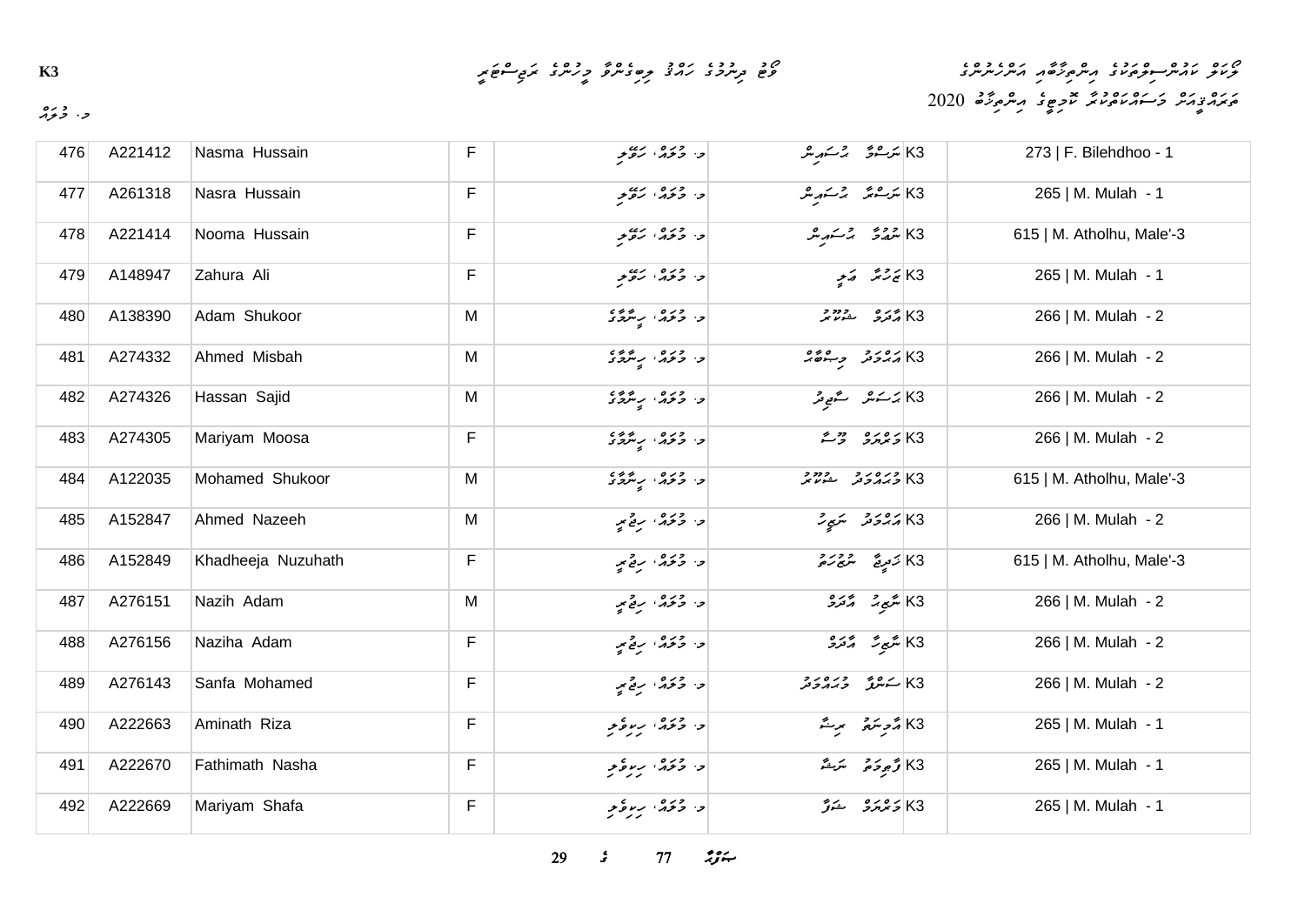*sCw7q7s5w7m< o<n9nOoAw7o< sCq;mAwBoEw7q<m; wBm;vB* م من المرة المرة المرة المرجع المراجع المراجع المراجع المراجع المراجع المراجع المراجع المراجع المراجع المراجع<br>مرين المراجع المراجع المرجع المراجع المراجع المراجع المراجع المراجع المراجع المراجع المراجع المراجع المراجع ال

| 493 | A219629 | Mohamed Moosa                 | M           | و· وحوكه، ربرة و         | K3 دېمبروتر وحت                                                   | 265   M. Mulah - 1        |
|-----|---------|-------------------------------|-------------|--------------------------|-------------------------------------------------------------------|---------------------------|
| 494 | A222668 | Rusdhan Mohamed               | M           | د و دو. سرور             | K3 برگشتر بر در در د                                              | 323   GA. Vilin'gili - 1  |
| 495 | A276134 | Abdhuhrahmaan Sudhais Hussain | M           | والمحترق بالحجاج         | K3 كے <i>قرم بے مجمسم بنگر</i><br>ره وه ره ده و.<br>پره تربر تر س | 615   M. Atholhu, Male'-3 |
| 496 | A156231 | Hussain Ali                   | M           | والمحترق بالحجاج         | K3 پر <i>ڪ<sub>يم</sub>بر چ</i> َيوِ                              | 265   M. Mulah - 1        |
| 497 | A276131 | Sujuan Hussain                | M           | والمحترق بالحجاج         | K3 جوړميز بر <i>سکو</i> بير                                       | 454   Asseyri Jail - 1    |
| 498 | A156232 | Waheeda Ibrahim               | F           | و: وُتَوَهُ، رِوُّتِهُمْ | K3 كۈيەن <i>گە مەھەتگەي</i> ى                                     | 265   M. Mulah - 1        |
| 499 | A223332 | Ahmed Hussain                 | M           | ه د و و و و و و و د      | K3 كەبرى بىر بىر ئىكتە بىر بىر                                    | 265   M. Mulah - 1        |
| 500 | A223328 | Amira Hussain                 | F           | د و و و و د به دو        | K3 م <i>ج جگہ جي ڪورنگ</i> ر                                      | 265   M. Mulah - 1        |
| 501 | A152854 | Haneef Hussain                | M           |                          | K3 كەسپۇ سىمكىرىش                                                 | 615   M. Atholhu, Male'-3 |
| 502 | A084180 | Hussain Moosa                 | M           |                          | K3 پر ستمبر شرح محر شده میشد.<br>ا                                | 265   M. Mulah - 1        |
| 503 | A223338 | Mohamed Hussain               | M           | و: وُتَوَهُ، رِهِ وُوَ   | K3 دېم <i>ده د جر</i> م شر                                        | 615   M. Atholhu, Male'-3 |
| 504 | A223844 | Nihaayaa Ahmed                | $\mathsf F$ | ه د و و د او د و د د     | K3 بىرتە <i>ئەر ئەرە</i> ر                                        | 265   M. Mulah - 1        |
| 505 | A221564 | Abdul Ghafoor Abdul Raheem    | M           | ه ويوه، رؤوب             | K3 رە دەبەدد دەرەر دەرىر د                                        | 266   M. Mulah - 2        |
| 506 | A106477 | <b>Abdul Hameed</b>           | M           | و و و و د المرور         | K3 كەھەترى <i>3 بە</i> تر                                         | 266   M. Mulah - 2        |
| 507 | A106155 | Ahmed Fayaz                   | M           | و و وه، ژوه و            | K3 كەبرى ئەگەشە                                                   | 266   M. Mulah - 2        |
| 508 | A275440 | Aseeda Mohamed                | F           | والمتحرمي المتحرمي       | K3 كەسپەتر <i>مەكەم</i> دىر                                       | 266   M. Mulah - 2        |

**30** *s* **77** *n***<sub>s</sub>**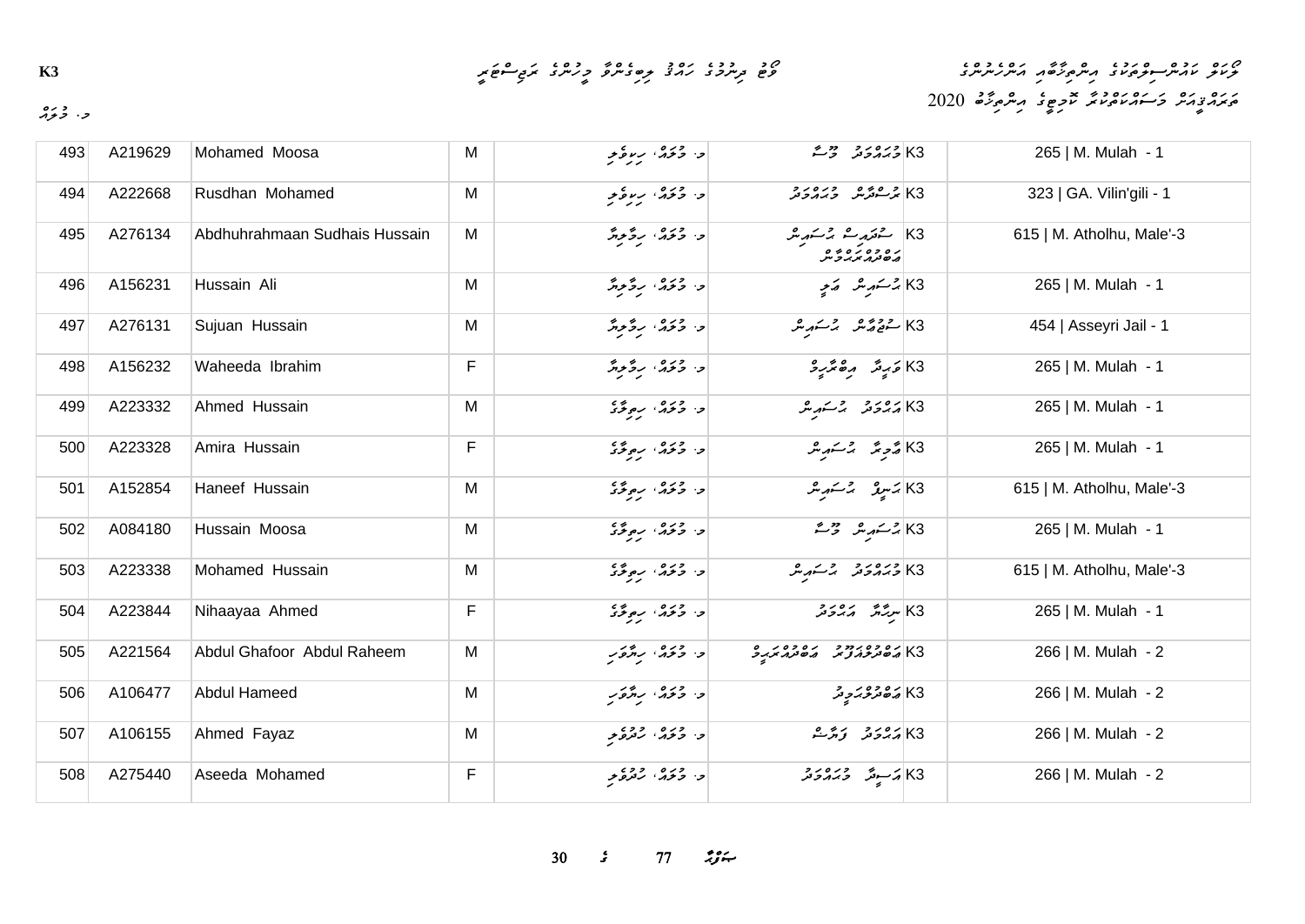*sCw7q7s5w7m< o<n9nOoAw7o< sCq;mAwBoEw7q<m; wBm;vB* م من المرة المرة المرة المرجع المراجع المراجع المراجع المراجع المراجع المراجع المراجع المراجع المراجع المراجع<br>مرين المراجع المراجع المرجع المراجع المراجع المراجع المراجع المراجع المراجع المراجع المراجع المراجع المراجع ال

| 509 | A275451 | Riumaanu Ahmed                | M | و ويوه، ژوره د                | K3 برقر محمد محمد المراكز فير                                                                                                                                                                                                                                                                                       | 615   M. Atholhu, Male'-3     |
|-----|---------|-------------------------------|---|-------------------------------|---------------------------------------------------------------------------------------------------------------------------------------------------------------------------------------------------------------------------------------------------------------------------------------------------------------------|-------------------------------|
| 510 | A274657 | Fathimath Salima              | F | والمحركة المكاسى              | K3 رَّج <i>ودَة</i> سَّعِرَةَ                                                                                                                                                                                                                                                                                       | 265   M. Mulah - 1            |
| 511 | A273331 | Khadeeja Yoosuf               | F | والمتحص فركم المروي           | K3 كَتَمْرِيعٌ مَرْتَّسُوْ                                                                                                                                                                                                                                                                                          | 265   M. Mulah - 1            |
| 512 | A274654 | Shimla Ibrahim                | F | ور و ده. در ده                | K3 جو <i>دۇ مۇمۇر</i> ۇ                                                                                                                                                                                                                                                                                             | 265   M. Mulah - 1            |
| 513 | A127582 | Aishath Zaeema                | F | والمحموم المستقرمة            | K3 مُمْ مِسْمَعْ نَجْ مِيْرَ                                                                                                                                                                                                                                                                                        | 615   M. Atholhu, Male'-3     |
| 514 | A132039 | Faiza Hussain                 | F | والمحركة الرحيحية             | K3 وَْرِجَ بِرْسَهِ مِرْ مِرْ                                                                                                                                                                                                                                                                                       | 265   M. Mulah - 1            |
| 515 | A122045 | Mariyam Zaeema                | F | والمحروم المرضوري             | K3 كا <i>كەنگەڭ تەم</i> ەق                                                                                                                                                                                                                                                                                          | 265   M. Mulah - 1            |
| 516 | A338937 | Mohamed Raishan Ahmed         | M | والمحمدة المراجع والمحمدة     | K3 درەرەتر بر <sub>ەرش</sub> ىر برەرد                                                                                                                                                                                                                                                                               | 265   M. Mulah - 1            |
| 517 | A217141 | Najva Ahmed                   | F | و. ووه، رئيسهونو              | K3 يَرْجَعُ مَ <i>مْدُوَمْر</i>                                                                                                                                                                                                                                                                                     | 635   Hulhumale', Ehenihen-21 |
| 518 | A217140 | Serin Ahmed                   | F | والمحموم المستقرمة            | K3∣ڪپريٹر <i>2,3</i> °5ر                                                                                                                                                                                                                                                                                            | 615   M. Atholhu, Male'-3     |
| 519 | A012939 | Ahmed Mohamed                 | M | و. وَوَكَّ رَّ سَمْسَمُّوَوَّ | K3 كەمەدە مەدەمەد                                                                                                                                                                                                                                                                                                   | 615   M. Atholhu, Male'-3     |
| 520 | A113520 | Abdul Rasheed Hassan          | M | و. ووه، ژگستن                 | K3 <i>مَـ ھُنْھُ مَرْجِيْ جِيْمَ بِ</i> سَنَمْسُ                                                                                                                                                                                                                                                                    | 615   M. Atholhu, Male'-3     |
| 521 | A006595 | Abdul Sattar Hassan           | M | د. وی و و و و و و و           | K3 <sub>مەھ</sub> ترە سەھ ئەرگە بەسەش                                                                                                                                                                                                                                                                               | 265   M. Mulah - 1            |
| 522 | A075537 | Ahmed Hassan                  | M | و. ووه، ژگستن                 | K3 كەبروتىق كەسكەنلىر                                                                                                                                                                                                                                                                                               | 265   M. Mulah - 1            |
| 523 | A217185 | Aishath Jumaisha Abdul Sattar | F |                               | $\frac{1}{2}$ $\frac{1}{2}$ $\frac{1}{2}$ $\frac{1}{2}$ $\frac{1}{2}$ $\frac{1}{2}$ $\frac{1}{2}$ $\frac{1}{2}$ $\frac{1}{2}$ $\frac{1}{2}$ $\frac{1}{2}$ $\frac{1}{2}$ $\frac{1}{2}$ $\frac{1}{2}$ $\frac{1}{2}$ $\frac{1}{2}$ $\frac{1}{2}$ $\frac{1}{2}$ $\frac{1}{2}$ $\frac{1}{2}$ $\frac{1}{2}$ $\frac{1}{2}$ | 615   M. Atholhu, Male'-3     |
| 524 | A316058 | Aminath Maesha Abdul Sattar   | F |                               | K3 رُوسَيْ دَرِيفَ رَهُ دَه دَه ده د د د د د د د د د د د                                                                                                                                                                                                                                                            | 615   M. Atholhu, Male'-3     |
| 525 | A069935 | Mohamed Hassan                | M | و. ووه، ژگستری                | K3 <i>جەمەدىرىكى</i> ش                                                                                                                                                                                                                                                                                              | 265   M. Mulah - 1            |

**31** *s* **77** *z***<sub>***s***</sub>**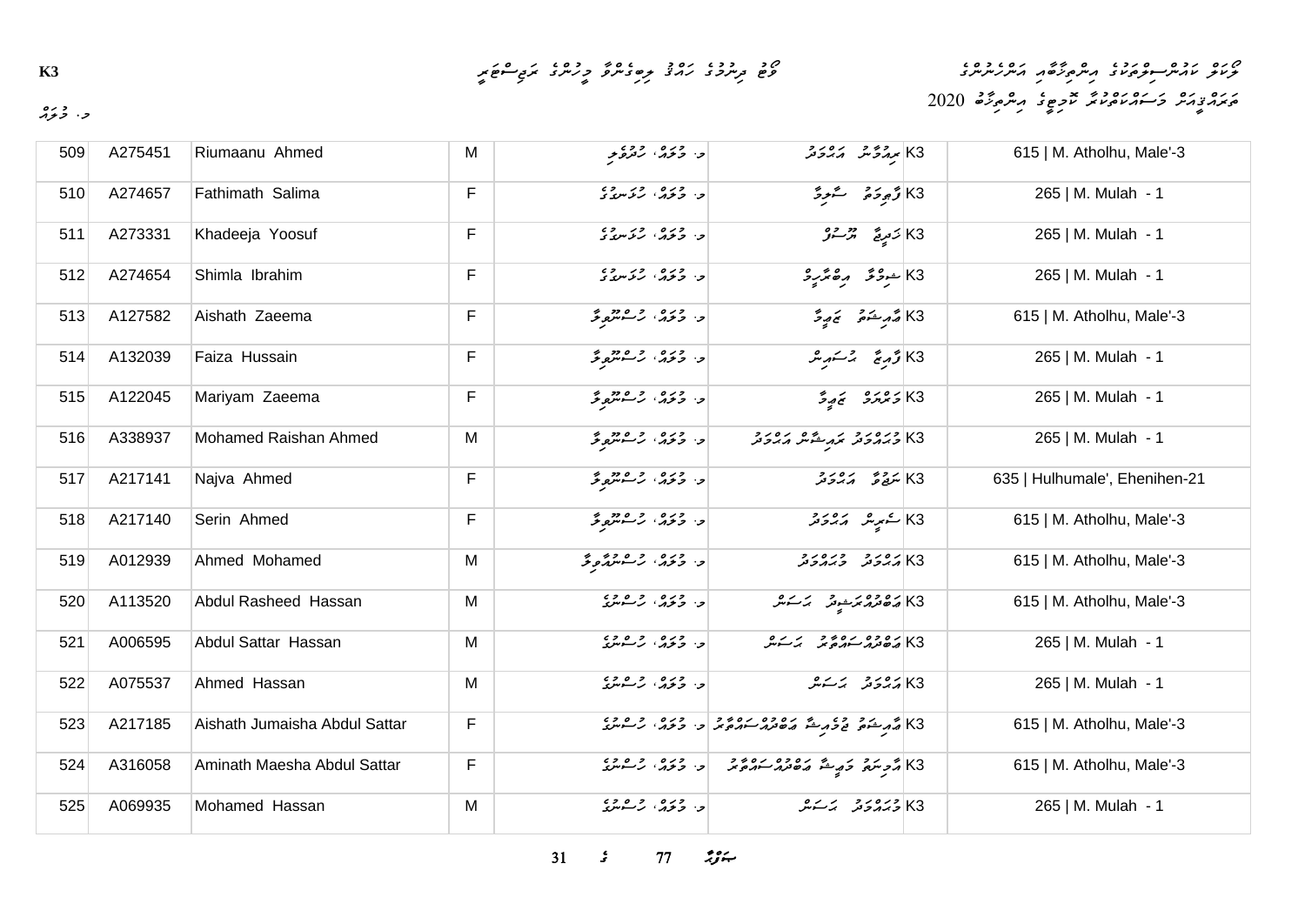*sCw7q7s5w7m< o<n9nOoAw7o< sCq;mAwBoEw7q<m; wBm;vB* م من المرة المرة المرة المرجع المراجع المراجع المراجع المراجع المراجع المراجع المراجع المراجع المراجع المراجع<br>مرين المراجع المراجع المرجع المراجع المراجع المراجع المراجع المراجع المراجع المراجع المراجع المراجع المراجع ال

| 526 | A104134 | Abdul Aleem Hassan   | M            | د· دُبُورُ، رُڪسھُورِ                 | K3 <i>مَـُـوْدُوْمِيْ</i> وْ <i>بَـُــَ</i> سُ | 266   M. Mulah - 2                      |
|-----|---------|----------------------|--------------|---------------------------------------|------------------------------------------------|-----------------------------------------|
| 527 | A217187 | Ahmed Ifdhaau        | M            | و. وره وه ووير                        | K3 كەبرى قىر موقى <i>گە</i>                    | 615   M. Atholhu, Male'-3               |
| 528 | A217183 | Aishath Afaa         | $\mathsf F$  | و. وتور، رئے سرچ مړ                   | K3 گەمەشكەق كەتى                               | 428   Baros Maldives - 1                |
| 529 | A217184 | Aminath Aifa         | F            | والمحمدة المراقية في                  | K3 مَّ <i>جِسَعَۃ مَہون</i> َّ                 | 266   M. Mulah - 2                      |
| 530 | A217186 | Fathimath Ihudha     | $\mathsf{F}$ | و. وتوكه، رقسه مهوّمرٍ                | K3 رَّج <i>وحَمْ دِرْمَّدَ</i>                 | 266   M. Mulah - 2                      |
| 531 | A217635 | Nazima Hassan        | $\mathsf F$  | و. وره، رقسه موفر                     | K3 سَّمَعِ حَسَّ سَسَر سَر                     | 266   M. Mulah - 2                      |
| 532 | A225914 | Ahmed Naaif Moosa    | M            | والمتحوم المتحصوص                     | K3 كەبرى ئەرى ئۇستە                            | 440   Lux South Ari Atoll, Maldives - 1 |
| 533 | A225913 | Aishath Ibrahim      | $\mathsf F$  | والمحروم المتحصوص                     | K3 مُ مِشَمَّ مِصْمَّرِدْ                      | 266   M. Mulah - 2                      |
| 534 | A146463 | Abdulla Faheem       | M            | و وی روگران                           | K3 مَەھمَراللە ك <i>ۆر</i> ِ ت                 | 266   M. Mulah - 2                      |
| 535 | A150432 | Ahmed Siva           | M            | و وفه، مشتر ده و                      | K3 كەيمە كەنتى سىر <i>ەڭ</i>                   | 99   R. Dhuvaafaru - 1                  |
| 536 | A275141 | Ali Shiva            | M            | و وی روشهرده                          | K3  رَمِ ِ سُورً                               | 615   M. Atholhu, Male'-3               |
| 537 | A223854 | Faathimath Shifaaza  | F            | و وی روشهرده                          | K3 رَّجِوحَة صَورَّجَ                          | 266   M. Mulah - 2                      |
| 538 | A275129 | Hussain Abdulla      | M            | و وفه، مس المرور                      | K3 يُرْسَمَّهِ مِنْ مَدَّةَ قَدَّاللَّهَ       | 453   Maafushi Jail - 2                 |
| 539 | A275131 | Inaasa Abdulla       | F            | و وی روشهرده                          | K3 مر <i>مَّرْتَہ مَ \$قر</i> اللّه            | 266   M. Mulah - 2                      |
| 540 | A275138 | Sivana Abdulla       | $\mathsf F$  | د. و <i>وَهُ، م</i> ِیتَرَ مِیتَ دَمِ | K3 سو <i>مَّةً مَّذَّ مَ</i> ةَ مِّرَاللَّهُ   | 266   M. Mulah - 2                      |
| 541 | A148937 | Sahula Hussain Fulhu | F            | والمحرق معرقوقر                       | K3 جائزنج برجم مرضوع                           | 615   M. Atholhu, Male'-3               |
| 542 | A218932 | Aminath Yoosuf       | F            | כי כברי המבי                          | K3 مُجرِسَع <sub>ة</sub> مُرْسُورْ             | 265   M. Mulah - 1                      |

**32** *s* **77** *n***<sub>s</sub>**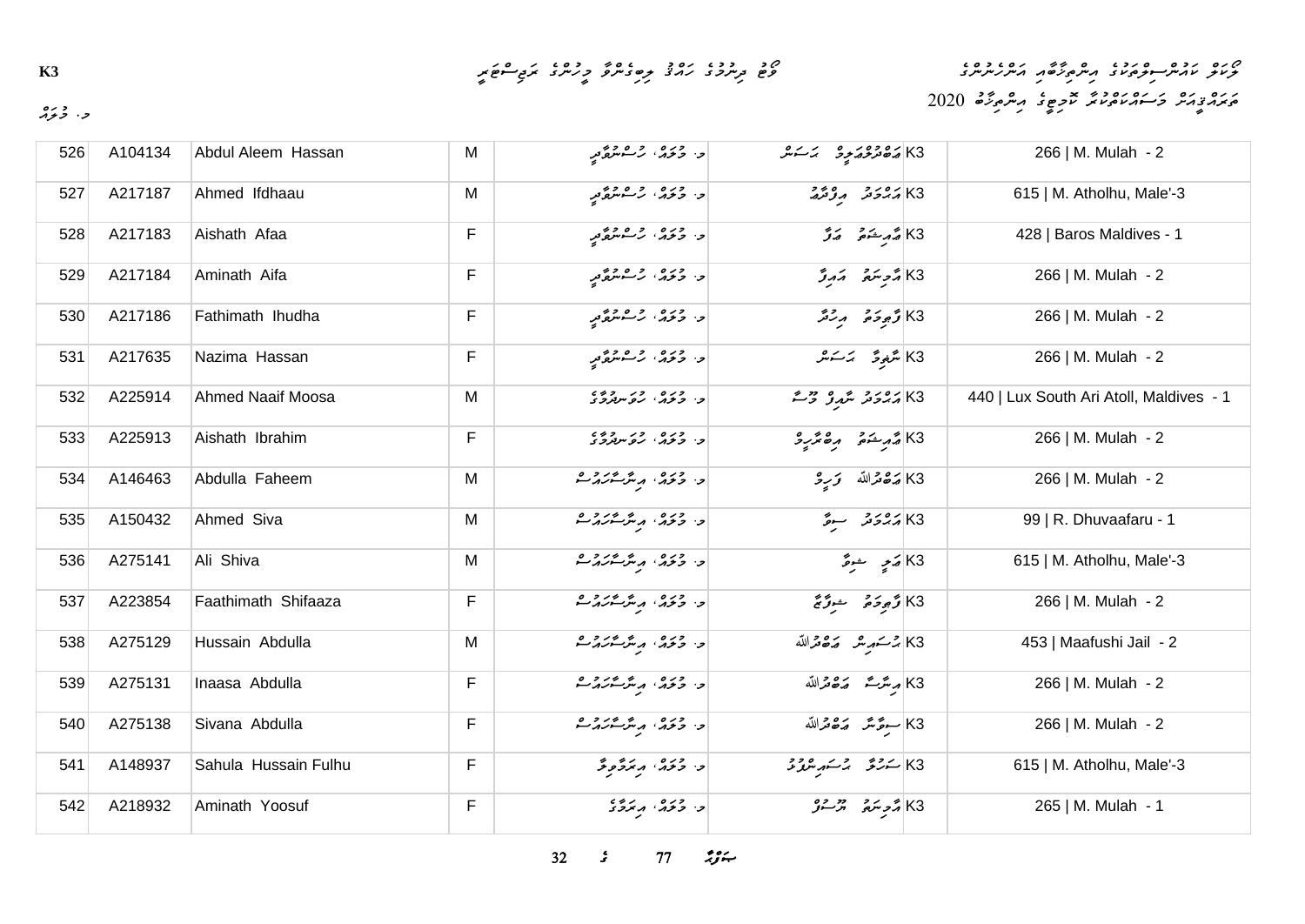*sCw7q7s5w7m< o<n9nOoAw7o< sCq;mAwBoEw7q<m; wBm;vB* م من المرة المرة المرة المرجع المراجع المراجع المراجع المراجع المراجع المراجع المراجع المراجع المراجع المراجع<br>مرين المراجع المراجع المرجع المراجع المراجع المراجع المراجع المراجع المراجع المراجع المراجع المراجع المراجع ال

| 543 | A218934 | Ibrahim Hussain Fulhu       | M           | د. وره، پرنزی                        | K3 مەھەمگەيدى بەرسىتىدىكى K3                | 265   M. Mulah - 1            |
|-----|---------|-----------------------------|-------------|--------------------------------------|---------------------------------------------|-------------------------------|
| 544 | A066857 | Shafeega Hussain Fulu       | F           | כי כבלי המבצ                         | K3 خ <i>ور تى تەر شۇ</i> تى                 | 635   Hulhumale', Ehenihen-21 |
| 545 | A218712 | Aazim Nizaaru               | M           | و د وه و وده و ه                     | K3 گەيىرى سىنى ئىر                          | 265   M. Mulah - 1            |
| 546 | A218710 | Azumaa Nizar                | $\mathsf F$ | و و وه دون<br>د ونور، د پرتروی       | K3 كەنىم قەسىنى ئىر                         | 265   M. Mulah - 1            |
| 547 | A218703 | Fathimath Sharmeela         | F           | و دوه معترون<br>د ونور، معترون       | K3 <i>وَّ پوءَ ۾</i> شکر <i>پو</i> ءَ       | 265   M. Mulah - 1            |
| 548 | A218705 | Mohamed Latheef             | M           | و و وه دون<br>د ونور، د پرتروی       | K3  <i>522,325 كر<sub>ت</sub>مبر</i> و      | 265   M. Mulah - 1            |
| 549 | A218709 | Najihu Nizar                | M           | و. ووه پرتروی                        | K3 سَّمِهِ شَرِيحَ سَمَّةٍ                  | 265   M. Mulah - 1            |
| 550 | A218706 | Nisham Nizar                | M           | و وره<br>د ونوړ، په پرترون           | K3 سريئيو گريم مر                           | 265   M. Mulah - 1            |
| 551 | A373530 | Nizaama Nizar               | F           | כי כיבה <sup>י</sup> הי <i>בטב</i> י | K3 سِهَّرَّ سِيَّ سَ                        | 265   M. Mulah - 1            |
| 552 | A218707 | Nizam Nizar                 | M           | و. ووه، پر پرووی                     | K3 سِيَّ جَ سِيَّ سَمَّ                     | 265   M. Mulah - 1            |
| 553 | A217608 | Abdul Moomin Abdul Sattar   | M           |                                      | צא נפכפכים נפכם נפכל כי כלם כנים            | 265   M. Mulah - 1            |
| 554 | A217613 | Abdul Mueen Abdul Sattaru   | M           |                                      |                                             | 265   M. Mulah - 1            |
| 555 | A217606 | Abdul Muhaimin Abdul Sattar | M           |                                      | K3 בספר בכל הס הספר הספר כי כיבתי היה בית ב | 265   M. Mulah - 1            |
| 556 | A231141 | Abdulla Mahudhee            | M           | و وی مرکز و                          | K3 كەھەراللە     كەتىر                      | 265   M. Mulah - 1            |
| 557 | A217605 | Abida Abdulla               | F           | أور وتوها أربرونوى                   | K3 مُذْھِقَّہ مَہُ صَمَّراللَّه             | 265   M. Mulah - 1            |
| 558 | A217611 | Aminath Abdul Sattar        | F           | والمحركة المتحرج والمحمد             | K3 گرم می می ده ده در در                    | 265   M. Mulah - 1            |
| 559 | A217610 | Dhiyana Abdul Sattar        | F           | و. ووه، معدومي                       | K3 مېرگرىگر مەھەرمەمەدە تەرەپچە             | 635   Hulhumale', Ehenihen-21 |

**33** *s* **77** *z***<sub>***s***</sub>**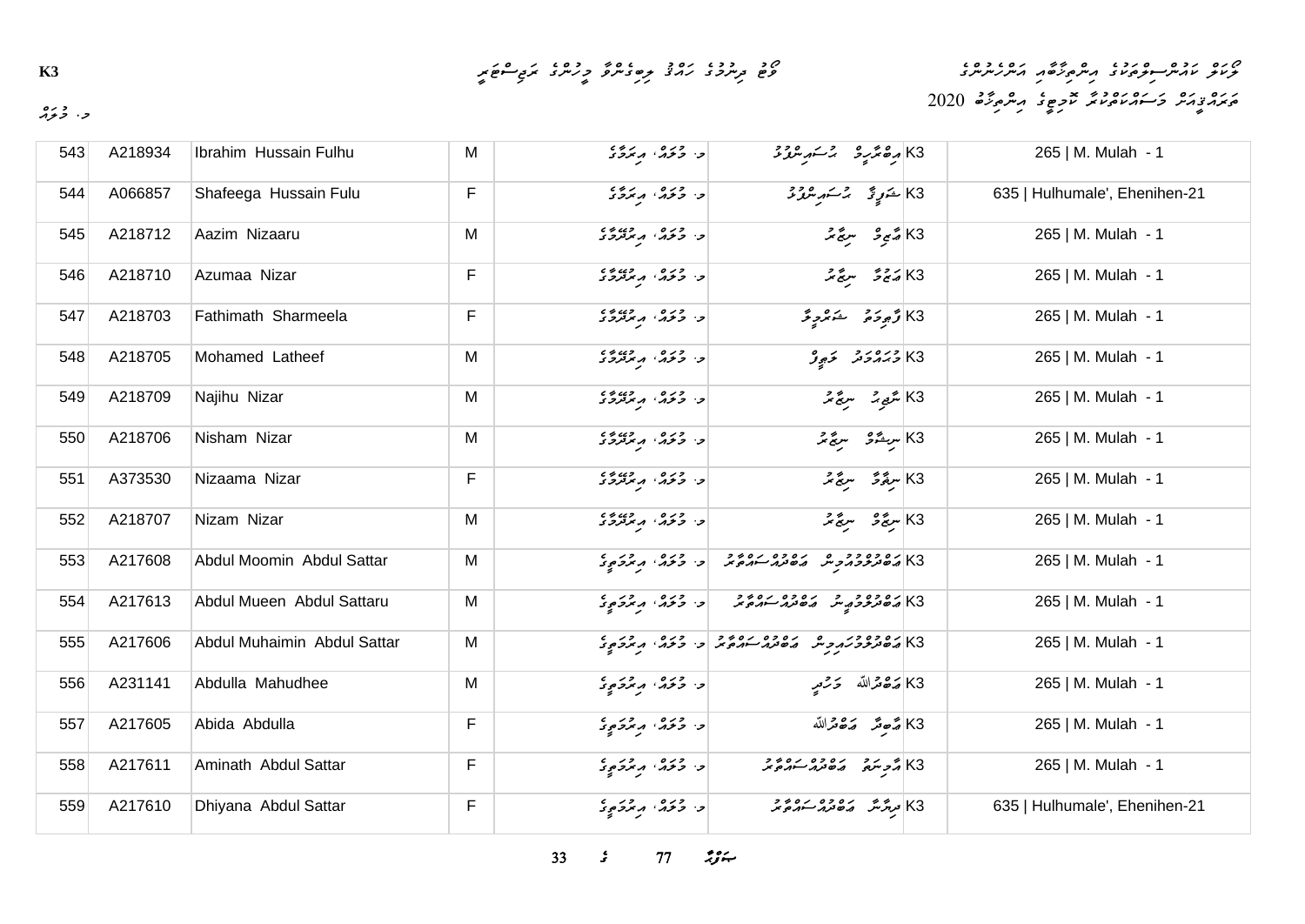*sCw7q7s5w7m< o<n9nOoAw7o< sCq;mAwBoEw7q<m; wBm;vB* م من المرة المرة المرة المرجع المراجع المراجع المراجع المراجع المراجع المراجع المراجع المراجع المراجع المراجع<br>مرين المراجع المراجع المرجع المراجع المراجع المراجع المراجع المراجع المراجع المراجع المراجع المراجع المراجع ال

| 560 | A217609 | Fahumiyya Abdul Sattar | F | و: د څرم، پر پر دې د                                                                | K3 زروره مەمەم دەپرى                         | 263   M. Raiymandhoo - 1      |
|-----|---------|------------------------|---|-------------------------------------------------------------------------------------|----------------------------------------------|-------------------------------|
| 561 | A231099 | Maisa Hussain          | F | و و و و د بروم و                                                                    | K3 گەرىش جىسىمبەھر                           | 316   L. Fonadhoo - 3         |
| 562 | A137217 | Sadhuha Hussain        | F | و و و و د بروم و                                                                    | K3∣ےقر <i>نگ بڑےم</i> ریش                    | 265   M. Mulah - 1            |
| 563 | A136840 | Samiha Hussain         | F | و. ووه، مرتزمور                                                                     | K3 گەچەتھ بۇ شەرىكە                          | 265   M. Mulah - 1            |
| 564 | A217612 | Suhana Abdul Sattar    | F | و و و و د برو د و                                                                   | K3 جۇڭ ئەھەرە يەمەدىسى بەر                   | 265   M. Mulah - 1            |
| 565 | A137451 | Zunaira Abdulla        | F | و و و و د برو و د                                                                   | K3 تح <i>مترم بمَّرٍ مَنْ هُ</i> قْرَاللَّهُ | 265   M. Mulah - 1            |
| 566 | A122037 | Abdulla Majid          | M | دره دره ده ده<br>د ونره نه <i>ه برود</i> د                                          | K3 كەھەراللە گەمەمگە                         | 265   M. Mulah - 1            |
| 567 | A151341 | Adam Mahir             | M | $\begin{array}{cc} c \neq o \ C \ni & \circ & \circ & \circ \end{array}$            | K3 <i>گەنگ</i> ۇ گەرىگە                      | 463   Srilanka / Colombo - 4  |
| 568 | A402260 | Aishath Rooya Ashraf   | F | $\begin{array}{cc} c & c & c & c & c \\ c & c & c & c \\ c & c & c & c \end{array}$ | K3 مەم شەم بىر مەشىر                         | 635   Hulhumale', Ehenihen-21 |
| 569 | A217153 | Amjadh Mufeed          | M | $\begin{array}{cc} c \neq o \ C \ni & \circ & \circ & \circ \end{array}$            | K3 كەۋق قى قىلىدىنى كىل                      | 615   M. Atholhu, Male'-3     |
| 570 | A217152 | Azra Adam              | F | در وره دروه وده<br>در ونور، فان مرود د                                              | K3 كەنىرىگە كەنىر <i>ى</i>                   | 635   Hulhumale', Ehenihen-21 |
| 571 | A074965 | Badoora Adam           | F | $\begin{array}{ccc} 0.9 & 0.9 & 0.9 & 0.9 \\ 0.9 & 0.9 & 0.9 & 0.9 \\ \end{array}$  | K3 ھەمرىتر گەندە.                            | 265   M. Mulah - 1            |
| 572 | A152857 | Mariyam Mahira         | F |                                                                                     | K3 كا <i>كا بريدگر</i> گريگر                 | 635   Hulhumale', Ehenihen-21 |
| 573 | A217151 | Marjeena Adam          | F | $\begin{array}{cc} c \neq o \ C \ni & \circ & \circ & \circ \end{array}$            | K3 كَرْجُمْ بِهِ مُرَّ مَرْجَمْ \$           | 265   M. Mulah - 1            |
| 574 | A274390 | Ahmed Ismail Fulhu     | M | والمحركم المحاسرة                                                                   | K3 <i>גېرې تر م</i> ېشو <i>پور</i> و ته      | 266   M. Mulah - 2            |
| 575 | A274271 | Aaidha Mohamed         | F | وره دره دوره بدوه<br>د ونور، فاس                                                    | K3 مَّەمِعَّ قَ <sup>ى</sup> دە <i>قى</i> ر  | 266   M. Mulah - 2            |
| 576 | A274260 | Ahmed Anaf             | M | وره دره دوره دوه<br>د ونژوي قاسوچاستوبرد                                            | K3 كەبر <i>ەي كەيتۇ</i>                      | 615   M. Atholhu, Male'-3     |

*34 sC 77 nNw?mS*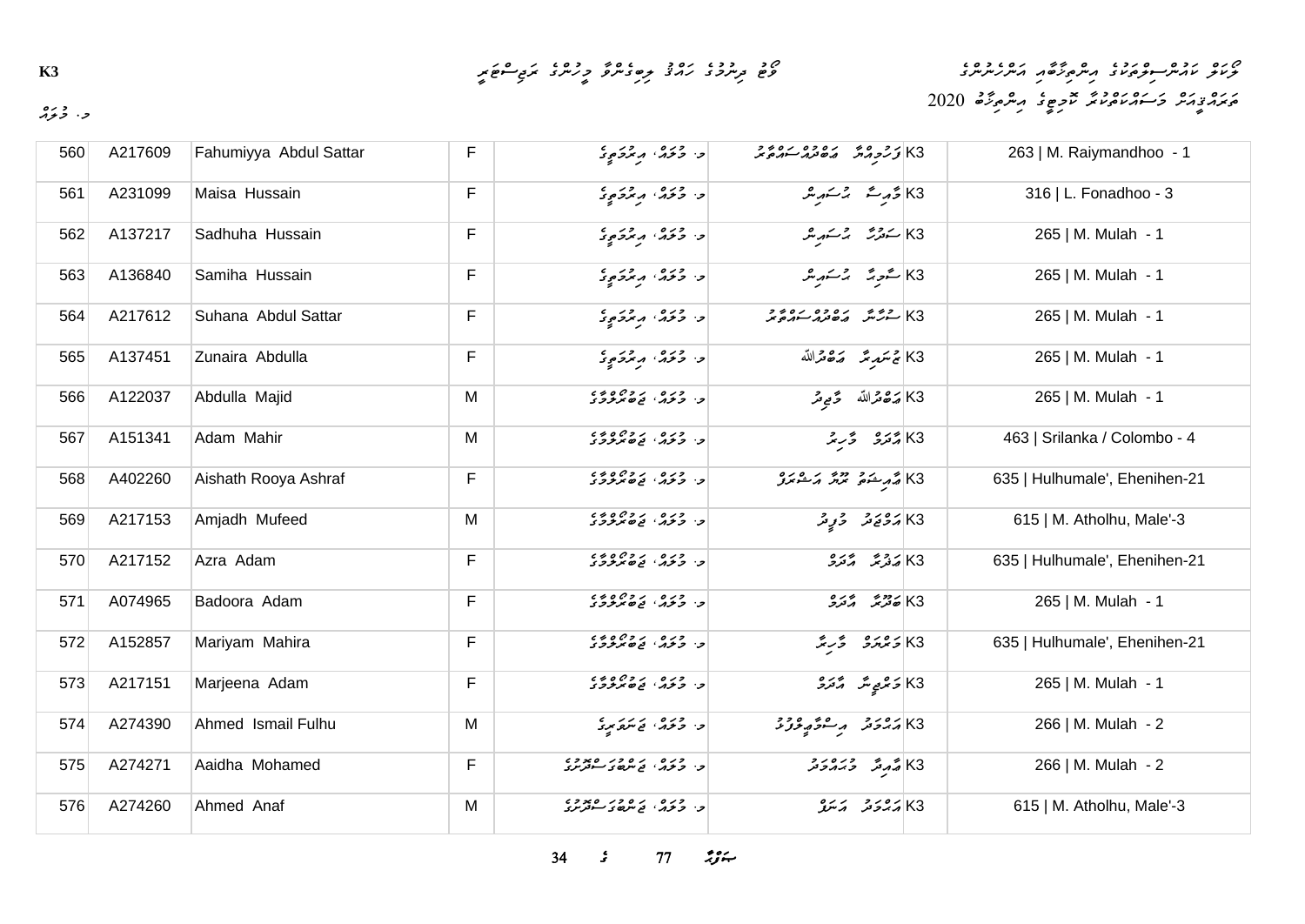*sCw7q7s5w7m< o<n9nOoAw7o< sCq;mAwBoEw7q<m; wBm;vB* م من المرة المرة المرة المرجع المراجع المراجع المراجع المراجع المراجع المراجع المراجع المراجع المراجع المراجع<br>مرين المراجع المراجع المرجع المراجع المراجع المراجع المراجع المراجع المراجع المراجع المراجع المراجع المراجع ال

| 577 | A274249 | Aminath Afeefa   | F | ور وره دره در ه برور<br>ور و نور، نخ سرهای سوتر برو                | K3 مَّحِ سَمَّۃ کَمَ <i>پِ</i> وَّ                                        | 266   M. Mulah - 2           |
|-----|---------|------------------|---|--------------------------------------------------------------------|---------------------------------------------------------------------------|------------------------------|
| 578 | A368878 | Dhyna Hassan     | F | وره د ه د ور ه پروه<br>د او د کلمه او سوترس                        | K3 مریٹر کرکٹر                                                            | 463   Srilanka / Colombo - 4 |
| 579 | A274265 | Fatheena Hassan  | F | وره ده دور ه پووه<br>د ونور، ن <sub>و</sub> سره <sub>ک</sub> سنترس | K3 كۆچە ئىر ئەسكەنلەر                                                     | 266   M. Mulah - 2           |
| 580 | A081982 | Hassan Afeef     | M | وره د ه د ور ويدو ع<br>د او د د کمي شود د او د                     | K3   پرستر م <i>ی می</i> وژ                                               | 10   HA. Kelaa - 1           |
| 581 | A075979 | Ibrahim Afeef    | M | دره ده ده در دوده<br>د ونرو، فاس دستربرد                           | K3 <sub>م</sub> ەتزىر <i>5 مۇ</i> رۇ                                      | 266   M. Mulah - 2           |
| 582 | A274253 | Mariyam Afeefa   | F | وره د ه د ور ويدو ع<br>د او د د کمي شود د او د                     | K3 كانجما <i>ترى كەنب</i> ۇ                                               | 266   M. Mulah - 2           |
| 583 | A274283 | Maryam Anoosa    | F | وره دره دوره دوره<br>د ونور، فاس                                   | K3 كەبۇر <i>ۇ مەيتر</i> ىگە                                               | 266   M. Mulah - 2           |
| 584 | A274277 | Mohamed Hunaif   | M | وره د ه د ور ه پروه<br>د او د کلمه او سوترس                        | K3 <i>جەممى بىر جىمبى</i> ر                                               | 615   M. Atholhu, Male'-3    |
| 585 | A402912 | Nabeel Ahmed     | M | وره د ه د ور ه پروه<br>د او د پره کا سور در                        | K3 سَھوڤ <i>مَدْدَ</i> مْر                                                | 266   M. Mulah - 2           |
| 586 | A274220 | Zainab Adam      | F | وره دره دوره دوه<br>د ونژوي قاسوچاستوبرد                           | K3 تج م <i>ج سترة محمد قر</i>                                             | 615   M. Atholhu, Male'-3    |
| 587 | A122051 | Aishath Naziya   | F | وره ده ده<br>د ونور، ق                                             | K3 مَدْمِ شَوْءِ مُسْتَدِمَّة مُسْتَدِمَّة مُسْتَدِمَّة مُسْتَدِمَّة مِنْ | 615   M. Atholhu, Male'-3    |
| 588 | A217175 | Hussain Zahir    | M | ور و ده د کاروه                                                    | K3   جُس <i>تمبر بنگ ل</i> مج سِر جم                                      | 615   M. Atholhu, Male'-3    |
| 589 | A113284 | Mohamed Nimal    | M | وره دره ده<br>د ونور، في س                                         | K3 <i>دېمم</i> وتر سرگو                                                   | 265   M. Mulah - 1           |
| 590 | A217179 | Naajiyu Zahir    | M | وره ده ده<br>د ونرم ق                                              | K3 سُمْعِ پِرْ مَجْرِ بِرْ                                                | 265   M. Mulah - 1           |
| 591 | A217177 | Nafiu Zahir      | M | وره ده ده<br>د ونور، في سرحو                                       | K3 ي <i>گوير چ</i> پر                                                     | 615   M. Atholhu, Male'-3    |
| 592 | A275677 | Zahir Ibrahim    | M | وره دره ده.<br>د ونور، في سرحاته                                   | K3 تجربتم م <i>رة تزري</i> ح                                              | 265   M. Mulah - 1           |
| 593 | A144874 | Fathimath Zahira | F | و . و وه. و و در و ،                                               | K3 <i>وَّجوحَةْ پِجْ</i> رِيمَّ                                           | 266   M. Mulah - 2           |

*35 sC 77 nNw?mS*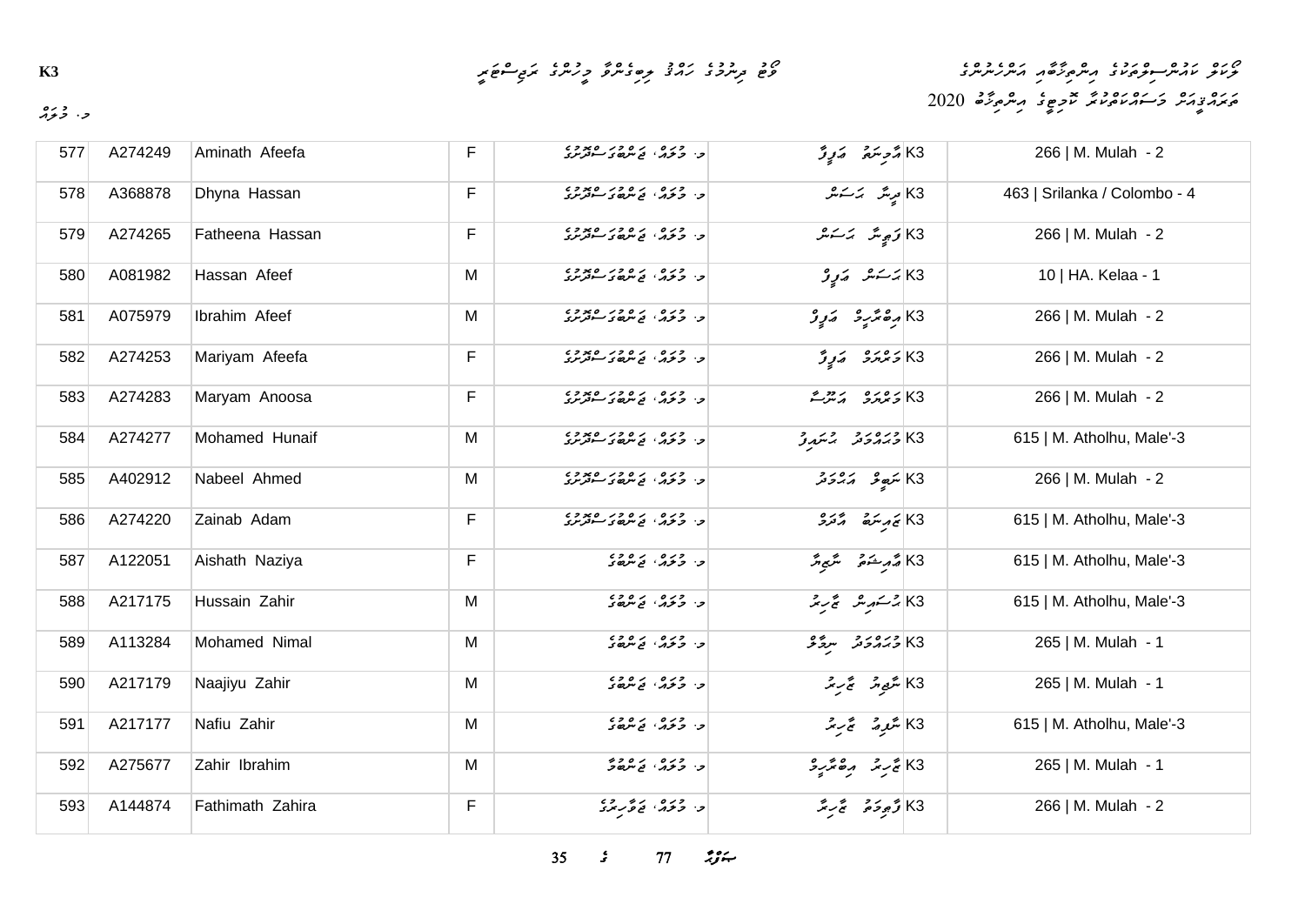*sCw7q7s5w7m< o<n9nOoAw7o< sCq;mAwBoEw7q<m; wBm;vB* م من المرة المرة المرة المرجع المراجع المراجع المراجع المراجع المراجع المراجع المراجع المراجع المراجع المراجع<br>مرين المراجع المراجع المرجع المراجع المراجع المراجع المراجع المراجع المراجع المراجع المراجع المراجع المراجع ال

| 594 | A217683 | Rugiyya Ibrahim Fulhu | F            | و و وه. فوربرد             | K3 بر <sub>قو</sub> مرنز مرگ <i>م بردو</i> ر | 266   M. Mulah - 2        |
|-----|---------|-----------------------|--------------|----------------------------|----------------------------------------------|---------------------------|
| 595 | A274306 | Abdulla Mufeed        | M            | د و و ده، ځې تر            | K3 كەھەراللە ق <i>ۇم</i> ۇمتر                | 266   M. Mulah - 2        |
| 596 | A275634 | Mildha Mufeedh        | $\mathsf{F}$ | د کا کام کام کام           | K3 دِ قِرْ تَرُ دِ تَرُ                      | 615   M. Atholhu, Male'-3 |
| 597 | A217132 | Aishath Aleesha Faiz  | $\mathsf F$  | والمحتوكما المحافي والمح   | K3 مَّەمِسْدَە كەرپسە گەرىج                  | 615   M. Atholhu, Male'-3 |
| 598 | A001760 | Aminath Ibrahim       | F            | د· دُنگر، ياۋە             |                                              | 615   M. Atholhu, Male'-3 |
| 599 | A217128 | Arham Faiz            | M            | د· دُنگر، ياژيخ            | K3 <i>جَهْدَة</i> وَ <i>مِ</i> ي             | 615   M. Atholhu, Male'-3 |
| 600 | A217800 | Fathimath Imsha Faiz  | $\mathsf{F}$ | د· دُنگر، ياژيخ            | K3 <i>وَّجِودَة و</i> ِدْعَة وَّمَرَة        | 265   M. Mulah - 1        |
| 601 | A155820 | Aishath Ali           | $\mathsf{F}$ | د. وده، ناوسی              | K3 م <i>ەم شەقىھ مەم</i> چ                   | 615   M. Atholhu, Male'-3 |
| 602 | A070540 | Mohamed Rabiu         | M            | و و و و و او موسره         | K3 دېم دې مگرحه کم                           | 615   M. Atholhu, Male'-3 |
| 603 | A155617 | Ameena Abdulla        | F            | و . و وَوَه، ئاسر پره و وَ | K3 كەچ <i>ىگە كەھى</i> مەللە                 | 266   M. Mulah - 2        |
| 604 | A275105 | Mazin Mohamed         | M            | والمحروم الأسر يمره فخر    | K3 دَّىمٍ شَرِ 25,25 كَر                     | 615   M. Atholhu, Male'-3 |
| 605 | A283354 | Yumna Mohamed         | F            | ه د و ده، مسرحه د          | K3 يۇھەر <i>25 دەرو</i>                      | 615   M. Atholhu, Male'-3 |
| 606 | A154599 | Ali Shameem Ismail    | M            | ور وره کړېږي ور            | K3  رَمِ حَدَوِدٌ بِرِحْدَّبِهِ وَ           | 255   ADh. Maamigili - 1  |
| 607 | A217274 | Fathimath Sana        | $\mathsf{F}$ | ور وره که مرد ک            | K3 <i>وَّجودَةْ</i> سَمَّتْر                 | 255   ADh. Maamigili - 1  |
| 608 | A217276 | Nasheeda Ali Shameem  | $\mathsf F$  | ور وره در در د             | K3 سَرَشِيشَ صَرِي حَدَوِ وَ                 | 615   M. Atholhu, Male'-3 |
| 609 | A217275 | Nishadha Ali          | F            | ور وره ، کاندونوی          | K3 سرشٌتَر <sub>ص</sub> َعٍ                  | 615   M. Atholhu, Male'-3 |
| 610 | A223858 | Fariyala Yoosuf       | F            | ور وره در دود              | K3 كۈيرە <i>گە قەرجى</i> ۋ                   | 266   M. Mulah - 2        |

**36** *s* 77 *n***<sub>s</sub>**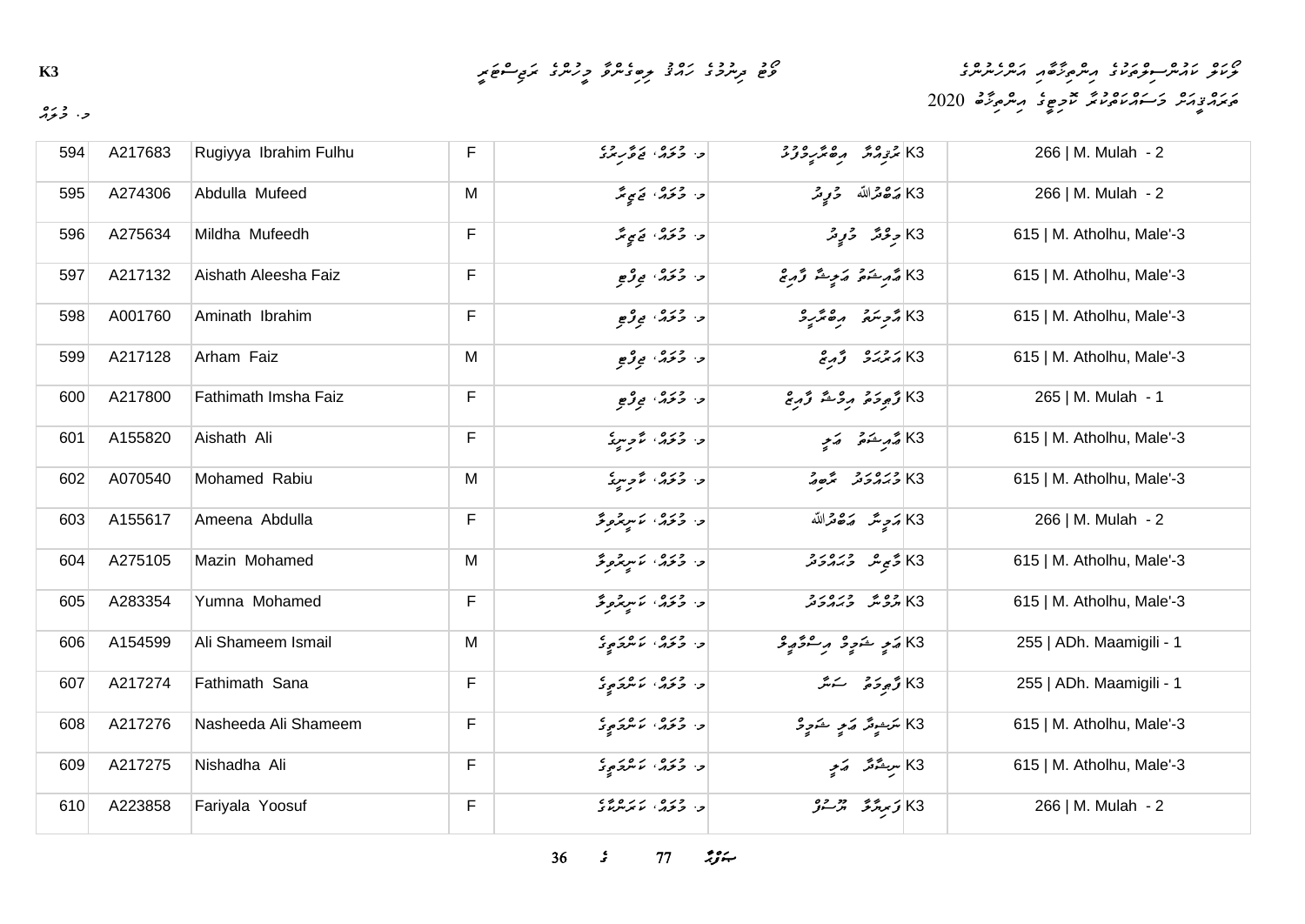*sCw7q7s5w7m< o<n9nOoAw7o< sCq;mAwBoEw7q<m; wBm;vB* م من المرة المرة المرة المرجع المرجع في المركبة 2020<br>مجم*د المريض المربوط المربع المرجع في المراجع المركبة* 

| 611 | A211455 | Masha Mukhuthar     | F           | والمتحومات بمترسمات                                                                         | K3 دَّـَّةَ وَرْمَّ بَر                                                                              | 266   M. Mulah - 2      |
|-----|---------|---------------------|-------------|---------------------------------------------------------------------------------------------|------------------------------------------------------------------------------------------------------|-------------------------|
| 612 | A217931 | Mifraah Mukhuthaar  | M           | $\begin{array}{cc} 0 & 0 & 0 & 0 & 0 \\ 0 & 0 & 0 & 0 & 0 \\ 0 & 0 & 0 & 0 & 0 \end{array}$ | K3 دِوْتَرَبَّرَ دَرْمَةِ زِ                                                                         | 266   M. Mulah - 2      |
| 613 | A156107 | Shifau Easa Manik   | M           | والمتحص كالحافى                                                                             | K3 جوڙڻ ۾ سگھ سري <sup>م</sup>                                                                       | 155   K. Hinmafushi - 2 |
| 614 | A217665 | Ahmed Shaaigu       | M           | ا د او دوه، بادگا                                                                           | K3 كەبرى كىرىم ئىگەرتى                                                                               | 265   M. Mulah - 1      |
| 615 | A217121 | Hussain Manik       | M           | والمحوكما الإقم                                                                             | K3   ير سمو يفرغه سرير                                                                               | 265   M. Mulah - 1      |
| 616 | A217667 | Saajidha Hussain    | $\mathsf F$ | د وتوه، باق                                                                                 | K3∥ےًمب <i>وماً باشکہ بنا</i> ر                                                                      | 265   M. Mulah - 1      |
| 617 | A217193 | Shaheeda Ismail     | $\mathsf F$ | ه وتوه، باق                                                                                 | K3 خَرِيمٌ مِرْ مُوَمِّدٍ \$                                                                         | 265   M. Mulah - 1      |
| 618 | A218758 | Abdulla Akhthar     | M           | وروه برترود                                                                                 |                                                                                                      | 265   M. Mulah - 1      |
| 619 | A151701 | Afeefa Ahmed Manik  | F           | ور وره ، په پرسرور                                                                          | K3 <i>مَرْدِ دَ" مَ"دَوَ</i> مَرِيمَ                                                                 | 265   M. Mulah - 1      |
| 620 | A218754 | Ahmed Aamir Hussain | M           | وروه برترود                                                                                 | K3 <i>בکا 3 جو جو جو سکو</i> میں میں                                                                 | 265   M. Mulah - 1      |
| 621 | A149033 | Aiman Hussain       | M           | ور وره ، په پرسرور                                                                          | K3 <i>مَہوَنگ بڑے ہ</i> ے                                                                            | 265   M. Mulah - 1      |
| 622 | A218748 | Aishath Liusa       | F           | و وی پروه                                                                                   | K3 مُرمِّسَمُو مِرْمَّتُ                                                                             | 265   M. Mulah - 1      |
| 623 | A126332 | Ali Manik           | M           | ور وره ، پروه ده                                                                            | K3 كەموق <sup>ى</sup> رى <i>ت</i>                                                                    | 265   M. Mulah - 1      |
| 624 | A218752 | Ali Thohir Hassan   | M           | و وده، په پرمده و                                                                           | K3 كەيپ ئ <i>ۆرىتى بەسەنل</i>                                                                        | 265   M. Mulah - 1      |
| 625 | A218750 | Ameema Hussain      | $\mathsf F$ | ور و ده په ترمرون                                                                           | K3 كەرچ گە سەمبەش                                                                                    | 265   M. Mulah - 1      |
| 626 | A113323 | Hassan Ahmed Manik  | M           | ور و ده په ترمرون                                                                           | K3 ئەسەمىر مەر <i>ەر دىن</i> بىر                                                                     | 265   M. Mulah - 1      |
| 627 | A104133 | Hussain Ahmed Manik | M           | و. ووه، په ترسرون                                                                           | K3 يُرْسَمْ مِيْتَمْ مِيْتَمْ مِيْتَمْ مِيْتَمْ مِيْتَمْ مِيْتَمْ مِيْتَمْ مِيْتَمْ مِيْتَمْ مِيْتَم | 265   M. Mulah - 1      |

*37 sC 77 nNw?mS*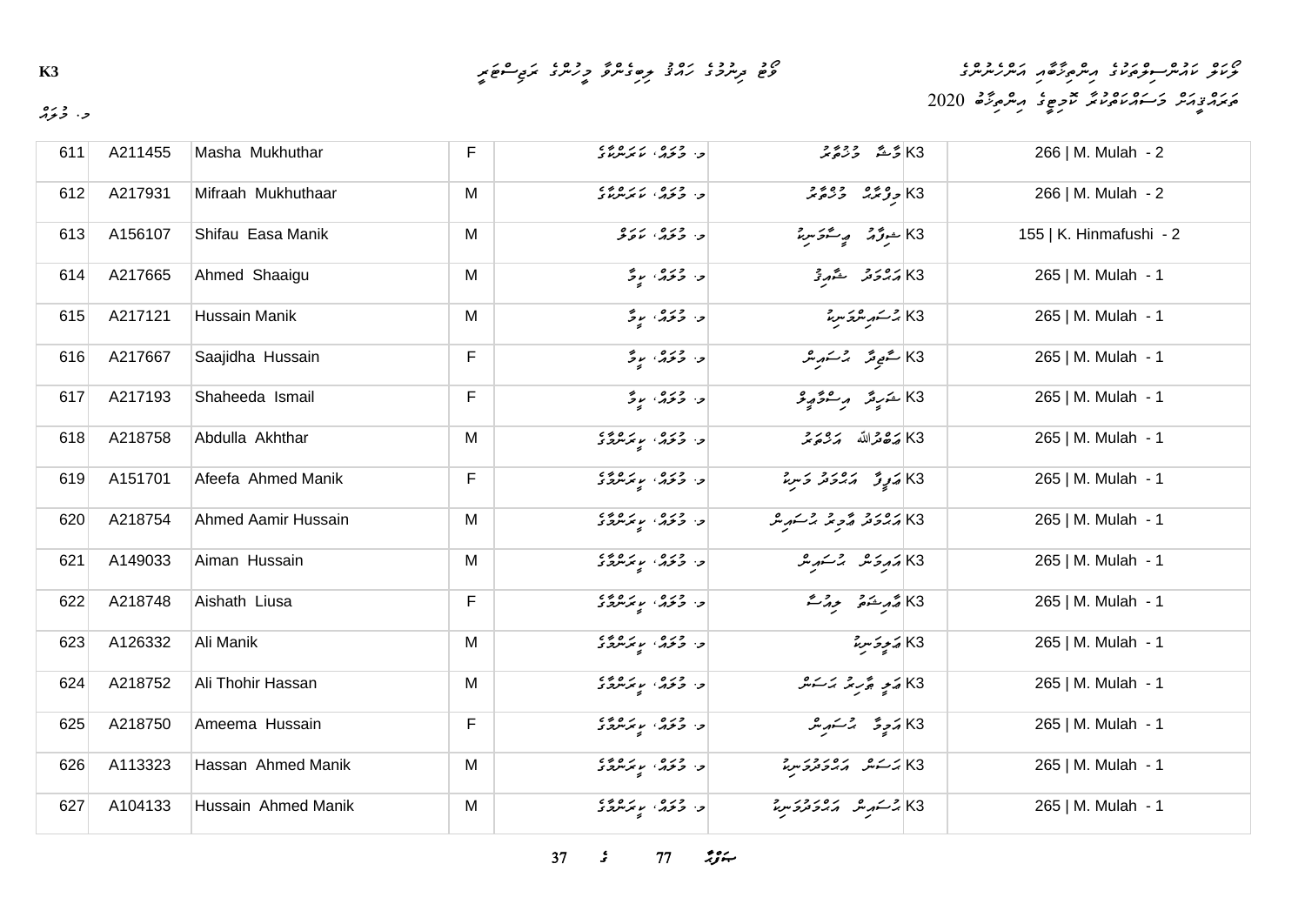*sCw7q7s5w7m< o<n9nOoAw7o< sCq;mAwBoEw7q<m; wBm;vB* م من المرة المرة المرة المرجع المرجع في المركبة 2020<br>مجم*د المريض المربوط المربع المرجع في المراجع المركبة* 

| 628 | A132158 | Ibrahim Shahid       | M           | و وده پرسرده                             | K3 م <i>وڭ مۇرى</i> ق ھۇرى <i>تى</i>     | 265   M. Mulah - 1        |
|-----|---------|----------------------|-------------|------------------------------------------|------------------------------------------|---------------------------|
| 629 | A098981 | Ismail Ahmed         | M           | ور و ده په ترمرون                        | K3 مەش <i>ۇم بۇ مەدە</i> ر               | 265   M. Mulah - 1        |
| 630 | A037494 | Leela Ahmed          | F           | و. وره په ترمرون                         | K3 م <sub>ج</sub> وً <i>م</i> مرونر      | 615   M. Atholhu, Male'-3 |
| 631 | A218747 | Mariyam Adhila       | $\mathsf F$ | و. وره، په پرسروره                       | K3 كەنگەر <i>ى گەي</i> رگە               | 265   M. Mulah - 1        |
| 632 | A218746 | Sakeena Ali          | $\mathsf F$ | والمحروم الإيمان                         | K3 س <i>تموینگر مت</i> عبہ               | 265   M. Mulah - 1        |
| 633 | A218757 | Thoama Hassan        | $\mathsf F$ | و وده پرسرد                              | K3 چُرَ <i>مَّ بَرْسَ</i> سُ             | 265   M. Mulah - 1        |
| 634 | A218755 | Thohira Hassan       | $\mathsf F$ | و وده پرسرد                              | K3 پۇرى <i>گە بەسەنل</i>                 | 265   M. Mulah - 1        |
| 635 | A218756 | Thoiba Hassan        | $\mathsf F$ | و. وره په ترمرون                         | $222$ $225$ $83$                         | 265   M. Mulah - 1        |
| 636 | A218760 | Thomiha Hassan       | F           | ور وره ، په پرسرور                       | K3 چٌوبدٌ بَرَسَ <i>م</i> دٌ             | 265   M. Mulah - 1        |
| 637 | A156726 | Fahmy Ibrahim        | M           | والمحرق المعمج                           | K3 زَرْحٍ بِ <i>مِ®مَّرْبِ</i> وْ        | 265   M. Mulah - 1        |
| 638 | A274843 | Fasoha Fahumee       | $\mathsf F$ | و . و څوکه ، مامو                        | K3 كۆرىنىڭ كەر <i>گى</i> چ               | 615   M. Atholhu, Male'-3 |
| 639 | A274834 | Hussain Fahumee      | M           | والمحتوارا المعمج                        | K3   پرستهر شرکزی چ                      | 265   M. Mulah - 1        |
| 640 | A152842 | Ibrahim Zaeem        | M           | والمحروم المامج                          | K3 مەھەمگەر ئەھمەتى ئىچە ئىچە ئالىرى ئىس | 265   M. Mulah - 1        |
| 641 | A283418 | Saara Hussain        | F           | والمحركة المميم                          | K3 گەنگە كەسكە <i>ر نى</i> گە            | 265   M. Mulah - 1        |
| 642 | A007451 | <b>Mohamed Manik</b> | M           | و . و و ه .<br>  و . و و چر ، مو سرچ تری | K3 دېره د ور سره                         | 266   M. Mulah - 2        |
| 643 | A227170 | Zihuna Mohamed       | F           | د. وره ، رسودرو                          | K3 ىې تەش <i>ەر ئەنەۋەت</i> ر            | 266   M. Mulah - 2        |
| 644 | A221576 | Ahmed Ismail Manik   | M           | ور وحرم، برمر روز و                      | K3 <i>ב</i> .25 مار مائە ئەر ئەر ئىس     | 265   M. Mulah - 1        |

**38** *s* **77** *n***<sub>s</sub>**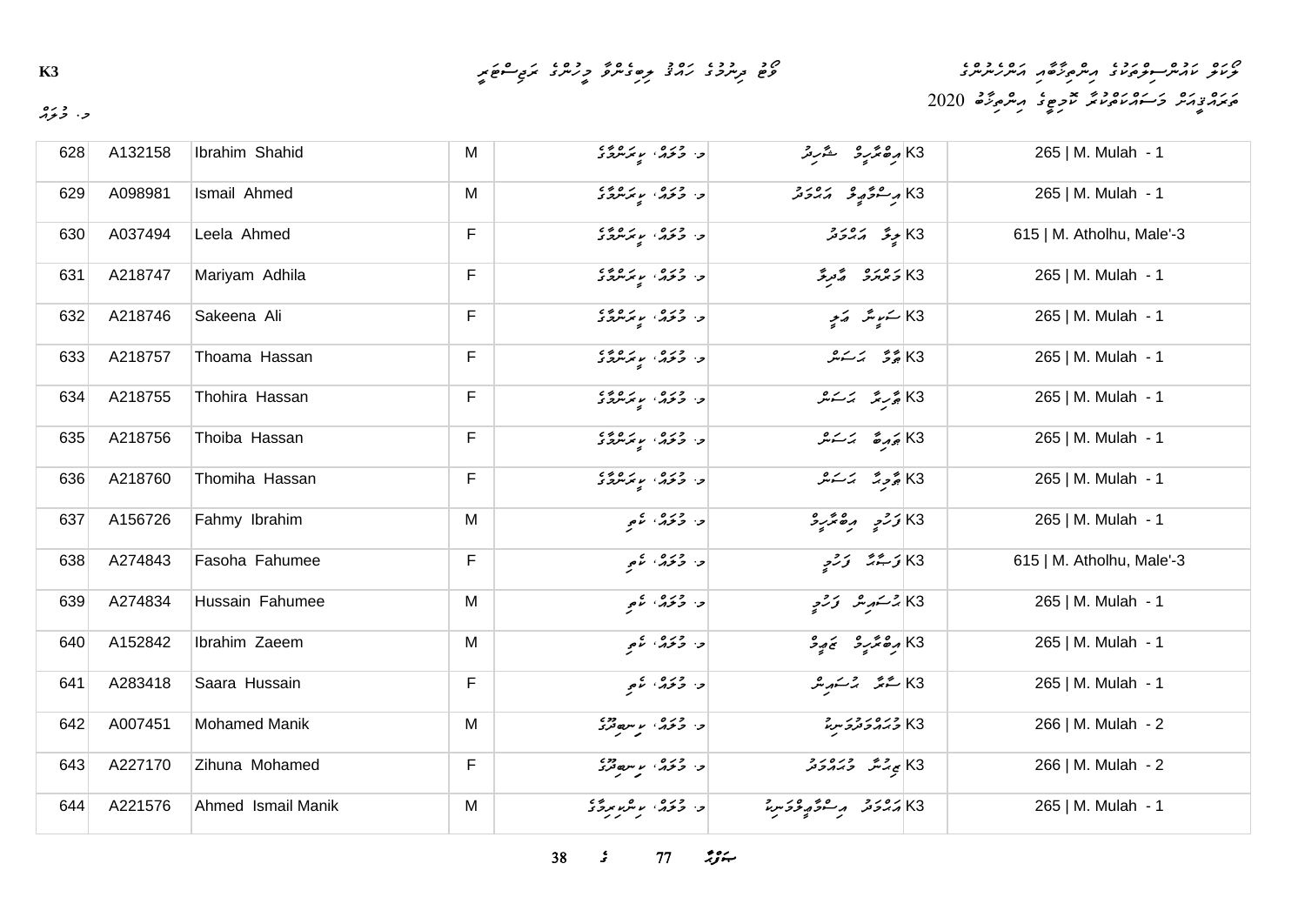*sCw7q7s5w7m< o<n9nOoAw7o< sCq;mAwBoEw7q<m; wBm;vB* م من المرة المرة المرة المرجع المرجع في المركبة 2020<br>مجم*د المريض المربوط المربع المرجع في المراجع المركبة* 

| 645 | A221583 | Anoof Ismail         | M           | د کا کار موسر کار دیگر                 | K3 كەنترىق ب <sub>ە</sub> ر شۇر <sub>بو</sub> تۇ | 265   M. Mulah - 1           |
|-----|---------|----------------------|-------------|----------------------------------------|--------------------------------------------------|------------------------------|
| 646 | A221579 | Faisal Ismail        | M           | د. و و در سر سر سر د د                 | K3 زَەبىكى مەش <i>ۇم</i> ۇ                       | 265   M. Mulah - 1           |
| 647 | A221575 | <b>Mohamed Manik</b> | M           | و و و وها المسلم و د و د               | K3 دېم <i>ډېرو ترو</i>                           | 265   M. Mulah - 1           |
| 648 | A221570 | Raashida Ali         | $\mathsf F$ | والمحركة المستعد والمحمدة              | K3 مُرْحوثَر <sub>2</sub> كو                     | 265   M. Mulah - 1           |
| 649 | A221582 | Rusda Ismail         | F           | و و و و ده مو شرو برو د                | K3 بۇسىمۇ <sub>م</sub> ېسىمۇمپى                  | 265   M. Mulah - 1           |
| 650 | A225867 | Aduham Ibrahim       | M           | د د دوه، معروفو د                      | K3 <i>הُتركر و مُتَّصِرُو</i>                    | 266   M. Mulah - 2           |
| 651 | A225850 | Agisa Ibrahim        | F           | د وتوه، معلموتی                        | K3  مُتمِّبةً مُتَّصَمَّرِةً                     | 266   M. Mulah - 2           |
| 652 | A225870 | Ahmed Ibrahim        | M           | د د دوه، معروفو د                      | K3 <i>בא</i> כבע <i>הھۆر</i> ב                   | 266   M. Mulah - 2           |
| 653 | A225861 | Aminath Ibrahim      | F           | و وده، معده و                          | K3 <i>مُجْرِسَمُ مُسْتَمِرِدْ</i>                | 266   M. Mulah - 2           |
| 654 | A225864 | Athoof Ibrahim       | M           | د د دوه، معروفو د                      | K3 روده م <i>ه مدّي</i> د و                      | 266   M. Mulah - 2           |
| 655 | A225843 | Ibrahim Adam         | M           | و وده، معده و                          | K3 <sub>م</sub> ەتمەر ئەتەر                      | 266   M. Mulah - 2           |
| 656 | A225859 | Mariyam Ibrahim      | F           | د د دوه، معهود د                       | K3 <i>وَبُرْمَرْ وَهُبَّرِدُ</i>                 | 266   M. Mulah - 2           |
| 657 | A225845 | Mariyam Manike       | F           | و و و ده، معده و د                     | K3 كەبرىگە كەسرى <i>تا</i>                       | 266   M. Mulah - 2           |
| 658 | A148426 | Ali Nazim            | M           | د دره بدنور برد د                      | K3 کړ <i>و گرو</i> و                             | 615   M. Atholhu, Male'-3    |
| 659 | A278798 | Naajih Shafeeg       | M           | د دره بدور در د<br>د ونور، نانارسهروبر | K3 س <i>ُّمَعِ بُرَّ سُورٍ وَ</i>                | 403   Reethi Faru Resort - 1 |
| 660 | A278797 | Nazeema Shafeeq      | F           | د دره بدور در د<br>د ونور، نانارسهروبر | K3 سَمْرٍءٌ شَ <i>ورٍ وَ</i>                     | 266   M. Mulah - 2           |
| 661 | A278796 | Nizaama Shafeeq      | F           | د . دره . پرورو .<br>د . و <i>و ه</i>  | K3 سِهَّرَّ شَرْرٍ تَرَ                          | 615   M. Atholhu, Male'-3    |

*39 sC 77 nNw?mS*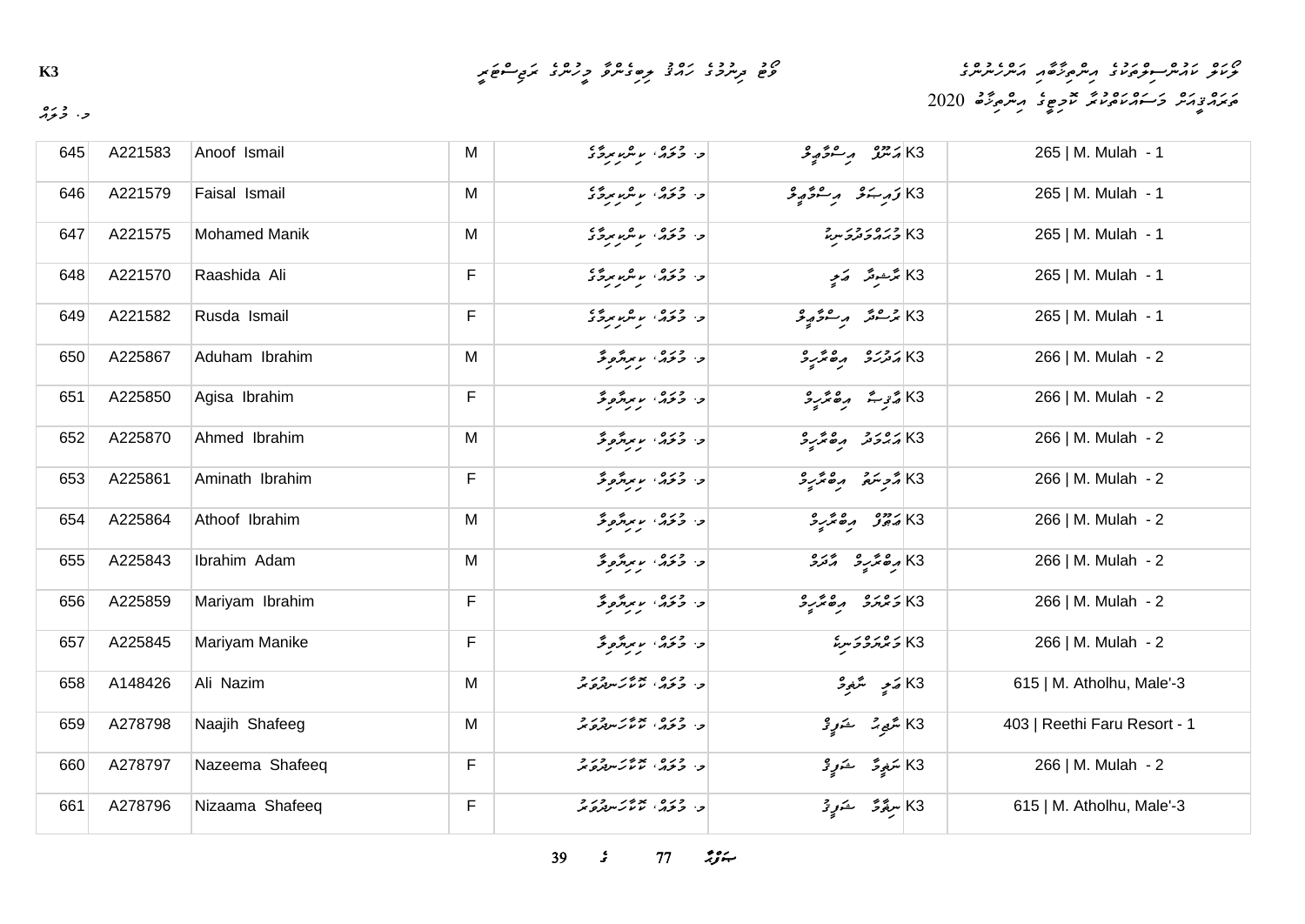*sCw7q7s5w7m< o<n9nOoAw7o< sCq;mAwBoEw7q<m; wBm;vB* م من المرة المرة المرة المرجع المرجع في المركبة 2020<br>مجم*د المريض المربوط المربع المرجع في المراجع المركبة* 

| 662 | A148425 | Nizam Shafeeg         | M           | در وره مورد در در در د                  | K3 سرچٌو شکورٍ تح                     | 266   M. Mulah - 2            |
|-----|---------|-----------------------|-------------|-----------------------------------------|---------------------------------------|-------------------------------|
| 663 | A278795 | Shafeeq Ali           | M           | د دره بدور در در<br>د ونور، نانارسهروبر | K3 ڪ <i>ُوپِر ڏو</i>                  | 266   M. Mulah - 2            |
| 664 | A275773 | Adam Shaheem          | M           | والمحركة المعرضين                       | K3∫م <i>ُّدَدُ</i> شَرِدُ             | 265   M. Mulah - 1            |
| 665 | A275771 | Ahmed Shaheem         | M           | والمحروم الممرضور                       | K3 <i>جَهُدُونَة</i> الحَكَمَرِينَّةِ | 265   M. Mulah - 1            |
| 666 | A274844 | Ali Shaheem           | M           | כי כיכה' עישית                          | K3 كەمچە سەرپى                        | 265   M. Mulah - 1            |
| 667 | A274842 | Hussian Shaheem       | M           | والمحروم الممرض                         | K3  2ستمبر هم ستمرٍ في                | 265   M. Mulah - 1            |
| 668 | A275761 | Mohamed Hussain Fulhu | M           | و. ووه، لابرهبر                         | K3 <i>دېم</i> ونر بر شهر شور          | 265   M. Mulah - 1            |
| 669 | A275764 | Waheeda Ali           | $\mathsf F$ | والمحركة المعرض                         | K3 ق پين <i>گھ ق</i> يمي              | 265   M. Mulah - 1            |
| 670 | A240668 | Aleef Hussain         | M           | ور وره عصري<br>ور ونور، نوی س           | K3 كەمچە بۇ سىمبەيلىر                 | 635   Hulhumale', Ehenihen-21 |
| 671 | A276165 | Ali Hussain           | M           | ور وره، ودور<br>ور ونور، نوی س          | K3 <i>ڇَجِ جُڪمِ پُرُ</i>             | 434   Coco Bodu Hithi - 1     |
| 672 | A276168 | Aminath Hussain       | F           | ور وره عصري<br>ور ونوه، نوی س           | K3 مَّ حِسَمَةٌ حَمَّ سَمَّ سِرْ مِسْ | 265   M. Mulah - 1            |
| 673 | A276166 | Atheef Hussain        | M           | ور وره عصري<br>ور و بور کوی س           | K3 كەب <i>و</i> ۇ جەسىرى <i>گ</i>     | 615   M. Atholhu, Male'-3     |
| 674 | A122056 | Mariyam Hussain       | $\mathsf F$ | والمحروم المجاوري                       | K3 كالمحكم مركز بالتسمي محمد بالكر    | 615   M. Atholhu, Male'-3     |
| 675 | A276164 | Mohamed Hussain       | M           | ور وره، ودور.<br>ور ونور، نوی س         | K3 دېم د د مختصر شر                   | 265   M. Mulah - 1            |
| 676 | A106081 | Zaheera Ali           | F           | ور وره، ودور<br>ور ونوه، نوی س          | K3 نج په تر چې                        | 265   M. Mulah - 1            |
| 677 | A221006 | Adam Ismail           | M           | و· وتوه، عام                            | K3 جۇيرى ب <i>ېرىشۇم</i> بۇ           | 265   M. Mulah - 1            |
| 678 | A222660 | Abdul Rahmaan Ahmed   | M           | و: وُتَوَهُ، ووِهِ وَّ                  | K3   دەدەەرەۋەرە بەردە                | 265   M. Mulah - 1            |

*40 sC 77 nNw?mS*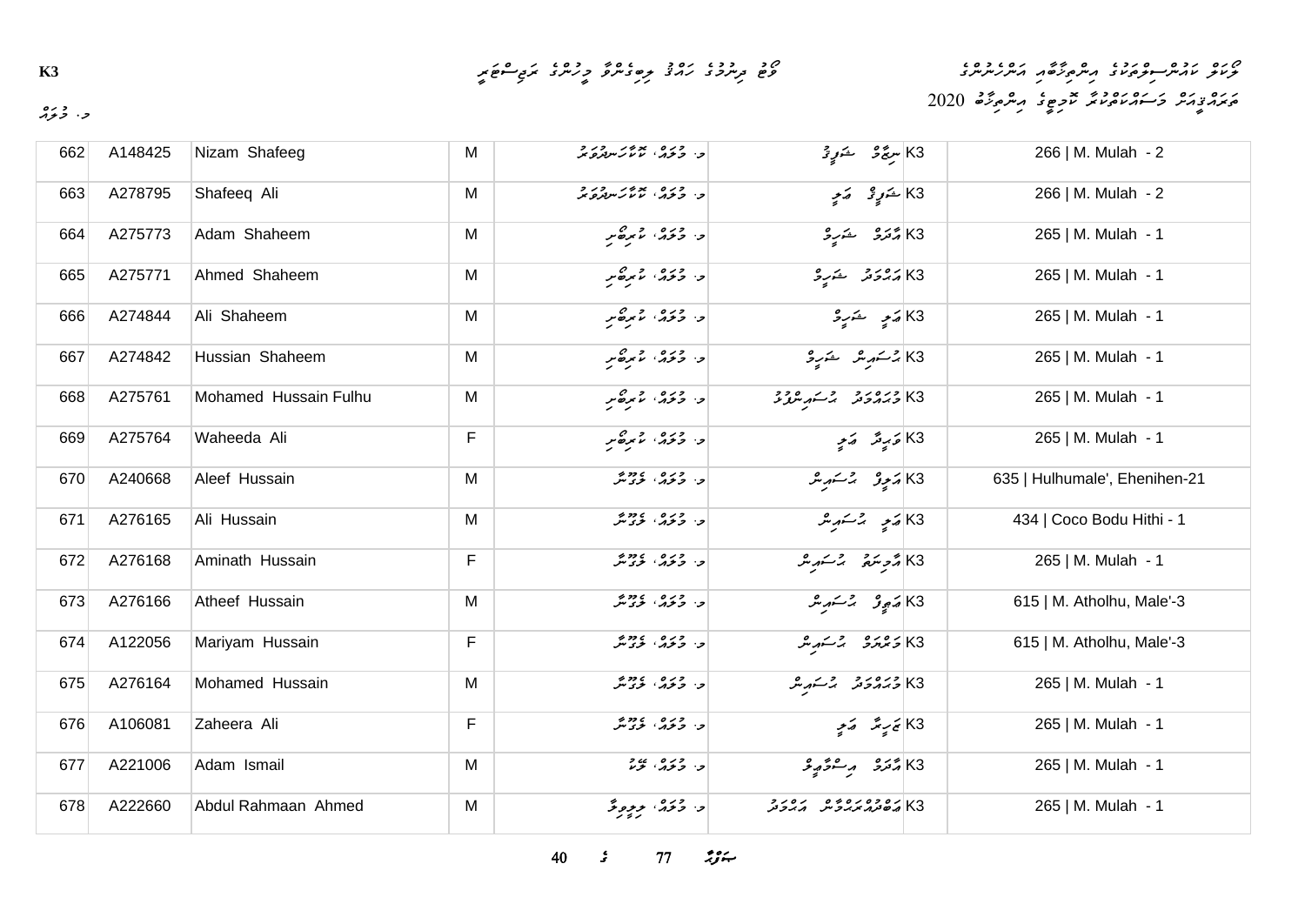*sCw7q7s5w7m< o<n9nOoAw7o< sCq;mAwBoEw7q<m; wBm;vB* م من المرة المرة المرة المرجع المرجع في المركبة 2020<br>مجم*د المريض المربوط المربع المرجع في المراجع المركبة* 

| 679 | A218629 | Adam Nizam        | M           | و: وَوَهُ، ووِوْدَ            | K3 مَرْتَرَدُ سِهْرَدُ                                  | 615   M. Atholhu, Male'-3 |
|-----|---------|-------------------|-------------|-------------------------------|---------------------------------------------------------|---------------------------|
| 680 | A218613 | Ahmed Adam Maniku | M           | د ونوه، وودی                  | K3 كەندى قەر ئەر كەندىق بىر                             | 615   M. Atholhu, Male'-3 |
| 681 | A252155 | Ahmed Azim        | M           | والمحتوكة المحتج والمحالج     | K3 كەش <sup>ى</sup> رى ھەمبى                            | 265   M. Mulah - 1        |
| 682 | A105007 | Asima Ahmed       | F           | د ونوه، وودی                  | K3 م <sup>ح</sup> ب س <i>وڭ مەندى</i> تىر               | 265   M. Mulah - 1        |
| 683 | A152844 | Azleena Ahmed     | F           | والمحتوكة المحتج والمحالج     | K3 كەيج مەيدى كەردىتە                                   | 615   M. Atholhu, Male'-3 |
| 684 | A218614 | Jameela Hassan    | $\mathsf F$ | د ونوه، ووؤد                  | K3 تح بر تحر بر تر <i>سر بل</i>                         | 615   M. Atholhu, Male'-3 |
| 685 | A218631 | Mohamed Ahmed     | M           | د ونوه، وودی                  | K3 ديره د بره د د                                       | 615   M. Atholhu, Male'-3 |
| 686 | A218630 | Nuzula Ahmed      | $\mathsf F$ | والمحتوكة المحتج والمحالج     | K3 يُرْجِعُ - <i>مُدْوَ</i> مْرَ                        | 265   M. Mulah - 1        |
| 687 | A218615 | Shibana Ahmed     | F           | د ونوه، وودی                  | K3 شو <i>ھً مَدْ دَبْ</i> دَوْمَر                       | 265   M. Mulah - 1        |
| 688 | A217164 | Aishath Areefa    | F           | وره معین<br>د ونرم وزن        | K3 مەم شىم كىم يوتى                                     | 265   M. Mulah - 1        |
| 689 | A217165 | Ali Areef         | M           | ور وره کوبیده<br>د ونور، وزنړ | K3 <i>ڇَجِ ڇَجِرُوْ</i>                                 | 265   M. Mulah - 1        |
| 690 | A085427 | Hussain Areef     | M           | ور وره محمدی<br>د ونرم وزنرد  | K3 پرستمبر میں کامیرو<br>ا                              | 615   M. Atholhu, Male'-3 |
| 691 | A122044 | Ibrahim Areef     | M           | ور و دره<br>و کرمري کرونو د   | K3 مەھەمگەيى ھەمبەر<br></td <td>265   M. Mulah - 1</td> | 265   M. Mulah - 1        |
| 692 | A275708 | Ahmed Khalid      | M           | د. دىدە، دۇنروتۇ              | K3 كەندى قىم ئىلىنى ئىلىنى ئىل                          | 265   M. Mulah - 1        |
| 693 | A152845 | Aishath Khalid    | $\mathsf F$ | د. دىدە، دۇنروتۇ              | K3 مُرِيسَمُ گَرِيْرُ                                   | 615   M. Atholhu, Male'-3 |
| 694 | A275690 | Ali Khalid        | M           | د وده، وُوُبرە وُ             | K3  كەمچە گەمەتىر                                       | 615   M. Atholhu, Male'-3 |
| 695 | A156864 | Aminath Khalid    | F           | ە - ئەنگە، ئۇترىۋى            | K3 مُّحِسَمُ گَجِمُ                                     | 615   M. Atholhu, Male'-3 |

*41 sC 77 nNw?mS*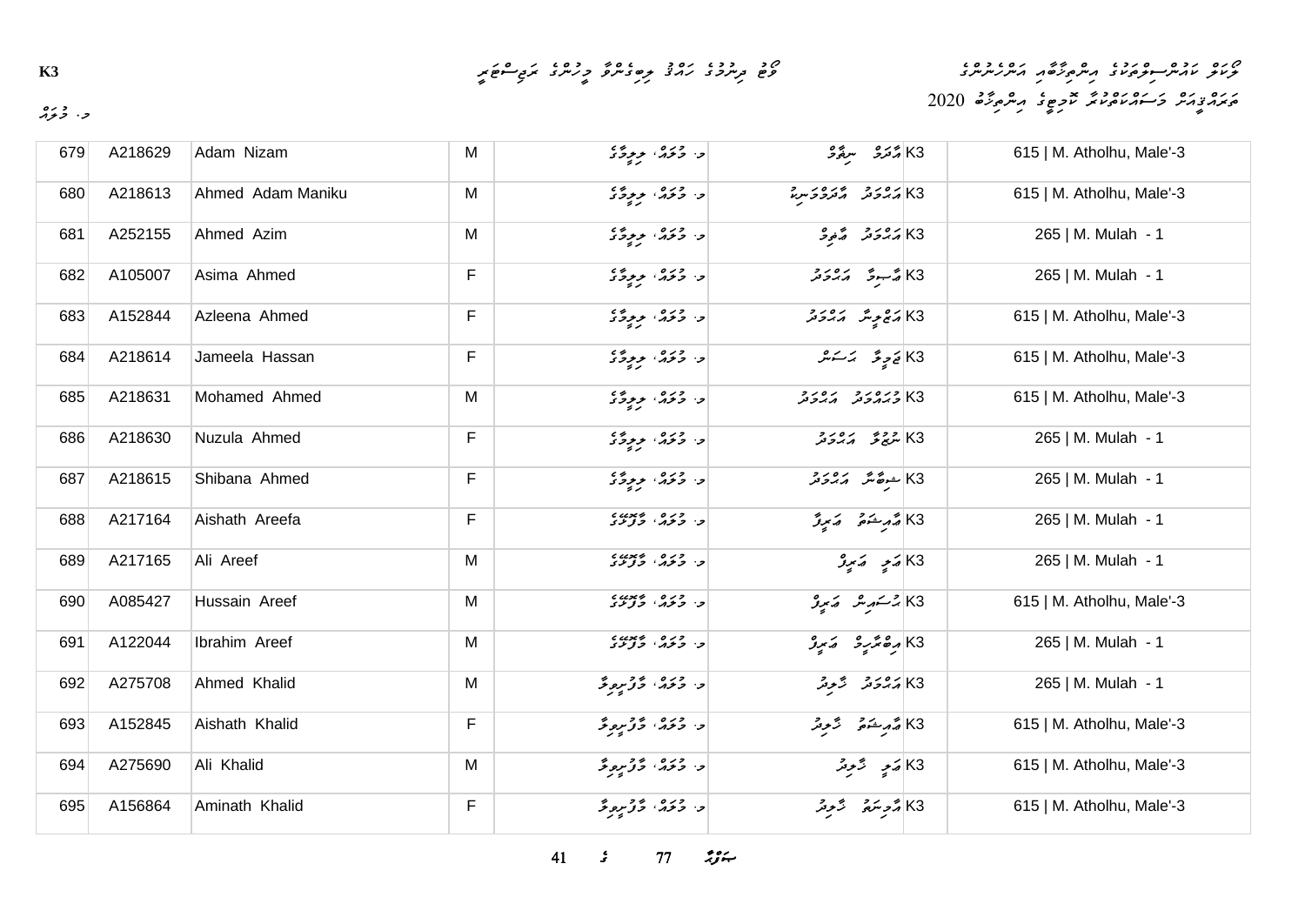*sCw7q7s5w7m< o<n9nOoAw7o< sCq;mAwBoEw7q<m; wBm;vB* م من المرة المرة المرة المرجع المرجع في المركبة 2020<br>مجم*د المريض المربوط المربع المرجع في المراجع المركبة* 

| 696 | A122058 | Fathmath Khalid    | F            | د . د د د . د توپرو د   | K3 رَّجِودَة گَرْمِةْ                         | 615   M. Atholhu, Male'-3  |
|-----|---------|--------------------|--------------|-------------------------|-----------------------------------------------|----------------------------|
| 697 | A275686 | Hussain Khalid     | M            | د - د <i>ډه</i> گوگره گ | K3   پرستمبر شر مگر بردگر                     | 265   M. Mulah - 1         |
| 698 | A156863 | Mohamed Khalid     | M            | و· 33°، 35° بروتى       | K3 دُبَرْدُوَتْرَ ۔ دَّمِيْرُ                 | 388   Feydhoo Ehenihen - 1 |
| 699 | A275694 | Nasira             | $\mathsf F$  | د. دره، دُرْبورْ        | K3 مَدْسِع <i>ة</i> ً                         | 615   M. Atholhu, Male'-3  |
| 700 | A275938 | Maais Mukhthar     | M            | د. ووه، ورش             | K3 دَّەبْ دۇرْمَة د                           | 615   M. Atholhu, Male'-3  |
| 701 | A149313 | Mukhthar Moosa     | M            | د. ويوه، وُرِيْرُ       | $23$ $222$ $83$                               | 266   M. Mulah - 2         |
| 702 | A217802 | Saima Mukhuthaar   | $\mathsf{F}$ | د. ويوه، وُرِيْرُ       | K3 جُمْدِةً وَرْجْرَ                          | 266   M. Mulah - 2         |
| 703 | A217523 | Shifana Mohamed    | F            | د. و داره و درگ         | K3 جو <i>ڙنگ 5،25 د</i>                       | 266   M. Mulah - 2         |
| 704 | A218917 | Ahmed Mohamed      | M            | ه دره، دیمبر            | K3 كەبرو دىرەرو                               | 266   M. Mulah - 2         |
| 705 | A218702 | Aishath Sharumeela | F            | د. وده، وتأس            | K3 مُرمِسَمُ صَمْرِيْرَ                       | 266   M. Mulah - 2         |
| 706 | A218921 | Faaidh Mohamed     | $\mathsf{M}$ | د. ووه، ولاس            | K3 رُّمِينٌ دُيَمُ دَيْرَ                     | 266   M. Mulah - 2         |
| 707 | A218918 | Faakhira Mohamed   | F            | د. ووه، ولاس            | K3 وَّزِيَّر فَرَمَّ فَرَسَ                   | 266   M. Mulah - 2         |
| 708 | A218916 | Fathimath Mohamed  | $\mathsf{F}$ | د. وره، وړس             | K3 رُجوحَة حَمَدَ مَعَ                        | 266   M. Mulah - 2         |
| 709 | A218919 | Favaazu Mohamed    | M            | د. وده، وړس             | K3 زۇي <sub>م</sub> دىرەرد                    | 266   M. Mulah - 2         |
| 710 | A218920 | Fuvaadh Mohamed    | M            | د. ووه، ولاس            | K3 زۇتر بەيرەبە                               | 266   M. Mulah - 2         |
| 711 | A276207 | Mohamed Rasheed    | M            | د. وده، ولاس            | K3 <i>وُبَدُوُدَوْ</i> بَرَحِي <sup>و</sup> َ | 266   M. Mulah - 2         |
| 712 | A160666 | Arifa Hussain      | F            | $3 \times 6 = 0.25 - 5$ | K3 م <i>ەيبۇ جىمبۇرىر</i>                     | 266   M. Mulah - 2         |

*42 sC 77 nNw?mS*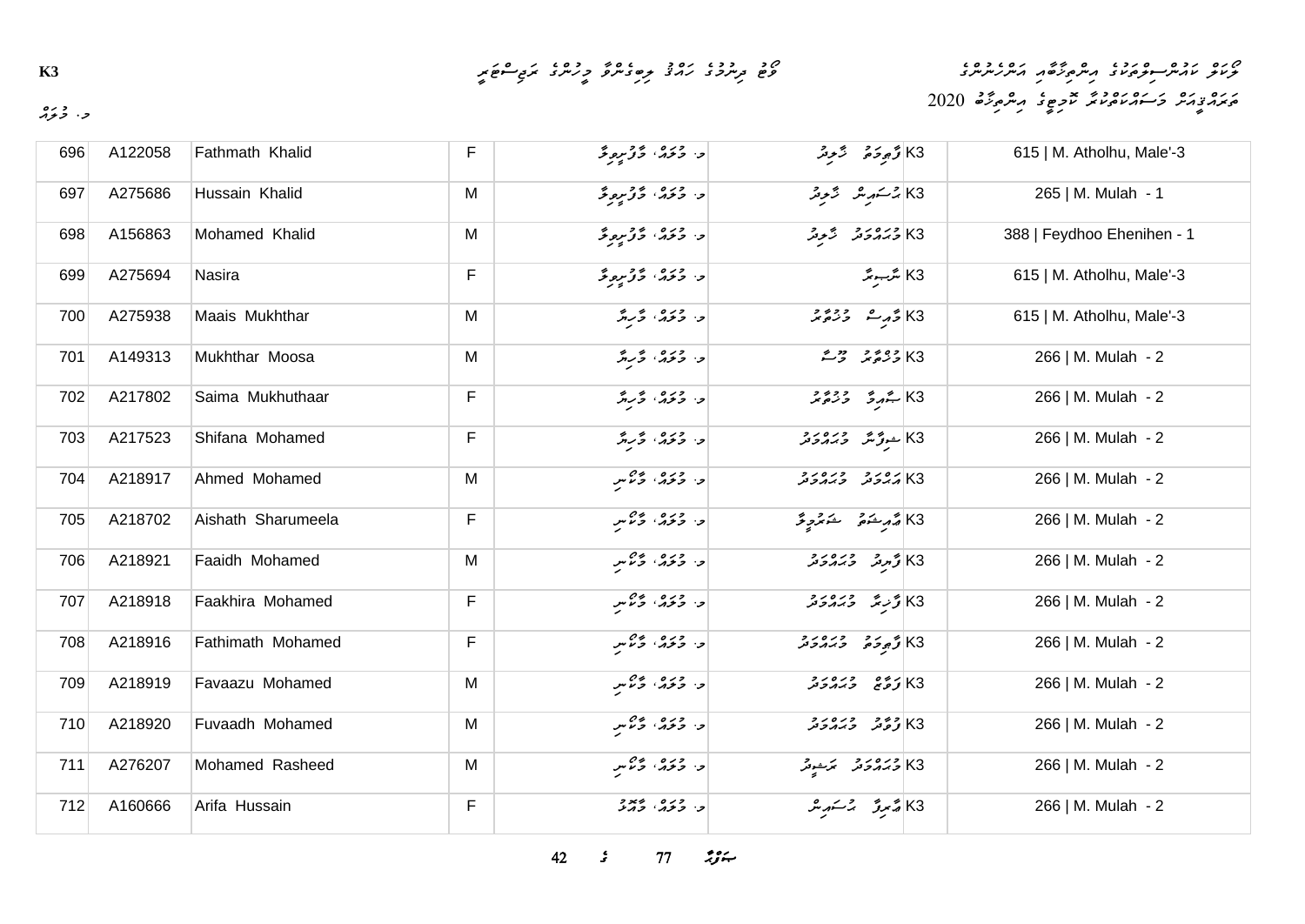*sCw7q7s5w7m< o<n9nOoAw7o< sCq;mAwBoEw7q<m; wBm;vB* م من المرة المرة المرة المرجع المرجع في المركبة 2020<br>مجم*د المريض المربوط المربع المرجع في المراجع المركبة* 

| 713 | A140887 | Mohamed Hassan   | M           | والمحروم المجيوم                                    | K3 <i>52828 برُسَ</i> سٌر            | 266   M. Mulah - 2               |
|-----|---------|------------------|-------------|-----------------------------------------------------|--------------------------------------|----------------------------------|
| 714 | A223356 | Salmaan Mohamed  | M           | و ووه، ويوو<br>و وفره، ويو                          | K3 ئىۋۇش <i>دىن</i> ەرد              | 329   GA. Dhaandhoo - 2          |
| 715 | A223349 | Shahaama Mohamed | F           | כי כנים, ימיב<br>כי כב <i>ר</i> ה <sup>,</sup> כחיב | K3 خەنزى <i>دىمەدەر</i>              | 266   M. Mulah - 2               |
| 716 | A223346 | Siraj Mohamed    | M           | ور وره محدو<br>ور وفراد کردن                        | K3 ج <i>معًة وبمم</i> حقر            | 266   M. Mulah - 2               |
| 717 | A223342 | Sujau Mohamed    | M           | כי כיבה <sup>,</sup> בזיב                           | K3 جوم ورەرو                         | 317   L. Maamendhoo - 1          |
| 718 | A136841 | Samha Hussain    | $\mathsf F$ | والمحتوكما المحفرب                                  | K3 س <i>ترونژ بر شهر مگ</i> ر        | 265   M. Mulah - 1               |
| 719 | A275621 | Ahmed Tholaal    | M           | ور وره په پوځ بو                                    |                                      | 263   M. Raiymandhoo - 1         |
| 720 | A275616 | Hawwa Ali Fulhu  | F           | ور وره په دور<br>و۰ و وړ، ورور                      |                                      | 265   M. Mulah - 1               |
| 721 | A217222 | Tholhath Mohamed | M           | والمتحمر المحمد                                     | K3 يومرو ورەرو                       | 615   M. Atholhu, Male'-3        |
| 722 | A352050 | Ali Zaid         | M           | والمحرقرة المحافيات                                 | K3 کیے تج <i>او</i> ٹر               | 615   M. Atholhu, Male'-3        |
| 723 | A225932 | Ibrahim Ali      | M           | والمحتواري وحجم وتكر                                | K3 مەھم <i>گىي</i> ھەمچ              | 266   M. Mulah - 2               |
| 724 | A138784 | Shamira Mohamed  | F           | والمحركرة المحافيات                                 | K3 څونگ و <i>ټرو</i> ونر             | 266   M. Mulah - 2               |
| 725 | A225953 | Zaahid Ibrahim   | M           | والمحرقرة المحافيات                                 | K3 تجريتر ب <i>رھ ترب</i> و          | 615   M. Atholhu, Male'-3        |
| 726 | A275101 | Zameeh Ibrahim   | M           | والمحروم كمحافيس                                    | K3 يَجْرِ <sup>ح</sup> مِنْ مَحْرِدْ | 745   Kandolhu Island Maldives-1 |
| 727 | A220194 | Zayaan Ibrahim   | M           | والمحركرة المحافيات                                 | K3 يَهْرَسْ بِر <i>ەڭرى</i> رْد      | 266   M. Mulah - 2               |
| 728 | A217209 | Ahmed Muizzu     | M           | ور ه رو و .<br>و۰ و برجم، کوتربری                   | $29.2$ $22.2$ $K3$                   | 615   M. Atholhu, Male'-3        |
| 729 | A221945 | Ali Latheef      | M           | وره، رووه<br>و· وفرص، وتریمزی                       | K3  رَمٍ کَ مَع <i>ِودٌ</i>          | 456   India / Trivandrum - 1     |

*43 sC 77 nNw?mS*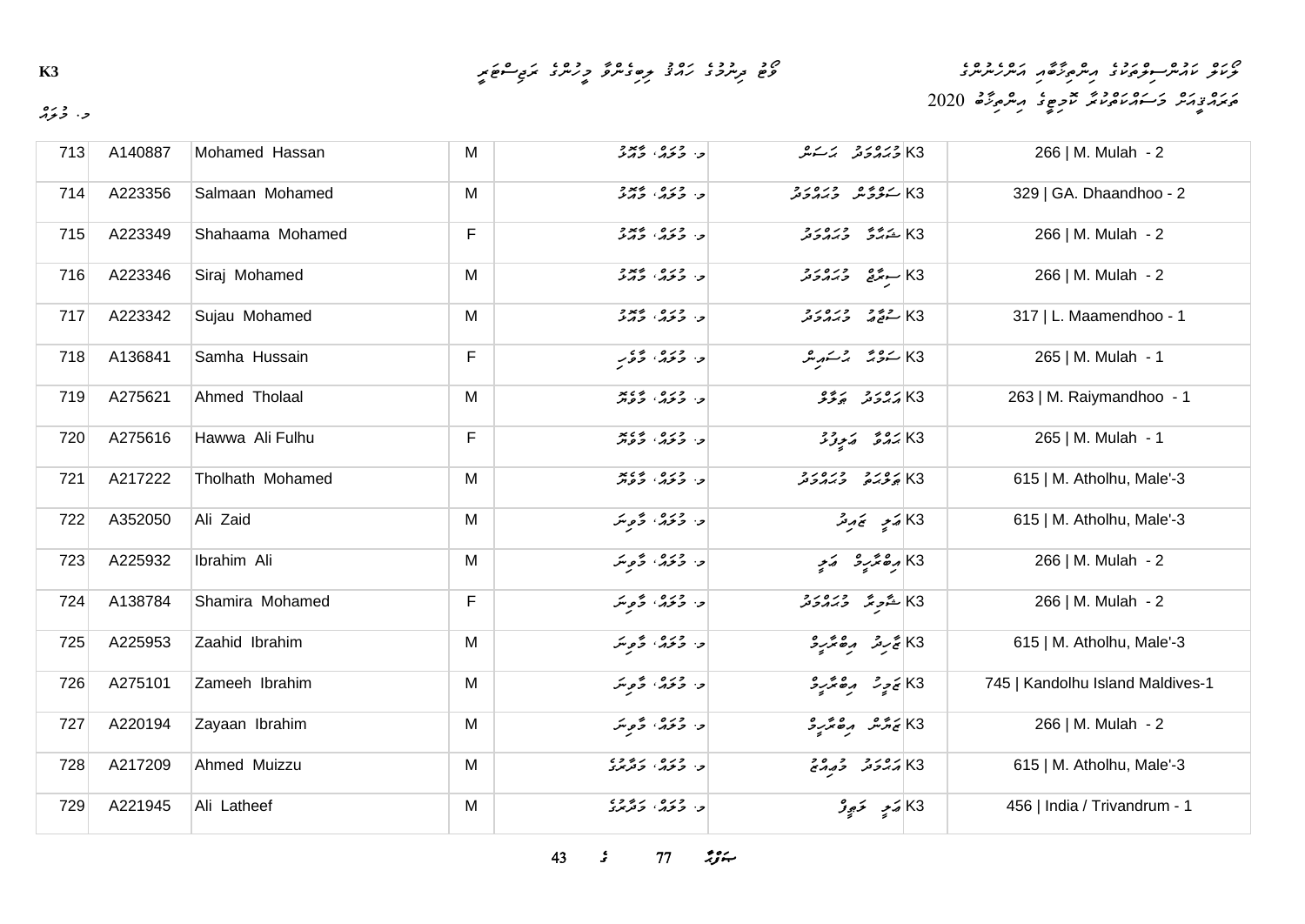*sCw7q7s5w7m< o<n9nOoAw7o< sCq;mAwBoEw7q<m; wBm;vB* م من المرة المرة المرة المرجع المرجع في المركبة 2020<br>مجم*د المريض المربوط المربع المرجع في المراجع المركبة* 

| 730 | A078465 | Fathimath Saeeda       | F            | وره، روود<br>و· وفرص، وتریمزی           | K3 وَّجِرَةَ حَصَّرٍ مَّذَ                | 265   M. Mulah - 1             |
|-----|---------|------------------------|--------------|-----------------------------------------|-------------------------------------------|--------------------------------|
| 731 | A217213 | Hassan Mafaaz          | M            | ور ه رو و .<br>و۰ و برجم، کوتربری       | K3 پرسەش ئ <i>وۋى</i> ج                   | 615   M. Atholhu, Male'-3      |
| 732 | A122474 | Ibrahim Gasim Manik    | M            | و . وړه . و و و .<br>و . و وړ . و ترمرو | K3 مەھەر بۇ سۇڭ ئور ئارىر                 | 615   M. Atholhu, Male'-3      |
| 733 | A217205 | Latheefa Abdul Latheef | F            | وره، رووه<br>و· وفرا، وتربری            | K3 خَيْرٍ مُصْرَمْ <i>خَيْرٍ وْ</i>       | 265   M. Mulah - 1             |
| 734 | A217206 | Mohamed Ibrahim        | M            | ور ه رو و .<br>و۰ و برجم، کوتربری       | K3 ديرورو م <i>ھڻرو</i>                   | 323   GA. Vilin'gili - 1       |
| 735 | A217201 | Mohamed Shakir         | M            | وره، روود<br>و· وفرص، وتریمزی           | K3 <i>جُهُدُونَة حُمَّ</i> ي              | 265   M. Mulah - 1             |
| 736 | A217211 | Rizmeen Ibrahim        | F            | و . وره . رو و ،<br>و . و نوړ . و ترمرو | K3 برجم <i>چ</i> ش م <i>ے مُرْبِ</i> وْ   | 265   M. Mulah - 1             |
| 737 | A217203 | Seema Hassan           | $\mathsf{F}$ | و . وړه . وه وه<br>و . ونوار . وترمرو   | K3∣سودٌ – ټر <i>ش</i> هر                  | 265   M. Mulah - 1             |
| 738 | A125315 | Ibrahim Niyaz          | M            | د وی کارنگ                              | K3 مەھەرىپ <sup>ى</sup> سرىرىمى           | 266   M. Mulah - 2             |
| 739 | A274317 | Arif Mansoor           | M            | د. وي. وي                               | K3 گەيبرۇ كەش <i>رىيىتى</i> ر             | 266   M. Mulah - 2             |
| 740 | A274322 | Azim Mansoor           | M            | د وی. دی                                | K3 مَّ <i>فوق كَ مَرْجَعَة مَّ</i>        | 668   Cinnamon Hakuraa Huraa-1 |
| 741 | A274323 | Azima Mansoor          | F            | والمتحقرة المتكفى                       | K3 مَّ <i>فِرِدَّ - كَارْجَعْر</i> َ      | 266   M. Mulah - 2             |
| 742 | A274333 | Ibrahim Azhaan         | M            | والمتحقرة المتحافى                      | K3 مەھە <i>گرى</i> دە مەھ ئىر             | 615   M. Atholhu, Male'-3      |
| 743 | A065023 | Mansoor Abdul Samad    | M            | والمحتجمة المحتى                        | K3 كەشرىيەتمە بەر <i>ھەر بەر د</i> ە      | 266   M. Mulah - 2             |
| 744 | A162863 | Mausooma Mansoor       | $\mathsf{F}$ | د وی. دی                                | K3 <i>ذور دور دور دور</i>                 | 266   M. Mulah - 2             |
| 745 | A274289 | Vajeeha Ahmed          | F            | د گروه، ژوَ                             | K3  وَمٍرٌ     دَرُدُوَ دَرْ              | 266   M. Mulah - 2             |
| 746 | A225854 | Aneesa Ibrahim         | F            | والمتحاورة كالمروج                      | K3 كەسپ <sup>ىق</sup> ە مەھە <i>گەب</i> ە | 266   M. Mulah - 2             |

*44 sC 77 nNw?mS*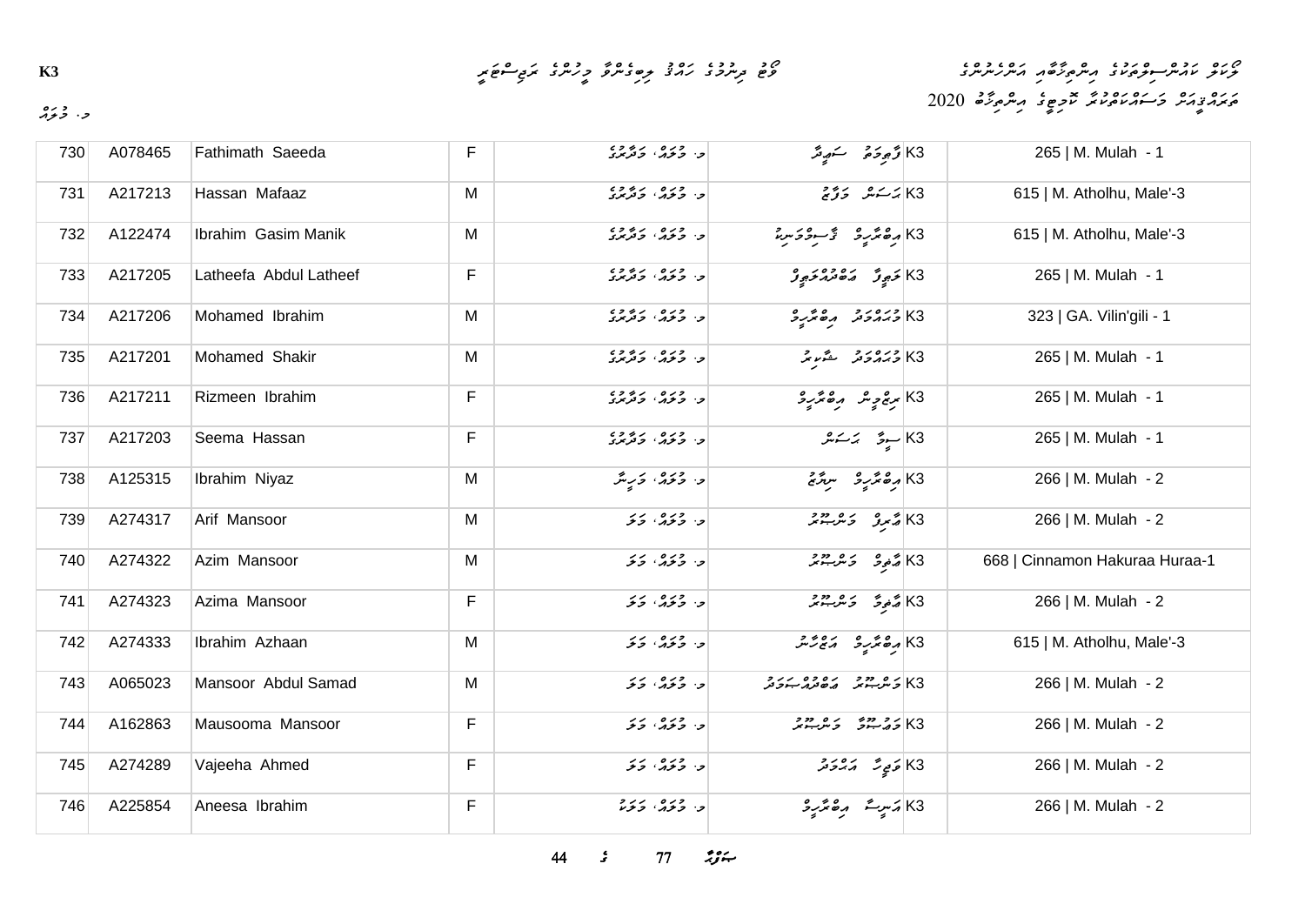*sCw7q7s5w7m< o<n9nOoAw7o< sCq;mAwBoEw7q<m; wBm;vB* م من المرة المرة المرة المرجع المرجع في المركبة 2020<br>مجم*د المريض المربوط المربع المرجع في المراجع المركبة* 

| 747 | A261001 | Madheeh Muhusaad      | M | والمتحصم كالمروح         | K3  كاميريز كوير محاكمته             | 722   Medhufushi Island Resort-1 |
|-----|---------|-----------------------|---|--------------------------|--------------------------------------|----------------------------------|
| 748 | A225922 | Imran Abdul Rahman    | M | د. وړه، ژبردوه           | K3 رەمگىر مەمەرەمەر بول              | 266   M. Mulah - 2               |
| 749 | A225921 | Maumoon Abdul Rahmaan | M | ور و ده کردود و          | K3 - 220 - 2010 - 2010 K3            | 266   M. Mulah - 2               |
| 750 | A122562 | Ahmed Ibrahim         | M | د ويوه، وکرم و           | K3 كەبروتىر م <i>ەمگرى</i> ۋ         | 266   M. Mulah - 2               |
| 751 | A275210 | Aminath Juhaina       | F | د وده، وکره و            | K3 مُحرِسَمُ مِنْ مَرْمَرِسُّر       | 266   M. Mulah - 2               |
| 752 | A275193 | Asadhulla Ahmed       | M | والمحمض كالمهافي         | K3 كەسكەتراللە كەبر <i>ە</i> تر      | 323   GA. Vilin'gili - 1         |
| 753 | A155153 | Fathimath Najeeba     | F | د. وده، وکرم و           | K3 <i>وَّجوحَةْ</i> سَمِعٍ <b>ةَ</b> | 266   M. Mulah - 2               |
| 754 | A275195 | Ibaadhulla Ahmed      | M | د. وده، وتربع و          | K3 مەھقراللە <i>مەدە</i> مر          | 158   K. Maafushi - 2            |
| 755 | A275208 | Nazeeha Ahmed         | F | د. وده، وتربع و          | K3 سَمِيرٌ <i>مَدْدَورٌ</i>          | 266   M. Mulah - 2               |
| 756 | A368774 | Saifulla Ahmed        | M | د وده، وکرد              | K3 كمرتر الله ك <sup>رو</sup> دتر    | 266   M. Mulah - 2               |
| 757 | A402682 | Samaa Ahmed           | F | د وره، وکردنو            | K3 يَدُوَّ مَدْرَوْرٌ                | 266   M. Mulah - 2               |
| 758 | A218801 | Hariyya Yaugoob       | F | د. وتوكه، وبرسموتو       | K3 برمرمز م <i>رودو</i>              | 266   M. Mulah - 2               |
| 759 | A218741 | Mariyam Amaanee       | F | د ويوه، وبرشورٌ          | K3 كا <i>كەنگەر ئەڭ بىر</i>          | 615   M. Atholhu, Male'-3        |
| 760 | A218689 | Mohamed Raoof         | M | د و دوه، و بر شور د      | K3 ديره د بردو                       | 266   M. Mulah - 2               |
| 761 | A218698 | Raaif Mohamed         | M | د· دَرَمْ، دَبِرْسْمِرَّ | K3 بَرْمِ وَمَسْرَوْمَرْ             | 615   M. Atholhu, Male'-3        |
| 762 | A218696 | Reehan Mohamed        | M | د· وَوَكَّ، وَمِرْسُومٌ  | K3 برِيَّسْ وَيَرْدُونْر             | 266   M. Mulah - 2               |
| 763 | A274483 | Najuwa Hussain        | F | כי כיכת' כיתותים         | K3 يَتَمَعَ حَمْدَ مِسْتَمَدِيْثَرَ  | 265   M. Mulah - 1               |

*45 sC 77 nNw?mS*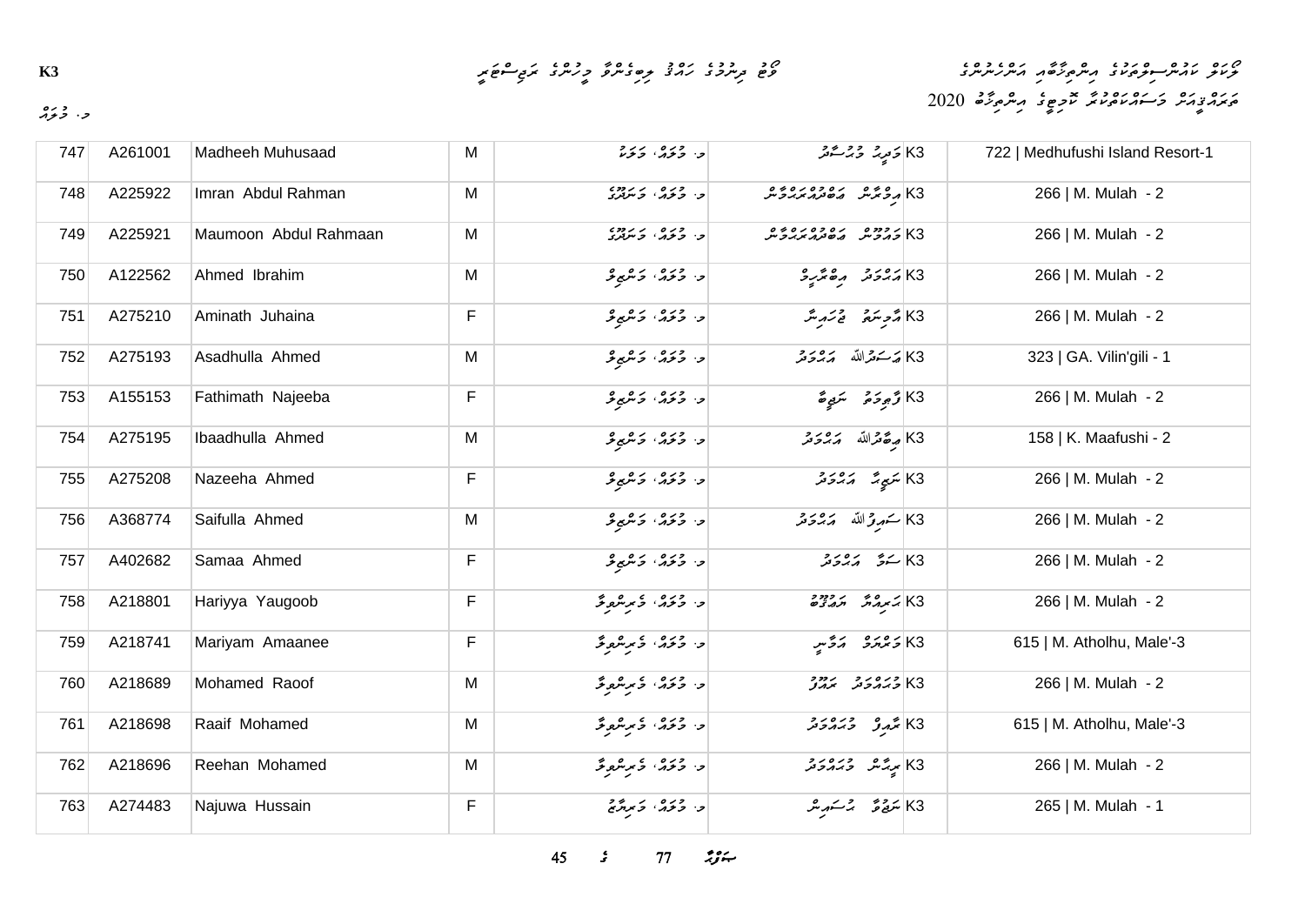*sCw7q7s5w7m< o<n9nOoAw7o< sCq;mAwBoEw7q<m; wBm;vB* م من المرة المرة المرة المرجع المرجع في المركبة 2020<br>مجم*د المريض المربوط المربع المرجع في المراجع المركبة* 

| 764 | A274489 | Nasfa Hussain         | F           | والمحركر كالمراكز   | K3 ىترىشۇ - ج. شەرىئى                    | 615   M. Atholhu, Male'-3 |
|-----|---------|-----------------------|-------------|---------------------|------------------------------------------|---------------------------|
| 765 | A274463 | Zainab Ahmed Fulhu    | F           | والمحركر كالمراكز   | K3 يَومِسَمَّة وَرَدْ دَورْ دَ           | 265   M. Mulah - 1        |
| 766 | A126121 | Mohamed Abdulla       | M           | ور ووه، وه وب       | K3 32025 مَرْدَة اللّه                   | 265   M. Mulah - 1        |
| 767 | A156148 | Aminath Moosa         | F           | ور وره در د ده      | K3 گھ جو سنگھ ڪر شگ                      | 265   M. Mulah - 1        |
| 768 | A217143 | Balgees Ibrahim       | F           | و وی در در ده       | K3 ھَوْرٍتْ مِھْتَرِيْتَ A3              | 615   M. Atholhu, Male'-3 |
| 769 | A113480 | Ibrahim Moosa         | M           | ور وره در د ده      | K3 وەڭرىرى ق <sup>ىم</sup>               | 265   M. Mulah - 1        |
| 770 | A217145 | Khushma Muslima Ahmed | F           | ور ووه، در د ده د   | K3 ژَڪرُ وَڪْمِرَ <i>مَدُونَ</i>         | 615   M. Atholhu, Male'-3 |
| 771 | A151841 | Mohamed Muslim        | M           | ور و ده، در ده ده د | K3 دېرونو وگړو                           | 615   M. Atholhu, Male'-3 |
| 772 | A217144 | Shalabee Ibrahim      | M           | ور وره درره وه      | K3 شَوَهٍ مِـ صَمَّرِةِ E                | 615   M. Atholhu, Male'-3 |
| 773 | A275716 | Ahmed Ibrahim         | M           | د· دَنَوْرٌ، دِسَّي | K3 <i>محمد حق م</i> ص <i>مر ب</i> و      | 615   M. Atholhu, Male'-3 |
| 774 | A275741 | Fathimath Reema       | $\mathsf F$ | د. ژرو، دِسمَّ      | K3 <i>وَّجِودَة</i> بِرِدًّ              | 615   M. Atholhu, Male'-3 |
| 775 | A152853 | Hassan Mohamed        | M           | د. ویژه، ویژه       | K3 ئەسەمبەر <i>2505د</i>                 | 615   M. Atholhu, Male'-3 |
| 776 | A275746 | Hussain Ibrahim       | M           | ور دمخور و پرتمع    | K3 يُرسَمبر شرع مُرْسِرْ \$              | 155   K. Hinmafushi - 2   |
| 777 | A275738 | Shareefa Hassan       | F           | د کا کار د کرده     | K3 خەمرى <sup>س كە</sup> شىر             | 266   M. Mulah - 2        |
| 778 | A078292 | Moosa Ibrahim         | M           | و· وره، ورو         | K3 ترقيق ب <i>رھ مُدب</i> و              | 266   M. Mulah - 2        |
| 779 | A225881 | Aishath Mohamed Manik | $\mathsf F$ | و وده، دُنمبروژ     | K3 مەم ئىكتىمە مەم <i>دەر دىكتىرى</i> ئى | 266   M. Mulah - 2        |
| 780 | A225905 | Hana Ibrahim          | F           | د وتوكر، وتميزون    | K3   كَنْثَر مِنْ مُحْدِرِ 2             | 266   M. Mulah - 2        |

*46 sC 77 nNw?mS*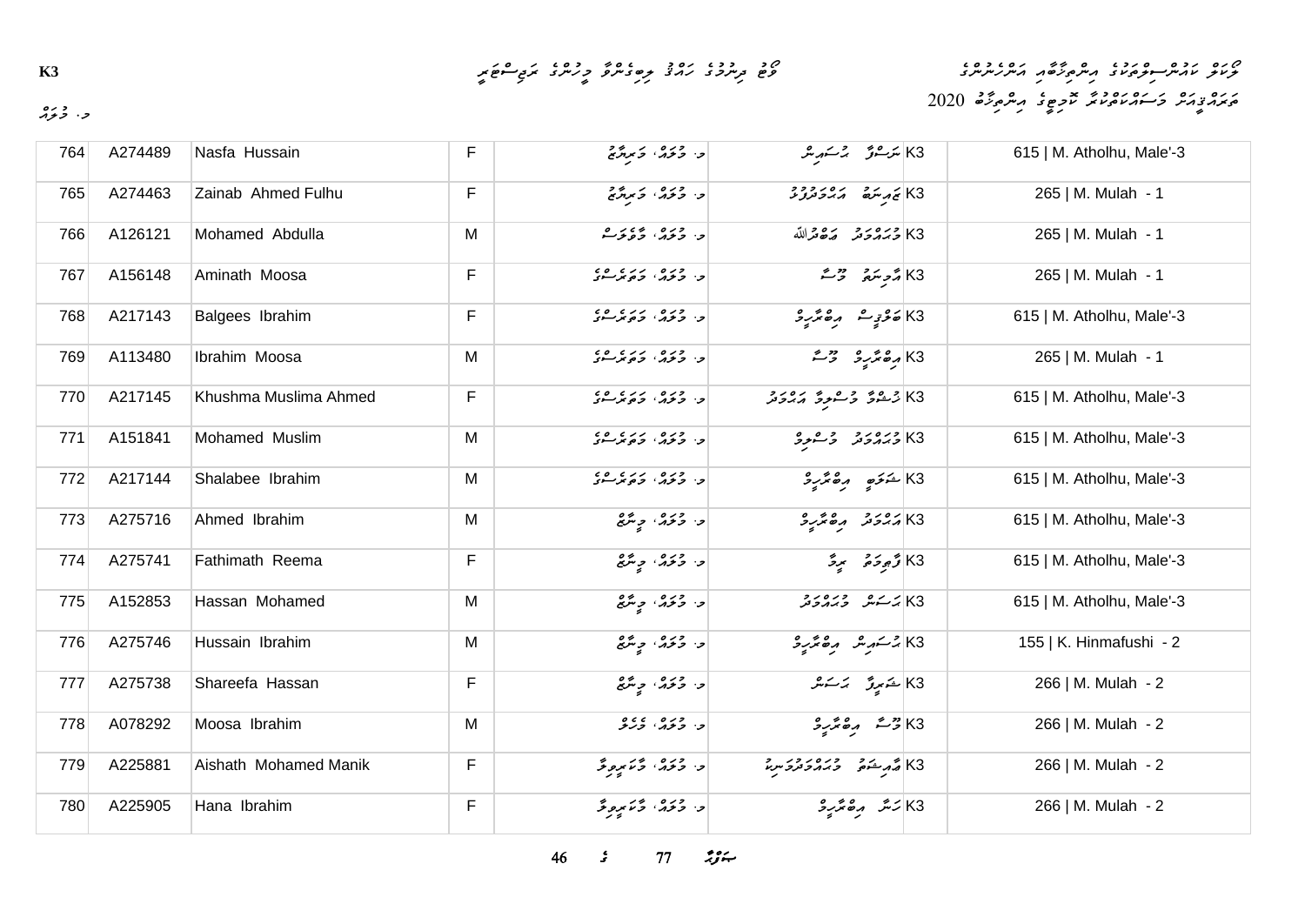*sCw7q7s5w7m< o<n9nOoAw7o< sCq;mAwBoEw7q<m; wBm;vB* م من المرة المرة المرة المرجع المرجع في المركبة 2020<br>مجم*د المريض المربوط المربع المرجع في المراجع المركبة* 

| 781 | A225901 | Hannadh Ibrahim     | M           | د وتحكما وتميزون        | K3  كەش ھەمگەر ئ                       | 266   M. Mulah - 2            |
|-----|---------|---------------------|-------------|-------------------------|----------------------------------------|-------------------------------|
| 782 | A225906 | Humaidh Ibrahim     | M           | د وده، ڈىئىرونۇ         | K3  جۇمبەتر م <i>ەھترى</i> دى          | 266   M. Mulah - 2            |
| 783 | A217694 | Ibrahim Ali         | M           | والمحفظ وتمعرونى        | K3 ر <i>ەڭزى</i> رۇ ك <i>ەي</i>        | 266   M. Mulah - 2            |
| 784 | A221388 | Abaan Ahmed         | M           | و ونور، وسوسمدر دره     | K3 كەنتەر كەبىر <i>دى</i> ر            | 615   M. Atholhu, Male'-3     |
| 785 | A221361 | Aishath Hameedha    | F           | و و و و د مره ده ده .   | K3 مەم ئىقىم كىم تەرە <i>م</i>         | 615   M. Atholhu, Male'-3     |
| 786 | A221360 | Azeeza Moosa Fulhu  | F           | و ونور، وسوسمدر عبر     | K3 <sub>م</sub> َبِيِّ وَشَوْرٌ        | 265   M. Mulah - 1            |
| 787 | A221386 | Humaidha Hameed     | F           | و ونور، وسوسمدر عبر     | K3 رُحَ بِرِ مَّزْ بِرَ بِرَ بِرَ الله | 615   M. Atholhu, Male'-3     |
| 788 | A024953 | Sanfa Moosa Fulhu   | F           | و ونور، وسوسمدر دره     | K3 جەنزىق ق <i>ەشۇرى</i>               | 265   M. Mulah - 1            |
| 789 | A221384 | Shammoon Hameed     | M           | و ويوه، وسوسمده منه     | K3 څن <i>وه پر پر چ</i> ر              | 568   Villimale' Ehenihen - 3 |
| 790 | A221383 | Shamueen Hameed     | M           | و و وه، و سع سمد السمبر | K3 خ <i>ۇم شەر ئىچ</i> تر              | 568   Villimale' Ehenihen - 3 |
| 791 | A274286 | Ali Zubair          | M           | والمحروم وبرردى         | K3 <i>ھَجِ تحقوم</i> تُر               | 415   Kanuhura - 1            |
| 792 | A283592 | Arif Ahmed          | M           | والمحركة وبرردى         | K3 گەمبرق كەش <sup>ى</sup> دىگە        | 266   M. Mulah - 2            |
| 793 | A283602 | Ifasa Ahmed         | $\mathsf F$ | والمحتوك وبرردى         | K3 م <i>وڈے مم</i> حوص                 | 615   M. Atholhu, Male'-3     |
| 794 | A283594 | Inaaya Ahmed        | F           | والمحروم وبرردى         | K3 مەشتر مەممى <i>دى</i> ر             | 266   M. Mulah - 2            |
| 795 | A274296 | Noorannahaaru Ahmed | F           | والمحروم وبرردى         | K3 تېربرېزېر م <i>رو</i> رو            | 266   M. Mulah - 2            |
| 796 | A274298 | Ula Ahmed           | F           | و وی و پروی             | K3 چۇ <i>مەدە</i> تر                   | 266   M. Mulah - 2            |
| 797 | A274300 | Ulwiyya Ahmed       | F           | والمحركة وبرروى         | K3 <i>محوم محمد محمد الم</i> حمد       | 266   M. Mulah - 2            |

*47 sC 77 nNw?mS*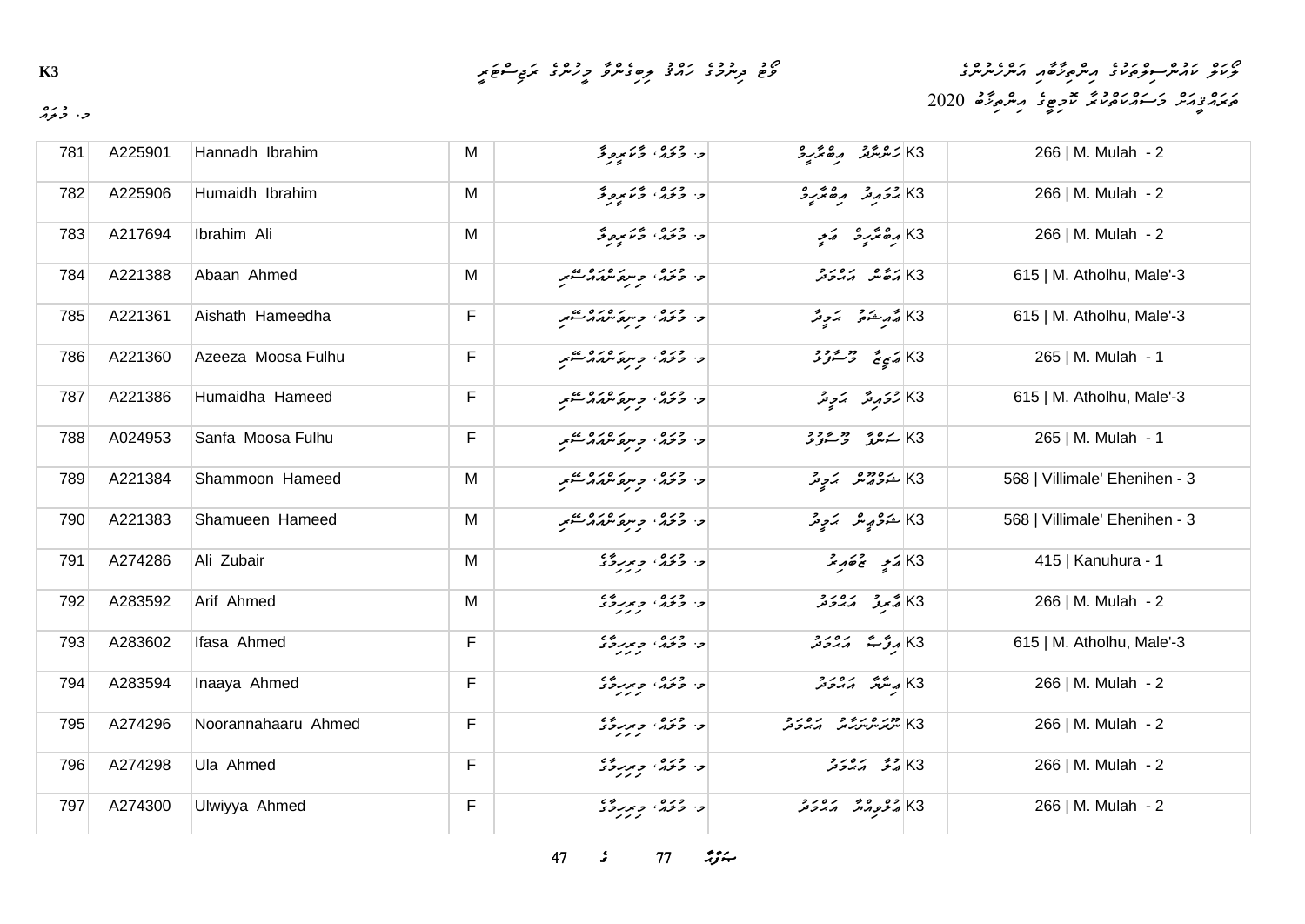*sCw7q7s5w7m< o<n9nOoAw7o< sCq;mAwBoEw7q<m; wBm;vB* م من المرة المرة المرة المرجع المرجع في المركبة 2020<br>مجم*د المريض المربوط المربع المرجع في المراجع المركبة* 

| 798 | A218527 | Azeema Ali                | $\mathsf F$ | و وره و پرسور              | K3 كەيپ <i>قەم</i> چ                                                                   | 266   M. Mulah - 2             |
|-----|---------|---------------------------|-------------|----------------------------|----------------------------------------------------------------------------------------|--------------------------------|
| 799 | A112931 | Ibrahim Nadeem            | M           | و وړه وتر ووه              | K3 ب <i>ر&amp;ټرْرِ \$سکيږ</i> و                                                       | 266   M. Mulah - 2             |
| 800 | A218530 | Mohamed Saain Shaheen     | M           | ور وره و پرسور             | K3 <i>دېممبروتر سگهبر شگړيگ</i> ر                                                      | 266   M. Mulah - 2             |
| 801 | A218525 | Nadeema Ali               | $\mathsf F$ | وره ويره وده               | K3 سَمِرِیَّ کَے پِ                                                                    | 615   M. Atholhu, Male'-3      |
| 802 | A218544 | Nazeema Ali               | F           | ور وره و پرسور             | K3 سَمْدِیَّ کَہ مِ                                                                    | 266   M. Mulah - 2             |
| 803 | A218523 | Shakeela Ali              | $\mathsf F$ | و وره و پرسور              | K3 خىرى <i>گە مەي</i>                                                                  | 266   M. Mulah - 2             |
| 804 | A220196 | Mohamed Thahuseen Muhusin | M           | أورا وده والمروش           | K3 ديره د د مرد سونتر و بر سونتر                                                       | 266   M. Mulah - 2             |
| 805 | A086349 | Muhusin Moosa             | M           | د. وده، وترونگر            | K3 كەبرىسىر بۇستە                                                                      | 635   Hulhumale', Ehenihen-21  |
| 806 | A143795 | Ali Abdul Rahman          | M           | د. دره «مروًوتر            | K3 <i>جَرِ ج</i> ەھە <i>رە جەر</i>                                                     | 265   M. Mulah - 1             |
| 807 | A220852 | Rifath Ali                | M           | د وده، وسرورتو             | K3 بر <i>وګرو کې</i> په                                                                | 615   M. Atholhu, Male'-3      |
| 808 | A220854 | Shuhala Ali               | $\mathsf F$ | والمحمد والمتحاطية         | K3 ش <sup>و</sup> گر کرم                                                               | 615   M. Atholhu, Male'-3      |
| 809 | A158705 | Suwaida Adam              | F           | والمحروم المحسرة وتخر      | K3 ست <i>وَم</i> ِیتَر مُرْتَزَرُ                                                      | 265   M. Mulah - 1             |
| 810 | A222673 | Aishath Hussain           | $\mathsf F$ | ور وره دورد                | K3 مەمرىش <i>ەق بى</i> سەمبەش                                                          | 615   M. Atholhu, Male'-3      |
| 811 | A222666 | Ali Shareef               | M           | כי כיבג'י ביינב'ב          | K3 كەمچە سىمب <i>و</i> گر                                                              | 668   Cinnamon Hakuraa Huraa-1 |
| 812 | A222667 | Aminath Hussain           | F           | و ونور، وسروء              |                                                                                        | 265   M. Mulah - 1             |
| 813 | A222672 | Fathimath Hussain         | F           | والمحرور وولدي             | K3 <i>ۋې<sub>و</sub>خۇ بى-ئىرى</i> ر                                                   | 265   M. Mulah - 1             |
| 814 | A222659 | Hussain Mohamed           | M           | والمحروم المحاسرة والمحالج | K3 يُرْسَمْ مِنْ مُحْمَّدَة مِنْ لِمَجْمَعَة مِنْ الْمَجْمَعَة مِنْ الْمُجْمَّدَة مِنْ | 265   M. Mulah - 1             |

*48 sC 77 nNw?mS*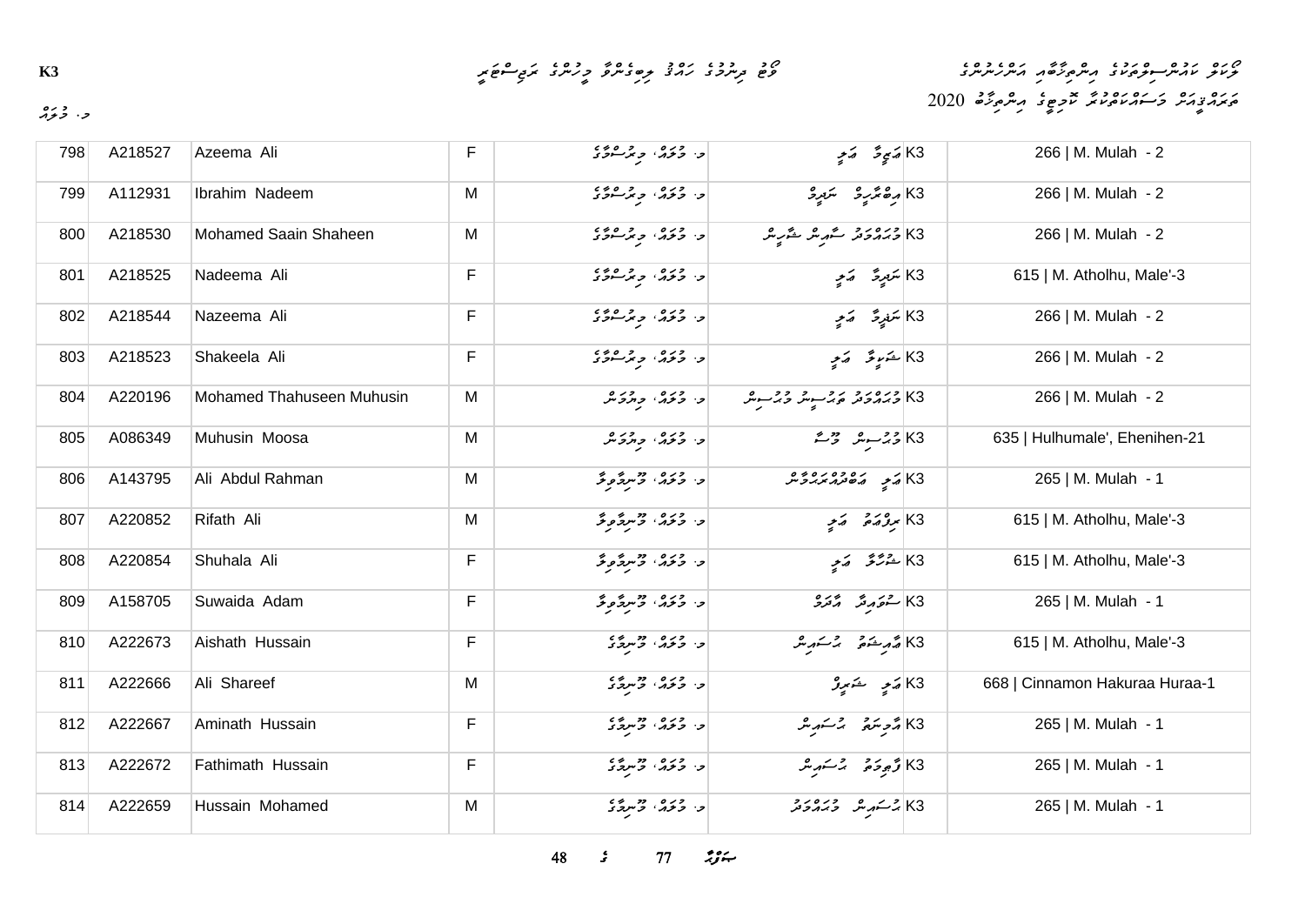*sCw7q7s5w7m< o<n9nOoAw7o< sCq;mAwBoEw7q<m; wBm;vB* م من المرة المرة المرة المرجع المرجع في المركبة 2020<br>مجم*د المريض المربوط المربع المرجع في المراجع المركبة* 

| 815 | A222671 | Ibrahim Shareef  | M           | د. ژبزه، ژبردگی                                   | K3 بر <i>ے پڑ<sub>ے گ</sub>ے ہو</i> و             | 265   M. Mulah - 1             |
|-----|---------|------------------|-------------|---------------------------------------------------|---------------------------------------------------|--------------------------------|
| 816 | A074408 | Mohamed Shareef  | M           | כי כיבולי ביינביב                                 | K3 <i>جُهُدُونُو حُمَيِنُ</i>                     | 615   M. Atholhu, Male'-3      |
| 817 | A222661 | Rageeba Adam     | F           | والمحروم المحسري                                  | K3 <i>مَدَّةٍ هُ</i> " مُرْمَر \$                 | 265   M. Mulah - 1             |
| 818 | A112260 | Aminath Shaziyya | $\mathsf F$ | والمحمد المستخدم ولمحمد                           | K3 تَ <i>رْحِ سَمَعْ</i> شَم <i>َّوْرِهْ تَرَ</i> | 266   M. Mulah - 2             |
| 819 | A291496 | Khadheeja Didi   | $\mathsf F$ | والمحكم ومعتقد فالمحافية                          | K3 زَمرِيَّ مِرِمرِ                               | 266   M. Mulah - 2             |
| 820 | A276310 | Mohamed Ahmed    | M           | والمحروم المعتقد والمحافية                        | K3 ديره د بره دورو                                | 266   M. Mulah - 2             |
| 821 | A217178 | Ahmed Najah      | M           | د. دېمه، د سرسي د گ                               | K3 كەبرى قىرىقى ئىس                               | 668   Cinnamon Hakuraa Huraa-1 |
| 822 | A217181 | Najula Ali       | $\mathsf F$ | د. د د کار کامر شروع د                            | K3 سَھَءٌ کَمَ مِ                                 | 615   M. Atholhu, Male'-3      |
| 823 | A217180 | Nuhula Ali       | F           | د. د د کار کامریگرونگ                             | K3 جُرْدَّ – <sub>م</sub> َجِ                     | 266   M. Mulah - 2             |
| 824 | A217174 | Shameema Adam    | $\mathsf F$ | د. وتور، وسرهر دیگر                               | K3 خَوِيَّ مُحَمَّدَ                              | 266   M. Mulah - 2             |
| 825 | A027738 | Mohamed Shareef  | M           | ور وره<br><i>ون ونوه، ونو</i> ړو                  | K3 <i>وُبَرُوُدُو َ</i> شَمِيرُ                   | 265   M. Mulah - 1             |
| 826 | A276183 | Saamee Shareef   | M           | כי כנם, כנסיב<br>כי כי <i>ב</i> תי                | K3 گو خ <i>تېرۇ</i>                               | 160   K. Guraidhoo - 1         |
| 827 | A276181 | Shaama Shareef   | $\mathsf F$ | ور وره وره په<br>و <sup>.</sup> ونوړ، ونوړو       | K3 شَرَّ شَمَيِّرُ                                | 568   Villimale' Ehenihen - 3  |
| 828 | A089952 | Shahida Hassan   | $\mathsf F$ | כי כנם, כנסיב<br>כי כי <i>ב</i> ג' כי <i>ב</i> גב | K3 ڪري <i>گ بزڪيل</i>                             | 265   M. Mulah - 1             |
| 829 | A276318 | Ansaam Mohamed   | $\mathsf F$ | د. د دُور، د سرگرو گ                              | K3 كەشرىشى <i>ھەدەر د</i>                         | 615   M. Atholhu, Male'-3      |
| 830 | A217131 | Eanas Mohamed    | F           | د. د دَر الله الله د ک                            | K3 <sub>م</sub> يترت ت <i>حدّم دو</i>             | 615   M. Atholhu, Male'-3      |
| 831 | A060633 | Mohamed Ali      | M           | د. وَوَكْ، وُسِرَّهِ وَ                           | K3  <i>جەنەم</i> قىر كەيچ                         | 615   M. Atholhu, Male'-3      |

*49 sC 77 nNw?mS*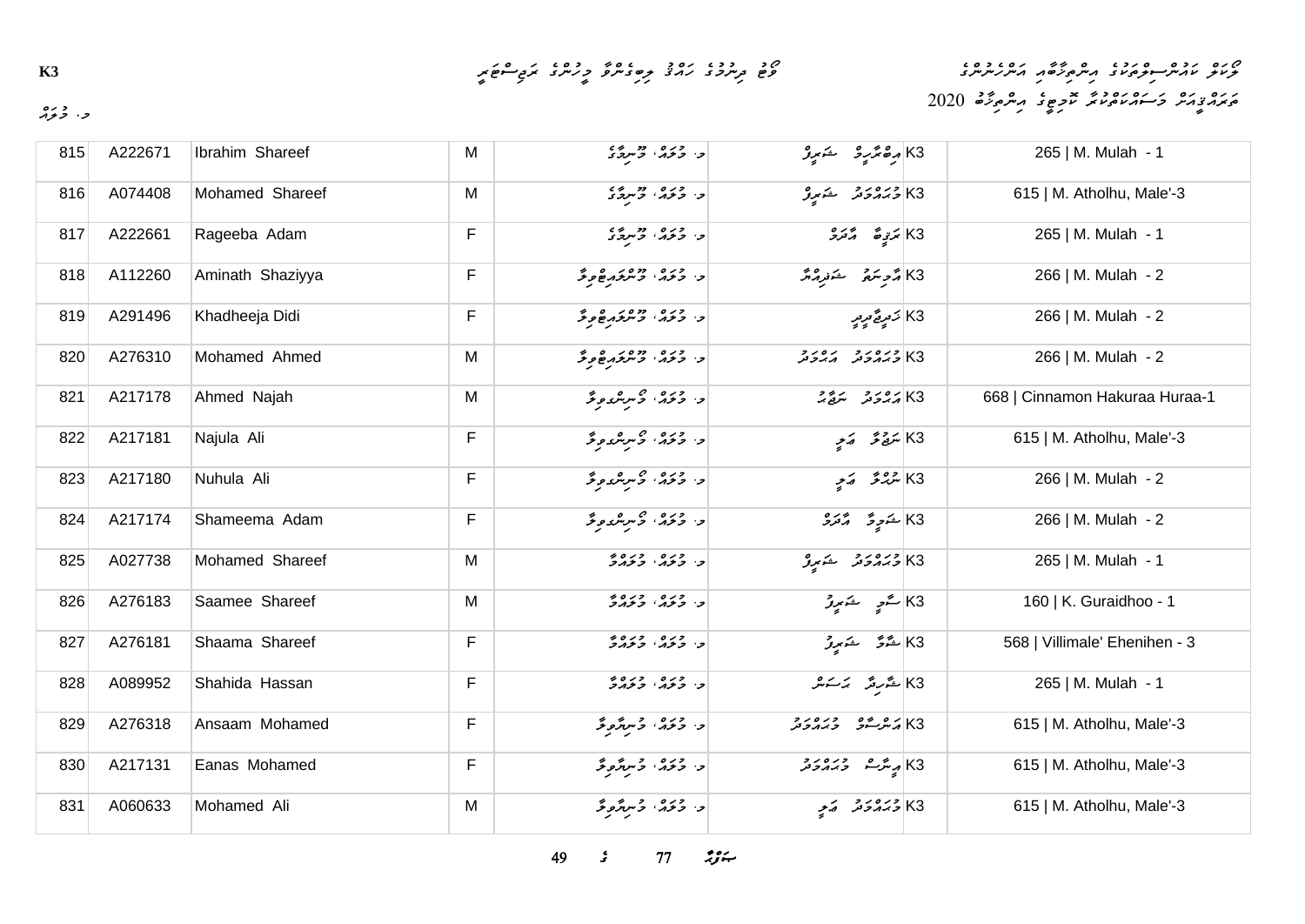*sCw7q7s5w7m< o<n9nOoAw7o< sCq;mAwBoEw7q<m; wBm;vB* م من المرة المرة المرة المرجع المرجع في المركبة 2020<br>مجم*د المريض المربوط المربع المرجع في المراجع المركبة* 

| 832 | A146360 | Ahmed Ibrahim       | M           | و. وفور، وسرور          | K3 <i>גֿ גُڅو تر مُره ټر</i> ېو         | 615   M. Atholhu, Male'-3 |
|-----|---------|---------------------|-------------|-------------------------|-----------------------------------------|---------------------------|
| 833 | A217124 | Aishath Adam        | F           | و. وفور، وسردي          | K3 مُمبِّسَمُ مُمَرَّد                  | 265   M. Mulah - 1        |
| 834 | A217126 | Ali Niyaz           | M           | و. ووه، وسرو،           | K3 کی می <i>نگی</i> ج                   | 265   M. Mulah - 1        |
| 835 | A392448 | Eenash Mohamed      | $\mathsf F$ | و ووه، وسرو،            | K3 برىترىشە <i>مەندە تەر</i>            | 265   M. Mulah - 1        |
| 836 | A217125 | Hassan Ibrahim      | M           | و. وفور، وسرور          | K3 ئەسەش مەھە <i>مەر ۋ</i>              | 265   M. Mulah - 1        |
| 837 | A152851 | Hussain Ibrahim     | M           | ور و ده. و سرگری        | K3 يُرْسَمبر شَر مِرْحَدَّرِ وَ         | 265   M. Mulah - 1        |
| 838 | A114361 | Ibrahim Hussain     | M           | و. ووه، وسرو،           | K3 مەھەرىرى بىر شەمبەش                  | 265   M. Mulah - 1        |
| 839 | A217133 | Ibrahim Mimraah Ali | M           | و. ووه، وسروه           | K3 مەھەمەر <i>5 دوم</i> گە كەم          | 615   M. Atholhu, Male'-3 |
| 840 | A146407 | Nishana Ibrahim     | F           | ور و ده. و سرگری        | K3 سرشگىنگر ب <i>ر ھىمگرى</i> گ         | 615   M. Atholhu, Male'-3 |
| 841 | A217130 | Sazna Ibrahim       | F           | و. ووه، وسرور           | K3 سَنَّعْ شَرِّ مِنْ مَحْرِ فِي 13     | 265   M. Mulah - 1        |
| 842 | A074285 | Suzana Ibrahim      | F           | و ووه، وسروء            | K3 جۇنئر م <i>ەھترى</i> د               | 265   M. Mulah - 1        |
| 843 | A046125 | Agisa               | F           | والمتحرم المتحر والمراج | K3 مُتَّوِسَةً                          | 615   M. Atholhu, Male'-3 |
| 844 | A099005 | Ahmed Zakariyya     | M           | وره وره دره             | K3 <i>הُהْحَة بِيَ مَعِهْدَة</i>        | 265   M. Mulah - 1        |
| 845 | A045754 | Aishath Zakariyya   | F           | وره وره د دره           | K3 مەم ئىكى ئىم ئىرمەتر                 | 265   M. Mulah - 1        |
| 846 | A037279 | Ameeliya            | F           | و. وړه وگورۍ            | K3 أرَّج مِرَّزٌ                        | 265   M. Mulah - 1        |
| 847 | A152860 | Aminath Zakariyya   | $\mathsf F$ | وره وره د دره           | K3 مُجِسَعَ بِمَ <i>مَ مَ</i> مِهْدَ    | 265   M. Mulah - 1        |
| 848 | A221458 | Eemaan Adam         | M           | والمحرور والمستومرى     | K3 <sub>مو</sub> وَّش م <i>مَّ</i> حَرو | 615   M. Atholhu, Male'-3 |

*50 sC 77 nNw?mS*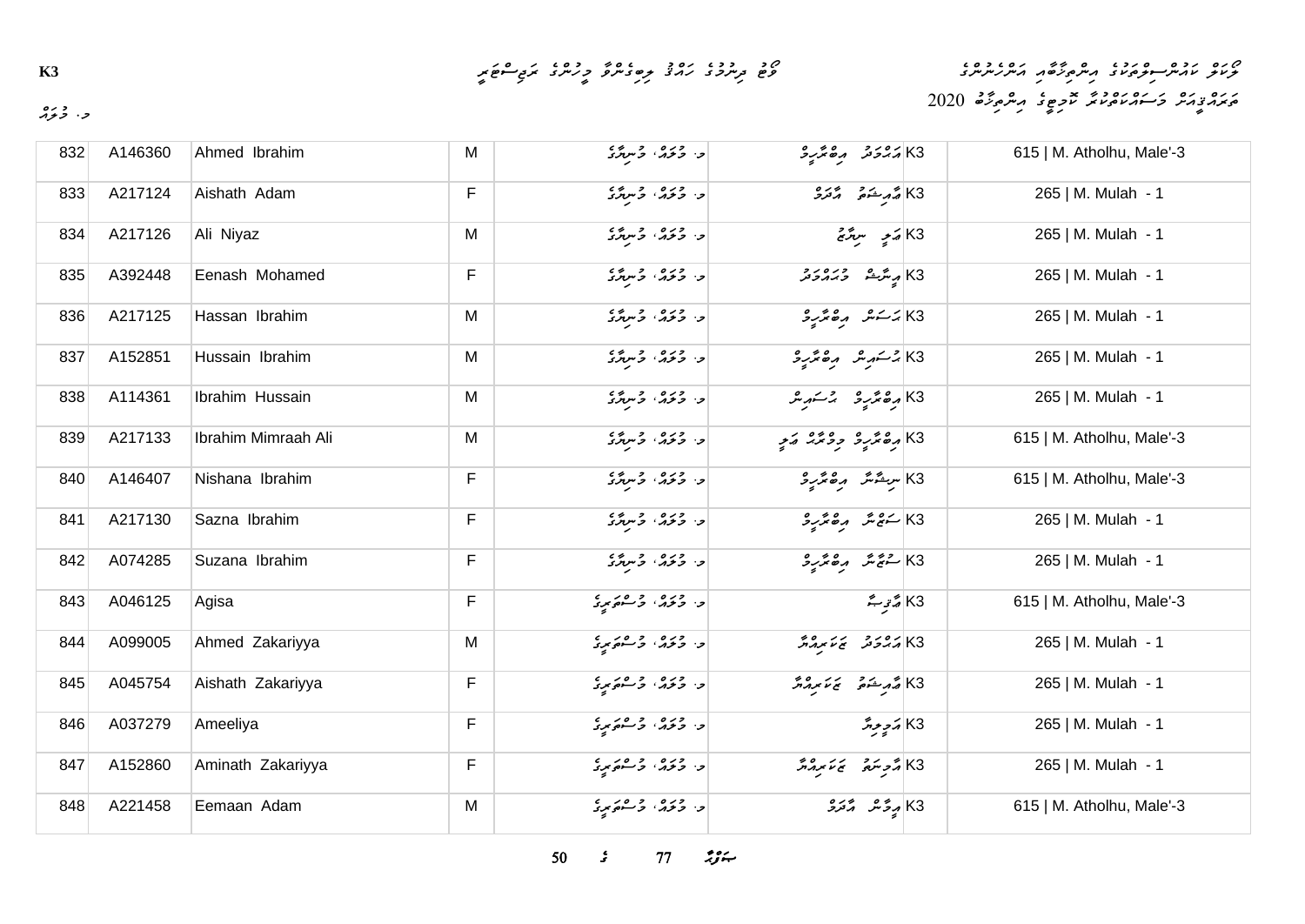*sCw7q7s5w7m< o<n9nOoAw7o< sCq;mAwBoEw7q<m; wBm;vB* م من المرة المرة المرة المرجع المرجع في المركبة 2020<br>مجم*د المريض المربوط المربع المرجع في المراجع المركبة* 

| 849 | A152859 | Fathimath Zakariyya            | F           | د. ووه، وسهويږي   | K3 <i>وَّجوحَمْ تم مَ</i> عبر مهم           | 615   M. Atholhu, Male'-3 |
|-----|---------|--------------------------------|-------------|-------------------|---------------------------------------------|---------------------------|
| 850 | A113811 | Hassan Zakariyya               | M           | د. دره د مرد ،    | K3 ئەسەمىر ئ <i>ەندىدى</i> گە               | 615   M. Atholhu, Male'-3 |
| 851 | A221453 | Hussain Zakariyya              | M           | وره وره دره       | K3 يُرْسَمَ مِينَ سَمْ مَعِي <i>مَ مَيْ</i> | 615   M. Atholhu, Male'-3 |
| 852 | A221456 | Ismail Zakariyya               | M           | د. وره، وسهوس     | K3 مەش <i>ۇم بۇ تەنىر مەر</i>               | 615   M. Atholhu, Male'-3 |
| 853 | A146321 | Mohamed Zakariyya              | M           | د. وده، وسهوس     | K3 ديرورو پر <i>ميرونگ</i>                  | 453   Maafushi Jail - 2   |
| 854 | A040540 | Ofeeliya Zakariyya             | F           | د. دره د مرد ،    | K3  تەرِ ج <i>ەنگە ئەسىمى</i> تەر           | 615   M. Atholhu, Male'-3 |
| 855 | A112803 | Sofiyya Moosa                  | F           | د. دره د مرد ،    | K3 بەر <i>ونۇ</i> ۋىتە                      | 265   M. Mulah - 1        |
| 856 | A113810 | Zakariyya Ali                  | M           | وره وره د دره د   | K3 ئ <i>ى ئىرى ھەمچ</i>                     | 265   M. Mulah - 1        |
| 857 | A122059 | <b>Fathimath Minna Rasheed</b> | F           | و. ووه، شرکت      | K3 <i>وَّجِودَة وِ مَرْسَّ بَرَ</i> حْدِثَر | 615   M. Atholhu, Male'-3 |
| 858 | A274605 | Najuma Ibrahim                 | $\mathsf F$ | و ووه، شرکت       | K3 يتر <i>يج في مرھ مُرْبِ</i> و            | 266   M. Mulah - 2        |
| 859 | A274620 | Samaha Ibrahim                 | $\mathsf F$ | د. دره، سگرگ      | K3 جۇڭ م <i>ەھترى</i> د                     | 266   M. Mulah - 2        |
| 860 | A274623 | Shahama Ibrahim                | F           | د. دره، سرگرگ     | K3 ش <i>ۇرۇ مەمۇر</i> ۇ                     | 266   M. Mulah - 2        |
| 861 | A274613 | Yumna Rasheed                  | $\mathsf F$ | د. درو، شرکت      | K3 برو بمر برسوتر                           | 266   M. Mulah - 2        |
| 862 | A148041 | Abdul Hameed Ahmed             | M           | و. د ده، مرسوره د | K3 בטיבלקייק מידי בית K3                    | 266   M. Mulah - 2        |
| 863 | A099838 | Abdulla Ahmed                  | M           | و. وتۇە، سەسور بۇ | K3 مَەمْراللە مَەدىر                        | 615   M. Atholhu, Male'-3 |
| 864 | A133014 | Ahmed Sadig                    | M           | و. وی. سرسوه و گ  | K3 كەش <sub>ە</sub> كۆرگە سەھرىتى           | 266   M. Mulah - 2        |
| 865 | A276074 | Areesha Ahmed                  | F           | و وی. شهروه گ     | K3 كەمرىگ كەندى5ىگە                         | 266   M. Mulah - 2        |

 $51$  *s*  $77$  *n*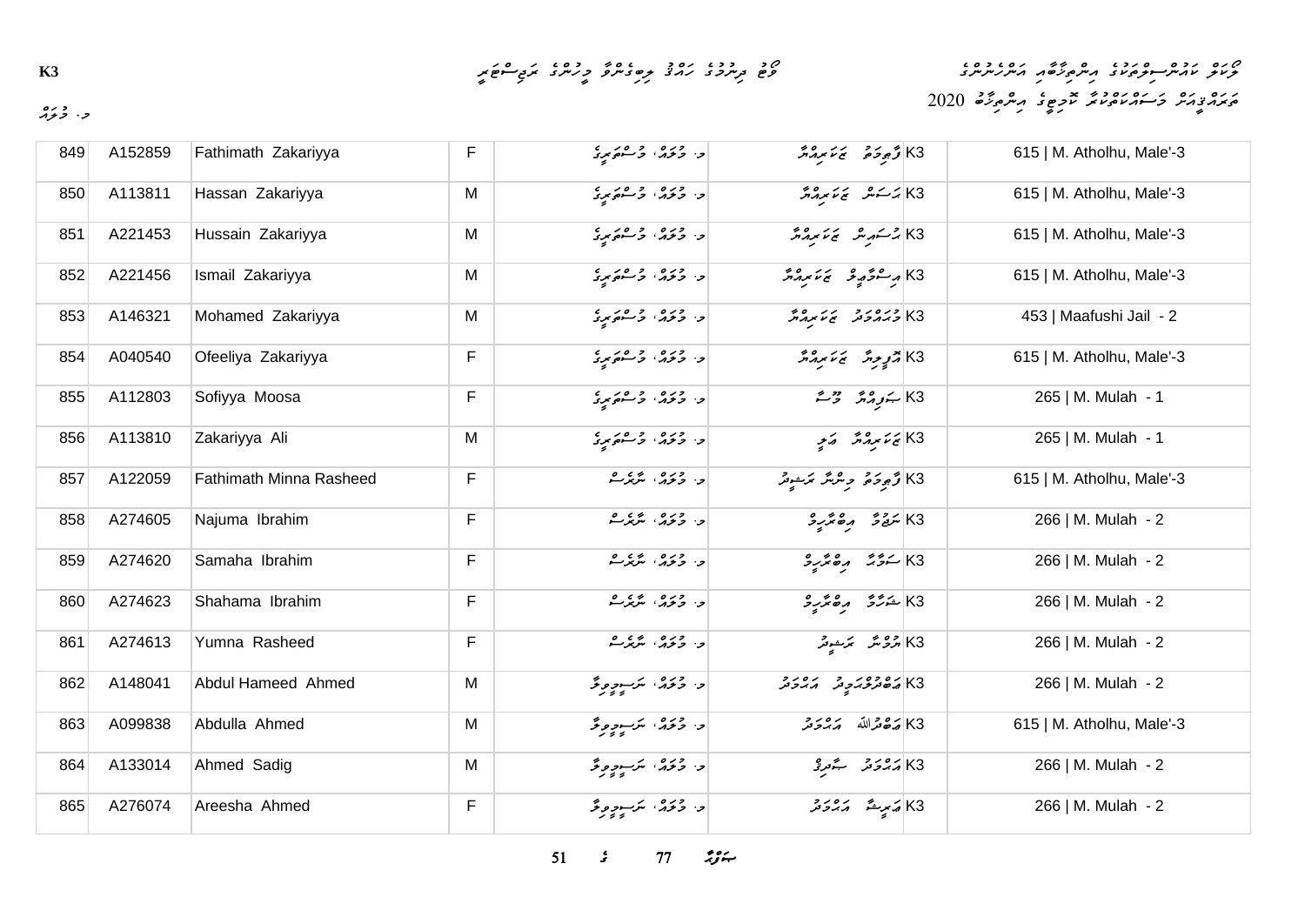*sCw7q7s5w7m< o<n9nOoAw7o< sCq;mAwBoEw7q<m; wBm;vB* م من المرة المرة المرة المرجع المرجع في المركبة 2020<br>مجم*د المريض المربوط المربع المرجع في المراجع المركبة* 

| 866 | A276053 | Hafsa Adam             | F | و . و د د کار او د و د گ   | K3 بَرُوْبَۃُ بَرْتَ <i>روْ</i>                                                                             | 266   M. Mulah - 2        |
|-----|---------|------------------------|---|----------------------------|-------------------------------------------------------------------------------------------------------------|---------------------------|
| 867 | A150088 | Iraasha Ahmed          | F | والمحكمة الكرسولي          | K3 مِتَرْتَ مَ <sup>ر</sup> ْدَدَ                                                                           | 266   M. Mulah - 2        |
| 868 | A099492 | Ahmed Jameel           | M | د. ژرو، سروه دُ            | K3 كەنزى كىم تەرىجە                                                                                         | 265   M. Mulah - 1        |
| 869 | A275608 | Ahmed Sulaiman         | M | والمحروم البروتمونجوند     | K3 <i>مەدەبىر ئىغ</i> رۇش                                                                                   | 138   Lh. Naifaru - 3     |
| 870 | A275606 | Ibrahim Sulaiman       | M | والمحركم المتعاد فركامه    | K3 مەھم <i>گىر</i> ئىسىم ئىككىنى ئىككىنى ئىككىنى ئىككىنى ئىككىنى ئىككىنى ئىككىنى ئىككىنى ئىككىنى ئىككىنى ئى | 615   M. Atholhu, Male'-3 |
| 871 | A275615 | Sadha Sulaimaan        | F | و و و وه سرو و و در        | K3 سَتَرَ سُنَوَرِدَّسَ                                                                                     | 615   M. Atholhu, Male'-3 |
| 872 | A275604 | Sameera Ibrahim        | F | والمحوكما المتعاد والمحافظ | K3 سَوِيرٌ م <i>ِ هُ بَدْرٍ دُ</i>                                                                          | 266   M. Mulah - 2        |
| 873 | A275614 | Shaamikh Sulaiman      | M | والمحوكما المتعاد والمحافظ | K3 ئىموت <sub>ى</sub> ش <i>ىخور</i> گىر                                                                     | 266   M. Mulah - 2        |
| 874 | A275607 | Shaheem Sulaimaan      | M | والمحتوم المتعرفون         | K3 خ <i>ېرى شۆم</i> ۇش                                                                                      | 266   M. Mulah - 2        |
| 875 | A275613 | Shameeh Sulaiman       | M | والمحوكما المتعاد فرقائد   | K3 خوب <sup>و</sup> سى <i>خوم</i> ۇش                                                                        | 615   M. Atholhu, Male'-3 |
| 876 | A106582 | Sulaimaan Abdul Gadhir | M | والمحتوم المتعرفون         | K3 جۇمۇمۇ مەھىر <i>ۈ</i> ۋىرىر                                                                              | 266   M. Mulah - 2        |
| 877 | A223991 | Ismail Naeem           | M | و. وفره، سرگرس             | K3 م <i>وس<sup>و</sup>ڈم</i> ی بھر سکھیے                                                                    | 266   M. Mulah - 2        |
| 878 | A224004 | Sama Ismail            | F | د. وده، سرگریگر            | K3 سَتَرَّ مِ <sup>2</sup> مَرَّم <i>و</i> نَوْ                                                             | 266   M. Mulah - 2        |
| 879 | A224014 | Samna Ismail           | F | و. وفره، سرگرس             | K3 س <i>َوْمَرْ بِرِحْوَيْوْ</i>                                                                            | 615   M. Atholhu, Male'-3 |
| 880 | A275106 | Shaan Ismail           | M | و . و دره ، سرد و شر       | K3 ئەمەر مەر <i>گەۋە</i> يد                                                                                 | 615   M. Atholhu, Male'-3 |
| 881 | A218923 | Shaarudha Mohamed      | F | د. وده، سرگرس              | K3 څونگر وره د و                                                                                            | 266   M. Mulah - 2        |
| 882 | A274384 | Ahmed Zaeem            | M | والمحروم البرام المقامر    | K3 <i>كەبۇ ئۇ تەم</i> وق                                                                                    | 615   M. Atholhu, Male'-3 |

 $52$   $\cancel{3}$   $\cancel{77}$   $\cancel{23}$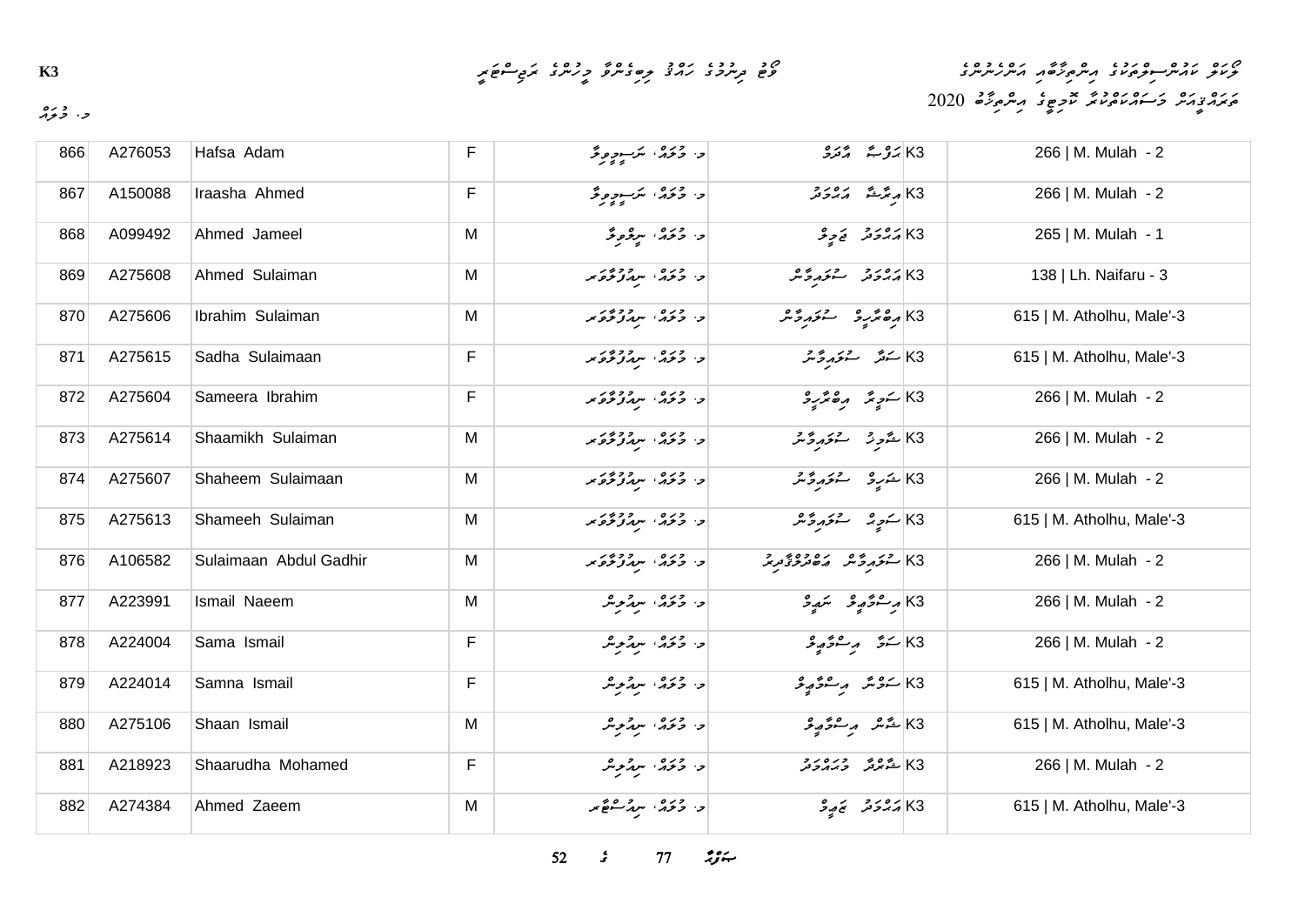*sCw7q7s5w7m< o<n9nOoAw7o< sCq;mAwBoEw7q<m; wBm;vB* م من المرة المرة المرة المرجع المرجع في المركبة 2020<br>مجم*د المريض المربوط المربع المرجع في المراجع المركبة* 

| 883 | A274382 | Fathimath Zaeema       | F           | و. وُوَكُّ، سِمْ سُوْطٍ مَد   | K3 <i>وَّجِوحَمْ نَجْهِرْ</i>                | 266   M. Mulah - 2        |
|-----|---------|------------------------|-------------|-------------------------------|----------------------------------------------|---------------------------|
| 884 | A274380 | Hawwa Hussain          | $\mathsf F$ | و. وَوَه، سِمْ سَمْعَ مَد     | K3 <i>يَدْهُمُ بِرْسَهِ بِ</i> رْ            | 615   M. Atholhu, Male'-3 |
| 885 | A042127 | Hussain Ali            | M           | و. وَوَكَّ، سِمْ سُمَّعَ مَرَ | K3 پرستمبر <i>پر م</i> حکم کی                | 266   M. Mulah - 2        |
| 886 | A274378 | Khushama Hussain       | $\mathsf F$ | و. وَوَكَّ، سِمْ سُمَّعَ مَرَ | K3∫رَّحَدَّةَ بُرْحَمَ <i>دٍ بُنْ</i>        | 266   M. Mulah - 2        |
| 887 | A274386 | Mohamed Wishah         | M           | و. وَوَكَّ سِمْ سُوَّعَ       | K3 <i>جەنگە خەشقى</i> گە                     | 266   M. Mulah - 2        |
| 888 | A274364 | Shiyaana Hussain       | $\mathsf F$ | و. ووه، سه مقطعه              | K3 ج <sub>وت</sub> رنگر گرستمبرنگر           | 266   M. Mulah - 2        |
| 889 | A247512 | Ahmed Latheef          | M           | و. وَوَهُ، سَمْهِ عَلَمْ سَمْ |                                              | 265   M. Mulah - 1        |
| 890 | A275985 | Aminath Lahufa Latheef | F           | والمحمد والملاح محمد المحمد   | K3 مَّ <i>جِسَمَۃ حَدَّرٌ</i> حَب <i>ورٌ</i> | 59   Sh. Foakaidhoo - 1   |
| 891 | A275982 | Hassan Latheef         | M           | و. ووه، سَمَّ صحيحت           | K3   يَرْسَمْسُ نَحْمِ وِرْ                  | 615   M. Atholhu, Male'-3 |
| 892 | A143059 | Hussain Moosa          | M           | و. و وه، سَم عمر علي          | K3 پرڪبريش وحيث                              | 265   M. Mulah - 1        |
| 893 | A275970 | Jameela Ibrahim        | $\mathsf F$ | و. و وه، سَم عمر علي          |                                              | 265   M. Mulah - 1        |
| 894 | A122027 | Mohamed Latheef        | M           | والمحمد والملاحقين والمحمد    | K3 دېم <i>ډېرو توپو</i> ژ                    | 265   M. Mulah - 1        |
| 895 | A275964 | Rishwan Latheef        | M           | و. و و ده سمه ۱۳۵             | K3 برڪو <i>گر چو</i> ڙ                       | 615   M. Atholhu, Male'-3 |
| 896 | A276262 | Aathifa Mohamed        | F           | و و و وه سره بروه             | K3 مَّ مِوتَرَ حَمَدَ مَد                    | 266   M. Mulah - 2        |
| 897 | A245022 | Ahmed Mohamed          | M           | و و وه سره بوده               | K3 كەبرو مەمدەر                              | 266   M. Mulah - 2        |
| 898 | A276257 | Aishath Mohamed        | F           | و وی مهاجوده                  | K3 مُمْ مِسْمَعْ وَبَرْمُ وَمَدْ             | 266   M. Mulah - 2        |
| 899 | A276267 | Eenaas Mohamed         | F           | و وی و وه سره موده            | K3 <sub>م</sub> يترت وبرەرە                  | 266   M. Mulah - 2        |

 $53$   $\cancel{5}$   $77$   $\cancel{25}$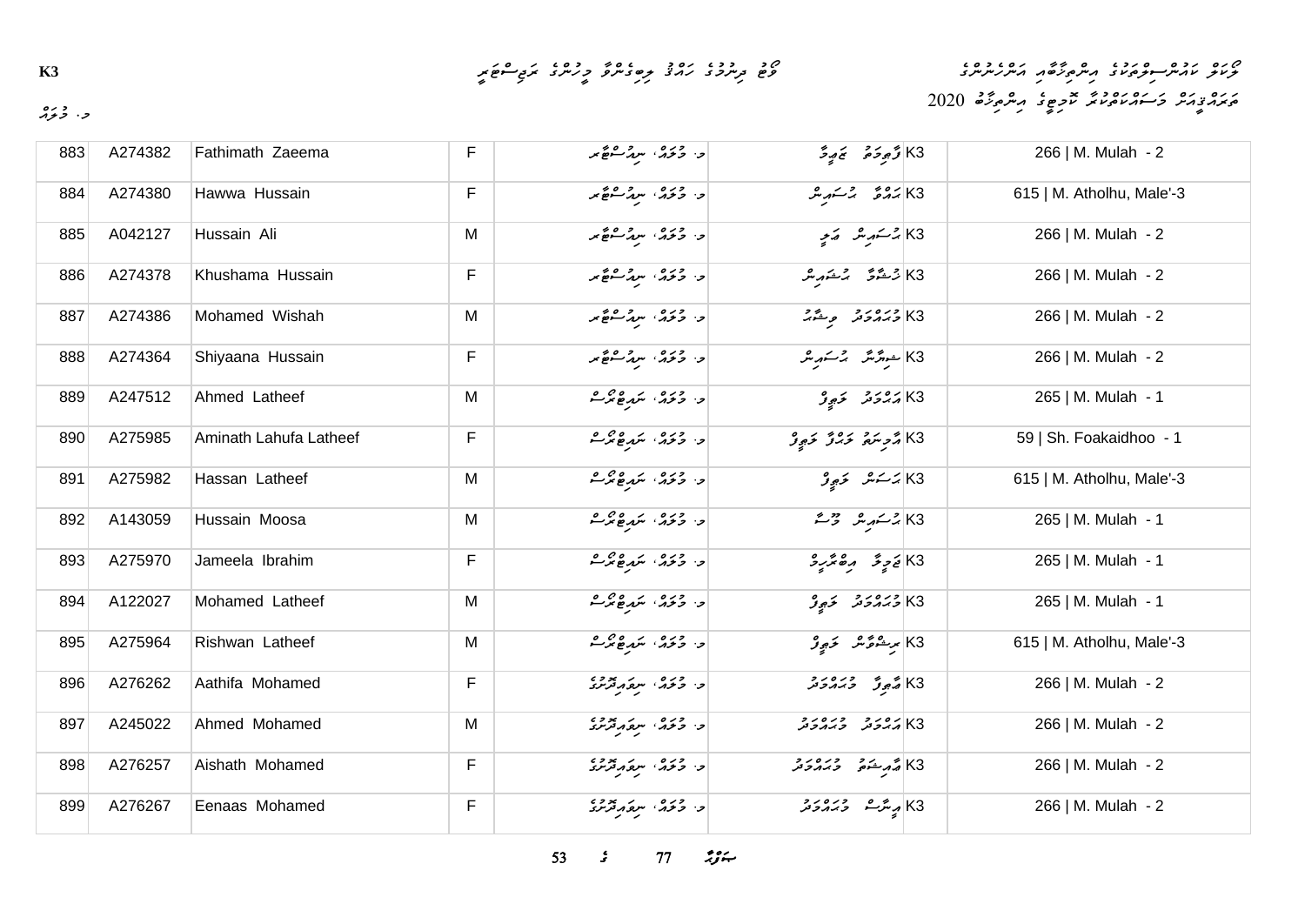*sCw7q7s5w7m< o<n9nOoAw7o< sCq;mAwBoEw7q<m; wBm;vB* م من المرة المرة المرة المرجع المرجع في المركبة 2020<br>مجم*د المريض المربوط المربع المرجع في المراجع المركبة* 

| 900 | A276248 | Fathimath Rasheeda   | F | و و و وه، سوړونده                                   | K3  <i>وَّجِوَدَةْ - مَرْ</i> شِي <i>دَّ</i> ر | 266   M. Mulah - 2        |
|-----|---------|----------------------|---|-----------------------------------------------------|------------------------------------------------|---------------------------|
| 901 | A150133 | Hassan Mohamed       | M | و و وه سره بدوه                                     | K3 ئەسەھرە <i>دەرەرە</i>                       | 266   M. Mulah - 2        |
| 902 | A276253 | Hussain Mohamed      | M | و وتحمد سعد بدوه                                    | K3 يُرَمَّدِسُ وَيَرْدُونَرُ                   | 615   M. Atholhu, Male'-3 |
| 903 | A096709 | Mohamed Yoosuf       | M | و و وه سره بود ،                                    | K3 دېږونه پر دو                                | 266   M. Mulah - 2        |
| 904 | A276250 | Mujuthaba Mohamed    | M | و و وه سره بود ،                                    | K3 دوم دره دره                                 | 266   M. Mulah - 2        |
| 905 | A220863 | Fathimath Wafiyya    | F | و و و و استرو                                       | K3 <i>وَّجِوَدَهُ</i> عَ <i>وِدْهُ</i> ّ       | 266   M. Mulah - 2        |
| 906 | A276169 | Shareefa Ibrahim     | F | والمحروم الميمر                                     | K3 خىمبى <i>رَ مەمگى</i> رۇ                    | 266   M. Mulah - 2        |
| 907 | A104498 | Ahmed Nizar          | M | כי כנס, ממבים<br>כי כי <i>בר</i> י יינט <i>ע</i>    | K3 كەبرى قىر سېنى ئىر                          | 266   M. Mulah - 2        |
| 908 | A275994 | Fauziyya Ali         | F | כי כנס, ממינים<br>כי כי <i>בר</i> י ייטענ           | K3 <i>ڌ ۾ ۽ دُبڻ ھَ ج</i> ِ                    | 615   M. Atholhu, Male'-3 |
| 909 | A276001 | Ibrahim Abdul Hakeem | M | כי כיבה יימידים                                     | K3 رەئرىرى مەھىر <i>ۈمكى</i> رە                | 79   N. Miladhoo - 1      |
| 910 | A152838 | Mariyam Shazmeena    | F | כי כנים, ממיד שי<br>כי כי <i>בר</i> י יינט <i>ע</i> | K3 كەبىر ئىرىمى ئىس ئىرىگىر بىر ئىس            | 615   M. Atholhu, Male'-3 |
| 911 | A115736 | Mohamed Aswad        | M | כי כנס ממבים<br>כי כי <i>ב</i> תי יי <i>טעי</i> ב   | K3 دېږدونر کم شونر                             | 266   M. Mulah - 2        |
| 912 | A276050 | Sausan Ibrahim       | F | כי כיברי ממים ב                                     | K3 سەرسىس مەھ <i>مگرى</i> دى                   | 615   M. Atholhu, Male'-3 |
| 913 | A122050 | Sazleena Ibrahim     | F | כי כנס, ממינים<br>כי כי <i>בר</i> י ייטענ           | K3 سَنَجْرِينَرَ مِنْ مُرْسِرْدَ               | 266   M. Mulah - 2        |
| 914 | A155008 | Shirumeeza Ibrahim   | F | כי כיברי ממיני ב                                    | K3 حو <i>مزوِجَ وەمزَّرٍ</i> وَ                | 266   M. Mulah - 2        |
| 915 | A276046 | Shiuna Ibrahim       | F | כי כנס ממים<br>כי כי <i>בר</i> י ייטעט              | K3 جوړننگ بر <i>هنگرې</i> و                    | 266   M. Mulah - 2        |
| 916 | A105793 | Abdulla Sodig        | M | כי כנס, מכים<br>כי כברה <sup>,</sup> יינבב          | K3 رَصْحَرْاللّه جَعْرَتْزَ                    | 266   M. Mulah - 2        |

 $54$   $\cancel{5}$   $77$   $\cancel{25}$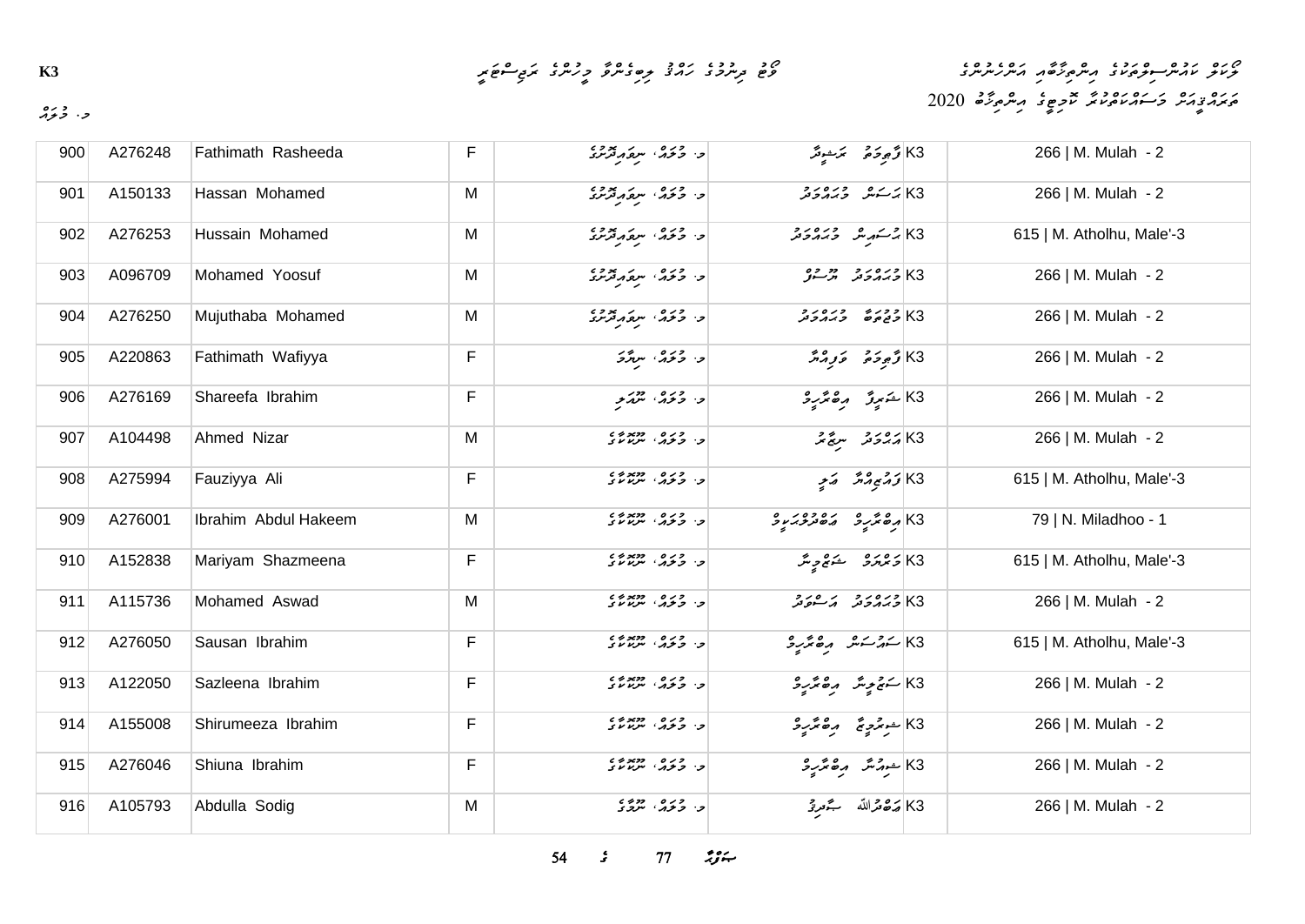*sCw7q7s5w7m< o<n9nOoAw7o< sCq;mAwBoEw7q<m; wBm;vB* م من المرة المرة المرة المرجع المرجع في المركبة 2020<br>مجم*د المريض المربوط المربع المرجع في المراجع المركبة* 

| 917 | A147309 | Aminath Samha         | F           | כי כי <i>ברי יינב</i> ל                                 | K3  مُّحِسَمُ مُسَوَّرٌ                  | 266   M. Mulah - 2        |
|-----|---------|-----------------------|-------------|---------------------------------------------------------|------------------------------------------|---------------------------|
| 918 | A112592 | Ibrahim Sabah         | M           | כי כנים, כבשים<br>כי כיבו <i>ר</i> י יינבצ              | $222 - 222$                              | 266   M. Mulah - 2        |
| 919 | A147960 | Sameeha Sodiq         | F           | و وړه .<br>د ونور، سرور                                 | K3∣ڪوپ <sup>و</sup> جُنوبوتو             | 266   M. Mulah - 2        |
| 920 | A141288 | Siyama Ibrahim        | F           | כי כיבה ובכים<br>כי כיבה יינבצ                          | K3 سو <i>مرڈ م</i> ھ <i>مگرد</i> ی       | 266   M. Mulah - 2        |
| 921 | A217654 | Ahmed Rasheed         | M           | כי כנם חבנים.<br>כי כיבה יינביבב                        | K3 كەبرى كىم كەر ئىرىدى كىرىدى كىل       | 615   M. Atholhu, Male'-3 |
| 922 | A152856 | Fathimath Abdulla     | F           | כי כנים, חבובים<br>כי כיבו <i>ת</i> , יי <i>נביו</i> בי | K3 رُجِعَة حَدَّة لله                    | 615   M. Atholhu, Male'-3 |
| 923 | A217640 | Hawwa Hussain         | F           | כי כיבה ומגנים<br>כי כיבה ייעבינים                      | K3 <i>يَدُوَّة بِرْسَهِ بِ</i> رْ        | 266   M. Mulah - 2        |
| 924 | A149943 | Hussain Rasheed       | M           | כי כנם חבנים.<br>כי כיבה יינביבב                        | K3 پرسکوپٹر کر <sub>شو</sub> یٹر         | 615   M. Atholhu, Male'-3 |
| 925 | A081735 | Mariyam Abdulla       | F           | כי כנם - חביבים<br>כי כיכה' יינביבים                    | K3 كريرد كا محافرالله                    | 615   M. Atholhu, Male'-3 |
| 926 | A217650 | Sharmeela Abdulla     | F           | כי כיבה יחדשים<br>כי כיבה יינביבב                       | K3 ڪمتر <i>چ ۾ چي</i> هرالله             | 266   M. Mulah - 2        |
| 927 | A143079 | Suwaidha Abdulla      | $\mathsf F$ | כי כים, יחז זה<br>כי כיבה <sup>,</sup> יינדינד          | K3 جۇم <i>وتۇ مەھەتر</i> اللە            | 615   M. Atholhu, Male'-3 |
| 928 | A274486 | Aminath Ahmed         | $\mathsf F$ | د. ژرو، شرخ سره د                                       | K3 مُجِسَعَة مَدْحَقَّ                   | 273   F. Bilehdhoo - 1    |
| 929 | A274470 | Easa Ahmed Fulhu      | M           | و وړه مرغم سرعر تر                                      | K3 <sub>جو</sub> ت پروتونونو             | 255   ADh. Maamigili - 1  |
| 930 | A274476 | Fathimath Ahmed Fulhu | F           | و و و وه، شرچم پوځ                                      | K3 زَّجِرَة دَرْدَتْرُوْتَ               | 266   M. Mulah - 2        |
| 931 | A147045 | Haleemath Ahmed Fulhu | $\mathsf F$ | د. دره، شره مورد                                        | K3 يَرِدَةُ 1945 وَدِيَّةِ               | 615   M. Atholhu, Male'-3 |
| 932 | A274478 | Hawwa Haifa Ahmed     | F           | د. دى، شەر بور                                          | K3 يَ <i>زْدُوُّ بَرْدِوُّ مَدْدَوْر</i> | 382   Maradhoofeydhoo - 1 |
| 933 | A122029 | Ibrahim Ahmed Fulhu   | M           | د. دره، شرگتبورگ                                        | K3 رەئۇر <i>5.25 دو</i> ر                | 266   M. Mulah - 2        |

*55 sC 77 nNw?mS*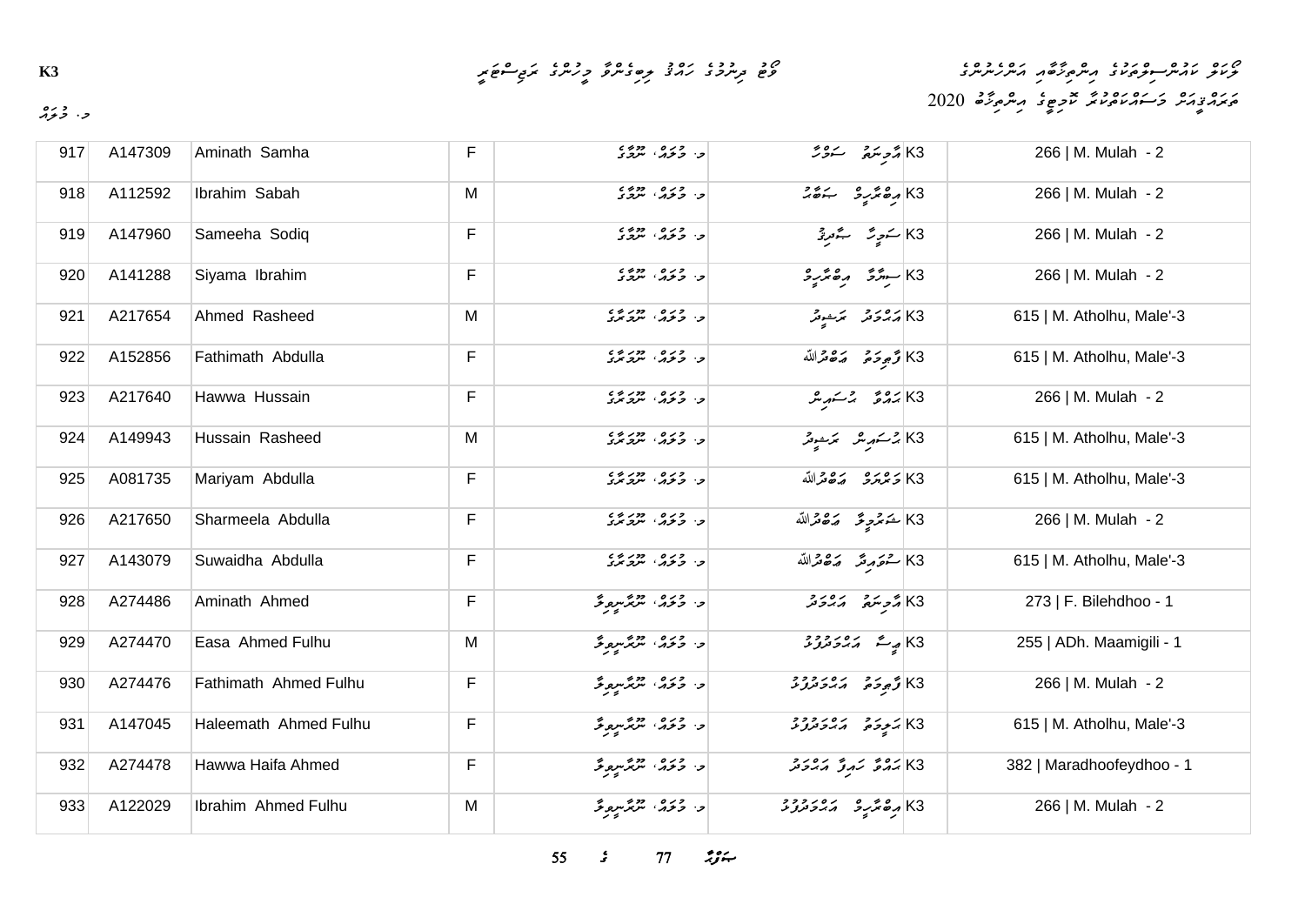*sCw7q7s5w7m< o<n9nOoAw7o< sCq;mAwBoEw7q<m; wBm;vB* م من المرة المرة المرة المرجع المرجع في المركبة 2020<br>مجم*د المريض المربوط المربع المرجع في المراجع المركبة* 

| 934 | A273351 | <b>Ismail Ahmed Fulhu</b> | M           | د. دُنگر، شرمگرسره گ                                                       | K3 <sub>م</sub> رگۇم بۇ ئەرەپرىتى كەرلىق ئالىرى ئالىرى ئىلگا بىر سىزىلىق ئا | 266   M. Mulah - 2        |
|-----|---------|---------------------------|-------------|----------------------------------------------------------------------------|-----------------------------------------------------------------------------|---------------------------|
| 935 | A085943 | Mohamed Ahmed Fulhu       | M           | د. دىمە، شەسىر                                                             | K3 درورو برورورو                                                            | 266   M. Mulah - 2        |
| 936 | A274461 | Muneera Ahmed Manik       | F           | د. دره، شرگسرونگر                                                          | K3 دُسِعٌ مَدْوَمْرَدَ سِرْءُ                                               | 266   M. Mulah - 2        |
| 937 | A274480 | Sanaa Ahmed               | $\mathsf F$ | د. دره. شرگسورگ                                                            | K3 سەنىژ كەندۇنىر                                                           | 615   M. Atholhu, Male'-3 |
| 938 | A125591 | Yoosuf Ahmed Fulhu        | M           | د. دره. شرگسورگ                                                            | K3 پژے و پر دورو د                                                          | 266   M. Mulah - 2        |
| 939 | A222639 | Abdul Azeez Hussain       | M           | و. ووه، سرچمبری                                                            | K3 مەھ <i>ىر ۋە بىج ج. شەر بىر</i>                                          | 265   M. Mulah - 1        |
| 940 | A100227 | Ahmed Hameed              | M           | د. دره معرض                                                                | K3 كەبرى <i>قىرى</i> كەر بىر                                                | 615   M. Atholhu, Male'-3 |
| 941 | A117453 | Ali Yasir                 | M           | و. ووه، سرچمبری                                                            | K3 كەمچە مەسىرىمە                                                           | 615   M. Atholhu, Male'-3 |
| 942 | A122053 | Azeeza Abdul Azeez        | F           | و. ووه، مرتزمین                                                            | K3 <i>مَې ئ</i> <sup>ھ م</sup> ەھى <i>ر دە</i> ئې                           | 615   M. Atholhu, Male'-3 |
| 943 | A099432 | Fahud Abdul Azeez         | M           | د. وره، شرعه سر                                                            | K3 زرد مەھەر <i>ۈم يى</i>                                                   | 615   M. Atholhu, Male'-3 |
| 944 | A222642 | Leeza Abdul Azeez         | $\mathsf F$ | و. ووه، مرتزمبر                                                            | K3 <i>جنگ مەھىرىمەينى</i>                                                   | 265   M. Mulah - 1        |
| 945 | A051717 | Mohamed Anwar             | M           | د. دره معرض                                                                | K3 در در در در در د                                                         | 265   M. Mulah - 1        |
| 946 | A218691 | Abdul Shakoor Mohamed     | M           | כי כיכולי ייקו <i>י מכני</i> ם<br>כי כי <i>כ</i> ולי ייקו <i>יקו מכ</i> יכ | K3 كەھەر مەددە يەر ئەرگەردىر                                                | 270   M. Dhiggaru - 1     |
| 947 | A112258 | Abdulla Zoobeen Moosa     | M           | כנים, כבנים כנים<br>כי כיבהי ייתו <i>ב ייטב כ</i> ב                        | K3 كَرْحْمْدْاللَّهُ تَجْرُحُومْدْ قَرْسَةُ                                 | 265   M. Mulah - 1        |
| 948 | A153893 | Ahmed Mubaarik            | M           | כי כיכולי יידוע פנים.<br>כי כיכולי יידוע משפיכב                            | K3 كەبروتىر جىھىر                                                           | 265   M. Mulah - 1        |
| 949 | A218697 | Ali Riyaz Zoobeen         | M           | כנים, כבנים בגוב<br>כי כיבה <sup>,</sup> ייט <i>ונייטביב</i> ב             | K3 کی پر پر پیچ میچ چاپ می                                                  | 138   Lh. Naifaru - 3     |
| 950 | A243241 | Mohamed Raamiz Zoobeen    | M           | כי כיכו <i>רי יירוע כנו</i> טי<br>כי כי <i>כ</i> ורי יירוע מינג <i>כ</i> ב | K3 دېم ده د څرخ مخ موس                                                      | 265   M. Mulah - 1        |

 $56$   $\frac{2}{3}$   $77$   $\frac{2}{3}$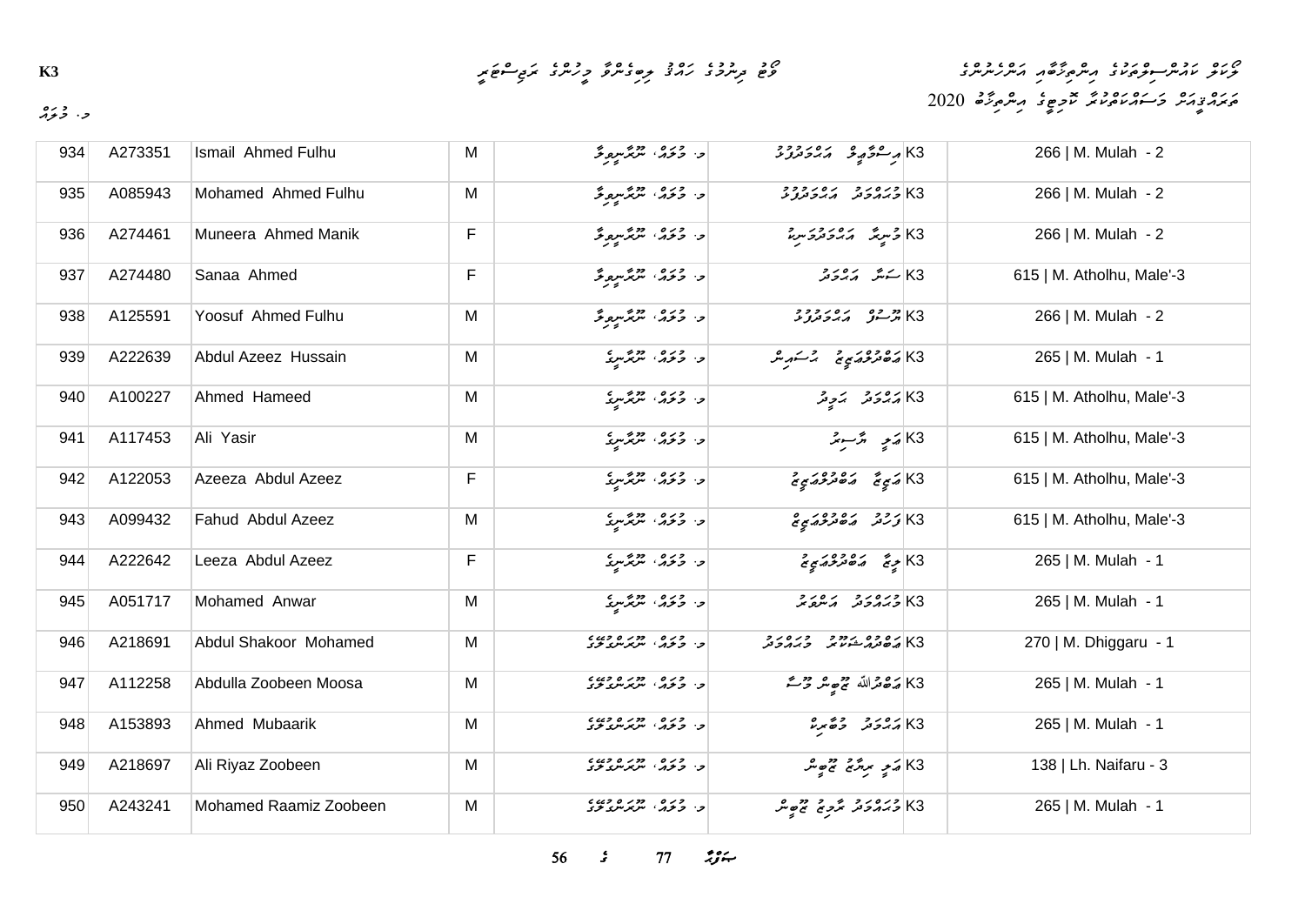*sCw7q7s5w7m< o<n9nOoAw7o< sCq;mAwBoEw7q<m; wBm;vB* م من المرة المرة المرة المرجع المرجع في المركبة 2020<br>مجم*د المريض المربوط المربع المرجع في المراجع المركبة* 

| 951 | A218695 | Risfa Zoobeen    | F | כי כיכו <i>לי יינ</i> היינגיבג                                  | K3 برگۇ چىمچە شە                      | 265   M. Mulah - 1        |
|-----|---------|------------------|---|-----------------------------------------------------------------|---------------------------------------|---------------------------|
| 952 | A218693 | Suneetha         | F | כי כיכולי ייקו <i>י מכני</i> ם.<br>כי כי <i>כולי ייקויקופיב</i> | K3 سقىيى <i>گە</i>                    | 265   M. Mulah - 1        |
| 953 | A132826 | Zeena Jaufar     | F | وره . دوره ددن و.<br>د ونور، سرپرسونور                          | K3 بې <i>شقىق قەقەتت</i>              | 265   M. Mulah - 1        |
| 954 | A218679 | Zoona Moosa      | F | כי כיכולי יידוע פנונים<br>כי כיכולי יידוע משפיכו                | 13) جي شر حي شر                       | 265   M. Mulah - 1        |
| 955 | A218678 | Zuhura Moosa     | F | כנים, כבנים כגבים<br>כי כיבהי ייתו <i>ינייטביב</i> ב            | $23$ $22$ K3                          | 265   M. Mulah - 1        |
| 956 | A152846 | Adam Jameel      | M | و. ووه، شهر وه                                                  | K3 جُمَرَوْ گ <sub>ے تو</sub> ثو      | 615   M. Atholhu, Male'-3 |
| 957 | A072132 | Faiza Adam       | F | د. دره، شهر د،                                                  | K3 وَّرِيحَ     مُرْمَرْدُ            | 265   M. Mulah - 1        |
| 958 | A152837 | Fathimath Jameel | F | و. ووه، شهر وه                                                  | K3 <i>وَّجِوَدَةَ</i> تَحَرِّدُ       | 265   M. Mulah - 1        |
| 959 | A076896 | Hassan Jameel    | M | و وړه، شونوی                                                    | K3  تەس <i>ەنلى</i> ق <sub>ە</sub> مى | 265   M. Mulah - 1        |
| 960 | A071514 | Hussain Jameel   | M | و وره همون                                                      | K3   پرستهر م <i>نگ او</i> توریخ      | 615   M. Atholhu, Male'-3 |
| 961 | A275058 | Ibrahim Jameel   | M | و وړه، شونوی                                                    | K3 <sub>م</sub> ەنگەر قىم يەر         | 615   M. Atholhu, Male'-3 |
| 962 | A152839 | Moosa Jameel     | M | د. دره، شهر د،                                                  | K3 تخریحہ <sub>تھے جو</sub> ی         | 615   M. Atholhu, Male'-3 |
| 963 | A275057 | Umar Jameel      | M | و وړه، شونوی                                                    | K3 <i>مەنى ق</i> وق                   | 265   M. Mulah - 1        |
| 964 | A220979 | Aiman Ali        | M | د. وده، کاڪسر                                                   | K3   كەرىخە مىچ                       | 265   M. Mulah - 1        |
| 965 | A156322 | Amsooda Hassan   | F | والمحروم المستوسر                                               | K3 كەبۇ سىمبىر كەسكەنلەر              | 265   M. Mulah - 1        |
| 966 | A220973 | Ayyuman Ali      | M | والمحرور وكالشرائع                                              | K3 <i>پروژونگ پرو</i>                 | 265   M. Mulah - 1        |
| 967 | A220984 | Eeman Ali        | M | والمحروم المتشاهرة                                              | K3 پ <sub>و</sub> ڱن <i>د چَ</i> ڃِ   | 615   M. Atholhu, Male'-3 |

*57 sC 77 nNw?mS*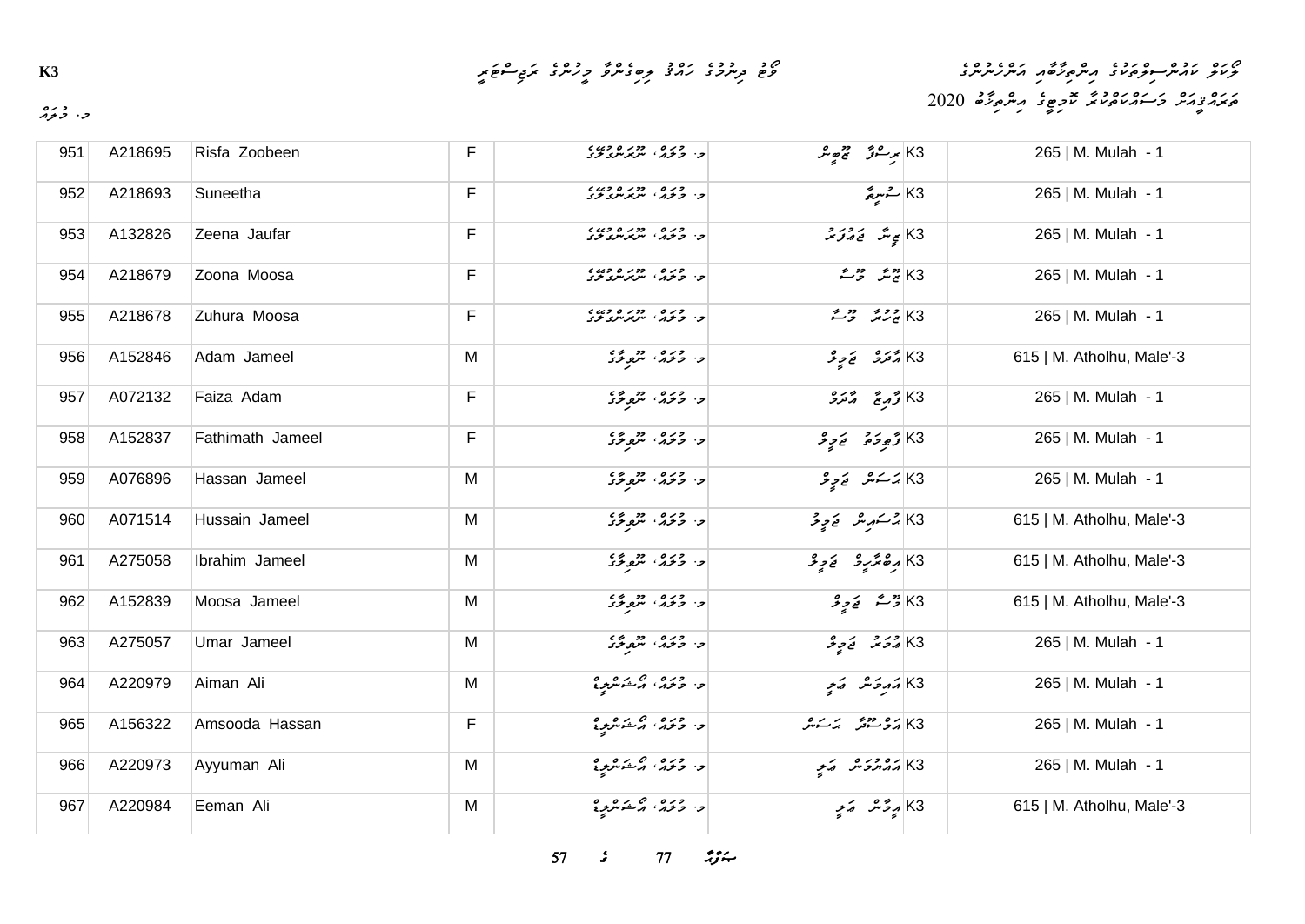*sCw7q7s5w7m< o<n9nOoAw7o< sCq;mAwBoEw7q<m; wBm;vB* م من المرة المرة المرة المرجع المرجع في المركبة 2020<br>مجم*د المريض المربوط المربع المرجع في المراجع المركبة* 

| 968 | A043441 | Mohamed Masood        | M | د· د د کار مان مشکور د کار | K3 دېرونر و شهير                           | 569   Kulhudhuffushi, Ehenihen-1 |
|-----|---------|-----------------------|---|----------------------------|--------------------------------------------|----------------------------------|
| 969 | A144702 | Nasheeda Hassan       | F | والمحروم المستوهور         | K3 سَرَجِيرٌ - بَرَسَ <i>مَ</i> رُ         | 615   M. Atholhu, Male'-3        |
| 970 | A085175 | Rugiyya Mohamed Fulhu | F | والمحروم المحشر والمعروج   | K3 تر <i>وم</i> ورەرورور                   | 265   M. Mulah - 1               |
| 971 | A222695 | Aishath Zahira        | F | والمحترم المراء وتحر       | K3 مۇم شەھرە سىم <i>بەت</i> ر              | 265   M. Mulah - 1               |
| 972 | A222748 | Amathulla Zahira      | F | و وده، مرووث               | K3 مَرَّدَّة للَّه گُمْ سِمَّد             | 615   M. Atholhu, Male'-3        |
| 973 | A222732 | Azumathulla Kamaal    | M | د. درو، چې په پوځ          | K3 مَنْ وَمَرْ وَاللّه مَدَّرَ قَرْ        | 615   M. Atholhu, Male'-3        |
| 974 | A222749 | Barrath Zahira        | F | د وده، چې په چې            | K3 <i>کاه ډېره تج پ</i> ېتر                | 265   M. Mulah - 1               |
| 975 | A122057 | Fathimath Zahira      | F | د. درو، چې په پوځ          | K3 رَّج <i>وحَمْ پِحْ بِ</i> يَّر          | 615   M. Atholhu, Male'-3        |
| 976 | A222739 | Haleema Zahira        | F | والمحمد والملاه والمحمد    | K3 بَرْجِرَةٌ گُرِيْتُهُ                   | 265   M. Mulah - 1               |
| 977 | A222744 | Hanna Zahira          | F | والمحروم أوراه وتحر        | K3 بَرْتْرْتَرْ مَحْ بِ <del>رَ</del> ّ    | 265   M. Mulah - 1               |
| 978 | A050336 | Jaufar Kamal          | M | والمحرور وكالمعالج ومحر    | K3 كۆرگەنزىر ئىرگەنز                       | 265   M. Mulah - 1               |
| 979 | A122036 | Saudulla Kamaal       | M | والمحرق وماءوفر            | K3 كەچرىتىراللە ئەڭ ئى                     | 265   M. Mulah - 1               |
| 980 | A225947 | Abdul Latheef Mohamed | M | $598\nu$ , $0.955.5$       | K3 كەھەم ھەم مەدەر د                       | 266   M. Mulah - 2               |
| 981 | A225930 | Aminath Ali           | F |                            | K3 مُجرِسَعُہُ     مَبِي                   | 266   M. Mulah - 2               |
| 982 | A225938 | Fathimath Latheefa    | F |                            | K3 رَّجِ دَمَّ حَجِرَ                      | 266   M. Mulah - 2               |
| 983 | A225954 | Ibrahim Abdul Latheef | M | 5924, 0.000                | K3 رەئرى <sub>ر</sub> ۇ مەمەر <i>كې</i> رۇ | 266   M. Mulah - 2               |
| 984 | A225940 | Nasfa Latheef         | F |                            | K3 بترىشۇ تخ <i>ې</i> رۇ                   | 615   M. Atholhu, Male'-3        |

*58 sC 77 nNw?mS*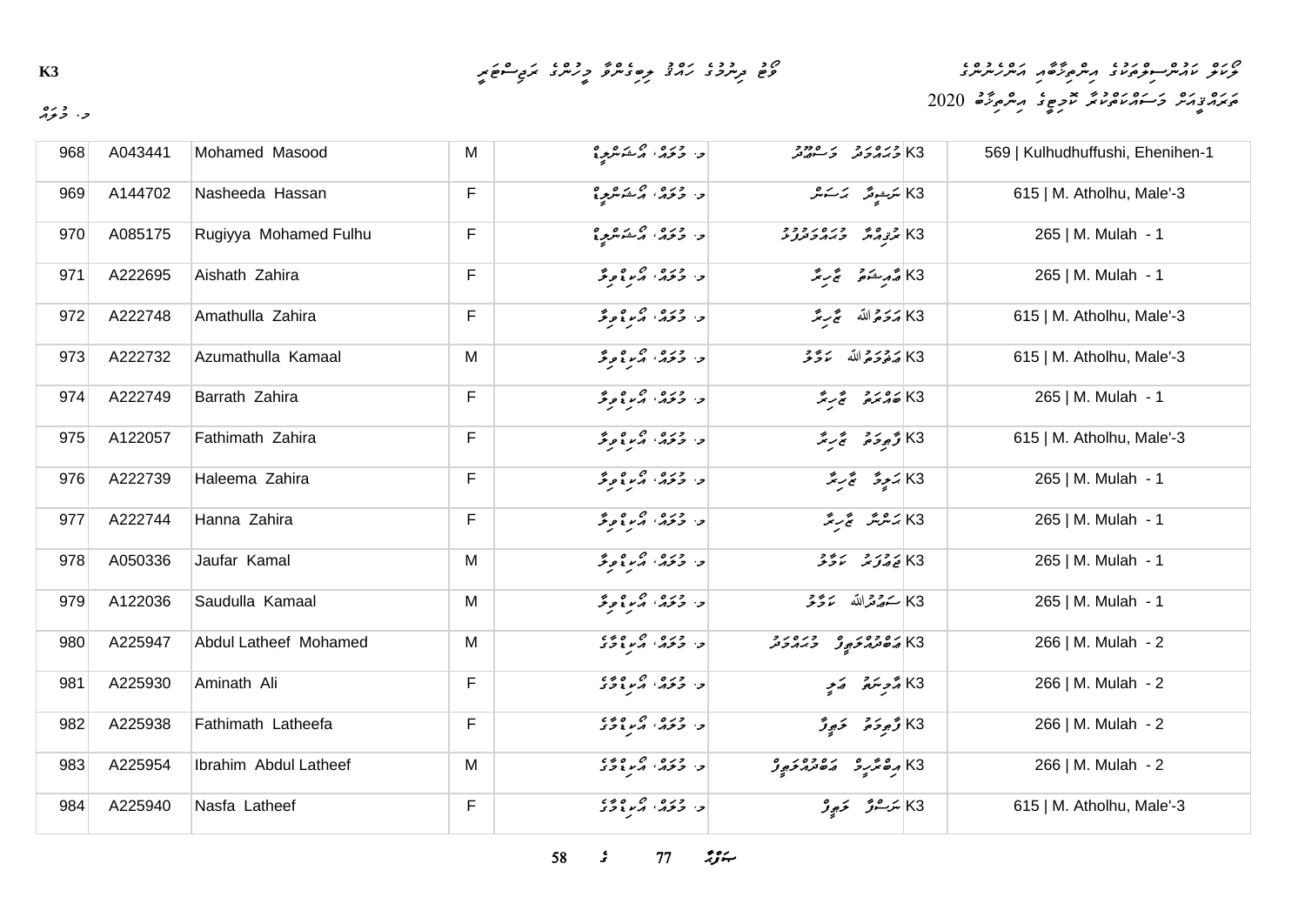*sCw7q7s5w7m< o<n9nOoAw7o< sCq;mAwBoEw7q<m; wBm;vB* م من المرة المرة المرة المرجع المرجع في المركبة 2020<br>مجم*د المريض المربوط المربع المرجع في المراجع المركبة* 

| 985  | A122054 | Shizna Mohamed        | F           | ور ولوه، حرم ولولا | K3 جويج <i>مگر 3، جرو</i> تر                 | 289   Th. Vilufushi - 2      |
|------|---------|-----------------------|-------------|--------------------|----------------------------------------------|------------------------------|
| 986  | A154540 | Fathimath Hussain     | F           | د. دره، ژیر وی     | K3 <i>وَّجِوَدَةْ</i> يُرْسَم <i>ُ بِ</i> رْ | 266   M. Mulah - 2           |
| 987  | A095780 | Hassan Ali            | M           | د. دره، ژیربېژنی   | K3 ټريند ک <i>ړې</i>                         | 266   M. Mulah - 2           |
| 988  | A217696 | Ishaag Ali            | M           | و. وده، وکرمېود    | K3 پ <i>رے پچ</i> ج کے پر                    | 266   M. Mulah - 2           |
| 989  | A217697 | Maaisha Ali           | F           | د. دره، ویرج دی    | K3 <i>ڈو</i> ٹ کرم                           | 266   M. Mulah - 2           |
| 990  | A138699 | Mariyath Ali          | F           | د. دره ویرون       | K3 <i>وَّسِرْمَةْ مَ</i> عِي                 | 463   Srilanka / Colombo - 4 |
| 991  | A149561 | Shiham Ali            | M           | و. وره، وگرونو     | K3 خو <i>رگ</i> و ک <i>ړې</i>                | 615   M. Atholhu, Male'-3    |
| 992  | A034175 | Ahmed Aslam           | M           | و. ووه، شهره و     | K3 كەبروتىر كەسىر <i>ۈ</i>                   | 265   M. Mulah - 1           |
| 993  | A220892 | Mariyam Faisala       | F           | و. ووه، مؤسيق      | K3 كانترندنى كەرىتەنى                        | 265   M. Mulah - 1           |
| 994  | A041672 | Mohamed Ibrahim       | M           | و. ووه، شهره و     | K3 دُيرونو مِهْتَرِدْ                        | 265   M. Mulah - 1           |
| 995  | A217291 | Ali Shafiu            | M           | والمحرور المركبة   | K3 كەمچە مىگە <i>ر</i> گە                    | 266   M. Mulah - 2           |
| 996  | A079639 | Asma Ibrahim          | F           | والمحرور المركبة   | K3  كاسىمى مەھەر ئىچ                         | 266   M. Mulah - 2           |
| 997  | A146637 | Hassan Shafiu         | M           | والمحروم المركبة   | K3 پرسکس ڪ <i>و</i> ه                        | 266   M. Mulah - 2           |
| 998  | A146369 | Hussain Shafiu        | M           | والمحركوا بمركه    | K3 يُرْسَمب <sup>9</sup> شَوْرِهُ            | 266   M. Mulah - 2           |
| 999  | A217294 | Mariyam Shafeega      | F           | والمحركون بمرحور   | K3 كۆچ <i>رى خۇر</i> گە                      | 266   M. Mulah - 2           |
| 1000 | A217289 | Mohamed Shafiu        | M           | والمحركون بمركاه   | K3  <i>وټرونو څوړ</i>                        | 266   M. Mulah - 2           |
| 1001 | A146368 | Nasra Ibrahim Shareef | $\mathsf F$ | د و و در نمود      | K3 مَرْجَعَّہُ مِرْھَمَّرِ وَ حَمَدٍوْ       | 266   M. Mulah - 2           |

*59 sC 77 nNw?mS*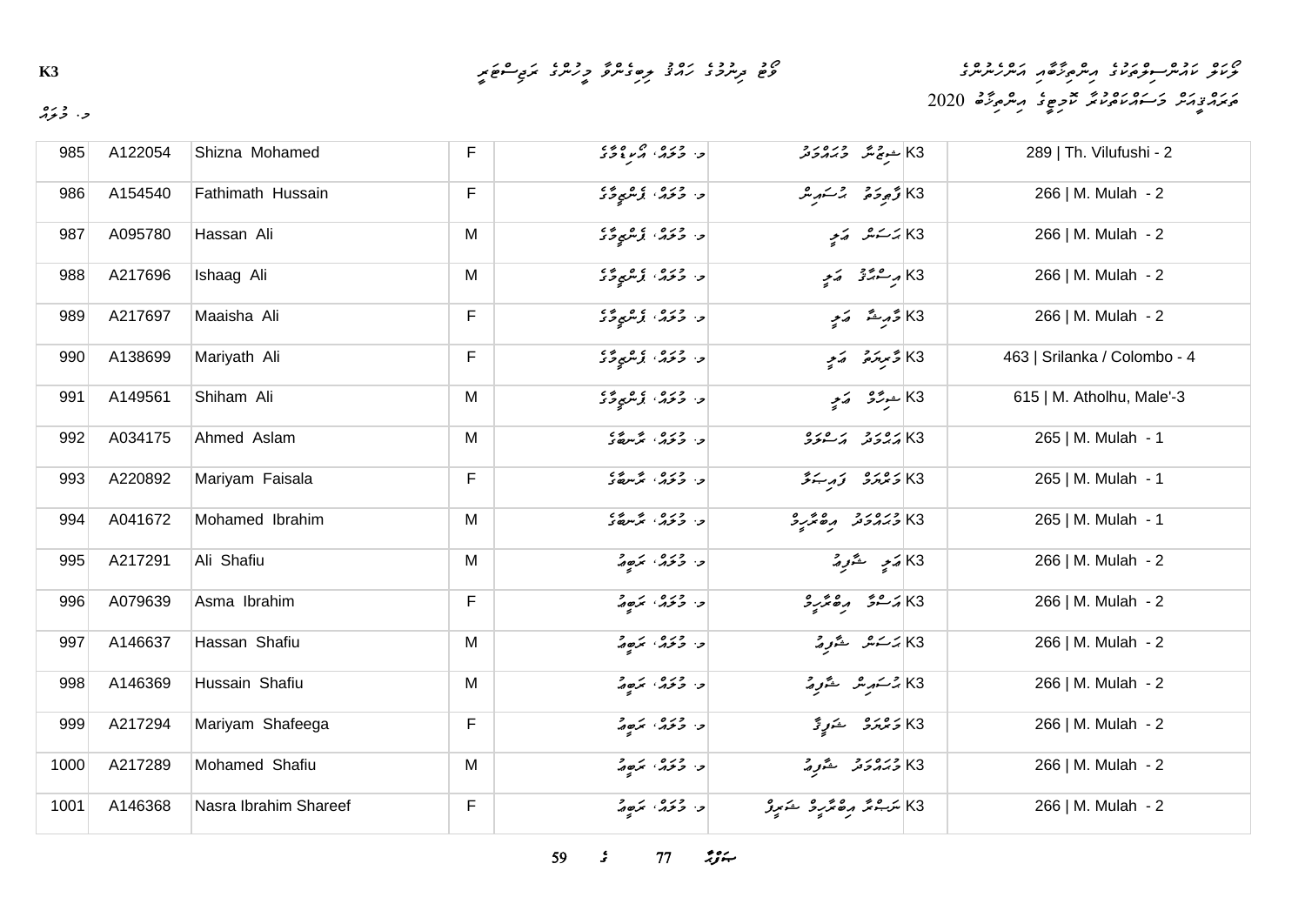*sCw7q7s5w7m< o<n9nOoAw7o< sCq;mAwBoEw7q<m; wBm;vB* م من المرة المرة المرة المرجع المرجع في المركبة 2020<br>مجم*د المريض المربوط المربع المرجع في المراجع المركبة* 

| 1002 | A143831 | Risma Shareef        | F           | د و ده، نره د                 | K3 برگۇ شە <i>پ</i> و <i>گ</i>             | 266   M. Mulah - 2        |
|------|---------|----------------------|-------------|-------------------------------|--------------------------------------------|---------------------------|
| 1003 | A155151 | Aishath Najeeba      | $\mathsf F$ | والمحركر المحمدي محمد سقطهر   | K3 مُدمِسْدَة مَرْبِعٍ صَّ                 | 266   M. Mulah - 2        |
| 1004 | A094059 | Ahmed Fayaz          | M           | و وی پرسرانوی                 | K3 كەبرى قىر ئەرگەن بىر                    | 266   M. Mulah - 2        |
| 1005 | A224050 | Ali Adam Manik       | M           | و و وه. پرسرانگاه و گ         | K3   كەبىي كەتىرى 2.4%                     | 266   M. Mulah - 2        |
| 1006 | A224076 | Faruhaan Ali         | M           | و وی پرورد کوی                | K3 <i>وَ پَرْبُ</i> شَرِ کَرَمِ            | 266   M. Mulah - 2        |
| 1007 | A224073 | Hussain Fayaz        | M           | د. دره، رمدر نور              | K3 برسمبر بھر مح                           | 266   M. Mulah - 2        |
| 1008 | A224070 | Ibrahim Fayaz        | M           | و وده، برمده نود              | K3 ب <i>ر&amp;ټرپر\$ ۆتر</i> ٌت            | 323   GA. Vilin'gili - 1  |
| 1009 | A077412 | Mohamed Fayaz        | M           | و وده، برمړندونو              | K3 <i>جەممى تىر ئى</i> رگىنىگىز            | 266   M. Mulah - 2        |
| 1010 | A224068 | Sanaz Ali            | $\mathsf F$ | والمحروم الره بده متموتى      | K3 سَمَّتَهُ <sub>صَ</sub> عِ              | 266   M. Mulah - 2        |
| 1011 | A224079 | Saniyya Ali          | F           | والمحروم المره بمعرم بمعمولي  | K3 س <i>تمبره، مَ</i> مِ                   | 106   R. Maduvvari - 1    |
| 1012 | A224061 | Shiyama Abdul Raheem | $\mathsf F$ | و وی پرویده توگه              | K3 خو <i>مرڈ ماھوم مرب</i> و               | 266   M. Mulah - 2        |
| 1013 | A225934 | Arifa Ali            | $\mathsf F$ | כי כבה' <sub>איי</sub> טאיז ב | K3 م <i>حبوق مک</i> ح                      | 266   M. Mulah - 2        |
| 1014 | A225942 | Naajih Ziyad         | M           | כי כיבה <sup>,</sup> יביע עיר | K3 سَّمَعِ <sup>پر</sup> سِ پَرُ <i>مَ</i> | 132   Lh. Hinnavaru - 2   |
| 1015 | A225951 | Naveedh Ziyaadh      | M           | כי כלה' מימשים                | K3 سَمِية بِحَمَّة مِنْ رَحْمَة بِهِ       | 266   M. Mulah - 2        |
| 1016 | A218700 | Malsa Zuhair         | $\mathsf F$ | و. وره عمع عرف                | K3 كەنزىقى ئە <i>رى</i> رىتى               | 266   M. Mulah - 2        |
| 1017 | A218699 | Moosa Zuhair         | M           | و. وره عمع عمد ا              | 5) فۇستە ئە <i>بەتە</i> ئىر                | 615   M. Atholhu, Male'-3 |
| 1018 | A274191 | Rishala Ibrahim      | $\mathsf F$ |                               | K3 برىشى <i>ۋ م@ئۇر</i> ئ                  | 266   M. Mulah - 2        |

*60 sC 77 nNw?mS*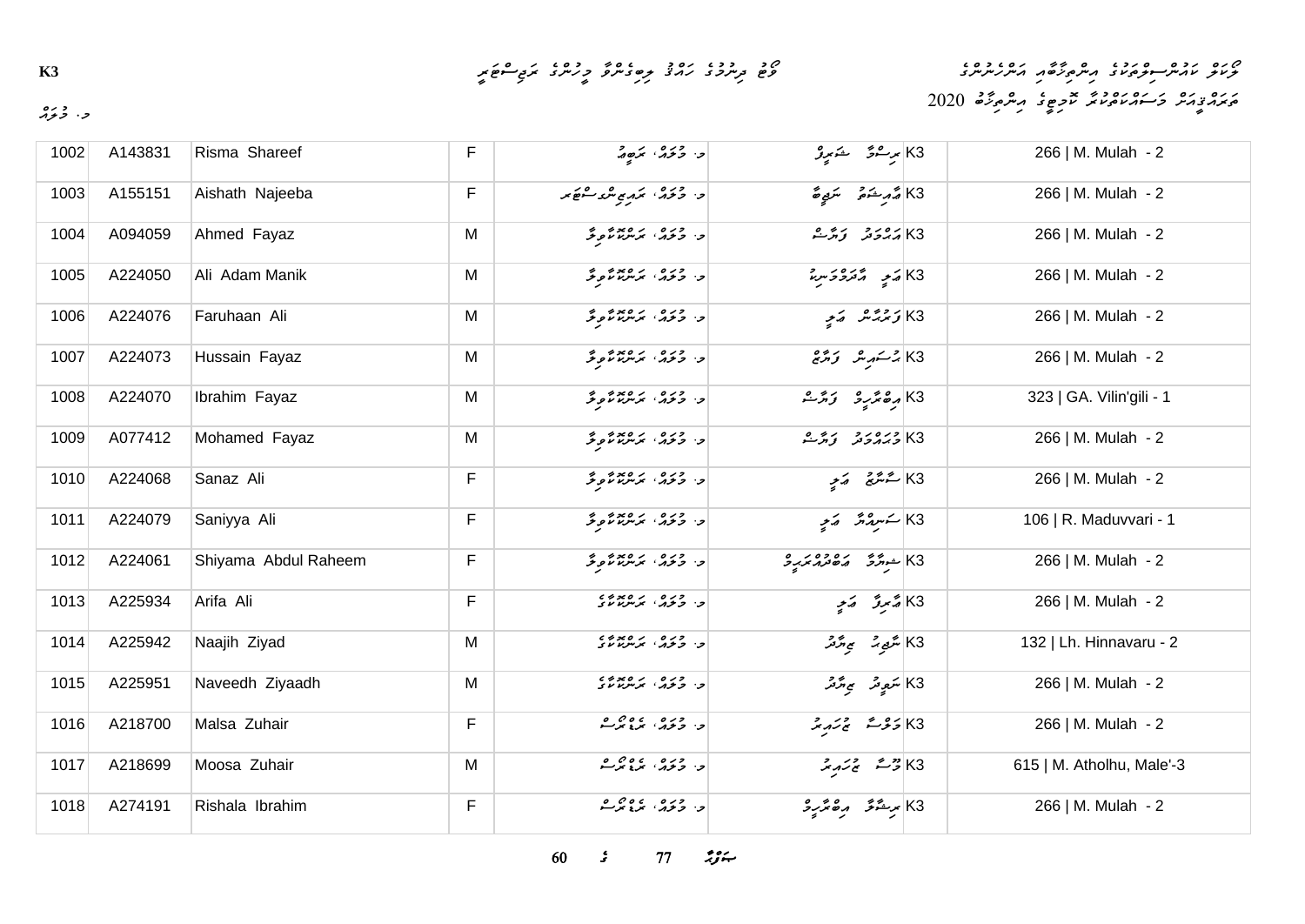*sCw7q7s5w7m< o<n9nOoAw7o< sCq;mAwBoEw7q<m; wBm;vB* م من المرة المرة المرة المرجع المرجع في المركبة 2020<br>مجم*د المريض المربوط المربع المرجع في المراجع المركبة* 

| 1019 | A112236 | Zuhair Moosa        | M           | ور ووه، برومړے        | K3 پی <i>ت</i> ہریمہ تخ <sup>مت</sup>                                                                         | 266   M. Mulah - 2           |
|------|---------|---------------------|-------------|-----------------------|---------------------------------------------------------------------------------------------------------------|------------------------------|
| 1020 | A033596 | Mohamed Areef       | M           | د گروه، برو           | K3   <i>3223 كەيو</i> گ                                                                                       | 265   M. Mulah - 1           |
| 1021 | A222662 | Ahmed Abdul Rahman  | M           | والمتحرم المتخرشون    | K3  مەدرە مەدەرەپەر ئال                                                                                       | 266   M. Mulah - 2           |
| 1022 | A275599 | Adam Hassan         | M           | ه د و ده. مرزه و      | K3 گەترى - ئەسەئىر                                                                                            | 615   M. Atholhu, Male'-3    |
| 1023 | A147900 | Aishath Hassan      | $\mathsf F$ | والمحتوك المرزعج      | K3 <i>مۇم ھۇسىمىتى كەست</i> ىر                                                                                | 265   M. Mulah - 1           |
| 1024 | A275603 | Athif Hassan        | M           | ه د و ده. مرزه و      | K3 گەچ <sub>و</sub> ۋ بەسەنلە                                                                                 | 138   Lh. Naifaru - 3        |
| 1025 | A275589 | Fathimath Zahira    | F           | والمحترج المرزعات     | K3 <i>وَّجوحَ</i> هُمْ سِمَّ                                                                                  | 265   M. Mulah - 1           |
| 1026 | A275584 | Hassan Abdul Kareem | M           | والمحترج بررتمو       | K3 ئەسەمىر مەھ <i>ەر دە</i> برو                                                                               | 265   M. Mulah - 1           |
| 1027 | A275601 | Hilma Hassan        | F           | والمحتمده المرزعو     | K3 برقری - ټر <i>ش</i> ر                                                                                      | 265   M. Mulah - 1           |
| 1028 | A152841 | Ibrahim Hassan      | M           | والمحترج المرزعات     | K3 رەئمەر ئەسەملىرىنى كىلىنىشى ئىسىمىلىكىنى ئىسىمىلىكى ئىسىمىلىكى ئىسىمىلىكى ئىسىمىسى ئىسىمىسى بىلەن ئىسىمىسى | 127   B. Hithaadhoo - 1      |
| 1029 | A152840 | Ismail Hassan       | M           | والمحترج بررتمو       | K3 <sub>م</sub> ېشتۇم تىلى كىسىسىسىتى كىتىلىكى بىر                                                            | 248   ADh. Mahibadhoo - 2    |
| 1030 | A120579 | Mohamed Hassan      | M           | ه د وره برره و        | K3 <i>جەممى بىر يىشى</i>                                                                                      | 378   Hithadhoo Ehenihen - 1 |
| 1031 | A067964 | Abdulla Naseer      | M           | والمحتوها المرةبو     | K3 كَدَهْقْرَاللَّهُ      مَرْسِوِمْرُ                                                                        | 615   M. Atholhu, Male'-3    |
| 1032 | A159961 | Aishath Reenee      | F           | والمحتوك المركامي     | K3 <i>مُذْمِرْ شَوْمُ م</i> َّ سِمِيْدِ                                                                       | 615   M. Atholhu, Male'-3    |
| 1033 | A101415 | Ali Faisal          | M           | ه . و و و الله مورو م | K3 كەير قەرىبكى                                                                                               | 615   M. Atholhu, Male'-3    |
| 1034 | A147104 | Aminath Abdullah    | F           | د. وتحمد موقوم        | K3 مُرْحِ سَمَّة مُصَّفَّرِ اللَّهُ                                                                           | 615   M. Atholhu, Male'-3    |
| 1035 | A067965 | Fathmath Reena      | F           | ه د څخه، برونو        | K3 <i>وَّجودَة</i> مِرِسَّر                                                                                   | 266   M. Mulah - 2           |

 $61$  *s* 77  $23$   $\div$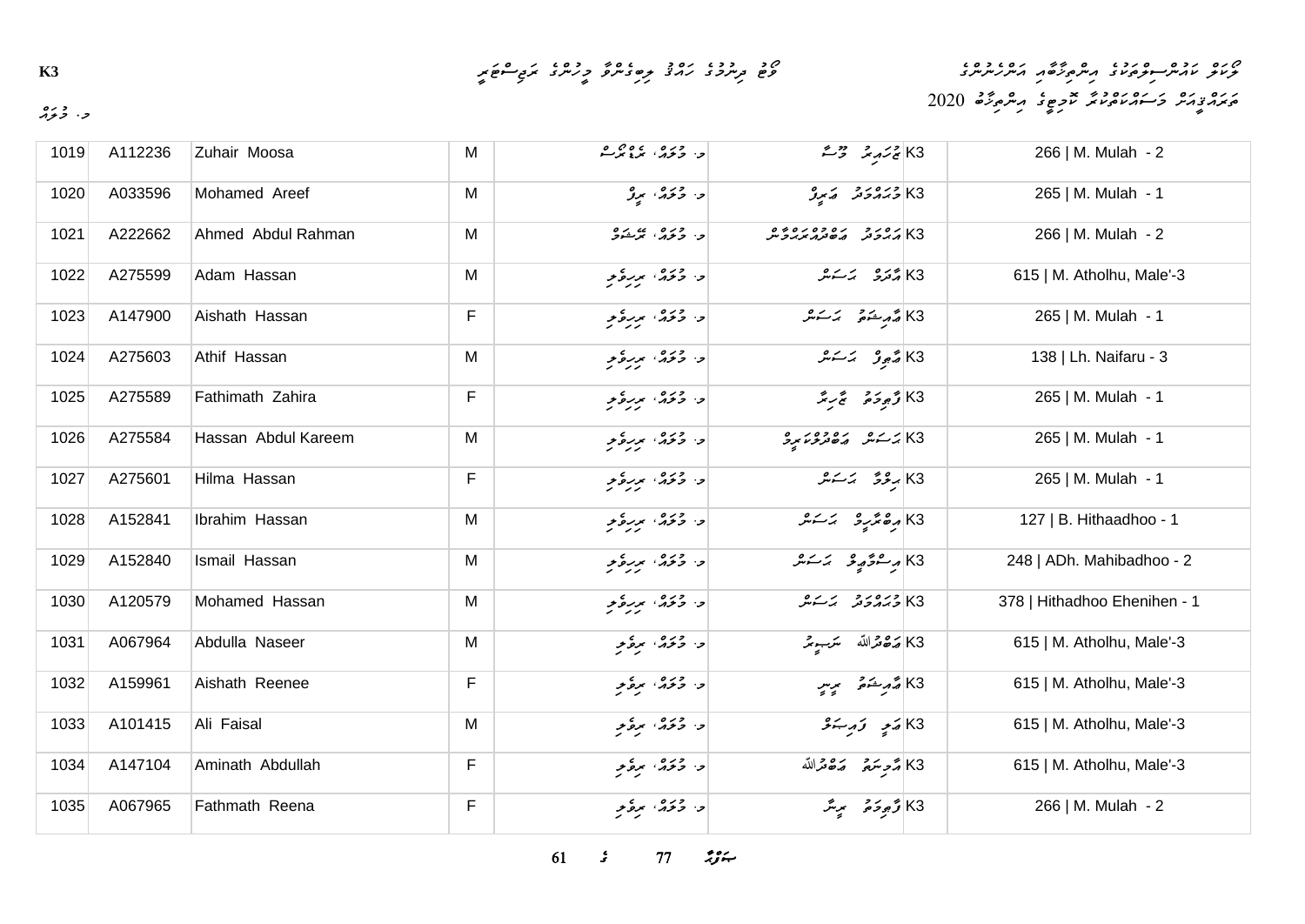*sCw7q7s5w7m< o<n9nOoAw7o< sCq;mAwBoEw7q<m; wBm;vB* م من المرة المرة المرة المرجع المرجع في المركبة 2020<br>مجم*د المريض المربوط المربع المرجع في المراجع المركبة* 

| 1036 | A122031 | Husham Naseer         | M           | د· د دَرَمْ، برهٔ دِ       | K3  رحسم محرسومر                       | 635   Hulhumale', Ehenihen-21 |
|------|---------|-----------------------|-------------|----------------------------|----------------------------------------|-------------------------------|
| 1037 | A275285 | Mariyam Rasheedha     | $\mathsf F$ | والمحتوها المرقامي         | K3 ك <i>ر برگر كر بر برگردگر</i>       | 635   Hulhumale', Ehenihen-21 |
| 1038 | A245173 | Mohamed Naseer        | M           | د. وتوه، بروگر             | K3 <i>وُبَهُ دُو دُ</i> سَرَسِي        | 615   M. Atholhu, Male'-3     |
| 1039 | A070787 | Raufiyya Ibrahim      | $\mathsf F$ | والمحوكة المحافر           | K3 <i>تَمَدُّوِمَّةً مِ</i> صَحَّرٍ حَ | 615   M. Atholhu, Male'-3     |
| 1040 | A275289 | Rifa Naseer           | $\mathsf F$ | ه وتوه، بروتو              | K3 مردٌ - سَرَسومُرُ-                  | 635   Hulhumale', Ehenihen-21 |
| 1041 | A222756 | Ali Azumee            | M           | و. ووه، چوبره              | K3 <i>ڇَوِ پرچ</i> و                   | 265   M. Mulah - 1            |
| 1042 | A222760 | Ashraq Shakir         | M           | و. ووه، چوندی              | K3 كەشقىر ئۇ سەمبەتتى                  | 615   M. Atholhu, Male'-3     |
| 1043 | A328338 | Mariyam Azra          | $\mathsf F$ | ور وره ه وه<br>و وفره، نرس | K3 <i>خىمىدۇ مىي ئ</i>                 | 265   M. Mulah - 1            |
| 1044 | A222752 | Moomina Mohamed       | $\mathsf F$ | د. وړه، شرعه               | K3 دُيْرِمِتْرَ وَيَهْدُونَرَ          | 265   M. Mulah - 1            |
| 1045 | A420553 | Nabaha Ahmed Aslam    | $\mathsf F$ | د. دره، برگرده             | K3 بَرَجَّةَ بِرَبْرَةٍ بِرَبْدِةٍ وَ  | 265   M. Mulah - 1            |
| 1046 | A222767 | Niyaha Ahmed          | $\mathsf F$ | و. ووه، چوند               | K3 سِرْرٌ کَ کَرَکُونَگَر              | 265   M. Mulah - 1            |
| 1047 | A011367 | Mohamed Adil          | M           | د. وده، برخسره             | K3 <i>\$نەۋى گەبو</i> گ                | 615   M. Atholhu, Male'-3     |
| 1048 | A217603 | Najma Adam            | F           | أور وتوها الرحشوري         | K3 يَرْدِحُ مَرْتَزَرُّ                | 615   M. Atholhu, Male'-3     |
| 1049 | A274698 | Mohamed Salaam Thohaa | M           | و. ووه، گەرھ               | K3 دېروبر خوڅ پې <sup>م</sup> ځ        | 615   M. Atholhu, Male'-3     |
| 1050 | A000612 | Thoha Mohamed         | M           | و ووه، گېزی                | K3 چۇ دىمەدد                           | 265   M. Mulah - 1            |
| 1051 | A122055 | Aishath Nuzuhath      | $\mathsf F$ | ه دره گوهر                 | K3 مەم شەم ئىسى مەم ئىس                | 266   M. Mulah - 2            |
| 1052 | A275576 | Aminath Mohamed       | F           | و. وره، سهم مهر            | K3 <i>مُوسَعة حمدودو</i>               | 266   M. Mulah - 2            |

*62 sC 77 nNw?mS*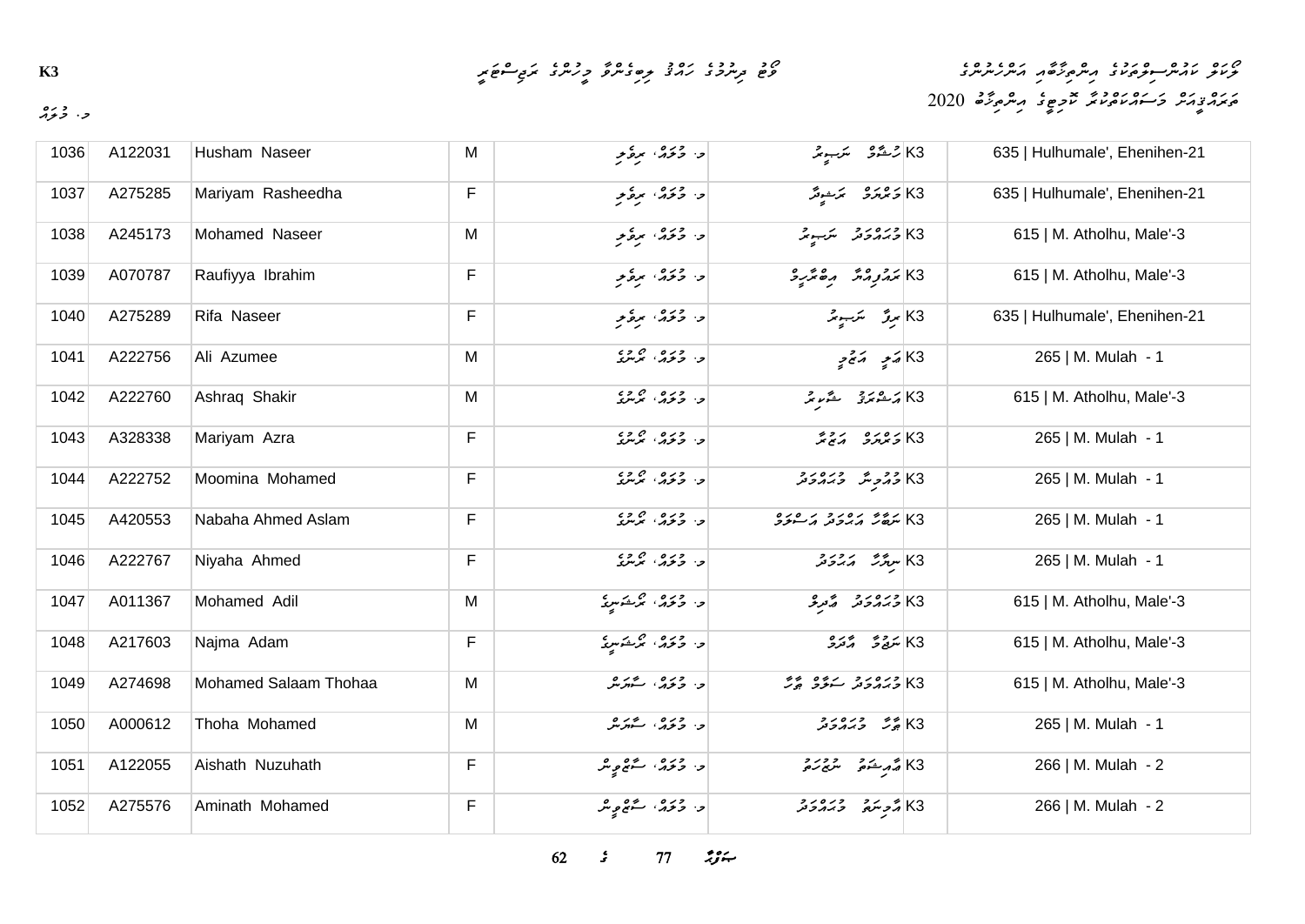*sCw7q7s5w7m< o<n9nOoAw7o< sCq;mAwBoEw7q<m; wBm;vB* م من المرة المرة المرة المرجع المرجع في المركبة 2020<br>مجم*د المريض المربوط المربع المرجع في المراجع المركبة* 

| 1053 | A275572 | Fathimath Afeefa     | F           | د. ژکره، گرگوهر       | K3 <i>وَّجِوحَةُ مَرْدٍوَّ</i>                | 266   M. Mulah - 2        |
|------|---------|----------------------|-------------|-----------------------|-----------------------------------------------|---------------------------|
| 1054 | A149814 | Hassan Haisam        | M           | د. دره، گوهوش         | K3   يَرْسَسُ كَبِرِسَوْ                      | 266   M. Mulah - 2        |
| 1055 | A152852 | Hussain Faisal       | M           | ه دره شخوش            | K3 يُرْسَمبر مَثَّر وَبِرْسَدَوْ              | 138   Lh. Naifaru - 3     |
| 1056 | A275570 | Mohamed Hassan Fulhu | M           | ه دره شخوش            | K3 <i>جەممى ھىرى جەم</i> رىم                  | 266   M. Mulah - 2        |
| 1057 | A275580 | Nuha Mohamed         | $\mathsf F$ | و. وره، سگهچ مگر      | K3 برج وبرورو                                 | 266   M. Mulah - 2        |
| 1058 | A156572 | Ahmed Zaheen         | M           | ور وره دره دره        | K3 <i>ړېږ ترې</i> ش                           | 266   M. Mulah - 2        |
| 1059 | A061675 | Hassan Zaheen        | M           | والمحروم الكوه للرداء | K3  ترسَّسْ قَ <i>رَرِ مَّ</i> رُ             | 615   M. Atholhu, Male'-3 |
| 1060 | A274070 | Hussain Jamal        | M           | والمحرور المتصرور     | K3   يُرْسَمبر مَمْر قَوَرَ وَ                | 266   M. Mulah - 2        |
| 1061 | A274129 | Laamih Ahmed         | M           | ور وره سنه شرور       | K3 تَحْرِرُ <i>مَدْدَمْ</i> رَ                | 266   M. Mulah - 2        |
| 1062 | A274095 | Lamha Ahmed Zaheen   | F           | ور وره دره دره        | K3 ى <i>ؤۋىگە مەندەتى يارى</i> تر             | 266   M. Mulah - 2        |
| 1063 | A274072 | Mariyam Yoosuf       | $\mathsf F$ | ور وره دره دره        | K3 كەبىر بىر يور يور                          | 266   M. Mulah - 2        |
| 1064 | A034147 | Mohamed Zaheen       | M           | وره دره ده دو         | K3 دُبَرْدْدَتْرَ   نَرْرِسْر                 | 615   M. Atholhu, Male'-3 |
| 1065 | A274244 | Aishath Afeefa       | $\mathsf F$ | والمحتوها استهرئ      | K3 صَّمَ <i>ّ <sup>مَ</sup>مَّةٍ صَوِّرَّ</i> | 615   M. Atholhu, Male'-3 |
| 1066 | A244169 | Fathimath Muna       | F           | أوا وقرها استهرق      | K3 <i>وَّجِودَة دُمَّرَ</i>                   | 615   M. Atholhu, Male'-3 |
| 1067 | A218636 | Hussain Solah        | M           | ه وده، سکه شو         | K3 يُرْسَمْ مِيْتَ سِيَوْرُ                   | 266   M. Mulah - 2        |
| 1068 | A225856 | Inasa Ibrahim        | $\mathsf F$ | ه وده، سکه شو         | K3 برى <i>نگەھ بەھەتگەپ</i> ۇ                 | 266   M. Mulah - 2        |
| 1069 | A051259 | Aminath Ali          | F           | وره، دعه وه په        | K3 مُجْرِسَة مَ مَد                           | 615   M. Atholhu, Male'-3 |

*63 sC 77 nNw?mS*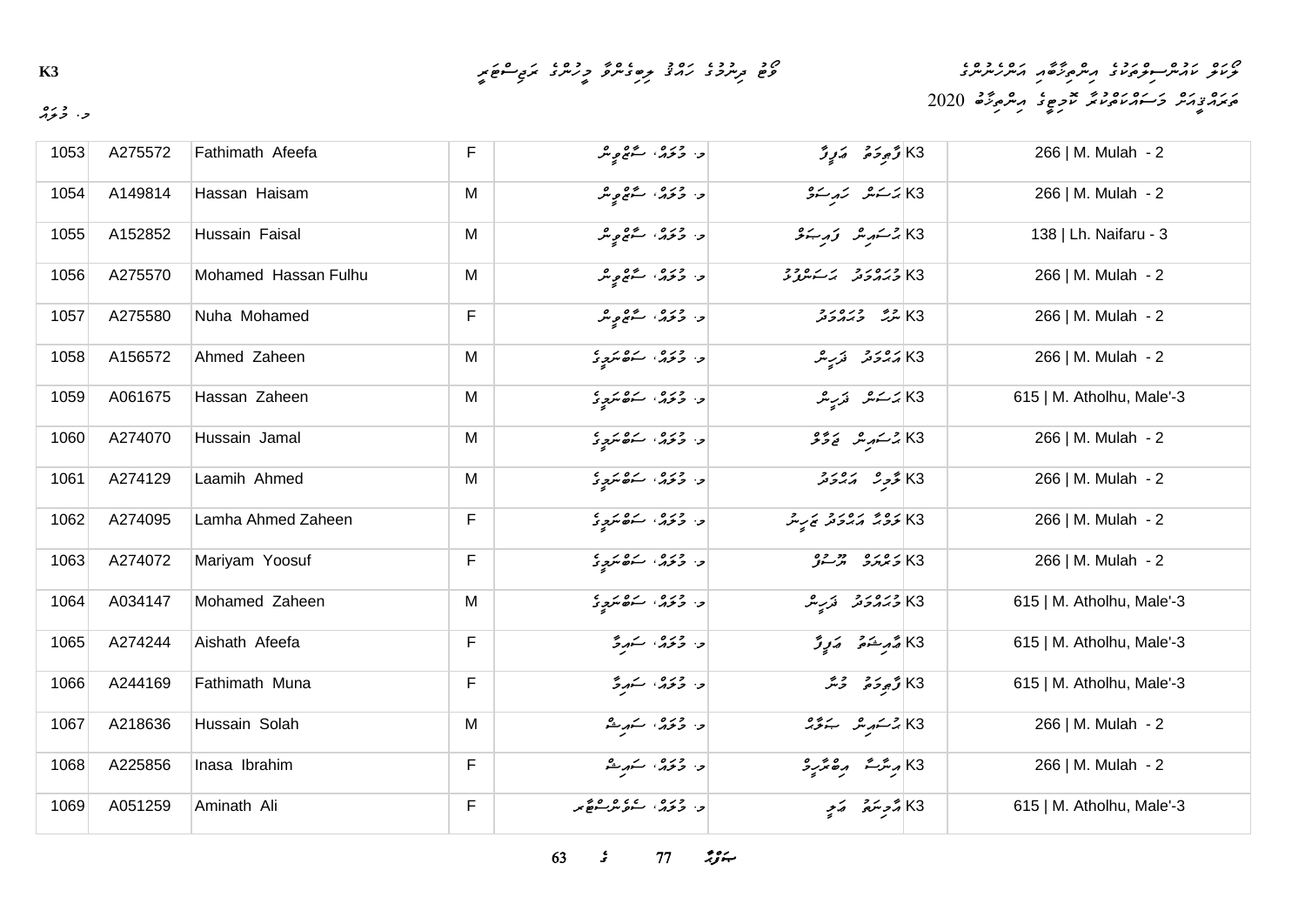*sCw7q7s5w7m< o<n9nOoAw7o< sCq;mAwBoEw7q<m; wBm;vB* م من المرة المرة المرة المرجع المرجع في المركبة 2020<br>مجم*د المريض المربوط المربع المرجع في المراجع المركبة* 

| 1070 | A131457 | Faroog Ali           | M           | ى دىرە، شۇش ھۇير           | K3 <i>وَجَرْةَ مَ</i> حِ                                    | 265   M. Mulah - 1            |
|------|---------|----------------------|-------------|----------------------------|-------------------------------------------------------------|-------------------------------|
| 1071 | A113083 | Haleema Ali          | F           | وا وده، سوه مرشوع بر       | K3 بَر <sub>ْمٍر</sub> تَز مَرْمٍ                           | 615   M. Atholhu, Male'-3     |
| 1072 | A100394 | Imlaag Ali           | M           | د. دره، کوه شرکتونیم       | K3 پروگ <sup>و</sup> ژ ک <i>ړې</i>                          | 635   Hulhumale', Ehenihen-21 |
| 1073 | A217168 | Mizna Thaufeeg       | $\mathsf F$ | والمحمد والمعقوم والمتعاقص | K3 <i>جي چگ جو آرپ</i> وٽر                                  | 265   M. Mulah - 1            |
| 1074 | A217172 | Mohamed Thaufeeq     | M           | ور وره دره ده ورا          | K3 <i>جېزمونتر مومړن</i> و                                  | 615   M. Atholhu, Male'-3     |
| 1075 | A333423 | Mohamed Eevaan Imlaq | M           | و. ووه، ڪوھرڪھير           | K3 <i>وَبَهُ وَبَرْ وِوَّبَرْ و</i> ِوَثَّرَتْهِ            | 265   M. Mulah - 1            |
| 1076 | A217167 | Rizna Thaufeeg       | $\mathsf F$ | ى دىرە، سۇھەستىھىر         | K3 بىرىنى مىر ئەرقىرىتى<br></td <td>265   M. Mulah - 1</td> | 265   M. Mulah - 1            |
| 1077 | A217169 | Zaina Thaufeeg       | $\mathsf F$ | ور وره دعه و ه ه و         | K3 ئىم بىگە ئ <i>وم<sup>3</sup>وپ</i> تى                    | 83   N. Holhudhoo - 1         |
| 1078 | A221362 | Hamida Hameed        | F           | أوا وتوها القرنو           | K3 گەچەم كەچەر                                              | 265   M. Mulah - 1            |
| 1079 | A107027 | Mohamed Hameed       | M           | و. وَوَهُ، شَرَوْ          | K3  ج <i>رَ جگو جو ج</i> گو                                 | 265   M. Mulah - 1            |
| 1080 | A276238 | Ahmed Abdulla        | M           | و. ووه، شګ                 | K3 كەبروتر كەھ قراللە                                       | 266   M. Mulah - 2            |
| 1081 | A276235 | Ali Aslam            | M           | والمحتمده المشرح           | K3  رَمٍ دَ سُنحرَ حَ                                       | 323   GA. Vilin'gili - 1      |
| 1082 | A276233 | Faris Abdulla        | M           | أوا وتوكرا الشرح           | K3 وَمِرِ صَدَّة مَدَّاللَّه                                | 266   M. Mulah - 2            |
| 1083 | A276237 | Nahumaa Abdulla      | $\mathsf F$ | والمحركة المشرح            | K3 يتر <i>برد من ه</i> قرالله                               | 266   M. Mulah - 2            |
| 1084 | A275213 | Nasma Abdulla        | $\mathsf F$ | والمحترق المقرح            | K3 ترْدْدَّ كَمْ صُوْرَاللَّه                               | 266   M. Mulah - 2            |
| 1085 | A220912 | Ahmed Shah           | M           | و. وَوَكْ، شَكْيَرُ        | K3 كەبەد ئەر ئىش <sup>ى</sup> ر                             | 615   M. Atholhu, Male'-3     |
| 1086 | A076201 | Mohamed Ali          | M           | والمحرومي المشكل           | K3  <i>وټرونگر ټې</i>                                       | 266   M. Mulah - 2            |

*64 sC 77 nNw?mS*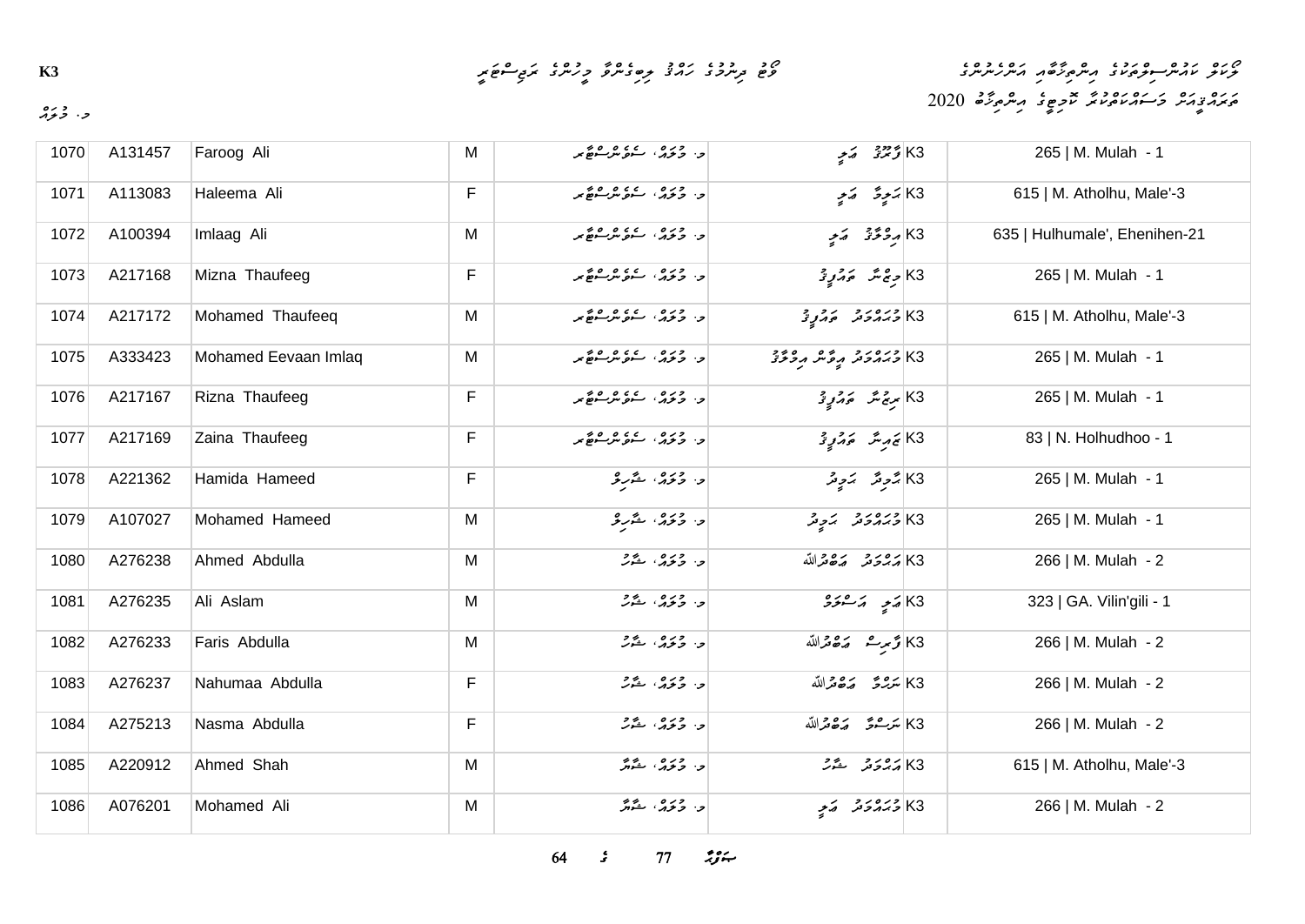*sCw7q7s5w7m< o<n9nOoAw7o< sCq;mAwBoEw7q<m; wBm;vB* م من المرة المرة المرة المرجع المراجع المراجع المراجع المراجع المراجع المراجع المراجع المراجع المراجع المراجع<br>مرين المراجع المراجع المرجع المراجع المراجع المراجع المراجع المراجع المراجع المراجع المراجع المراجع المراجع ال

| 1087 | A153516 | Saeeda Ibrahim       | F           | و٠ ووه، ڪرڙ                                                                                                    | K3 سَمرٍ مَّر مِرْھ مَرْرِدْ        | 266   M. Mulah - 2        |
|------|---------|----------------------|-------------|----------------------------------------------------------------------------------------------------------------|-------------------------------------|---------------------------|
| 1088 | A220902 | Saif Mohamed         | M           | و. وَوَكْ، شَكْتَرُ                                                                                            | K3 سَمبروْ وَبَرْمُ وَمَدْ          | 266   M. Mulah - 2        |
| 1089 | A138552 | Samiya Mohamed       | F           | والمحروم المشكل                                                                                                | K3 جُوبِرٌ وَبَرُودَرٌ              | 266   M. Mulah - 2        |
| 1090 | A152772 | Shadiya Mohamed      | F           | والمحروم المشكل                                                                                                | K3 څومر <i>گر څن</i> ه <i>څو</i> مر | 266   M. Mulah - 2        |
| 1091 | A220900 | Shafia Mohamed       | F           | أورا وتوكدا الشكر                                                                                              | K3 ش <i>ۇرۇ دېم</i> مەدىر           | 615   M. Atholhu, Male'-3 |
| 1092 | A220896 | Shaheen Mohamed      | M           | د. دره، شگر                                                                                                    | K3 څرپر <i>وټه</i> ونر              | 132   Lh. Hinnavaru - 2   |
| 1093 | A221556 | Maisharath Ahmed     | F           | و وره دوره وره و                                                                                               | K3 <i>قەبىشكى مەدە</i> تر           | 265   M. Mulah - 1        |
| 1094 | A221544 | Mohamed Adham        | M           | والمحموم المتحدة والمعاني والمحمدة المحمدة والمحمدة والمحمدة والمحمدة والمحمدة والمحمدة والمحمدة والمحمدة والم | K3 دره در کاردره                    | 615   M. Atholhu, Male'-3 |
| 1095 | A221545 | Musabu Ahmed         | M           | و ووه، څرمربولوړي                                                                                              | $5.201$ $2.002$ $2.03$              | 615   M. Atholhu, Male'-3 |
| 1096 | A122024 | Shehenaz Mohamed     | F           | والمحروم المعدومين والمرجاني                                                                                   | K3 څرنگې <i>د ډو</i> رو             | 265   M. Mulah - 1        |
| 1097 | A221552 | Zahiyya Raha         | $\mathsf F$ | والمحروم المعدومين والمرجوع                                                                                    | K3 ئىرى <i>مىڭ ئىڭ</i>              | 265   M. Mulah - 1        |
| 1098 | A221536 | Zuhuriyya Moosa      | F           | ور ووه، ڪريمپورهي و                                                                                            | $23$ $22$ $8$ $83$                  | 265   M. Mulah - 1        |
| 1099 | A275085 | Aminath Shifaza      | $\mathsf F$ | ه دره، سهردمهورد                                                                                               | K3 مُرْحِبَتَهُمْ سُورٌ يُحَ        | 615   M. Atholhu, Male'-3 |
| 1100 | A275059 | Fathimath Hussain    | F           | والمحكم التمر كالمعاصر                                                                                         | K3 <i>وَّجوحَمْ بِرْسَمْرِ</i> سْر  | 265   M. Mulah - 1        |
| 1101 | A275088 | Mariyam Shifana      | $\mathsf F$ | د دره، سه دهورو                                                                                                | K3 كۆپر <i>ۇ خېرگى</i> گە           | 265   M. Mulah - 1        |
| 1102 | A275064 | Shifzaa Abdul Gafoor | F           | ه د ترکه، سه تورو و د                                                                                          | K3 خو <i>دي مەھەردە د</i>           | 615   M. Atholhu, Male'-3 |
| 1103 | A075903 | Mohamed Faisal       | M           | و وره سوترومر                                                                                                  | K3 دُيَرُودَ وَمِسَوَ               | 266   M. Mulah - 2        |

*65 sC 77 nNw?mS*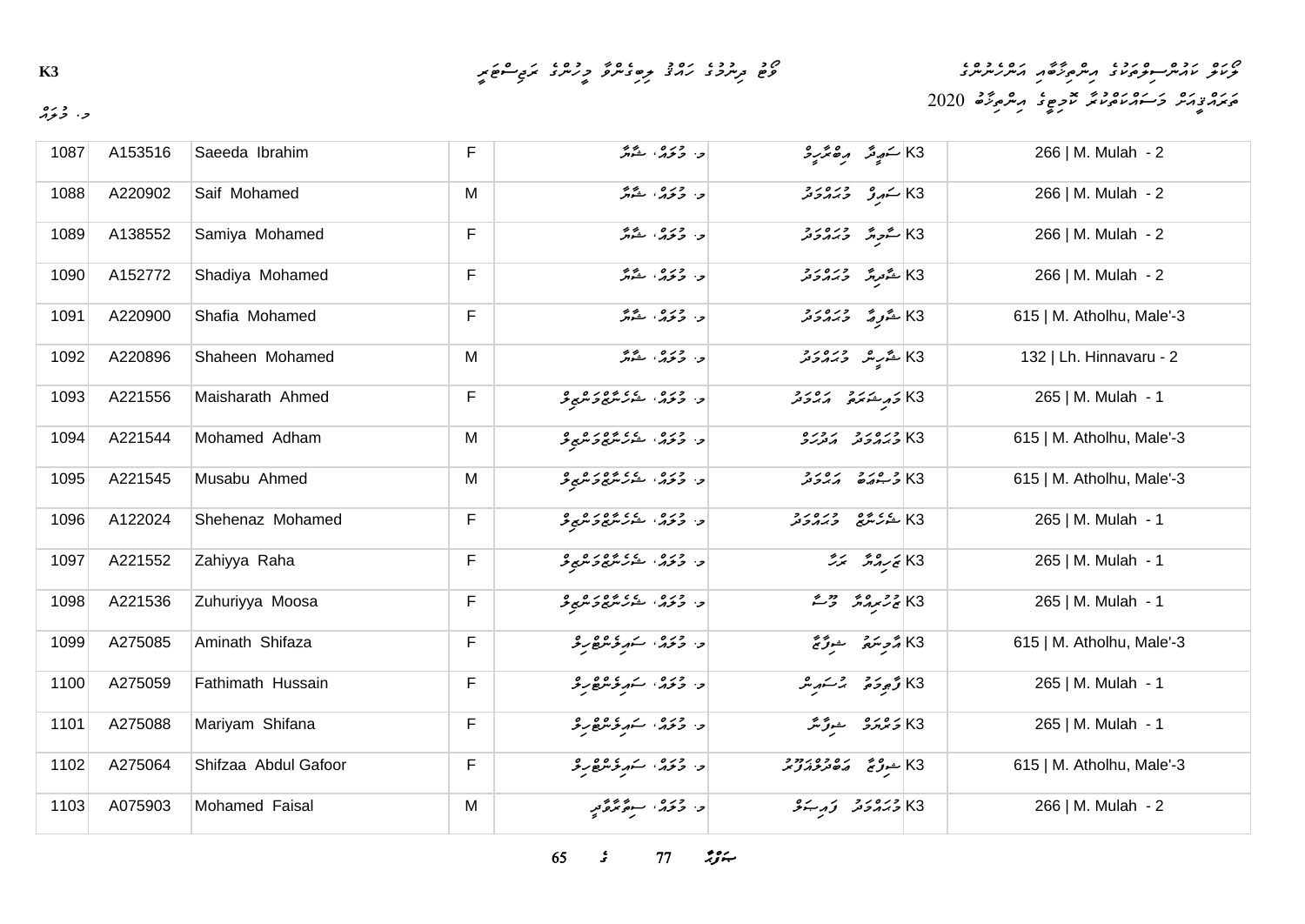*sCw7q7s5w7m< o<n9nOoAw7o< sCq;mAwBoEw7q<m; wBm;vB* م من المرة المرة المرة المرجع المراجع المراجع المراجع المراجع المراجع المراجع المراجع المراجع المراجع المراجع<br>مرين المراجع المراجع المرجع المراجع المراجع المراجع المراجع المراجع المراجع المراجع المراجع المراجع المراجع ال

| 1104 | A154474 | Shafeega Ali        | F | <i>د : د دُه</i> ، سوءٌ مُرَهٌ م <sub>و</sub> | K3 ڪَموِتَر <i>مَ</i> حِرِ                  | 266   M. Mulah - 2        |
|------|---------|---------------------|---|-----------------------------------------------|---------------------------------------------|---------------------------|
| 1105 | A274416 | Adam Ahmed Manik    | M | وره، دوره و                                   | K3 <i>جُمُّرة م</i> حد <i>و مرة</i> سِرة    | 266   M. Mulah - 2        |
| 1106 | A274392 | Ahmed Moosa Manik   | M | ور وره شوره وه                                | $2.222$ $2.25$ $1.3$                        | 266   M. Mulah - 2        |
| 1107 | A122026 | Ali Ahmed Manik     | M | وره دوره وره و                                | K3 كەير كەبمەد <i>قىرى بىرى</i> ق           | 266   M. Mulah - 2        |
| 1108 | A274419 | Hussain Ahmed Manik | м | و. ووه، سه مرضي                               | K3 يُرْسَمْ مِيْتَ مُرْمَرْ وَمُرْدَ سِرْءَ | 615   M. Atholhu, Male'-3 |
| 1109 | A105396 | Rameez Mohamed      | M | وره، ده ۵۵۵۰                                  | K3 بَرَجٍ حَ مَرَ مَرَّ مَرَّ               | 615   M. Atholhu, Male'-3 |
| 1110 | A274431 | Shaam Adam          | M | و. ووه، ڪشمپر                                 | K3 څ <i>و ډېرو</i>                          | 266   M. Mulah - 2        |
| 1111 | A274403 | Shiuna Ahmed Manik  | F | ور وره ده ۵۵۵                                 | K3 جوړنگر اوبر د ترکو سربر                  | 266   M. Mulah - 2        |
| 1112 | A100353 | Siraj Ahmed Manik   | M | و. ووه، سه مرضي                               | K3 سو <i>مرَّة مركز دُوَ مرير</i>           | 615   M. Atholhu, Male'-3 |
| 1113 | A218601 | Ahmed Saeed         | M | د. ووه، سکو                                   | K3 كەبرى ئىر سىمبرىتى (                     | 266   M. Mulah - 2        |
| 1114 | A276191 | Ahnaf Saeed         | M | والمحوكما الكافح                              | K3 كەبرىترى كەر قىر                         | 266   M. Mulah - 2        |
| 1115 | A275103 | Ahsan Saeed         | M | د. د دي. گ                                    | K3 كەبۇسكەنلەر سك <i>ەپەنل</i>              | 266   M. Mulah - 2        |
| 1116 | A275102 | Ahusal Saeed        | M | و. ووه، سکو                                   | K3 كەبۇسىگى سى <i>مپى</i> تى                | 278   Dh. Meedhoo - 1     |
| 1117 | A275104 | Ahusam Saeed        | M | د. ووه، سکو                                   | K3 كەبۇسىگى سى <i>مپى</i> تر                | 615   M. Atholhu, Male'-3 |
| 1118 | A218588 | Haseena Ali Maniku  | F | د. د دي. گ                                    | K3 كەسپەنگە كەمچەكەس <i>رى</i> قە           | 266   M. Mulah - 2        |
| 1119 | A097538 | Mohamed Ismail      | M | د. د د کار کار                                | K3 <i>دېمم</i> ونر برگر <i>گړ</i> و         | 266   M. Mulah - 2        |
| 1120 | A104140 | Saeed Mohamed       | M | و. و و دار منگر                               | K3 س <i>َموِيْر وَبَرُوُد</i> ِّر           | 266   M. Mulah - 2        |

*66 sC 77 nNw?mS*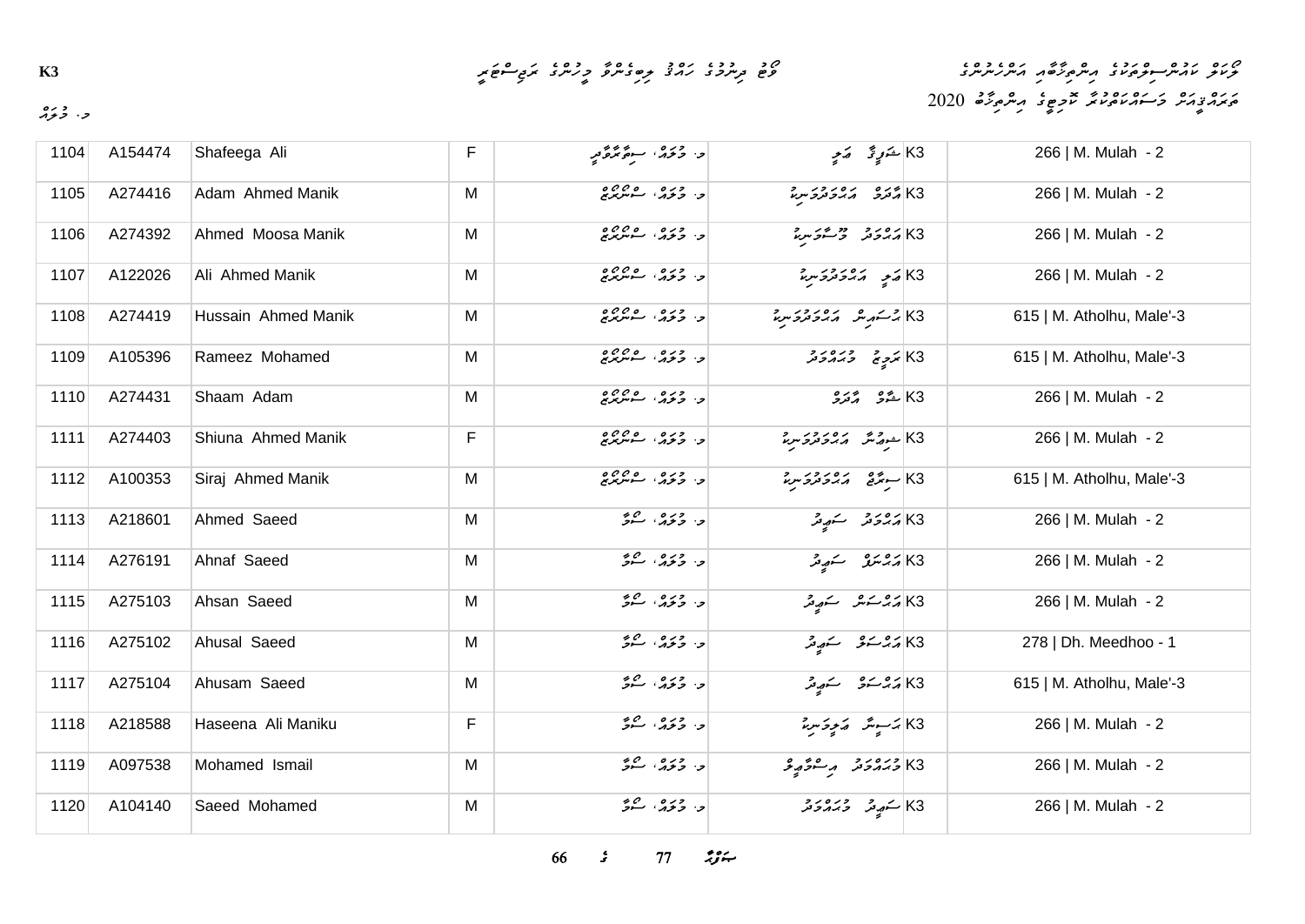*sCw7q7s5w7m< o<n9nOoAw7o< sCq;mAwBoEw7q<m; wBm;vB* م من المرة المرة المرة المرجع المراجع المراجع المراجع المراجع المراجع المراجع المراجع المراجع المراجع المراجع<br>مرين المراجع المراجع المرجع المراجع المراجع المراجع المراجع المراجع المراجع المراجع المراجع المراجع المراجع ال

| 1121 | A155098 | <b>Ismail Saeed</b>     | M           | د· د ده، شوگوځه       | K3 م <i>ې</i> شۇمۇ سەمەتر                     | 266   M. Mulah - 2             |
|------|---------|-------------------------|-------------|-----------------------|-----------------------------------------------|--------------------------------|
| 1122 | A276096 | Mohamed Sameeh          | M           | د. دره، گوگونو        | K3 <i>ڈیزون</i> وٹر س <i>کو</i> ڑ             | 266   M. Mulah - 2             |
| 1123 | A276093 | Sameeha Ismail          | F           | د. دىدە، شۇھۇ         | K3 خوپر مرگو <i>گو</i> ی ک                    | 266   M. Mulah - 2             |
| 1124 | A276097 | Sameela Ismail          | $\mathsf F$ | و. ووه، ڪوڻوڻو        | K3 جَرِءٌ مِ سُءُمٍ وُ                        | 668   Cinnamon Hakuraa Huraa-1 |
| 1125 | A276089 | Sameera Ali Maniku      | $\mathsf F$ | و. ووه، ڪوڻوڻو        | K3 سَوِيرٌ <sub>مَ</sub> وِدَ <sub>س</sub> رة | 266   M. Mulah - 2             |
| 1126 | A244634 | Shaheema Ismail         | F           | د. دره، گوگونو        | K3 خَرِيَّ مِرْ مُوَّمِرٍ \$                  | 268   M. Naalaafushi - 1       |
| 1127 | A227753 | Fathimath Hussain       | F           | و. ووه، کے کے معندی   | K3 <i>ۋ<sub>ې</sub>وخۇ بىغىدى</i> ر           | 266   M. Mulah - 2             |
| 1128 | A051527 | Ilyas Hussain           | M           | و. ووه، کے کے مرد ع   | K3 مەمگەر ئەسىر ئىسكەر بىر                    | 266   M. Mulah - 2             |
| 1129 | A122060 | Aishath Shaufa          | $\mathsf F$ | و و و ده کرکره و گر   | K3 مُرِيدَة شَمَرَتَرَ                        | 615   M. Atholhu, Male'-3      |
| 1130 | A085422 | Haleema Ali             | F           | و و دوه، کے کامونگر   | K3 ټر <sub>م</sub> وگ ک <i>ړې</i>             | 265   M. Mulah - 1             |
| 1131 | A085421 | Hussain Moosa Manik     | M           | و و دوه، کے کے عرو    | K3 يُرْسَمَ مِيْرٌ وَمُسَتَّحَ <i>سِ</i> رَ   | 265   M. Mulah - 1             |
| 1132 | A217604 | Hussain Shafiu          | M           | و و دور، ساسکورو د    | K3 يُرْسَمب <sup>9</sup> شَوْرِيْرُ           | 265   M. Mulah - 1             |
| 1133 | A217120 | Fathimath Ibrahim       | $\mathsf F$ | والمحروم سكروكموها    | K3 <i>وَجوحَمْ بِرەڭرى</i> گ                  | 265   M. Mulah - 1             |
| 1134 | A218711 | Aishath Izza            | F           | و و و وه عوظ و ده و   | K3 مەم ئىقتىم مەم ئىچ                         | 266   M. Mulah - 2             |
| 1135 | A063666 | Ibrahim Khaleel         | M           | د. د دو. شوه، مرد     | K3 <sub>م</sub> ەنگەپى ئە <b>پ</b> ى          | 266   M. Mulah - 2             |
| 1136 | A218708 | Mariyam Azza            | $\mathsf F$ | و. و دُور، سوءٍ ۽ برد | $62.2$ $57.3$ $83$                            | 615   M. Atholhu, Male'-3      |
| 1137 | A218731 | Mohamed Yaaseen Khaleel | M           | د. د دو. شوه، مرد     | K3 <i>وُبَرُوْدُو وُسِيِسْ دَوِدْ</i>         | 463   Srilanka / Colombo - 4   |

*67 sC 77 nNw?mS*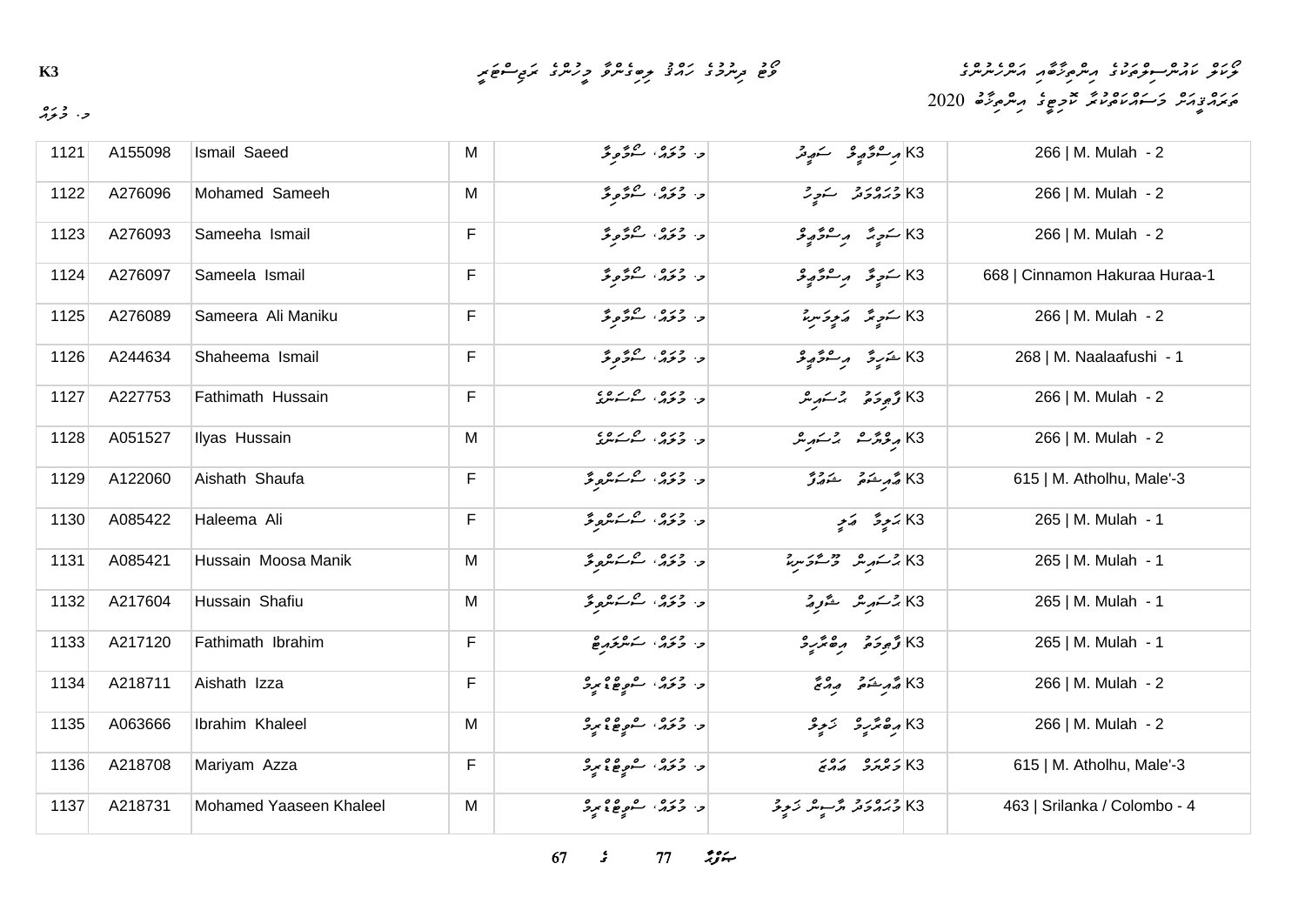*sCw7q7s5w7m< o<n9nOoAw7o< sCq;mAwBoEw7q<m; wBm;vB* م من المرة المرة المرة المرجع المراجع المراجع المراجع المراجع المراجع المراجع المراجع المراجع المراجع المراجع<br>مرين المراجع المراجع المرجع المراجع المراجع المراجع المراجع المراجع المراجع المراجع المراجع المراجع المراجع ال

| 1138 | A276242 | Naseera Adam Manik    | F           | د. ژکره، سوه علامرد                                                                                                                                                                                                                                                                                                          | K3 ىئزىبوب <i>ىڭ مۇنىۋې تېرىن</i>                                     | 266   M. Mulah - 2        |
|------|---------|-----------------------|-------------|------------------------------------------------------------------------------------------------------------------------------------------------------------------------------------------------------------------------------------------------------------------------------------------------------------------------------|-----------------------------------------------------------------------|---------------------------|
| 1139 | A275228 | Ahmed Adam            | M           | د و دوه، موسورو شهو                                                                                                                                                                                                                                                                                                          | K3 كەبر <i>ۇنىڭ مەنى</i> ر <i>ى</i>                                   | 266   M. Mulah - 2        |
| 1140 | A159804 | Aishath Hassan        | F           | ه د و وه، م سورو شهو د                                                                                                                                                                                                                                                                                                       | K3  م <i>ۇم ھۇم بىر سەنگ</i> ر                                        | 266   M. Mulah - 2        |
| 1141 | A275245 | Simla Ahmed           | $\mathsf F$ | ه د و وه، م سورو شهو د                                                                                                                                                                                                                                                                                                       | K3 جوءً <i>525 د</i>                                                  | 615   M. Atholhu, Male'-3 |
| 1142 | A275237 | Sinan Ahmed           | M           | د دره، پر شهرد شهر                                                                                                                                                                                                                                                                                                           | K3 سو <i>مترین پر دی</i> وتر                                          | 266   M. Mulah - 2        |
| 1143 | A151765 | Sujudha Ahmed         | $\mathsf F$ | د و دوه، محسور شهو                                                                                                                                                                                                                                                                                                           | K3 جوفر <i>مردون</i> ر                                                | 615   M. Atholhu, Male'-3 |
| 1144 | A274997 | Aishath Mohamed       | F           | والمتحرق المحافر                                                                                                                                                                                                                                                                                                             | K3 مەم شەھ بىر دىر دىر                                                | 615   M. Atholhu, Male'-3 |
| 1145 | A127988 | Haleema Mohamed Fulhu | $\mathsf F$ | 55.25.7                                                                                                                                                                                                                                                                                                                      | K3 يَرِوٌ وَيَرْدُونُونَ                                              | 266   M. Mulah - 2        |
| 1146 | A274995 | Hawwa Mohamed Fulhu   | $\mathsf F$ | 50.055.5                                                                                                                                                                                                                                                                                                                     | K3 زەم دىرەردود                                                       | 266   M. Mulah - 2        |
| 1147 | A096900 | Ismail Mohamed Fulhu  | M           | 55.25.7                                                                                                                                                                                                                                                                                                                      | K3 <sub>م</sub> ر مۇم <sub>ب</sub> ۇ ئەر ئەر ئىلىرى ئىلىرى ئىلىرى ئىل | 266   M. Mulah - 2        |
| 1148 | A274896 | Jameela               | $\mathsf F$ | و٠ وتور، ء و                                                                                                                                                                                                                                                                                                                 | K3 تخ <sub>ح</sub> و گ                                                | 266   M. Mulah - 2        |
| 1149 | A244538 | Mariyam Mohamed Fulhu | $\mathsf F$ | و· وتوه، ءو                                                                                                                                                                                                                                                                                                                  | K3 د وړه ورورو ووو                                                    | 266   M. Mulah - 2        |
| 1150 | A159252 | Mohamed Moosa Fulhu   | M           | 50.015.5                                                                                                                                                                                                                                                                                                                     | K3 دره در در در                                                       | 266   M. Mulah - 2        |
| 1151 | A072936 | Moosa Mohamed Fulhu   | M           | و ووه، وو                                                                                                                                                                                                                                                                                                                    | 5322012 محرور ووورو در ورو                                            | 615   M. Atholhu, Male'-3 |
| 1152 | A218663 | Aminath Ali           | $\mathsf F$ | د دره ده در<br>د ونور، موه مرد د                                                                                                                                                                                                                                                                                             | K3 مُجِسَعَةً صَعِ                                                    | 265   M. Mulah - 1        |
| 1153 | A218662 | Aminath Naeema        | F           | $\begin{bmatrix} 1 & 0 & 0 & 0 & 0 & 0 \\ 0 & 0 & 0 & 0 & 0 \\ 0 & 0 & 0 & 0 & 0 \\ 0 & 0 & 0 & 0 & 0 \\ 0 & 0 & 0 & 0 & 0 \\ 0 & 0 & 0 & 0 & 0 \\ 0 & 0 & 0 & 0 & 0 \\ 0 & 0 & 0 & 0 & 0 \\ 0 & 0 & 0 & 0 & 0 \\ 0 & 0 & 0 & 0 & 0 \\ 0 & 0 & 0 & 0 & 0 \\ 0 & 0 & 0 & 0 & 0 \\ 0 & 0 & 0 & 0 & 0 \\ 0 & 0 & 0 & 0 & 0 \\ $ | K3 مُتَّحِسَّعَ سَمِيعًا                                              | 265   M. Mulah - 1        |
| 1154 | A154402 | Fathimath Riza        | $\mathsf F$ | $\begin{bmatrix} 0 & 0 & 0 & 0 & 0 & 0 \\ 0 & 0 & 0 & 0 & 0 & 0 \\ 0 & 0 & 0 & 0 & 0 & 0 \\ 0 & 0 & 0 & 0 & 0 & 0 \\ 0 & 0 & 0 & 0 & 0 & 0 \\ 0 & 0 & 0 & 0 & 0 & 0 \\ 0 & 0 & 0 & 0 & 0 & 0 \\ 0 & 0 & 0 & 0 & 0 & 0 \\ 0 & 0 & 0 & 0 & 0 & 0 \\ 0 & 0 & 0 & 0 & 0 & 0 & 0 \\ 0 & 0 & 0 & 0 & 0 & 0 & 0 \\ 0 & 0 & 0 & $    | K3 <i>وَّجودَة</i> برِتَّة                                            | 615   M. Atholhu, Male'-3 |

*68 sC 77 nNw?mS*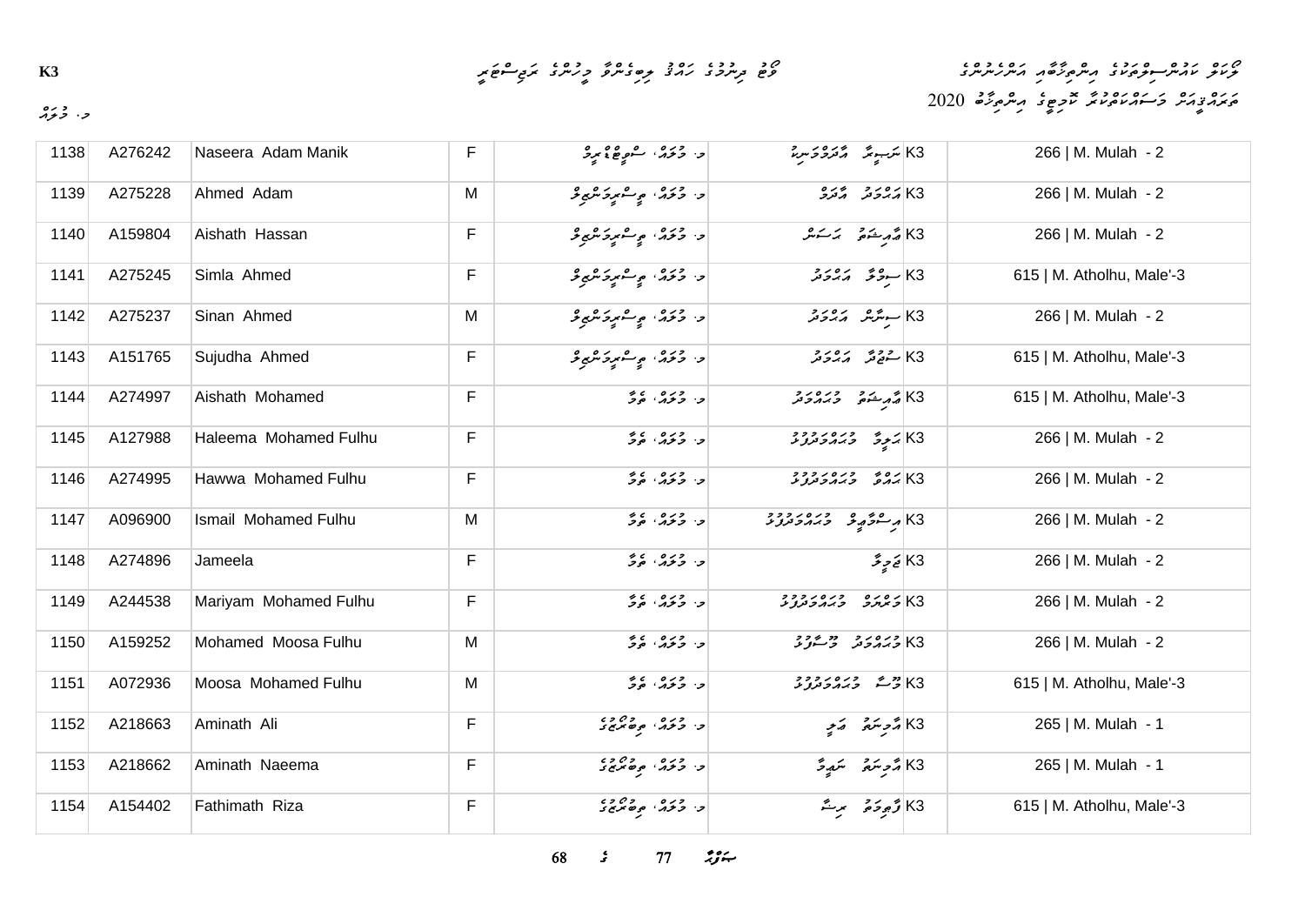*sCw7q7s5w7m< o<n9nOoAw7o< sCq;mAwBoEw7q<m; wBm;vB* م من المرة المرة المرة المرجع المراجع المراجع المراجع المراجع المراجع المراجع المراجع المراجع المراجع المراجع<br>مرين المراجع المراجع المرجع المراجع المراجع المراجع المراجع المراجع المراجع المراجع المراجع المراجع المراجع ال

| 1155 | A218665 | Hassan Shahin           | M | و . وره<br>و . و وه، محمد پرو                                                                                                                                                                                                                                                                                                                               | K3   پرستريمبر مستم <i>رينر</i>                                                                      | 615   M. Atholhu, Male'-3     |
|------|---------|-------------------------|---|-------------------------------------------------------------------------------------------------------------------------------------------------------------------------------------------------------------------------------------------------------------------------------------------------------------------------------------------------------------|------------------------------------------------------------------------------------------------------|-------------------------------|
| 1156 | A148625 | Musthafa Ali            | M |                                                                                                                                                                                                                                                                                                                                                             | K3 څ <i>ېڅوڅ خې</i>                                                                                  | 635   Hulhumale', Ehenihen-21 |
| 1157 | A218642 | Naeema Hussain          | F | $\begin{array}{cc} c > 0 & 0 & c > 0 \\ c : & \mathcal{C} \times \mathcal{A} \end{array}$                                                                                                                                                                                                                                                                   | K3 بت <sub>م</sub> يرد - جر شرير                                                                     | 265   M. Mulah - 1            |
| 1158 | A148624 | Saamin Abdul Gayyoom    | M |                                                                                                                                                                                                                                                                                                                                                             | K3 گروش مەھىر <i>ە دەرە</i>                                                                          | 615   M. Atholhu, Male'-3     |
| 1159 | A218643 | Yasir Ali               | M | $\begin{array}{cc} c > C > & 0 \; / \; > \\ c > C \; \times \; \mathcal{O} & \mathcal{O} \end{array} \quad , \begin{array}{c} \mathcal{O} \; / \; > \\ \mathcal{O} \; \times \; \mathcal{O} & \mathcal{O} \end{array} \quad , \begin{array}{c} \mathcal{O} \; / \; > \\ \mathcal{O} \; \times \; \mathcal{O} & \mathcal{O} \end{array} \quad , \end{array}$ | K3 پڑے پڑ کی پر                                                                                      | 265   M. Mulah - 1            |
| 1160 | A222809 | Arifa Hassan            | F | و و وه. و پر ده و                                                                                                                                                                                                                                                                                                                                           | K3 گەيرۇ كەسكەش                                                                                      | 265   M. Mulah - 1            |
| 1161 | A222840 | Firushan Yoonus         | M | و· وره ، وتربرون                                                                                                                                                                                                                                                                                                                                            | K3 بو برسته شرکت انداز می برد.<br>ا                                                                  | 615   M. Atholhu, Male'-3     |
| 1162 | A222836 | Ibrahim Faathih Shareef | M | ور وره<br>ور ونور، ج در بروی                                                                                                                                                                                                                                                                                                                                | K3 مەھەرىرى ئ <i>ۆم</i> ە خىمبىر                                                                     | 615   M. Atholhu, Male'-3     |
| 1163 | A156948 | Ihusaan Yoonus          | M | ور وره په دروه                                                                                                                                                                                                                                                                                                                                              | K3 مەيرىشىش مەيرىشى                                                                                  | 615   M. Atholhu, Male'-3     |
| 1164 | A222833 | Imjad Mohamed           | M | כי כיכת' החיניבי                                                                                                                                                                                                                                                                                                                                            | K3 موقع ورەرو<br>K3 موقع ورموس                                                                       | 615   M. Atholhu, Male'-3     |
| 1165 | A222848 | Imthiyaz Mohamed        | M | כי כיכת' החיניבי                                                                                                                                                                                                                                                                                                                                            | K3 موجود محمد المعدد و حمد المستخدم المستخدم المستخدم المستخدم المستخدم المستخدم المستخدم المستخدم ا | 265   M. Mulah - 1            |
| 1166 | A222820 | Maaishaa Mohamed        | F | و وره پرده                                                                                                                                                                                                                                                                                                                                                  | K3 وَمِثْہٗ وَيَمُوَمَّرُ                                                                            | 615   M. Atholhu, Male'-3     |
| 1167 | A094874 | Mariyam Hassan          | F | ور وره په دروه                                                                                                                                                                                                                                                                                                                                              | K3 كەبىر بەر يەر يەر يەر بىر ئاسىر                                                                   | 265   M. Mulah - 1            |
| 1168 | A222843 | Mohamed Fauzaan Shareef | M | ور وره په دروه                                                                                                                                                                                                                                                                                                                                              | K3 <i>ويرورو ووي ش ختيرو</i>                                                                         | 335   GDh. Thinadhoo - 1      |
| 1169 | A007704 | Mohamed Rasheed Adam    | M | ور وره<br>ور ونور، ج در بروی                                                                                                                                                                                                                                                                                                                                | K3 <i>وَبَهُ وَبَوْ</i> بَرَسُوِيْرَ مُرْتَزَرُ                                                      | 265   M. Mulah - 1            |
| 1170 | A222826 | Rukhushan Yoonus        | M | و· وره ، وتربرون                                                                                                                                                                                                                                                                                                                                            | K3 برازشگاندار از براز می                                                                            | 237   AA. Rasdhoo - 2         |
| 1171 | A143882 | Yoonus Hassan           | M | و و وه. و پر ده و                                                                                                                                                                                                                                                                                                                                           | K3 ټريز پر ټر ټرين پر                                                                                | 265   M. Mulah - 1            |

*69 sC 77 nNw?mS*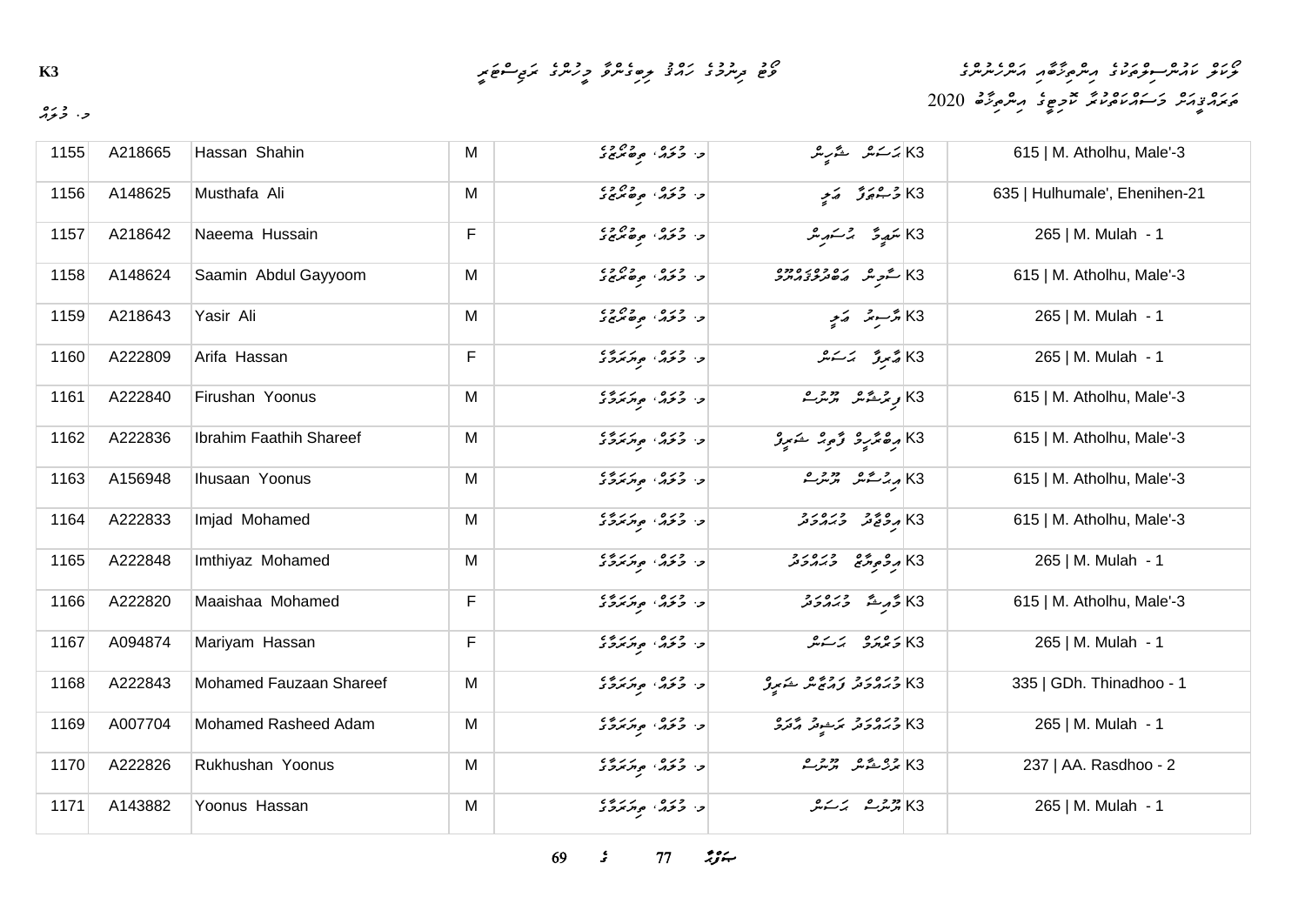*sCw7q7s5w7m< o<n9nOoAw7o< sCq;mAwBoEw7q<m; wBm;vB* م من المرة المرة المرة المرجع المراجع المراجع المراجع المراجع المراجع المراجع المراجع المراجع المراجع المراجع<br>مرين المراجع المراجع المرجع المراجع المراجع المراجع المراجع المراجع المراجع المراجع المراجع المراجع المراجع ال

| 1172 | A217122 | Aishath Riza         | F           | כי כיכרי יסיביב<br>כי כי <i>ברי יס</i> פיב                                                                                                                                                                                                                                                                                      | K3 صَّمِرِ شَمَّعَ مَّ سِنَّہُ            | 265   M. Mulah - 1                        |
|------|---------|----------------------|-------------|---------------------------------------------------------------------------------------------------------------------------------------------------------------------------------------------------------------------------------------------------------------------------------------------------------------------------------|-------------------------------------------|-------------------------------------------|
| 1173 | A217123 | Aleefa Abdul Gadir   | $\mathsf F$ | $\begin{array}{cc} 0 & 0 & 0 & 0 \\ 0 & 0 & 0 & 0 \\ 0 & 0 & 0 & 0 \\ 0 & 0 & 0 & 0 \\ 0 & 0 & 0 & 0 \\ 0 & 0 & 0 & 0 \\ 0 & 0 & 0 & 0 \\ 0 & 0 & 0 & 0 \\ 0 & 0 & 0 & 0 \\ 0 & 0 & 0 & 0 \\ 0 & 0 & 0 & 0 \\ 0 & 0 & 0 & 0 \\ 0 & 0 & 0 & 0 & 0 \\ 0 & 0 & 0 & 0 & 0 \\ 0 & 0 & 0 & 0 & 0 \\ 0 & 0 & 0 & 0 & 0 \\ 0 & 0 & 0 &$ | K3 كەمرى <i>گە كەھەر ئۇتوپىر</i>          | 265   M. Mulah - 1                        |
| 1174 | A097557 | Hussain Nizam        | M           | والمحركما المحافيل وتحاويمه                                                                                                                                                                                                                                                                                                     |                                           | 266   M. Mulah - 2                        |
| 1175 | A162749 | Abdul Haaris Moosa   | M           | و٠ ووه، مترترے                                                                                                                                                                                                                                                                                                                  | K3 كەھەر <i>ۋە جۇ</i> م ق                 | 265   M. Mulah - 1                        |
| 1176 | A092904 | Ahmed Abdul Haris    | M           | و . و و و . و د بر عرب                                                                                                                                                                                                                                                                                                          | K3 كەبرو بەھ <i>مەھ بوبۇ بىر ئ</i>        | 267   M. Muli - 1                         |
| 1177 | A244074 | Areesha Haaris       | F           | و . و و و . و . و . و .                                                                                                                                                                                                                                                                                                         | K3 كەمرىش گەمرى <sub>ۋە</sub>             | 265   M. Mulah - 1                        |
| 1178 | A275419 | Ibrahim Haris        | M           | و٠ ووه، مترترے                                                                                                                                                                                                                                                                                                                  | K3 م <i>وڭ ئۇرۇ گىرۇ</i>                  | 265   M. Mulah - 1                        |
| 1179 | A275416 | Mohamed Haaris       | M           | و . و و و . و د بر عرب                                                                                                                                                                                                                                                                                                          | K3 د <i>برود د</i> سمبر                   | 615   M. Atholhu, Male'-3                 |
| 1180 | A275408 | Nasreena Ibrahim     | F           | و . و و و . و . و . و .                                                                                                                                                                                                                                                                                                         | K3 ىترىشمېرى <i>گە مەھەتگەي</i> گە        | 265   M. Mulah - 1                        |
| 1181 | A275417 | Vazudha Haaris       | F           | و٠ وتور، دېرېږگ                                                                                                                                                                                                                                                                                                                 | K3 كونج محر مجمعرفو                       | 265   M. Mulah - 1                        |
| 1182 | A227750 | Hamda Mohamed        | F           | وره وو وو<br>وسرحمد الملاحِمى                                                                                                                                                                                                                                                                                                   | K3 يَرْوَشُ وَيَرْمُرُونَرْ               | 615   M. Atholhu, Male'-3                 |
| 1183 | A227751 | Hammadh Mohamed      | M           | ور و ده.<br>ور و بوړ، مرغ و بور                                                                                                                                                                                                                                                                                                 | K3 ג'ה כנסיב                              | 266   M. Mulah - 2                        |
| 1184 | A057098 | Mohamed Adam         | M           |                                                                                                                                                                                                                                                                                                                                 | K3 ديرە دىر ئەرە                          | 266   M. Mulah - 2                        |
| 1185 | A274393 | Shameema Moosa Fulhu | F           | و ونور، ممدح تر                                                                                                                                                                                                                                                                                                                 | K3 خورمًا وحرَّثَرَ تَرَ                  | 265   M. Mulah - 1                        |
| 1186 | A217117 | Aishath Abdulla      | F           | و. ووه، مسروره                                                                                                                                                                                                                                                                                                                  | K3 مَ <i>ذْمِ</i> شَمَعْ مَدَّةَ لَّلَّهُ | 265   M. Mulah - 1                        |
| 1187 | A217118 | Haneef Abdulla       | M           | و. ووه، مسروره                                                                                                                                                                                                                                                                                                                  | K3 بَرْسِيْرٌ      بَرْصُوْرَاللّهِ       | 692   Lily Beach Resort & Spa-1           |
| 1188 | A217119 | Mohamed Ahuzam       | M           | و ووه، چسروی                                                                                                                                                                                                                                                                                                                    | $22222$ $2222$                            | 425   One & Only Reethi Rah, Maldives - 1 |

*70 sC 77 nNw?mS*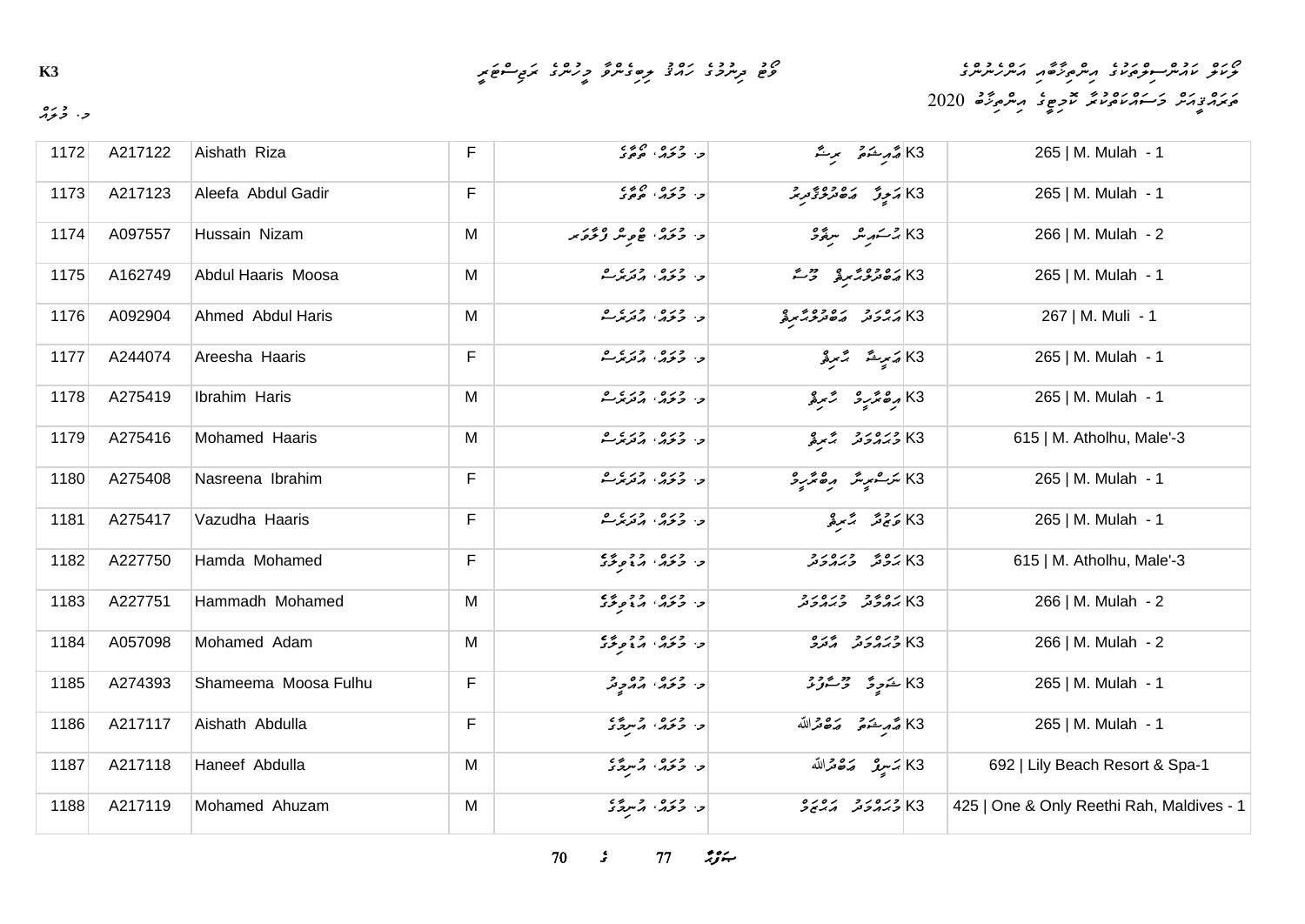*sCw7q7s5w7m< o<n9nOoAw7o< sCq;mAwBoEw7q<m; wBm;vB* م من المرة المرة المرة المرجع المراجع المراجع المراجع المراجع المراجع المراجع المراجع المراجع المراجع المراجع<br>مرين المراجع المراجع المرجع المراجع المراجع المراجع المراجع المراجع المراجع المراجع المراجع المراجع المراجع ال

| 1189 | A217116 | Thahmeena Abdulla    | F           | و وده، مسرد د              | K3 كورحي متر كور كانتي كانتيا بين الم      | 265   M. Mulah - 1             |
|------|---------|----------------------|-------------|----------------------------|--------------------------------------------|--------------------------------|
| 1190 | A217114 | Zareena Adam         | F           | د. وده، مسرده              | K3 ى <sub>ح</sub> موسى مگ <i>ىرى</i>       | 265   M. Mulah - 1             |
| 1191 | A023746 | Abdulla Abdul Kareem | M           | والمحرقماء فمتركز          | K3 مَەھمَراللە مەھ <i>مرى م</i> وق         | 615   M. Atholhu, Male'-3      |
| 1192 | A217161 | Faiha Abdulla        | $\mathsf F$ | والمتحص ودر                | K3 قَرَمِدَّ صَدَّدَاللَّه                 | 615   M. Atholhu, Male'-3      |
| 1193 | A217146 | Ali Mohamed          | M           | و . و تو چه ، محمود        | K3 كەبىر ب <sup>ور</sup> دىگر              | 265   M. Mulah - 1             |
| 1194 | A217148 | Hassan Ali           | M           | و . و تو په ، و توری       | K3   پرسته که مح <b>ر</b> م                | 265   M. Mulah - 1             |
| 1195 | A105383 | Hawwa Nazira         | F           | و . و و ه . و . و          | K3 ئەيرقە ش <sub>ەنب</sub> ىر              | 615   M. Atholhu, Male'-3      |
| 1196 | A060453 | Mariyam Jaleela      | F           | و . و و په هم و در         | K3 كۆپرى قىم <i>م</i> ىگە                  | 615   M. Atholhu, Male'-3      |
| 1197 | A217147 | Zareena Mohamed      | F           | د. وتوه، وٌمير             | K3 ى <sub>م</sub> ېرى <i>گ دېمم</i> ۇنر    | 265   M. Mulah - 1             |
| 1198 | A149333 | Ahmed Easa Manik     | M           | ه دره عدد .                | K3 كەبروتىر ب <sub>ە</sub> ستۇسرى <i>ن</i> | 265   M. Mulah - 1             |
| 1199 | A222794 | Hassan Shafiu        | M           | ور وره<br>ور ونور، وديوري  | K3 بز <i>کشور شگور</i> ژ                   | 132   Lh. Hinnavaru - 2        |
| 1200 | A222796 | Hussain Shafiu       | M           | ور وره که دوره             | K3 پرستمبر شگور <sup>2</sup>               | 668   Cinnamon Hakuraa Huraa-1 |
| 1201 | A084847 | Ibrahim Shakir       | M           | ور وره<br>ور ونژه، وَدِين  | K3 مەھە <i>مگەي</i> ر ھەممىسى ئى           | 265   M. Mulah - 1             |
| 1202 | A222791 | Mariyam Manike       | F           | ور وره که دی د             | K3 كەچرىرى <i>كەبىرى</i> ك                 | 265   M. Mulah - 1             |
| 1203 | A222776 | Razeena Yauqoob      | F           | ور وره<br>ور ونژه، وَدِي ر | K3 <i>تدېږ ترویزه</i>                      | 265   M. Mulah - 1             |
| 1204 | A222799 | Shamuath Easa        | F           | ه دره عدده                 | K3 خ <i>ەۋەۋە بې</i> گ                     | 265   M. Mulah - 1             |
| 1205 | A069102 | Abdulla Adam         | M           | و ويوه، وَدِوْمٍى          | K3 مَەھىراللە م <i>ەترى</i>                | 265   M. Mulah - 1             |

 $71$  *s*  $77$   $23$   $\div$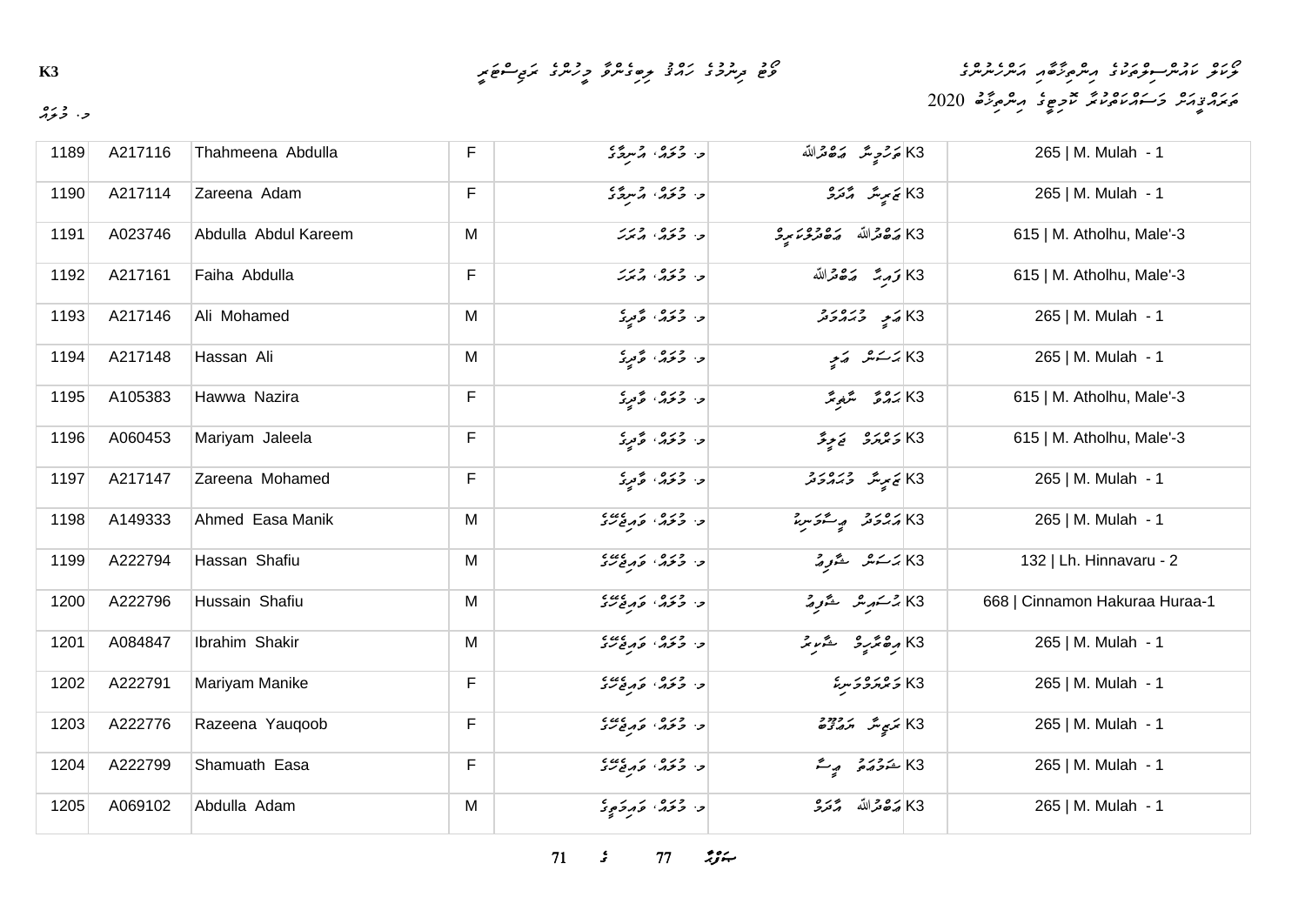*sCw7q7s5w7m< o<n9nOoAw7o< sCq;mAwBoEw7q<m; wBm;vB* م من المرة المرة المرة المرجع المراجع المراجع المراجع المراجع المراجع المراجع المراجع المراجع المراجع المراجع<br>مرين المراجع المراجع المرجع المراجع المراجع المراجع المراجع المراجع المراجع المراجع المراجع المراجع المراجع ال

| 1206 | A217111 | Aminath Abdulla     | F           | و· د د وړه کورکوري       | K3 مُرْحِ سَرَة مُ مُرَكَّلاً لله                       | 265   M. Mulah - 1             |
|------|---------|---------------------|-------------|--------------------------|---------------------------------------------------------|--------------------------------|
| 1207 | A217112 | Arsham Ahmed        | м           | والمحروم كمدكرة          | K3 كەيمرىشكى كەندىر تەر                                 | 263   M. Raiymandhoo - 1       |
| 1208 | A141846 | Mariyam Abdulla     | F           | و ويوه، وَدِوْمٍى        | K3 كربر مركز مركات الله                                 | 265   M. Mulah - 1             |
| 1209 | A068671 | Saudiyya Mohamed    | $\mathsf F$ | و. وره، ورومود           | K3 شەمەمەر 250.00                                       | 265   M. Mulah - 1             |
| 1210 | A275470 | Aishath Ali         | F           | و وی و عشرته             | K3 مەم ھەم ھەم                                          | 265   M. Mulah - 1             |
| 1211 | A275482 | Amir Rushdhee       | M           | د وتور، وب مرد ده        | K3 م <i>مَّحِ بمَّ</i> مَحْسُورِ                        | 265   M. Mulah - 1             |
| 1212 | A275460 | Haleema Abdul Samad | F           | د و دور، و سکردر م       | K3 يَر <i>وِدُ جَـ هُ مُرَ جَرَ جَ</i>                  | 265   M. Mulah - 1             |
| 1213 | A122028 | Hussain Samir       | M           | و وی و عشرته             | K3 پرستهر ش ستمویژ                                      | 668   Cinnamon Hakuraa Huraa-1 |
| 1214 | A275457 | Ibrahim Rushdhee    | M           | و وی و عشرته             | K3 م <i>ەھترى</i> رى مرشور                              | 265   M. Mulah - 1             |
| 1215 | A275484 | Jaaziya Rushdhee    | F           | ور و ده، و سکردار و ه    | K3 قَمَّعٍ مَّرْ مَرْشُورٍ                              | 635   Hulhumale', Ehenihen-21  |
| 1216 | A275480 | Rabeeaa Rushdee     | $\mathsf F$ | والمحرق ويتمرزها         | K3 <i>بَرْھِ ۾َ</i> - بُرُڪْ <sup>م</sup> ِرِ           | 273   F. Bilehdhoo - 1         |
| 1217 | A275488 | Rameeza Rushdhee    | F           | ور و و و په کار د هر د ه | K3 <i>مَرْحٍ کَمْ مُرْتَّدُّمْرٍ</i>                    | 265   M. Mulah - 1             |
| 1218 | A275492 | Ramziyya Rushdhee   | $\mathsf F$ | ور و ده، و سکردار و ه    | K3 <i>تروّج م<sup>8</sup>مرَ</i> مرَش <sub>ورِ</sub>    | 615   M. Atholhu, Male'-3      |
| 1219 | A152836 | Yasir Rushdhee      | M           | د و دور، و سکردر م       | K3 مرَّسومَدُ مَرْتَقَامِرِ                             | 615   M. Atholhu, Male'-3      |
| 1220 | A275481 | Yushree Rushdhee    | M           | و وتور، وب مرد ده        | K3 <sub>م</sub> رْڪ <sub>ر</sub> پر برُڪر <sub>پر</sub> | 265   M. Mulah - 1             |
| 1221 | A275483 | Zaahiya Rushdhee    | F           | و . و و په عبد د کرد و ه | K3 تج س <i>رمگر</i> محر مشور <sub>م</sub>               | 265   M. Mulah - 1             |
| 1222 | A247539 | Zeeniya Rushdhee    | F           | و وی و عرص در ده         | K3 <sub>مج</sub> سرتهٔ گرش <sup>و</sup> ندٍ             | 635   Hulhumale', Ehenihen-21  |

*72 sC 77 nNw?mS*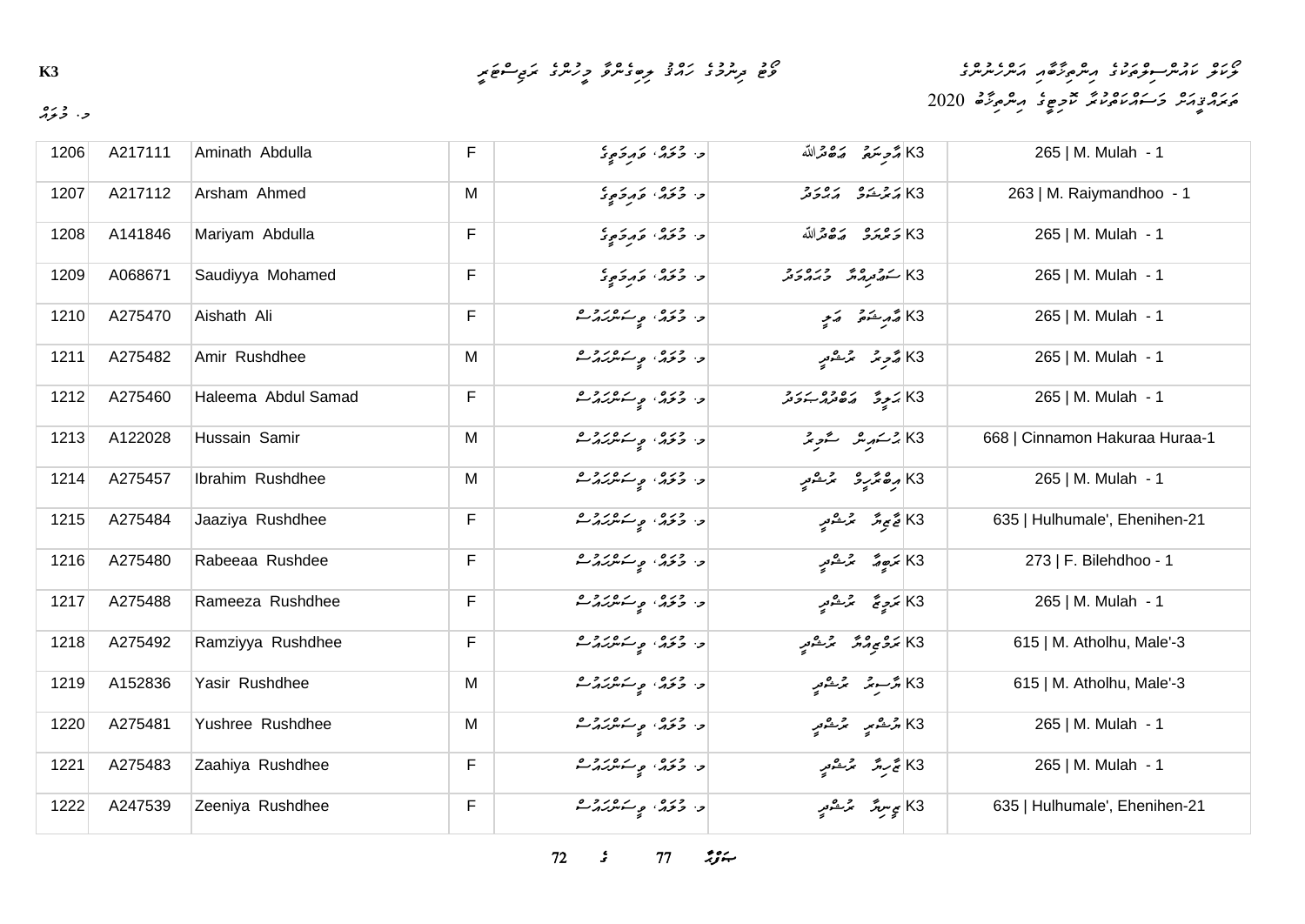*sCw7q7s5w7m< o<n9nOoAw7o< sCq;mAwBoEw7q<m; wBm;vB* **2020**<br>*په محمد الله عليه الله عليه الله عليه الله عليه الأولاد المصرية الدولاد المصرية العليه المصرية العليه المصرية* 

| 1223 | A066540 | Mohamed Shareef          | M           | د و و در پر سور د        | K3 <i>ڈیزوڈو شمیرو</i>                               | 265   M. Mulah - 1        |
|------|---------|--------------------------|-------------|--------------------------|------------------------------------------------------|---------------------------|
| 1224 | A221522 | Najdha Mohamed           | F           | د. وتوه، وٍ خسموتٌ       | K3 يَرْمِعُ مَنْ مَرْمُومَ                           | 265   M. Mulah - 1        |
| 1225 | A152785 | Nasif Mohamed            | M           | د. وَوَه، وِسَسْمِوَّ    | K3 بترجو <i>ز وبرودو</i>                             | 265   M. Mulah - 1        |
| 1226 | A221533 | Nasiha Mohamed           | $\mathsf F$ | د. وَوَه، وِسَسْمِوَّ    | K3 ترجيد <i>محدد دو</i>                              | 615   M. Atholhu, Male'-3 |
| 1227 | A221530 | Nasiu Mohamed            | F           | والمحرقما لمح سكرهم في   | K3 بترجيه وبره در                                    | 615   M. Atholhu, Male'-3 |
| 1228 | A066541 | Wafiyya Moosa            | F           | والمحرق ويتمنعون         | K3 ك <i>ۈچ<sup>ى</sup> جى</i> گە                     | 265   M. Mulah - 1        |
| 1229 | A155772 | Abdul Baari Abdul Sattar | M           | أوا وتخارا ووتر          | K3 הפכפי הפנה הבנה הפי                               | 277   F. Nilandhoo - 2    |
| 1230 | A112240 | Abdul Faththah           | M           | والمحتوازا وتحامر        | K3 پره وه پره پره<br>K3 پره تربرتو پرموبر            | 266   M. Mulah - 2        |
| 1231 | A275674 | Haseena Ibrahim          | F           | و . و و ده، و و بر       | K3 ئەسەن <i>ىگە مەھەتگەي</i> ى                       | 266   M. Mulah - 2        |
| 1232 | A217607 | Husniyya Abdul Sattar    | F           | و وی و در                | K3 200000 2000000000                                 | 266   M. Mulah - 2        |
| 1233 | A217615 | Ramziyya Abdul Sattar    | $\mathsf F$ | د ويه، وويز              | 5201 מפי 2007 בשנת 2201                              | 269   M. Kolhufushi - 1   |
| 1234 | A274665 | Aishath Dhunya           | F           | والمحركما كالمروجر       | K3 مەم ئىكتەم قىرىنى <i>گە</i>                       | 266   M. Mulah - 2        |
| 1235 | A115808 | Ahmed Mohamed Manik      | M           | د· وتوه، وٍ سَرَكْوتَوْ  | K3 ג'בציג בג'ו בינצייני                              | 615   M. Atholhu, Male'-3 |
| 1236 | A225899 | Fathmath Mohamed         | F           | و: وَوَه، وٍسَرَ شَوِوَّ | K3 <i>وَّجِوَدُو وَبَهُ</i> وَمَرُ                   | 266   M. Mulah - 2        |
| 1237 | A119780 | Hussain Mohamed Manik    | M           | والمحترق، ويترسكونج      | K3 يُرْسَمْ مِرْ وَيُرْمُ وَتَرَوْسُ مِرْدَ          | 266   M. Mulah - 2        |
| 1238 | A225893 | Ibrahim Mohamed Manik    | M           | أوا وتحكما أو يترسكونج   | K3 مەھمەد ئەمەدە ئىرە ئىرىد                          | 266   M. Mulah - 2        |
| 1239 | A225897 | Ismail Mohamed           | M           | د· وتوه، وٍ سَرَكْوتَوْ  | K3 <sub>م</sub> رعۇم <sub>ي</sub> ۇ ئ <i>ېگەدى</i> ر | 615   M. Atholhu, Male'-3 |

*73 sC 77 nNw?mS*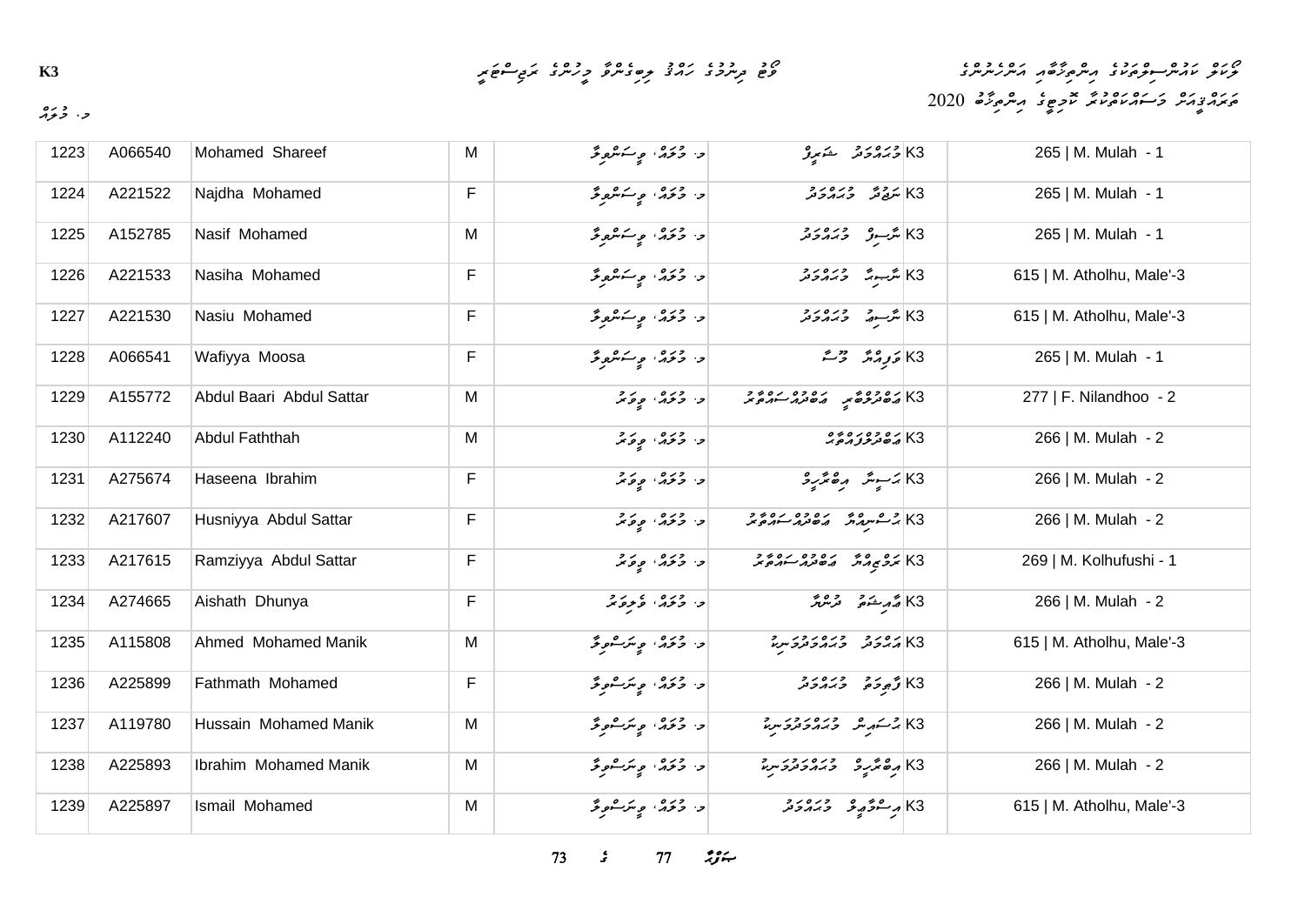*sCw7q7s5w7m< o<n9nOoAw7o< sCq;mAwBoEw7q<m; wBm;vB* **2020**<br>*په محمد الله عليه الله عليه الله عليه الله عليه الأولاد المصرية الدولاد المصرية العليه المصرية العليه المصرية* 

| 1240 | A225891 | Mariyam Mohamed Manik | F           | و: وَوَكْرٌ، وٍسَرَسُووٌ                                                                              | K3 במחב כממכתבית 2                                     | 266   M. Mulah - 2        |
|------|---------|-----------------------|-------------|-------------------------------------------------------------------------------------------------------|--------------------------------------------------------|---------------------------|
| 1241 | A225909 | Zain Mohamed          | M           | و· وَوَهُ، وِسَرْسُووٌ                                                                                | K3 يَومِسْ وَيَمْدُونَرْ                               | 266   M. Mulah - 2        |
| 1242 | A225878 | Zainab Adam           | $\mathsf F$ | د· وَوَكَّ، وِسَرَحْوِرٌ                                                                              | K3 تج م <i>جد مقرقر</i>                                | 266   M. Mulah - 2        |
| 1243 | A274205 | Haleel Moosa          | M           | والمحرور المعرفي                                                                                      | K3 كەربى تەسىم                                         | 615   M. Atholhu, Male'-3 |
| 1244 | A223853 | Hunaidha Moosa        | $\mathsf F$ | ور وره عبود و                                                                                         | K3 پر پیر تھ تھا۔<br>                                  | 266   M. Mulah - 2        |
| 1245 | A223851 | Khaashia Moosa        | $\mathsf F$ | ور وره عبود و                                                                                         | K3 اِگْسُوهٌ وَ"گ                                      | 266   M. Mulah - 2        |
| 1246 | A276228 | Moosa Haleem          | M           | والمحروم المميح وترجد تخر                                                                             | K3 گرمنگ - ټرمونځ                                      | 266   M. Mulah - 2        |
| 1247 | A223849 | Naazira Abdul Gayyoom | $\mathsf F$ | ور وره عبو و علم الله علم الله علم الله الله علم الله علم الله علم الله علم الله علم الله علم الله عل | K3 تَتَّهِ تَرَّ مُقْرَّحِ وَمَعْرَفَ مَنْ الْمَرْحَدِ | 266   M. Mulah - 2        |
| 1248 | A217195 | Anwar Ismail          | M           | و وی و ورو                                                                                            | K3 كەشھەتمە بەس <i>ەۋەپ</i> ى                          | 265   M. Mulah - 1        |
| 1249 | A221358 | Fathimath Milnaa      | $\mathsf F$ | و وی و ورو                                                                                            | K3  <i>وَّجِوَدَة</i> وِعْسً                           | 265   M. Mulah - 1        |
| 1250 | A217199 | Fathin Anwar          | M           | و· وتحمد المعلومة                                                                                     | K3 رَّ <sub>جو</sub> سْ مَسْعَ <i>دَ</i>               | 126   B. Thulhaadhoo - 3  |
| 1251 | A244158 | Faheema Fahumee       | $\mathsf F$ | والمحترش جرقم                                                                                         | K3 كۆرىچە كەر <i>گى</i> چ                              | 265   M. Mulah - 1        |
| 1252 | A275156 | Ahmed Ali             | M           | والمحروم ويتربره                                                                                      | K3 كەبۇر <i>5 كەي</i>                                  | 266   M. Mulah - 2        |
| 1253 | A122042 | Ali Nizam             | M           | والمحركرة ويتربرك                                                                                     | K3 كەمچە س <i>ىۋ</i> ۇ                                 | 32   HDh. Nolhivaran - 1  |
| 1254 | A275152 | Aminath Nizama        | $\mathsf F$ | والمحروم ويتربره                                                                                      | K3 مُّحِسَمَةٌ سِمَّةٌ ۖ                               | 266   M. Mulah - 2        |
| 1255 | A275157 | Fathimath Ahmed       | F           | والمحرور ويتربره                                                                                      | K3 وَجِعَة مَدَوَمَرَ                                  | 266   M. Mulah - 2        |
| 1256 | A275149 | Hussain Nizam         | M           | و با و ده و سربر ع                                                                                    | K3 يُرْسَمبر سُر سِيَّرْدُ عَلَيْ                      | 266   M. Mulah - 2        |

*74 sC 77 nNw?mS*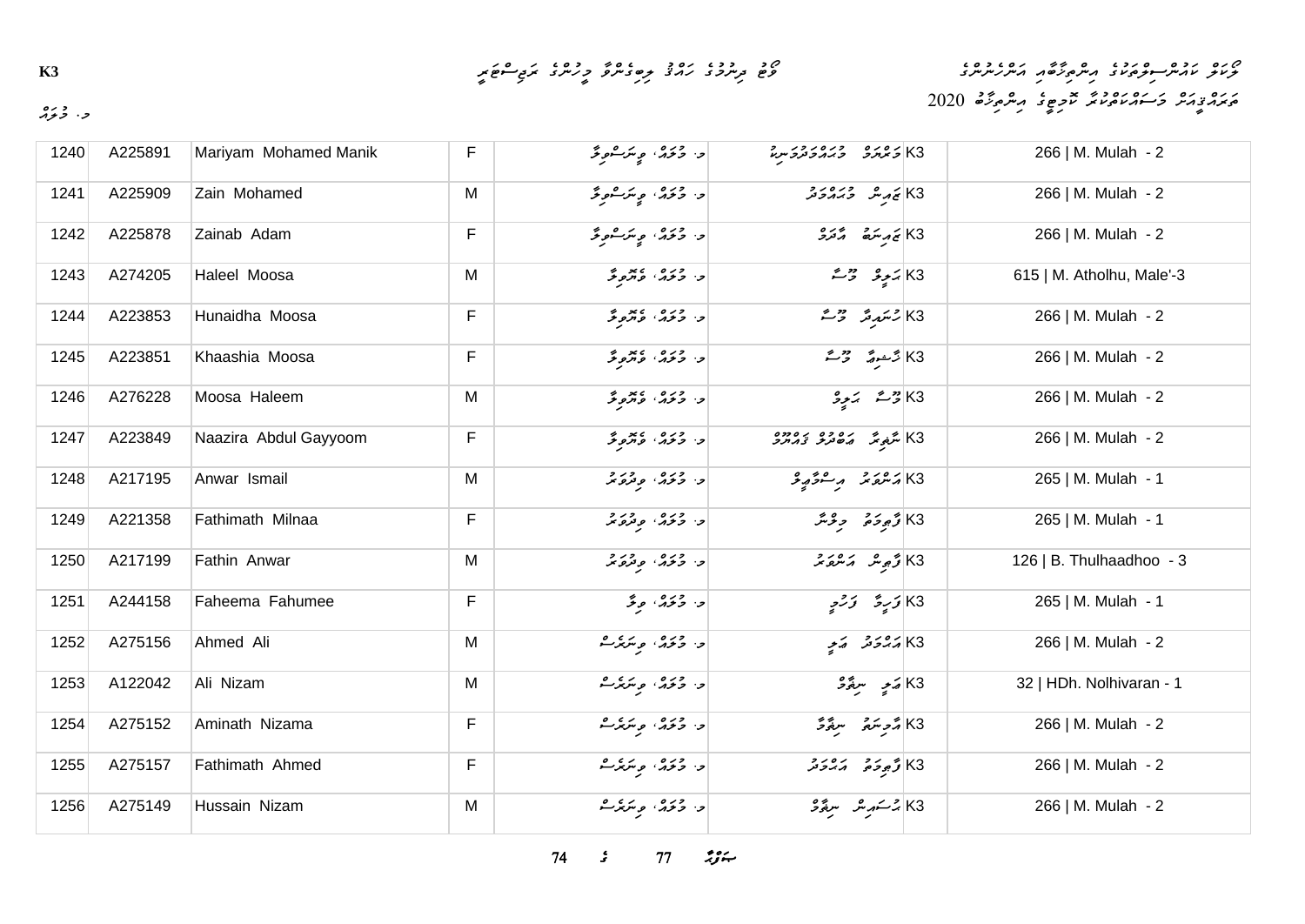*sCw7q7s5w7m< o<n9nOoAw7o< sCq;mAwBoEw7q<m; wBm;vB* **2020**<br>*په محمد الله عليه الله عليه الله عليه الله عليه الأولاد المصرية الدولاد المصرية العليه المصرية العليه المصرية* 

| 1257 | A275151 | Ibrahim Ahmed         | м            | د· د دو، و سَرَمَّرُ -                                                                                                                                                                                                                                                                                                    | K3 مەھە <i>گرى</i> دۇ مەردىمە                                 | 266   M. Mulah - 2        |
|------|---------|-----------------------|--------------|---------------------------------------------------------------------------------------------------------------------------------------------------------------------------------------------------------------------------------------------------------------------------------------------------------------------------|---------------------------------------------------------------|---------------------------|
| 1258 | A245199 | Mohamed Nizam         | M            | و ویره، ویترنگ                                                                                                                                                                                                                                                                                                            | K3 <i>جەمگە ئىر ئىبغۇ</i>                                     | 266   M. Mulah - 2        |
| 1259 | A275143 | Zareena Yaugoob       | F            | د· دُنگر، وِسَرَيْرُ -                                                                                                                                                                                                                                                                                                    | K3 ئىمپىگە ب <i>ەدەنى</i> ق                                   | 266   M. Mulah - 2        |
| 1260 | A094285 | Abdulla Jinah         | M            | والمحروم المكام وتحرير ومحر                                                                                                                                                                                                                                                                                               | K3 رَصْحَرْاللّه مِ سَرَبَّ                                   | 265   M. Mulah - 1        |
| 1261 | A221349 | Aishath Afreen        | F            |                                                                                                                                                                                                                                                                                                                           | K3 <i>مۇم شۇمۇھىر بولىرىتى</i>                                | 265   M. Mulah - 1        |
| 1262 | A152848 | Ahmed Lisam           | M            | والمحرور وسقط شوره                                                                                                                                                                                                                                                                                                        | K3 <i>جەنجىقى</i> م <i>وسىگ</i> ى                             | 615   M. Atholhu, Male'-3 |
| 1263 | A221350 | Aminath Mohamed       | F            | وره وره عصوره                                                                                                                                                                                                                                                                                                             | K3 مُجِسَمَة حَبَيْدَحَتْر                                    | 265   M. Mulah - 1        |
| 1264 | A221357 | Dheema Mohamed        | F            | والمتحمد المحافظ والمحمدة                                                                                                                                                                                                                                                                                                 | K3 مِر <i>دَّ حُمَدُودَوْ</i>                                 | 158   K. Maafushi - 2     |
| 1265 | A122554 | Hassan Wisam          | M            | والمحتمدة والمنفي المردة                                                                                                                                                                                                                                                                                                  | K3   يَرْسَسْ وِسَّوْتَ                                       | 265   M. Mulah - 1        |
| 1266 | A221353 | Hussain Haleem        | M            | والمحتمدة والمنفي المردة                                                                                                                                                                                                                                                                                                  | K3  پرست <sub>م</sub> ر مر بر برو<br>د                        | 267   M. Muli - 1         |
| 1267 | A221355 | Mariyam Samaa         | $\mathsf F$  | والمحرور وكالمحاج كمروج                                                                                                                                                                                                                                                                                                   | $52.$ $57.$ $58.3$                                            | 265   M. Mulah - 1        |
| 1268 | A221354 | Mohamed Sobah         | M            | والمحرور وكالمحاج كمروج                                                                                                                                                                                                                                                                                                   | $2222$ $-2222$ $-82$                                          | 615   M. Atholhu, Male'-3 |
| 1269 | A221348 | Zahidha Hussain       | F            | $\begin{bmatrix} 0 & 0 & 0 & 0 & 0 & 0 & 0 \\ 0 & 0 & 0 & 0 & 0 & 0 \\ 0 & 0 & 0 & 0 & 0 & 0 \\ 0 & 0 & 0 & 0 & 0 & 0 \\ 0 & 0 & 0 & 0 & 0 & 0 \\ 0 & 0 & 0 & 0 & 0 & 0 \\ 0 & 0 & 0 & 0 & 0 & 0 \\ 0 & 0 & 0 & 0 & 0 & 0 \\ 0 & 0 & 0 & 0 & 0 & 0 \\ 0 & 0 & 0 & 0 & 0 & 0 & 0 \\ 0 & 0 & 0 & 0 & 0 & 0 & 0 \\ 0 & 0 & $ | K3  غ برنڈ    پر شہر نثر                                      | 265   M. Mulah - 1        |
| 1270 | A217282 | Aminath Hussain Fulhu | F            | ه د و ده. و رج د د                                                                                                                                                                                                                                                                                                        | K3 مەھ بىر ئەسەر يىر ئوقرى                                    | 266   M. Mulah - 2        |
| 1271 | A217301 | Fathimath Mafthooha   | $\mathsf{F}$ | و وتحمل تمده وتو                                                                                                                                                                                                                                                                                                          | K3 رُجِودَة رُومِيَّة                                         | 615   M. Atholhu, Male'-3 |
| 1272 | A217302 | Khadeeja Ahmed        | F            | ه د و ده. و رج د د                                                                                                                                                                                                                                                                                                        | K3 كَ <sup>م</sup> ْرِيَّةُ - <i>مُكْ</i> حَ <sup>و</sup> َدُ | 266   M. Mulah - 2        |
| 1273 | A217304 | Mohamed Jazlan Ahmed  | M            | ه د د ده. و ره د د                                                                                                                                                                                                                                                                                                        | K3 درەر د رەپە دەر د                                          | 266   M. Mulah - 2        |

*75 sC 77 nNw?mS*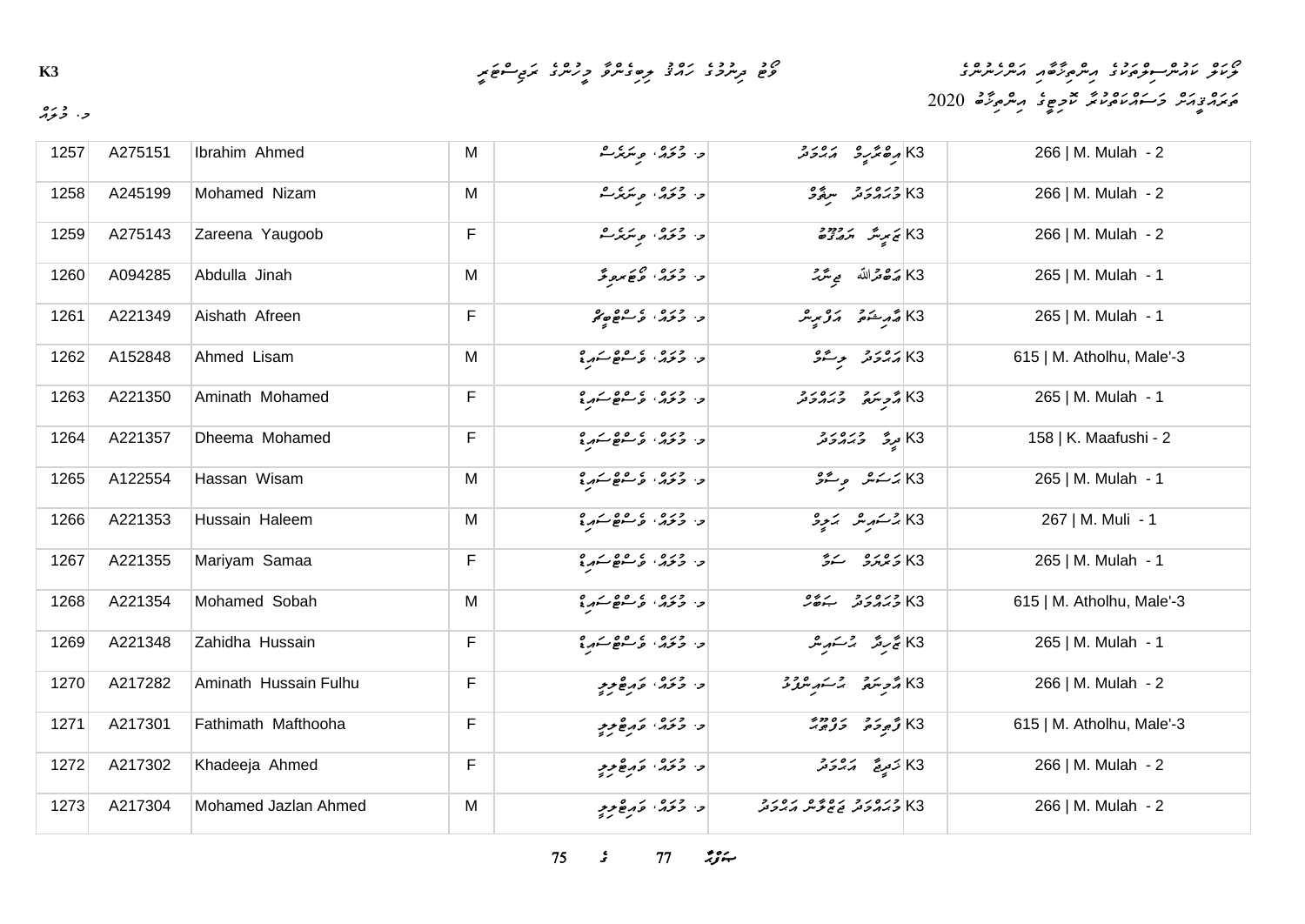*sCw7q7s5w7m< o<n9nOoAw7o< sCq;mAwBoEw7q<m; wBm;vB* **2020**<br>*په محمد الله عليه الله عليه الله عليه الله عليه الأولاد المصرية الدولاد المصرية العليه المصرية العليه المصرية* 

| 1274 | A217299 | Musliha Ahmed       | F           | والمحرق ورقور              | K3 ۇجۇم <i>ۇ مەدە</i> تر                                 | 266   M. Mulah - 2        |
|------|---------|---------------------|-------------|----------------------------|----------------------------------------------------------|---------------------------|
| 1275 | A217297 | Sajidha Ahmed       | F           | د وره، ورومور              | K3 ڪيون <i>گر پر ج</i> ونر                               | 615   M. Atholhu, Male'-3 |
| 1276 | A146210 | Ahmed Habeeb        | M           | والمحتمد المحافية والمحافظ | $602 - 3522$ K3                                          | 266   M. Mulah - 2        |
| 1277 | A275553 | Ali Habeeb          | M           | و و و و ده پرو سرد ده      | $\frac{2}{3}$ $\frac{2}{3}$ K3                           | 615   M. Atholhu, Male'-3 |
| 1278 | A064181 | Hussain Habeeb      | M           | و و و ده، ځو سرزه ک        | K3 برسكو <i>ر برقع في</i>                                | 615   M. Atholhu, Male'-3 |
| 1279 | A096879 | Naadhira Ibrahim    | $\mathsf F$ | و و و و ده پرو سرد ده      | K3 سَّمِرِسَّ مِـ صَحَّرٍ وَ                             | 615   M. Atholhu, Male'-3 |
| 1280 | A275559 | Nasiha Ibrahim      | F           | د. و دُور، پروُسِرَدُ ک    | K3 بترجي <sup>ب</sup> م <i>تفترب</i> و                   | 615   M. Atholhu, Male'-3 |
| 1281 | A075735 | Noora Ibrahim       | F           | و و و و ده پرو سرد ده      | K3 تتربح م <i>ت محركي</i> ر                              | 615   M. Atholhu, Male'-3 |
| 1282 | A124503 | Nuzuha Ibrahim      | F           | و. وَوَكَّ يَوَسِّرَكَ فَ  | K3 بىرى ئىق مەھەر ئىر ئى                                 | 615   M. Atholhu, Male'-3 |
| 1283 | A060729 | Mahdi ljaz          | M           | د و و و ده نموین           | K3 ك <sup>رو</sup> مبر م <i>وقع</i>                      | 615   M. Atholhu, Male'-3 |
| 1284 | A028072 | Masiya Ijaz         | $\mathsf F$ | د و و و ده نم په           | K3 گۈسىد <i>ە</i> مەنىج چ                                | 615   M. Atholhu, Male'-3 |
| 1285 | A125612 | Mazneen Ijaz Zahir  | F           | د و و و و ان نام د م       | K3 كَرَجْسِرِيْرْ مِرْجَجْ جَ سِرْبَرْ                   | 615   M. Atholhu, Male'-3 |
| 1286 | A141468 | Milhana Ijaaz Zahir | F           | د و و و ده نموین           | K3 ج <i>وڭنگە م</i> ېقى <sup>چ</sup> ئ <sub>ى</sub> رىتى | 615   M. Atholhu, Male'-3 |
| 1287 | A221398 | Ayaaz Mohamed       | M           | و. ووه، پېښودو             | אבי האבי הריטיביה K3                                     | 265   M. Mulah - 1        |
| 1288 | A221394 | Fazla Mohamed       | $\mathsf F$ | و. ووه، پېښترون            | K3 زَج دَ حَ بَرُ مَرَ مَرَ                              | 265   M. Mulah - 1        |
| 1289 | A221395 | Fazunaa Mohamed     | F           | و. ووه، پېښترون            | K3 كۈيچ شەر ج <i>ەندە</i> تەر                            | 265   M. Mulah - 1        |
| 1290 | A157896 | Mohamed Zareer      | M           | و: ووه، پېښود              | K3  <i>\$نەۋۇقى تەپرى</i> گ                              | 265   M. Mulah - 1        |

*76 sC 77 nNw?mS*